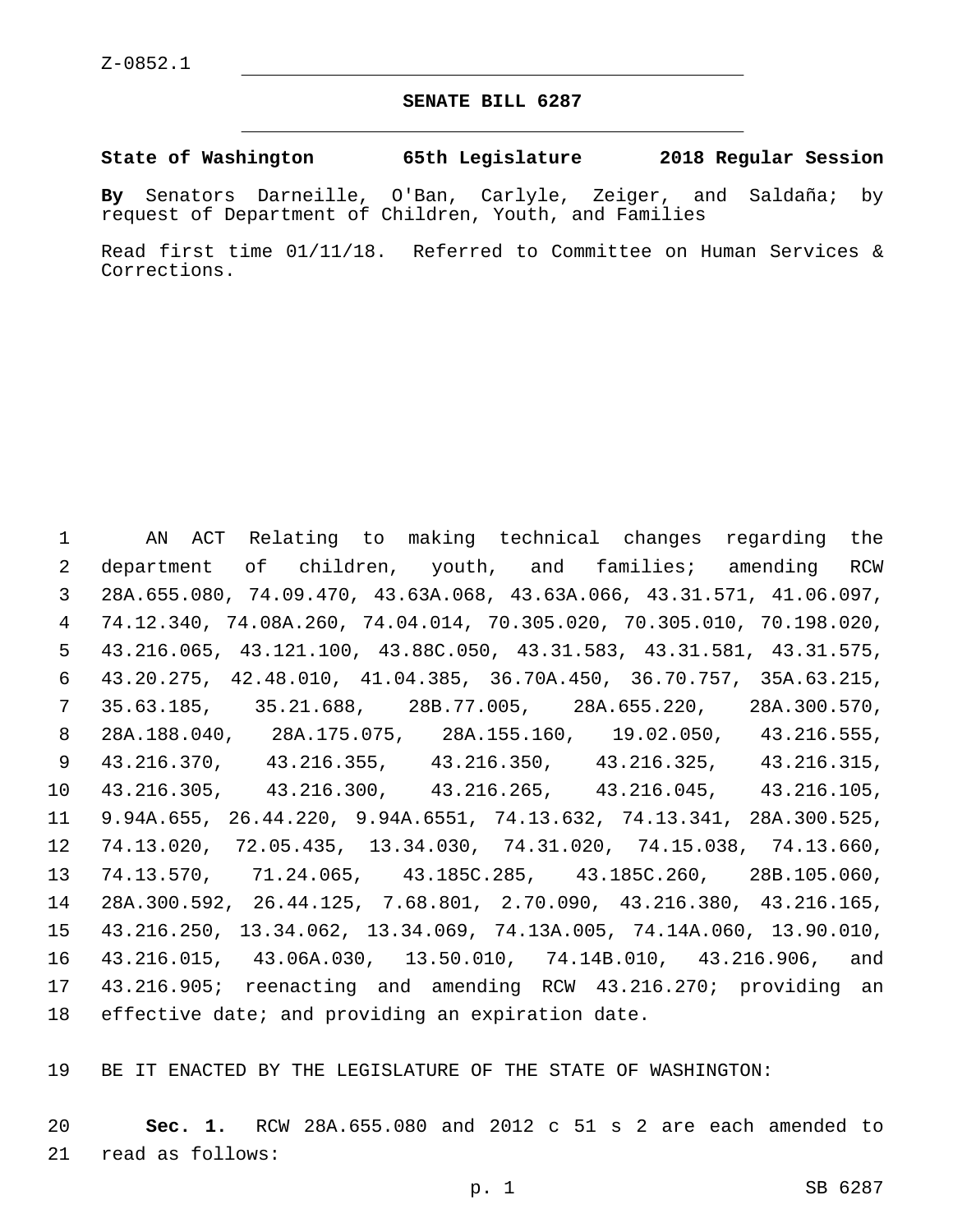(1) To the extent funds are available, beginning in the 2012-13 school year, the Washington kindergarten inventory of developing skills shall be administered at the beginning of the school year to all students enrolled in state-funded full-day kindergarten programs under RCW 28A.150.315 with the exception of students who have been excused from participation by their parents or guardians.

 (2)(a) The superintendent of public instruction, in consultation 8 with the department of ((early learning)) children, youth, and 9 families, shall convene a work group to provide:

 (i) Input and recommendations with respect to implementation of the Washington kindergarten inventory of developing skills;

 (ii) Recommendations regarding the optimum way to administer the Washington kindergarten inventory of developing skills to children in half-day kindergarten while ensuring that they receive the maximum 15 instruction as required in RCW 28A.150.205; and

 (iii) Recommendations with respect to achieving the goal of replacing assessments currently required by school districts with the Washington kindergarten inventory of developing skills.

19 (b) The work group shall include:

 (i) One representative from the office of the superintendent of 21 public instruction;

22 (ii) One representative from the department of ((early learning)) 23 children, youth, and families;

 (iii) One representative from the nongovernmental private-public 25 partnership defined in RCW ((43.215.010)) 43.216.010;

 (iv) Five representatives, including both teachers and principals, from school districts that participated in the pilot project, with every effort made to make sure that there is 29 representation from across the state;

 (v) Two parents who are familiar with and participated in the Washington kindergarten inventory of developing skills pilot during 32 the 2010-11 school year; and

 (vi) A representative from an independent, nonprofit children and family services organization with a main campus in North Bend, 35 Washington.

 (c) The work group may solicit input from people who are recent implementers of the Washington kindergarten inventory of developing 38 skills.

 (d) A preliminary report and recommendations shall be submitted to the education committees of the senate and the house of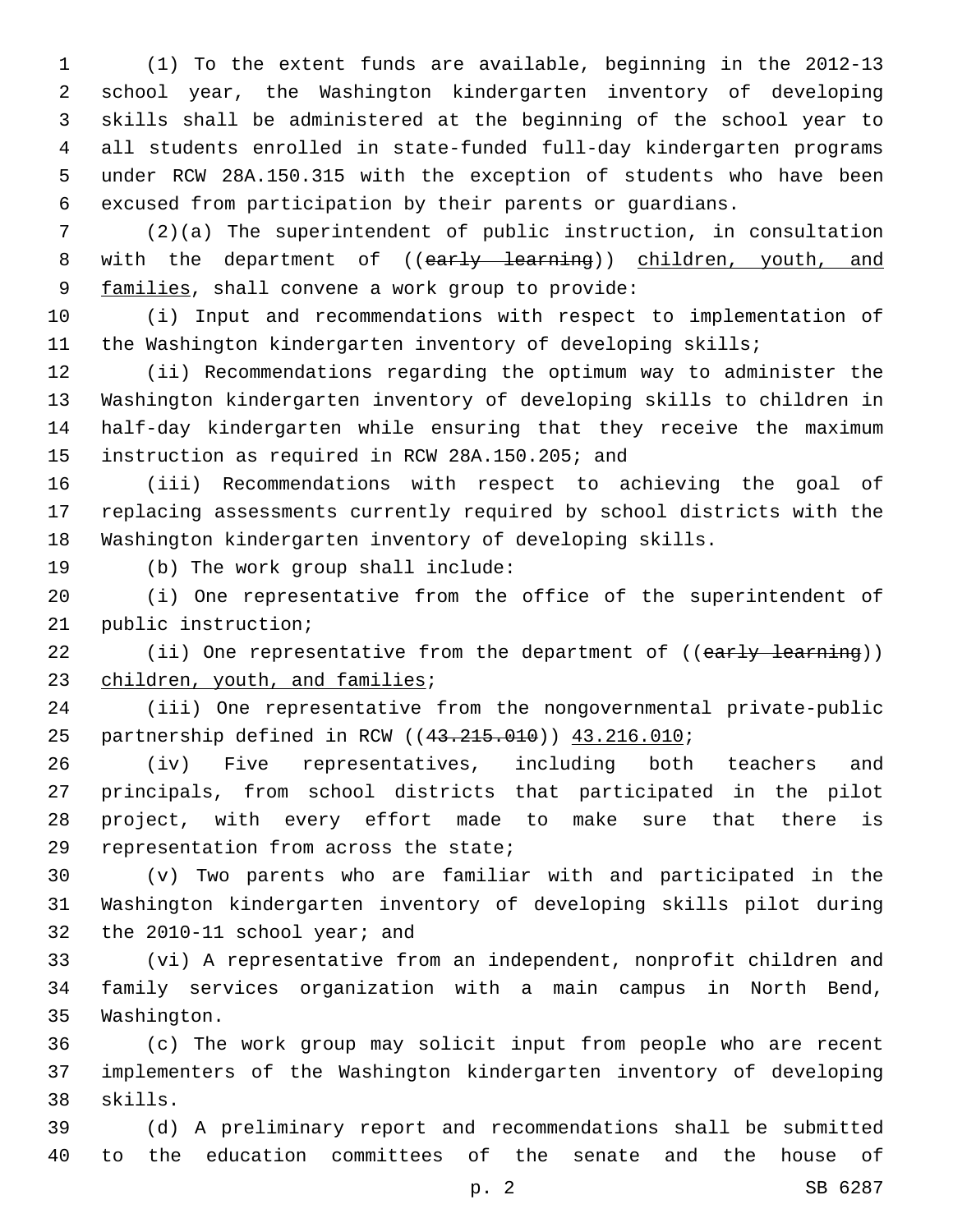representatives by December 1, 2012. A subsequent report and recommendations shall be submitted to the education committees of the senate and the house of representatives by December 1, 2013, and annually by December 1st thereafter.4

 (e) The work group shall terminate upon full statewide implementation of all-day kindergarten.6

 (3) To the extent funds are available, additional support in the form of implementation grants shall be offered to schools on a 9 schedule to be determined by the office of (( $\{\text{the}\}\$ )) the superintendent of public instruction, in consultation with the 11 department of ((early learning)) children, youth, and families.

 (4) Until full statewide implementation of all-day kindergarten programs, the superintendent of public instruction, in consultation 14 with the ((director)) secretary of the department of ((early 15 <del>learning</del>)) children, youth, and families, may grant annual, renewable waivers from the requirement of subsection (1) of this section to administer the Washington kindergarten inventory of developing skills. A school district seeking a waiver for one or more of its schools must submit an application to the office of the superintendent of public instruction that includes:

 (a) A description of the kindergarten readiness assessment and transition processes that it proposes to administer instead of the Washington kindergarten inventory of developing skills;

 (b) An explanation of why the administration of the Washington kindergarten inventory of developing skills would be unduly 26 burdensome; and

 (c) An explanation of how administration of the alternative kindergarten readiness assessment will support social-emotional, physical, and cognitive growth and development of individual 30 children; support early learning provider and parent involvement; and 31 inform instruction.

 **Sec. 2.** RCW 74.09.470 and 2011 1st sp.s. c 33 s 2 are each 33 amended to read as follows:

 (1) Consistent with the goals established in RCW 74.09.402, through the apple health for kids program authorized in this section, the authority shall provide affordable health care coverage to children under the age of nineteen who reside in Washington state and whose family income at the time of enrollment is not greater than two hundred fifty percent of the federal poverty level as adjusted for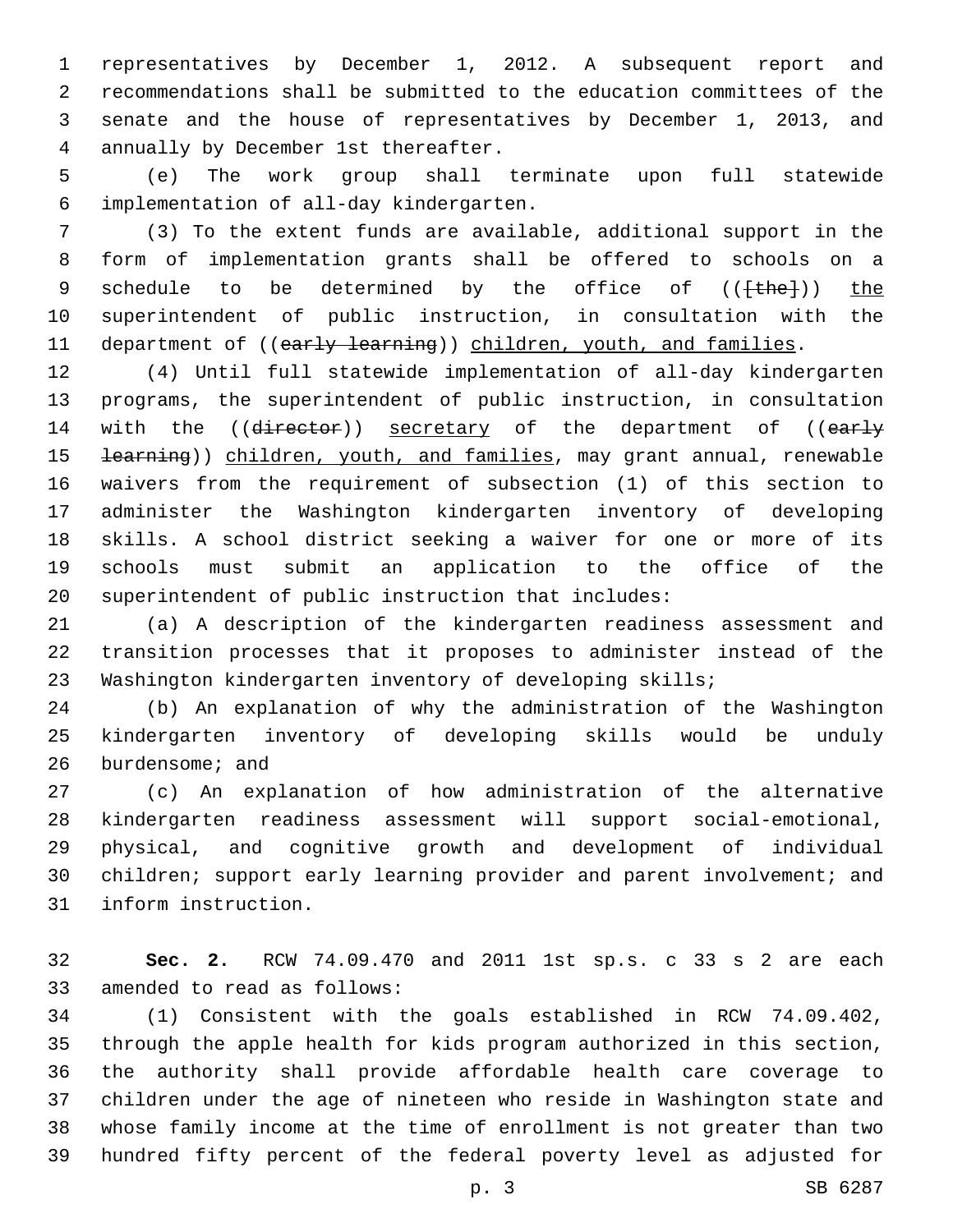family size and determined annually by the federal department of health and human services, and effective January 1, 2009, and only to the extent that funds are specifically appropriated therefor, to children whose family income is not greater than three hundred percent of the federal poverty level. In administering the program, the authority shall take such actions as may be necessary to ensure the receipt of federal financial participation under the medical assistance program, as codified at Title XIX of the federal social security act, the state children's health insurance program, as codified at Title XXI of the federal social security act, and any other federal funding sources that are now available or may become available in the future. The authority and the caseload forecast council shall estimate the anticipated caseload and costs of the 14 program established in this section.

 (2) The authority shall accept applications for enrollment for children's health care coverage; establish appropriate minimum- enrollment periods, as may be necessary; and determine eligibility based on current family income. The authority shall make eligibility determinations within the time frames for establishing eligibility for children on medical assistance, as defined by RCW 74.09.510. The application and annual renewal processes shall be designed to minimize administrative barriers for applicants and enrolled clients, and to minimize gaps in eligibility for families who are eligible for coverage. If a change in family income results in a change in the source of funding for coverage, the authority shall transfer the family members to the appropriate source of funding and notify the family with respect to any change in premium obligation, without a break in eligibility. The authority shall use the same eligibility redetermination and appeals procedures as those provided for children on medical assistance programs. The authority shall modify its eligibility renewal procedures to lower the percentage of children failing to annually renew. The authority shall manage its outreach, application, and renewal procedures with the goals of: (a) Achieving year by year improvements in enrollment, enrollment rates, renewals, and renewal rates; (b) maximizing the use of existing program databases to obtain information related to earned and unearned income for purposes of eligibility determination and renewals, including, but not limited to, the basic food program, the child care subsidy program, federal social security administration programs, and the employment security department wage database; (c) streamlining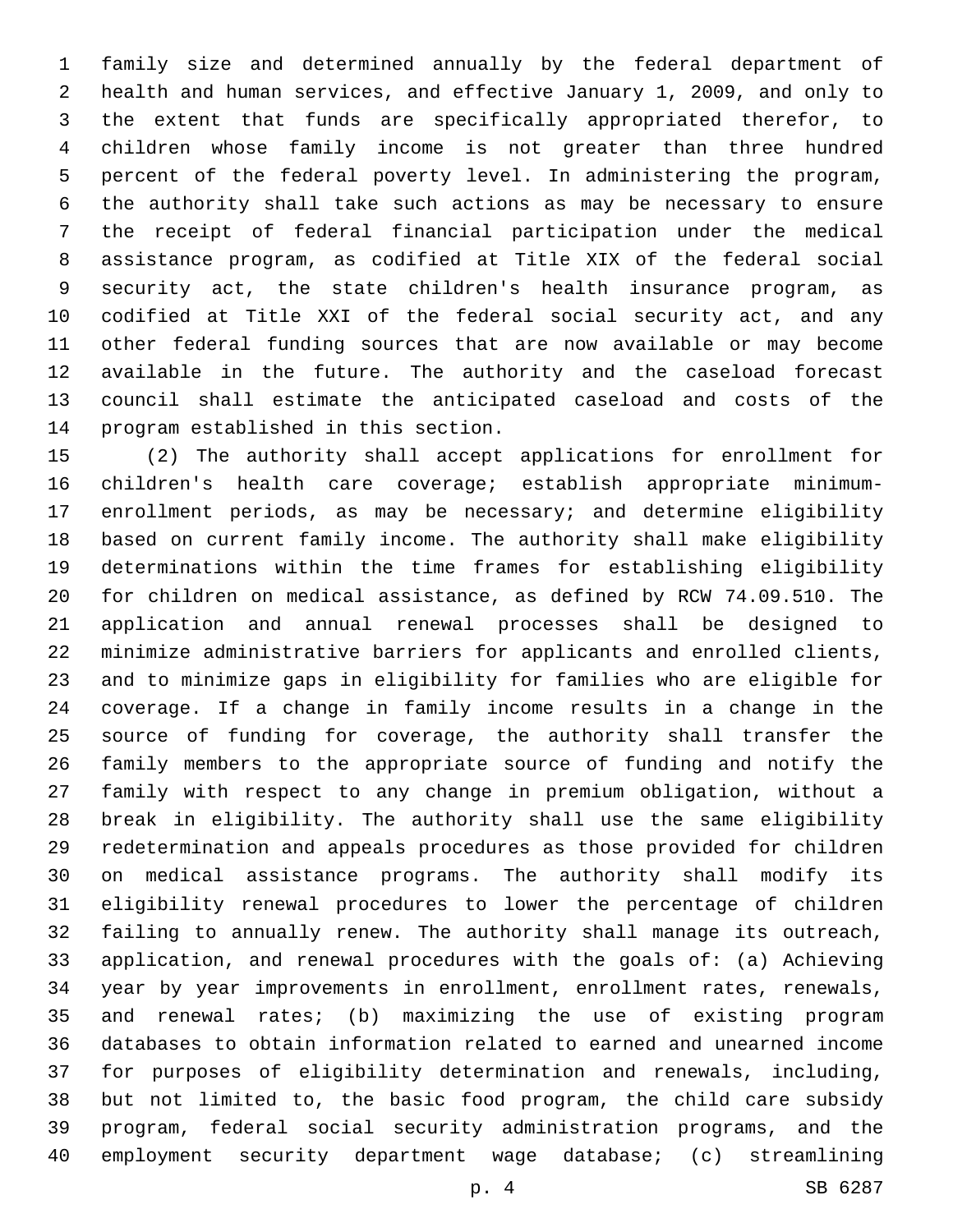renewal processes to rely primarily upon data matches, online submissions, and telephone interviews; and (d) implementing any other eligibility determination and renewal processes to allow the state to receive an enhanced federal matching rate and additional federal outreach funding available through the federal children's health insurance program reauthorization act of 2009 by January 2010. The department shall advise the governor and the legislature regarding the status of these efforts by September 30, 2009. The information provided should include the status of the department's efforts, the anticipated impact of those efforts on enrollment, and the costs 11 associated with that enrollment.

 (3) To ensure continuity of care and ease of understanding for families and health care providers, and to maximize the efficiency of the program, the amount, scope, and duration of health care services provided to children under this section shall be the same as that provided to children under medical assistance, as defined in RCW 17 74.09.520.

 (4) The primary mechanism for purchasing health care coverage under this section shall be through contracts with managed health care systems as defined in RCW 74.09.522, subject to conditions, limitations, and appropriations provided in the biennial appropriations act. However, the authority shall make every effort within available resources to purchase health care coverage for uninsured children whose families have access to dependent coverage through an employer-sponsored health plan or another source when it is cost-effective for the state to do so, and the purchase is consistent with requirements of Title XIX and Title XXI of the federal social security act. To the extent allowable under federal law, the authority shall require families to enroll in available employer-sponsored coverage, as a condition of participating in the program established under this section, when it is cost-effective for the state to do so. Families who enroll in available employer- sponsored coverage under this section shall be accounted for separately in the annual report required by RCW 74.09.053.

 (5)(a) To reflect appropriate parental responsibility, the authority shall develop and implement a schedule of premiums for children's health care coverage due to the authority from families with income greater than two hundred percent of the federal poverty level. For families with income greater than two hundred fifty percent of the federal poverty level, the premiums shall be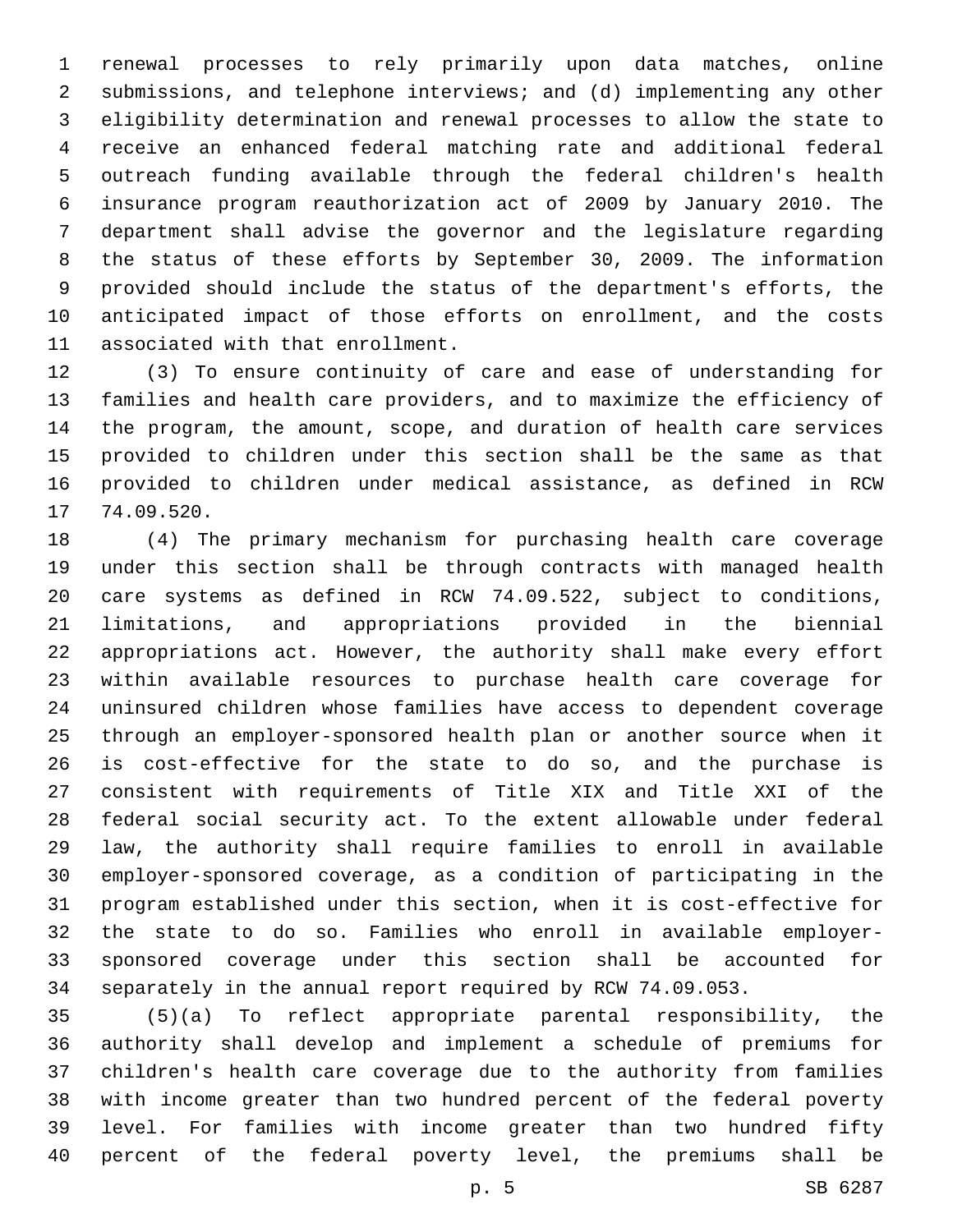established in consultation with the senate majority and minority leaders and the speaker and minority leader of the house of representatives. For children eligible for coverage under the federally funded children's health insurance program, Title XXI of the federal social security act, premiums shall be set at a reasonable level that does not pose a barrier to enrollment. The amount of the premium shall be based upon family income and shall not exceed the premium limitations in Title XXI of the federal social security act. For children who are not eligible for coverage under the federally funded children's health insurance program, premiums shall be set every two years in an amount no greater than the average state-only share of the per capita cost of coverage in the state-13 funded children's health program.

 (b) Premiums shall not be imposed on children in households at or below two hundred percent of the federal poverty level as articulated 16 in RCW 74.09.055.

 (c) Beginning no later than January 1, 2010, the authority shall offer families whose income is greater than three hundred percent of the federal poverty level the opportunity to purchase health care coverage for their children through the programs administered under this section without an explicit premium subsidy from the state. The design of the health benefit package offered to these children should provide a benefit package substantially similar to that offered in the apple health for kids program, and may differ with respect to cost-sharing, and other appropriate elements from that provided to children under subsection (3) of this section including, but not limited to, application of preexisting conditions, waiting periods, and other design changes needed to offer affordable coverage. The amount paid by the family shall be in an amount equal to the rate paid by the state to the managed health care system for coverage of the child, including any associated and administrative costs to the state of providing coverage for the child. Any pooling of the program enrollees that results in state fiscal impact must be identified and 34 brought to the legislature for consideration.

 (6) The authority shall undertake and continue a proactive, targeted outreach and education effort with the goal of enrolling children in health coverage and improving the health literacy of youth and parents. The authority shall collaborate with the department of social and health services, department of health, local public health jurisdictions, the office of the superintendent of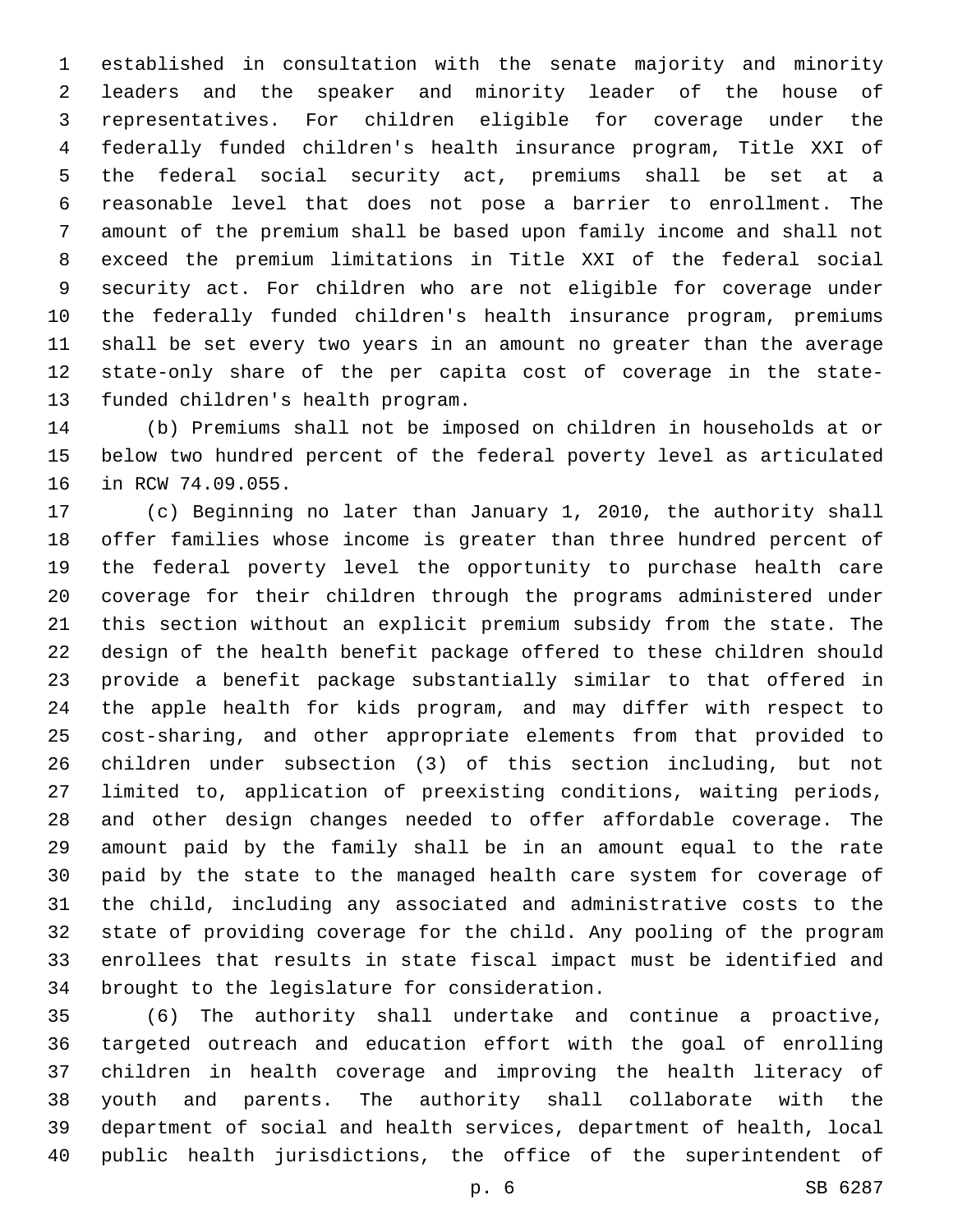1 public instruction, the department of ((early learning)) children, youth, and families, health educators, health care providers, health carriers, community-based organizations, and parents in the design and development of this effort. The outreach and education effort 5 shall include the following components:

 (a) Broad dissemination of information about the availability of 7 coverage, including media campaigns;

 (b) Assistance with completing applications, and community-based outreach efforts to help people apply for coverage. Community-based outreach efforts should be targeted to the populations least likely 11 to be covered;

 (c) Use of existing systems, such as enrollment information from 13 the free and reduced-price lunch program, the department of ((early 14 <del>learning</del>)) children, youth, and families child care subsidy program, the department of health's women, infants, and children program, and the early childhood education and assistance program, to identify children who may be eligible but not enrolled in coverage;

 (d) Contracting with community-based organizations and government entities to support community-based outreach efforts to help families apply for coverage. These efforts should be targeted to the populations least likely to be covered. The authority shall provide informational materials for use by government entities and community- based organizations in their outreach activities, and should identify 24 any available federal matching funds to support these efforts;

 (e) Development and dissemination of materials to engage and inform parents and families statewide on issues such as: The benefits of health insurance coverage; the appropriate use of health services, including primary care provided by health care practitioners licensed under chapters 18.71, 18.57, 18.36A, and 18.79 RCW, and emergency services; the value of a medical home, well-child services and immunization, and other preventive health services with linkages to department of health child profile efforts; identifying and managing chronic conditions such as asthma and diabetes; and the value of good 34 nutrition and physical activity;

 (f) An evaluation of the outreach and education efforts, based upon clear, cost-effective outcome measures that are included in contracts with entities that undertake components of the outreach and 38 education effort;

 (g) An implementation plan to develop online application capability that is integrated with the automated client eligibility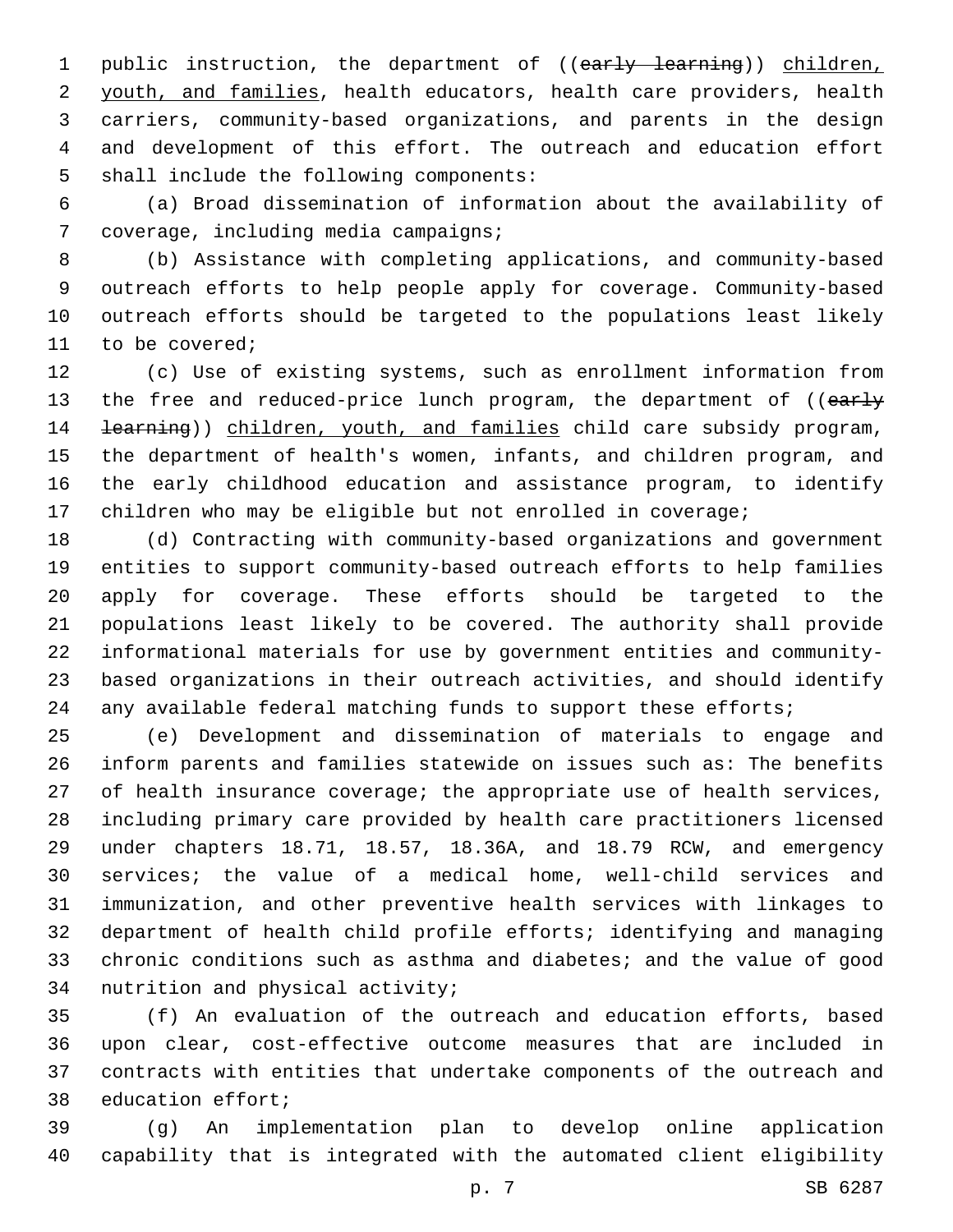system, and to develop data linkages with the office of the superintendent of public instruction for free and reduced-price lunch 3 enrollment information and the department of ((early learning)) children, youth, and families for child care subsidy program 5 enrollment information.

 (7) The authority shall take action to increase the number of primary care physicians providing dental disease preventive services including oral health screenings, risk assessment, family education, the application of fluoride varnish, and referral to a dentist as 10 needed.

 (8) The department shall monitor the rates of substitution between private-sector health care coverage and the coverage provided 13 under this section.

 **Sec. 3.** RCW 43.63A.068 and 2009 c 518 s 18 are each amended to 15 read as follows:

16 (1)(a) The department of ((community, trade, and economic 17 development)) commerce shall establish an advisory committee to monitor, guide, and report on recommendations relating to policies and programs for children and families with incarcerated parents.

 (b) The advisory committee shall include representatives of the department of corrections, the department of social and health 22 services, the department of ((early learning)) children, youth, and 23 families, the office of the superintendent of public instruction, representatives of the private nonprofit and business sectors, child advocates, representatives of Washington state Indian tribes as defined under the federal Indian welfare act (25 U.S.C. Sec. 1901 et seq.), court administrators, the administrative office of the courts, the Washington association of sheriffs and police chiefs, jail administrators, the office of the governor, and others who have an 30 interest in these issues.

31 (c) The advisory committee shall:

 (i) Gather the data collected by the departments as required in 33 RCW 72.09.495, 74.04.800, ((43.215.065)) 43.216.060, and 28A.300.520;

 (ii) Monitor and provide consultation on the implementation of recommendations contained in the 2006 children of incarcerated 36 parents report;

 (iii) Identify areas of need and develop recommendations for the legislature, the department of social and health services, the 39 department of corrections, the department of ((early learning))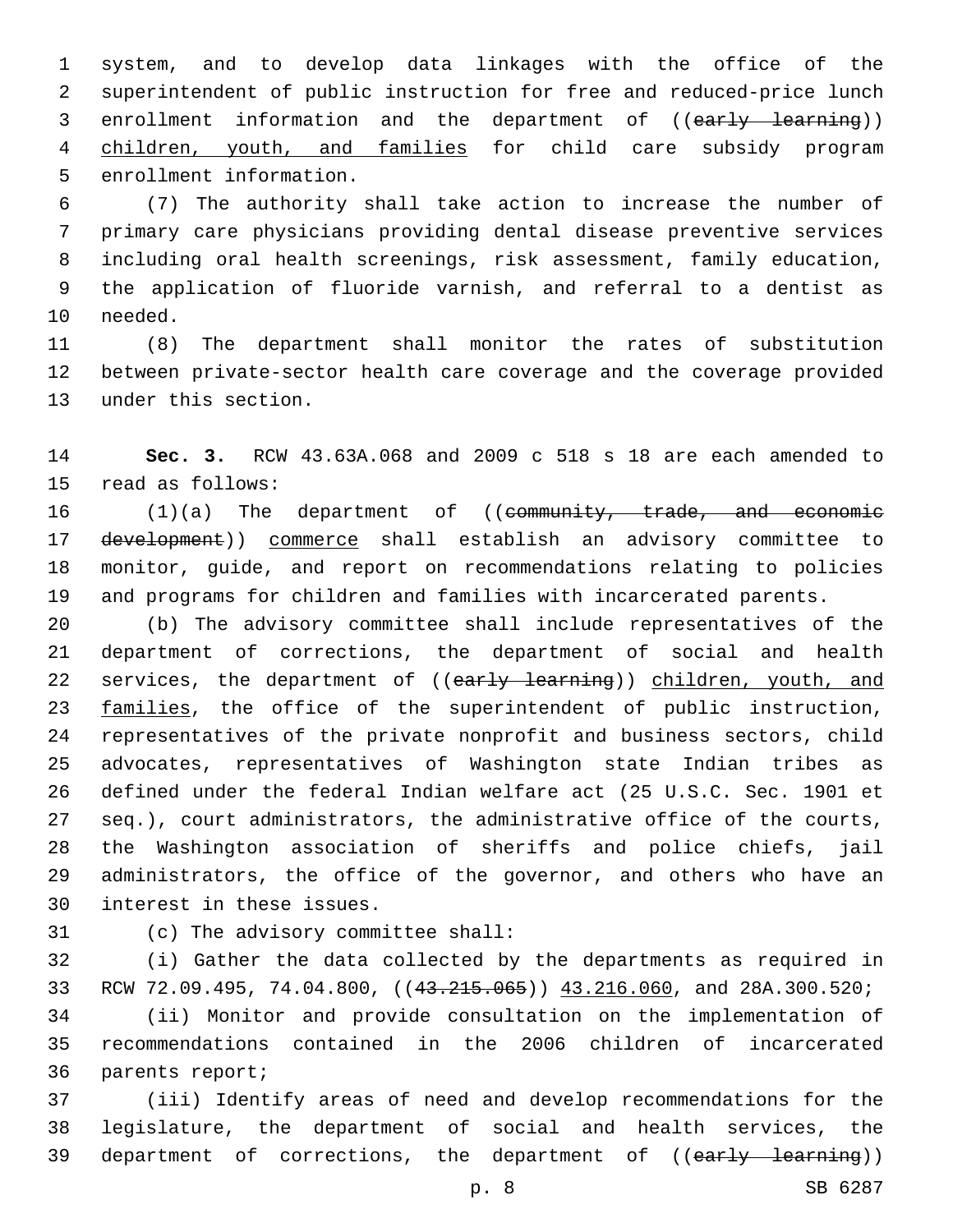1 children, youth, and families, and the office of the superintendent of public instruction to better meet the needs of children and families of persons incarcerated in department of corrections 4 facilities; and

5 (iv) Advise the department of ((community, trade, and economic development)) commerce regarding community programs the department should fund with moneys appropriated for this purpose in the operating budget. The advisory committee shall provide recommendations to the department regarding the following:

 (A) The goals for geographic distribution of programs and 11 funding;

 (B) The scope and purpose of eligible services and the priority 13 of such services;

14 (C) Grant award funding limits;

(D) Entities eligible to apply for the funding;

 (E) Whether the funding should be directed towards starting or supporting new programs, expanding existing programs, or whether the funding should be open to all eligible services and providers; and

(F) Other areas the advisory committee determines appropriate.

 (d) The children of incarcerated parents advisory committee shall update the legislature and governor biennially on committee activities, with the first update due by January 1, 2010.

23 (2) The department of ((community, trade, and economic 24 development)) commerce shall select community programs or services to receive funding that focus on children and families of inmates incarcerated in a department of corrections facility and sustaining the family during the period of the inmate's incarceration.

 (a) Programs or services which meet the needs of the children of incarcerated parents should be the greatest consideration in the 30 programs that are identified by the department.

 (b) The department shall consider the recommendations of the advisory committee regarding which services or programs the 33 department should fund.

 (c) The programs selected shall collaborate with an agency, or agencies, experienced in providing services to aid families and victims of sexual assault and domestic violence to ensure that the programs identify families who have a history of sexual assault or domestic violence and ensure the services provided are appropriate 39 for the children and families.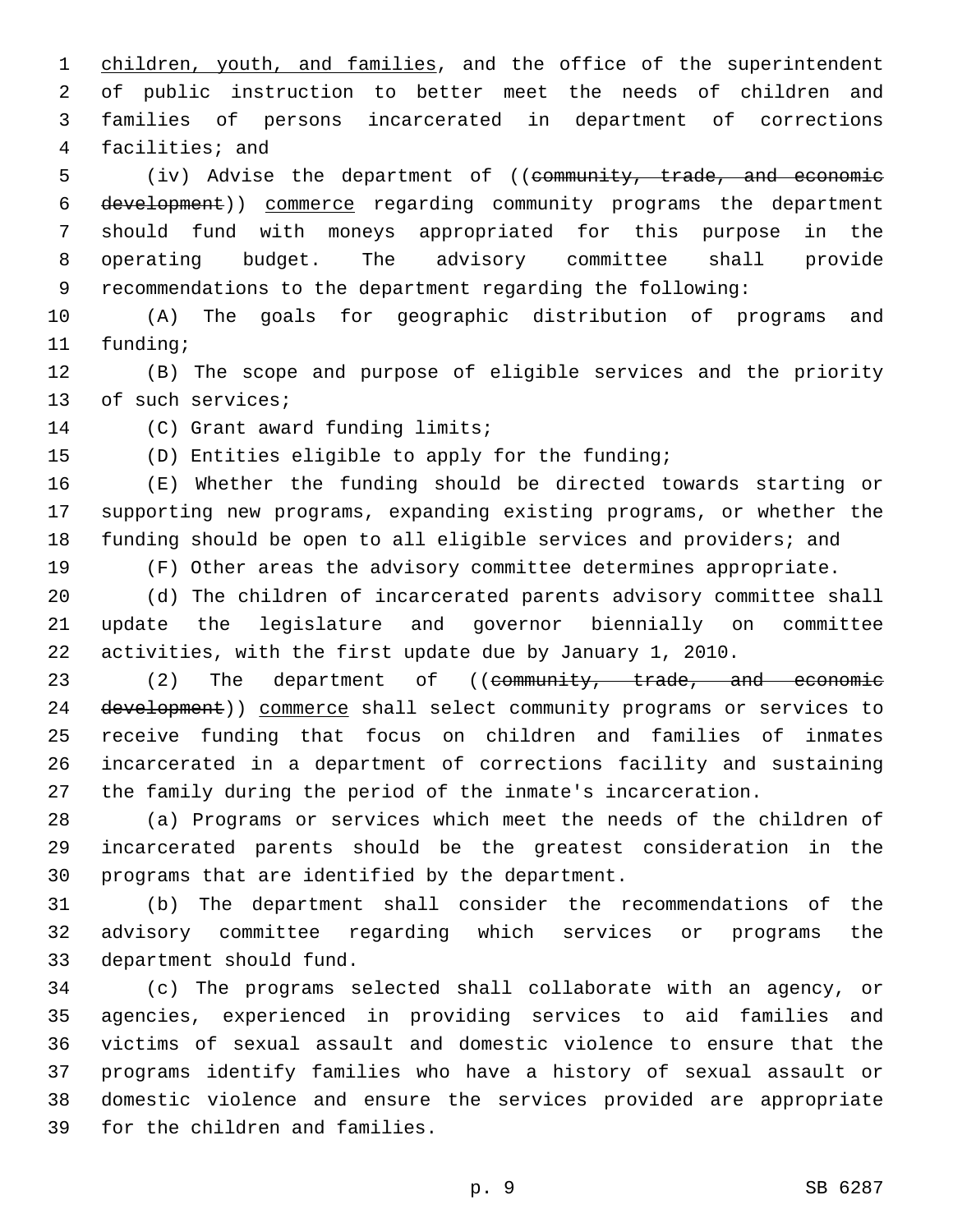**Sec. 4.** RCW 43.63A.066 and 2006 c 265 s 212 are each amended to 2 read as follows:

3 The department of ((early learning)) children, youth, and families shall have primary responsibility for providing child abuse and neglect prevention training to preschool age children participating in the federal head start program or the early childhood education and assistance program established under RCW 8 28A.215.010 through 28A.215.050, ((43.215.400)) 43.216.500 through 9 ((43.215.450)) 43.216.550, 43.216.900, and ((43.215.900 through 10 43.215.903) 43.216.901.

 **Sec. 5.** RCW 43.31.571 and 2017 3rd sp.s. c 12 s 5 are each 12 amended to read as follows:

 (1) The department, in consultation with the department of 14 ((early learning)) children, youth, and families, shall oversee the early learning facilities revolving account and the early learning facilities development account, and is the lead state agency for the 17 early learning facilities grant and loan program.

 (2) It is the intent of the legislature that state funds invested in the accounts be matched by private or local government funding. Every effort shall be made to maximize funding available for early learning facilities from public schools, community colleges, 22 ((education[al])) educational service districts, local governments, 23 and private funders.

 (3) Amounts used for program administration by the department may not exceed an average of four percent of the appropriated funds.

 (4) Commitment of state funds for construction, purchase, or renovation of early learning facilities may be given only after private or public match funds are committed. Private or public match funds may consist of cash, equipment, land, buildings, or like-kind. In determining the level of match required, the department shall take into consideration the financial need of the applicant and the economic conditions of the location of the proposed facility.

 **Sec. 6.** RCW 41.06.097 and 2006 c 265 s 110 are each amended to 34 read as follows:

 In addition to the exemptions under RCW 41.06.070, the provisions 36 of this chapter shall not apply in the department of ((early 37 <del>learning</del>)) children, youth, and families to the ((director)) 38 secretary, the ((director's)) secretary's personal secretary, and any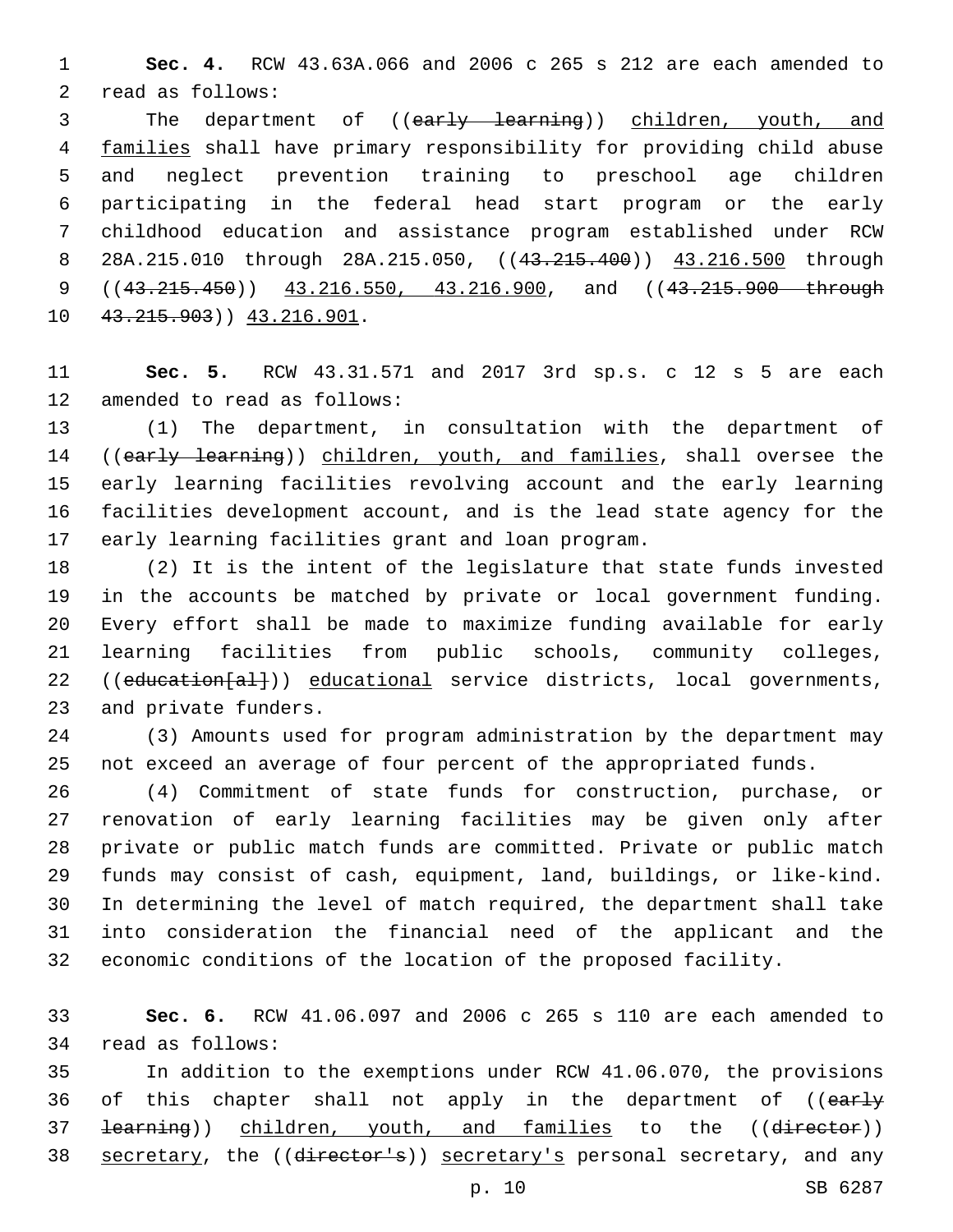1 other exempt staff members provided for in RCW ((43.215.030))  $2\frac{43.216.025(2)}{2}$ 

 **Sec. 7.** RCW 74.12.340 and 2006 c 265 s 208 are each amended to 4 read as follows:

 (1) The department is authorized to adopt rules governing the provision of day care as a part of child welfare services when the secretary determines that a need exists for such day care and that it is in the best interests of the child, the parents, or the custodial parent and in determining the need for such day care priority shall be given to geographical areas having the greatest need for such care 11 and to members of low-income groups in the population((: PROVIDED, 12 That where)). If the family is financially able to pay part or all of the costs of such care, fees shall be imposed and paid according to 14 the financial ability of the family.

 (2) This section does not affect the authority of the department 16 of ((early learning)) children, youth, and families to adopt rules governing child day care and early learning programs.

 **Sec. 8.** RCW 74.08A.260 and 2017 3rd sp.s. c 21 s 1 are each 19 amended to read as follows:

 (1) Each recipient shall be assessed after determination of program eligibility and before referral to job search. Assessments shall be based upon factors that are critical to obtaining employment, including but not limited to education, availability of child care, history of family violence, history of substance abuse, and other factors that affect the ability to obtain employment. Assessments may be performed by the department or by a contracted entity. The assessment shall be based on a uniform, consistent, transferable format that will be accepted by all agencies and 29 organizations serving the recipient.

 (2) Based on the assessment, an individual responsibility plan shall be prepared that: (a) Sets forth an employment goal and a plan for maximizing the recipient's success at meeting the employment goal; (b) considers WorkFirst educational and training programs from which the recipient could benefit; (c) contains the obligation of the recipient to participate in the program by complying with the plan; (d) moves the recipient into full-time WorkFirst activities as quickly as possible; and (e) describes the services available to the recipient either during or after WorkFirst to enable the recipient to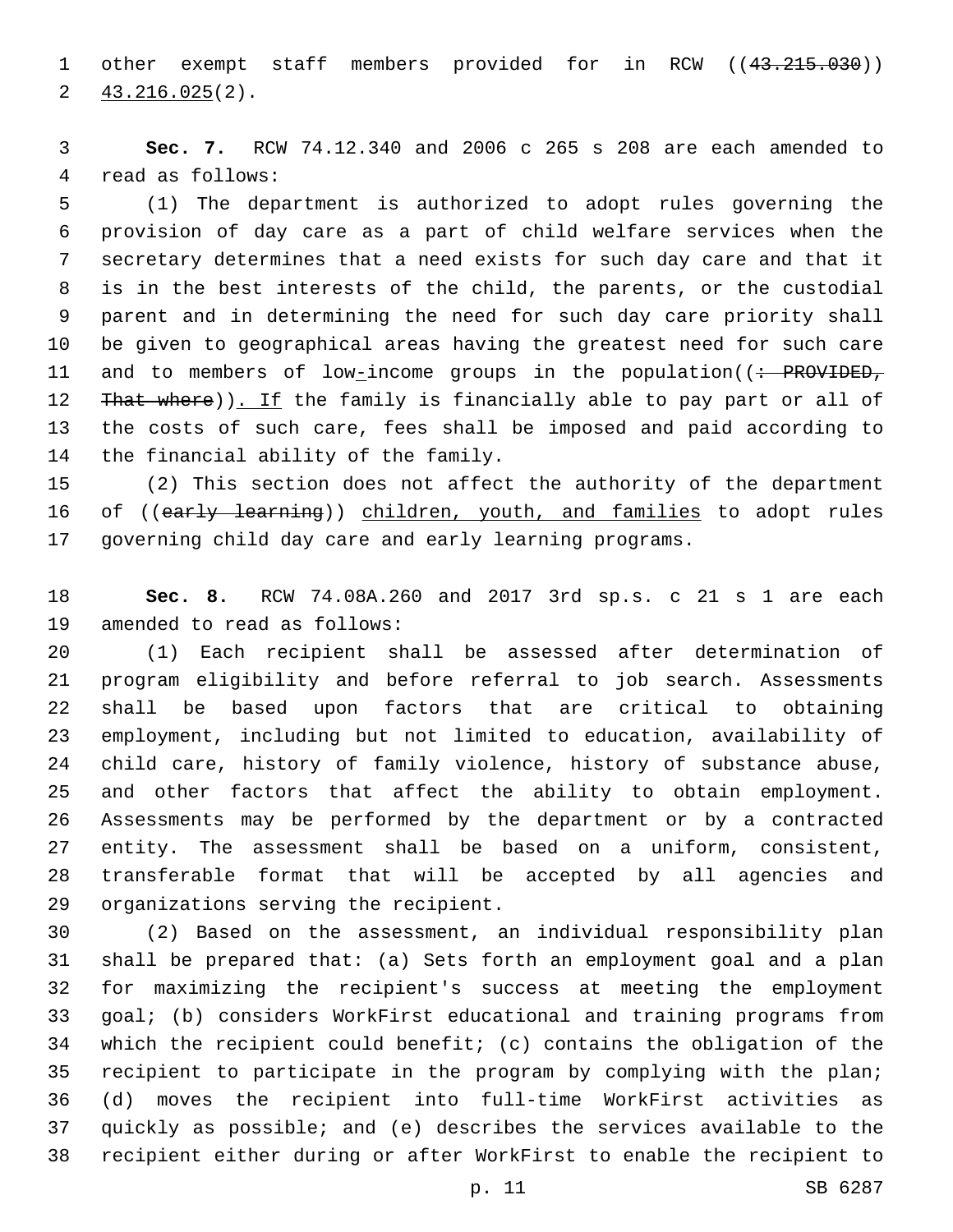obtain and keep employment and to advance in the workplace and increase the recipient's wage earning potential over time.

 (3) Recipients who are not engaged in work and work activities, and do not qualify for a good cause exemption under RCW 74.08A.270, shall engage in self-directed service as provided in RCW 74.08A.330.

 (4) If a recipient refuses to engage in work and work activities required by the department, the family's grant shall be reduced by the recipient's share, and may, if the department determines it 9 appropriate, be terminated.

 (5) The department may waive the penalties required under subsection (4) of this section, subject to a finding that the recipient refused to engage in work for good cause provided in RCW 13 74.08A.270.

 (6) In consultation with the recipient, the department or contractor shall place the recipient into a work activity that is available in the local area where the recipient resides.

 (7) Assessments conducted under this section shall include a consideration of the potential benefit to the recipient of engaging in financial literacy activities. The department shall consider the options for financial literacy activities available in the community, including information and resources available through the financial education public-private partnership created under RCW 28A.300.450. The department may authorize up to ten hours of financial literacy activities as a core activity or an optional activity under 25 WorkFirst.

 (8)(a) Subsections (2) through (6) of this section are suspended for a recipient who is a parent or other relative personally providing care for a child under the age of two years. This suspension applies to both one and two parent families. However, both parents in a two-parent family cannot use the suspension during the same month. Nothing in this subsection shall prevent a recipient from participating in the WorkFirst program on a voluntary basis.

 (b)(i) The period of suspension of work activities under this subsection provides an opportunity for the legislative and executive branches to oversee redesign of the WorkFirst program. To realize this opportunity, both during the period of suspension and following reinstatement of work activity requirements as redesign is being implemented, a legislative-executive WorkFirst oversight task force is established, with members as provided in this subsection (8)(b).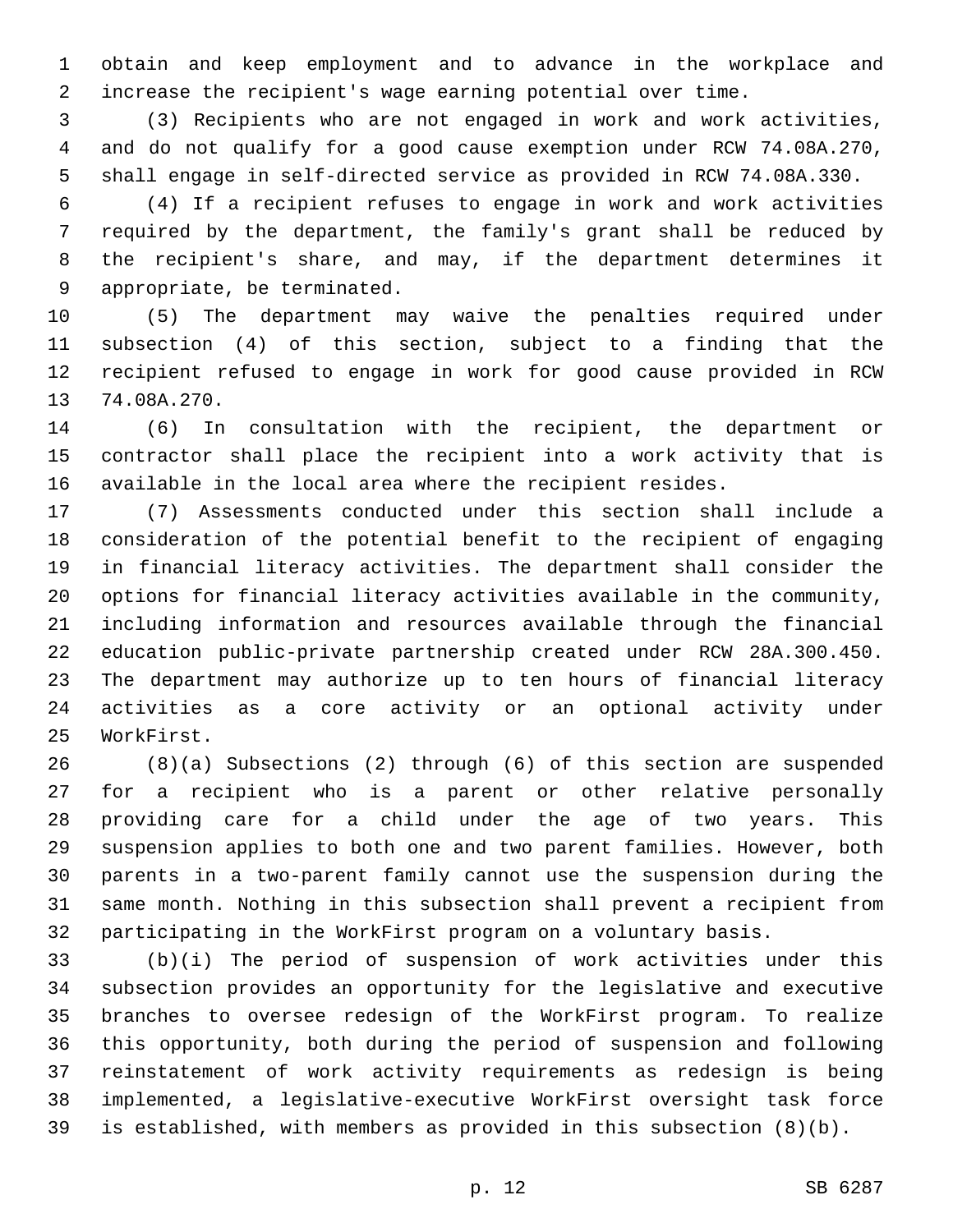(ii) The president of the senate shall appoint two members from 2 each of the two largest caucuses of the senate.

 (iii) The speaker of the house of representatives shall appoint two members from each of the two largest caucuses of the house of 5 representatives.

 (iv) The governor shall appoint members representing the 7 department of social and health services, the department of ((early 8 <del>learning</del>)) children, youth, and families, the department of commerce, the employment security department, the office of financial management, and the state board for community and technical colleges.

 (v) The task force shall choose cochairs, one from among the legislative members and one from among the executive branch members. The legislative members shall convene the initial meeting of the task 14 force.

15 (c) The task force shall:

 (i) Oversee the partner agencies' implementation of the redesign of the WorkFirst program and operation of the temporary assistance for needy families program to ensure that the programs are achieving 19 desired outcomes for their clients;

 (ii) Determine evidence-based outcome measures for the WorkFirst program, including measures related to equitably serving the needs of historically underrepresented populations, such as English language learners, immigrants, refugees, and other diverse communities;

 (iii) Develop accountability measures for WorkFirst recipients and the state agencies responsible for their progress toward self-26 sufficiency;

 (iv) Make recommendations to the governor and the legislature 28 regarding:

 (A) Policies to improve the effectiveness of the WorkFirst 30 program over time;

 (B) Early identification of those recipients most likely to experience long stays on the program and strategies to improve their ability to achieve progress toward self-sufficiency; and

 (C) Necessary changes to the program, including taking into account federal changes to the temporary assistance for needy 36 families program.

 (d) The partner agencies must provide the task force with regular 38 reports on:

 (i) The partner agencies' progress toward meeting the outcome and performance measures established under (c) of this subsection;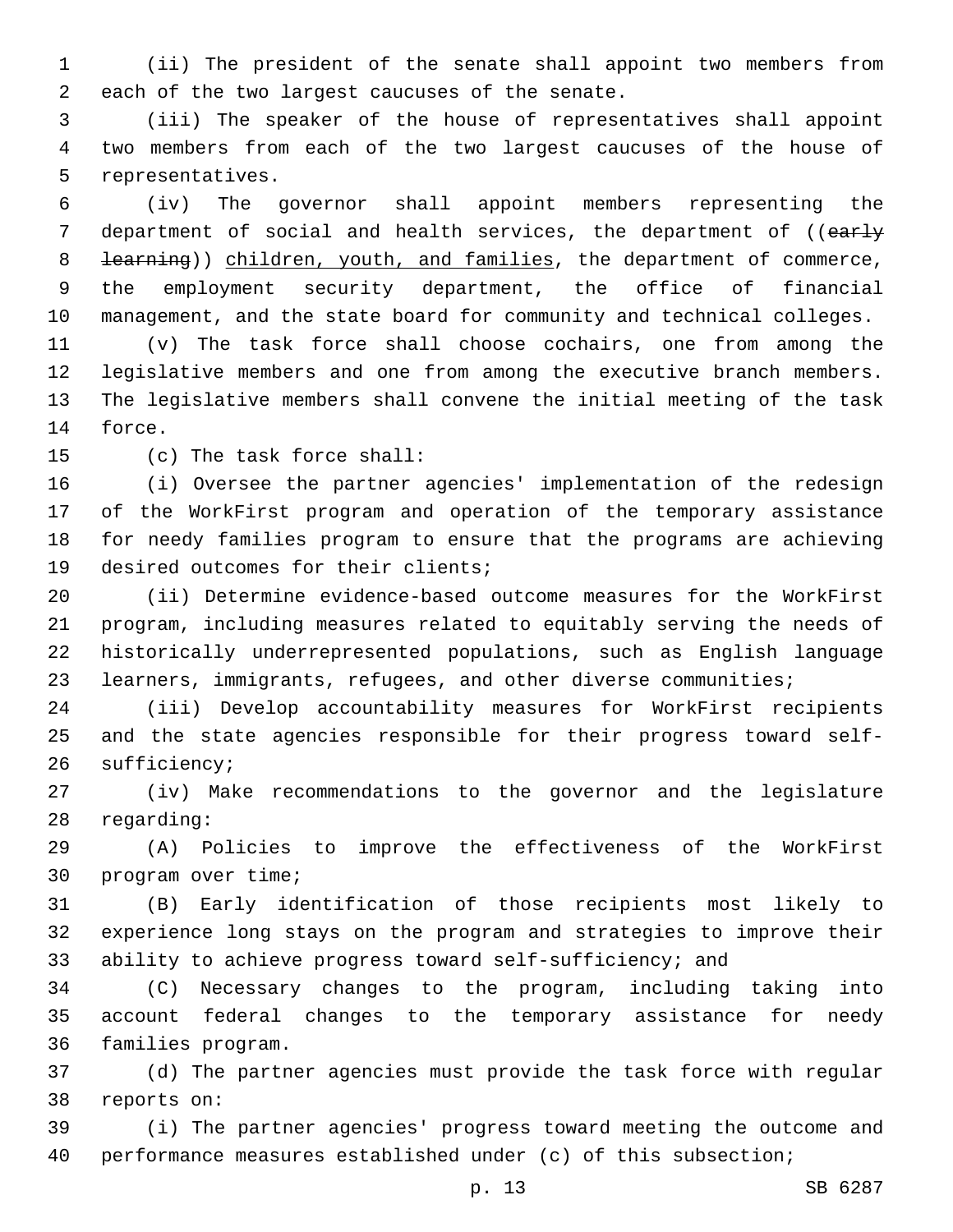(ii) Caseload trends and program expenditures, and the impact of those trends and expenditures on client services, including services 3 to historically underrepresented populations; and

 (iii) The characteristics of families who have been unsuccessful on the program and have lost their benefits either through sanction or the sixty-month time limit.6

 (e) Staff support for the task force must be provided by senate committee services, the house of representatives office of program research, and the state agency members of the task force.

 (f) The task force shall meet on a quarterly basis beginning September 2011, or as determined necessary by the task force 12 cochairs.

 (g) During its tenure, the state agency members of the task force shall respond in a timely manner to data requests from the cochairs.

 **Sec. 9.** RCW 74.04.014 and 2013 c 23 s 193 are each amended to 16 read as follows:

 (1) In carrying out the provisions of this chapter, the office of fraud and accountability shall have prompt access to all individuals, records, electronic data, reports, audits, reviews, documents, and other materials available to the department of revenue, department of 21 labor and industries, department of ((early learning)) children, 22 youth, and families, employment security department, department of licensing, and any other government entity that can be used to help facilitate investigations of fraud or abuse as determined necessary by the director of the office of fraud and accountability.

 (2) The investigator shall have access to all original child care records maintained by licensed and unlicensed child care providers with the consent of the provider or with a court order or valid 29 search warrant.

 (3) Information gathered by the department, the office, or the fraud ombuds shall be safeguarded and remain confidential as required by applicable state or federal law. Whenever information or assistance requested under subsection (1) or (2) of this section is, in the judgment of the director, unreasonably refused or not provided, the director of the office of fraud and accountability must report the circumstances to the secretary immediately.

 **Sec. 10.** RCW 70.305.020 and 2011 1st sp.s. c 32 s 3 are each 38 amended to read as follows: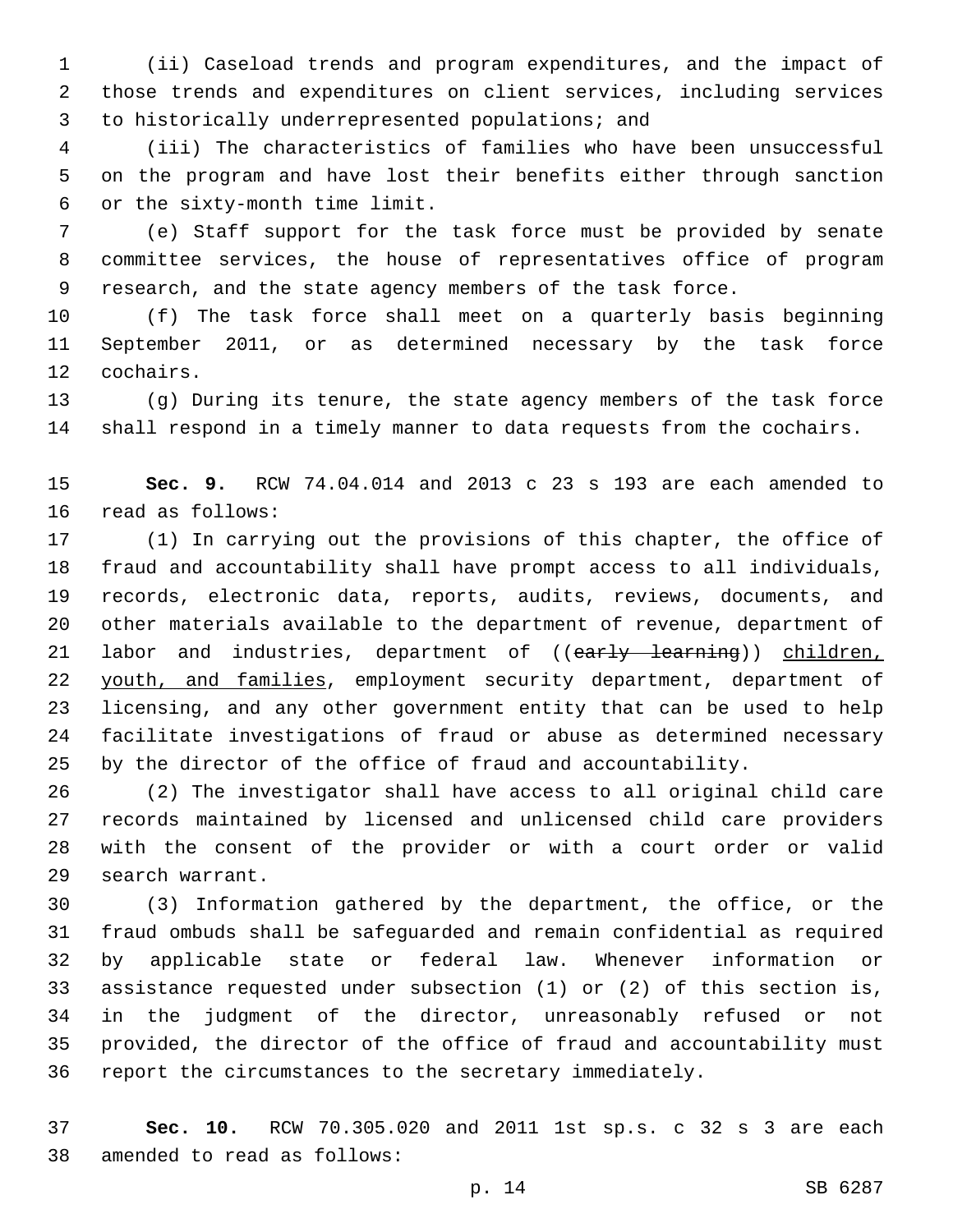(1)(a) The secretary of the department of social and health 2 services and the ((director)) secretary of the department of ((early learning)) children, youth, and families shall actively participate in the development of a nongovernmental private-public initiative focused on coordinating government and philanthropic organizations' investments in the positive development of children and preventing and mitigating the effects of adverse childhood experiences. The ((secretary and director)) secretaries shall convene a planning group to work with interested private partners to: (i) Develop a process by which the goals identified in RCW 70.305.005 shall be met; and (ii) develop recommendations for inclusive and diverse governance to advance the adverse childhood experiences initiative.

 (b) The ((secretary and director)) secretaries shall select no more than twelve to fifteen persons as members of the planning group. The members selected must represent a diversity of interests including: Early learning coalitions, community public health and safety networks, organizations that work to prevent and address child abuse and neglect, tribes, representatives of public agency agencies involved with interventions in or prevention of adverse childhood experiences, philanthropic organizations, and organizations focused 21 on community mobilization.

22 (c) The ((secretary and director)) secretaries shall cochair the planning group meetings and shall convene the first meeting.

24 (2) ((The planning group shall submit a report on its progress and recommendations to the appropriate legislative committees no later than December 15, 2011.

 $(3)$  (3)) In addition to other powers granted to the secretary of the 28 department of social and health services, the secretary of the 29 department of social and health services may:

 (a) Enter into contracts on behalf of the department of social 31 and health services to carry out the purposes of this chapter;

 (b) Provide funding to communities or any governance entity that 33 is created as a result of the partnership; and

 (c) Accept gifts, grants, or other funds for the purposes of this 35 chapter.

 **Sec. 11.** RCW 70.305.010 and 2011 1st sp.s. c 32 s 2 are each 37 amended to read as follows:

 The definitions in this section apply throughout this chapter 39 unless the context clearly requires otherwise.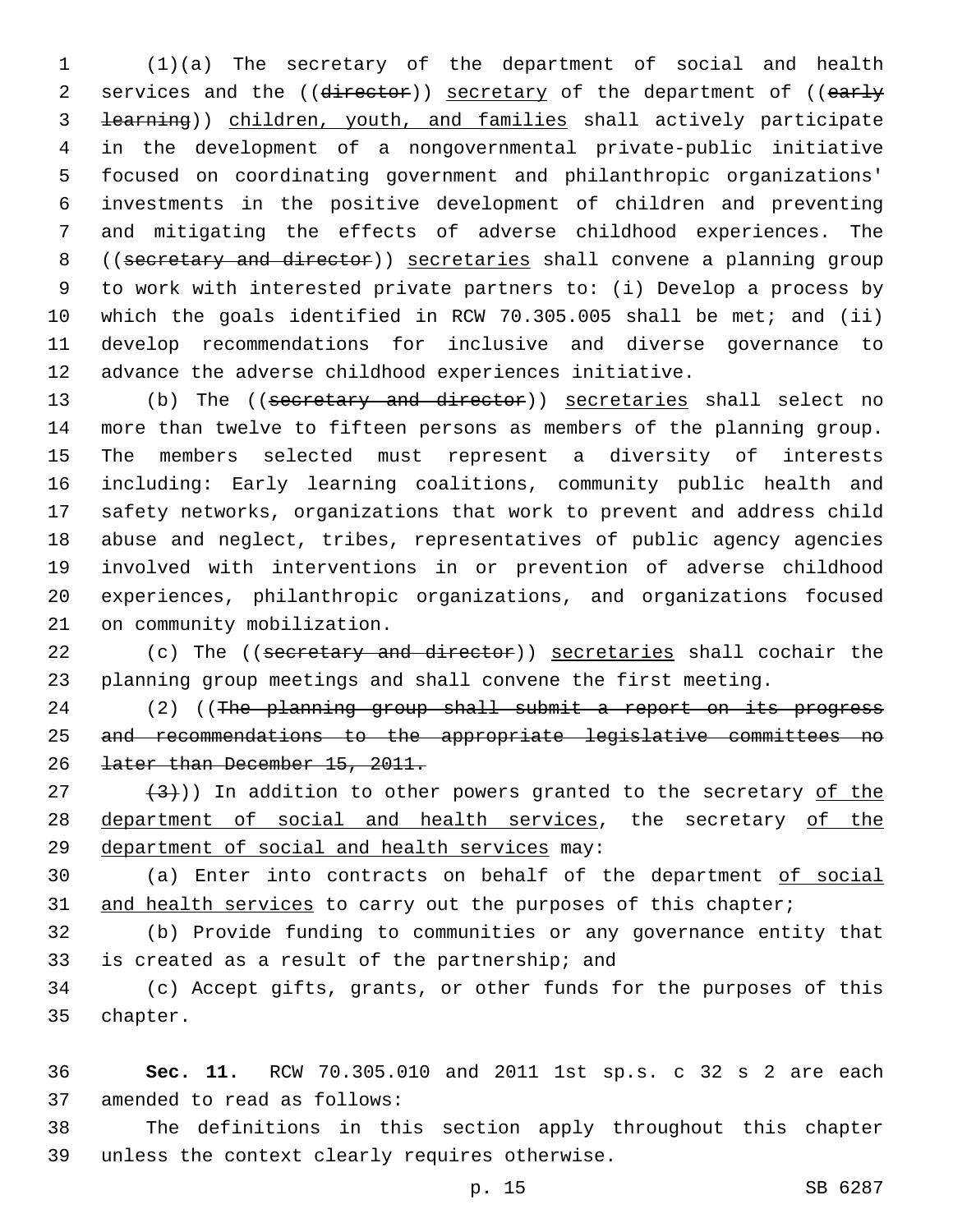(1) "Adverse childhood experiences" means the following indicators of severe childhood stressors and family dysfunction that, when experienced in the first eighteen years of life and taken together, are proven by public health research to be powerful determinants of physical, mental, social, and behavioral health across the lifespan: Child physical abuse; child sexual abuse; child emotional abuse; child emotional or physical neglect; alcohol or other substance abuse in the home; mental illness, depression, or 9 suicidal behaviors in the home; incarceration of a family member; witnessing intimate partner violence; and parental divorce or separation. Adverse childhood experiences have been demonstrated to 12 affect the development of the brain and other major body systems.

 (2) "Community public health and safety networks" or "networks" means the organizations authorized under RCW 70.190.060.

 (3) "Department" means the department of social and health 16 services.

17 (4) (("Director" means the director of the department of early learning.

 $(5)$ ) "Evidence-based" has the same meaning as in RCW 20 ((43.215.146)) 43.216.141.

 ( $(\overline{6})$ ) (5) "Research-based" has the same meaning as in RCW 22 ((43.215.146)) 43.216.141.

23  $((+7))$   $(6)$  "Secretary" means the secretary of social and health 24 services.

 (7) "Secretary of children, youth, and families" means the secretary of the department of children, youth, and families.

 **Sec. 12.** RCW 70.198.020 and 2010 c 233 s 2 are each amended to read as follows:28

 (1) There is established an advisory council in the department of social and health services for the purpose of advancing the development of a comprehensive and effective statewide system to provide prompt and effective early interventions for children in the state who are deaf or hard of hearing and their families.

 (2) Members of the advisory council shall have training, experience, or interest in hearing loss in children. Membership shall include, but not be limited to, the following: Pediatricians; audiologists; teachers of the deaf and hard of hearing; parents of children who are deaf or hard of hearing; a representative from the Washington state center for childhood deafness and hearing loss; and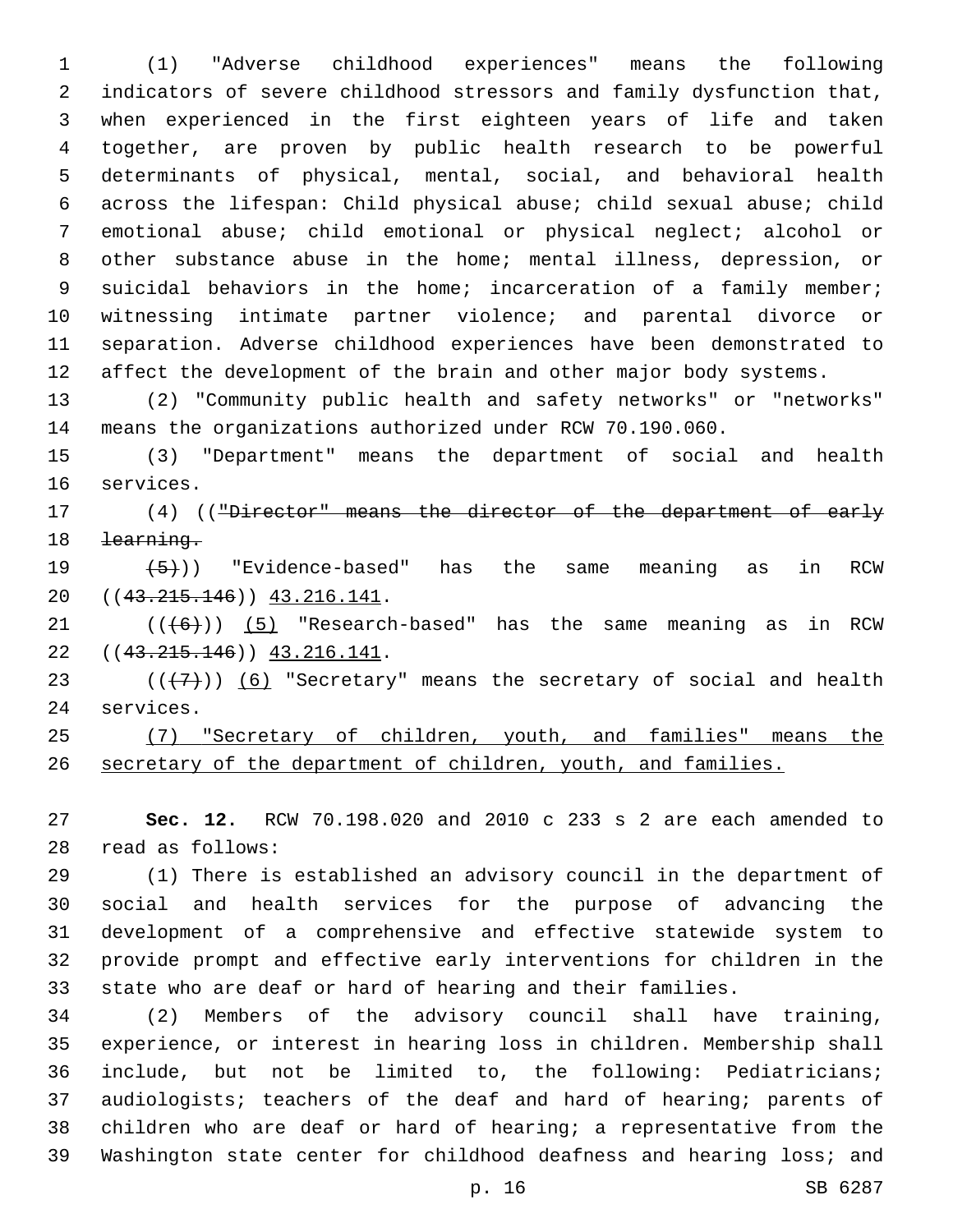representatives of the early support for infants and toddlers program 2 in the department of ((early learning)) children, youth, and 3 families, the department of health, and the office of the superintendent of public instruction.4

 **Sec. 13.** RCW 43.216.065 and 2017 3rd sp.s. c 6 s 204 are each amended to read as follows:6

 (1) In addition to other duties under this chapter, the secretary shall actively participate in a nongovernmental private-public partnership focused on supporting government's investments in early learning and ensuring that every child in the state is prepared to succeed in school and in life. Except for licensing as required by Washington state law and to the extent permitted by federal law, the secretary shall grant waivers from the rules of state agencies for the operation of early learning programs requested by the nongovernmental private-public partnership to allow for flexibility to pursue market-based approaches to achieving the best outcomes for 17 children and families.

 (2) In addition to other powers granted to the secretary, the 19 secretary may:

 (a) Enter into contracts on behalf of the department to carry out 21 the purposes of this chapter;

 (b) Accept gifts, grants, or other funds for the purposes of this 23 chapter; and

 (c) Adopt, in accordance with chapter 34.05 RCW, rules necessary to implement this chapter, including rules governing child day care and early learning programs under this chapter. This section does not 27 expand the rule-making authority of the ((director)) secretary beyond that necessary to implement and administer programs and services existing July 1, 2006, as transferred to the department of early learning under section 501, chapter 265, Laws of 2006. The rule- making authority does not include any authority to set mandatory curriculum or establish what must be taught in child day care centers 33 or by family day care providers.

 **Sec. 14.** RCW 43.121.100 and 2011 1st sp.s. c 32 s 5 are each 35 amended to read as follows:

 Contributions, grants, or gifts in cash or otherwise, including funds generated by the sale of "heirloom" birth certificates under chapter 70.58 RCW from persons, associations, or corporations and

p. 17 SB 6287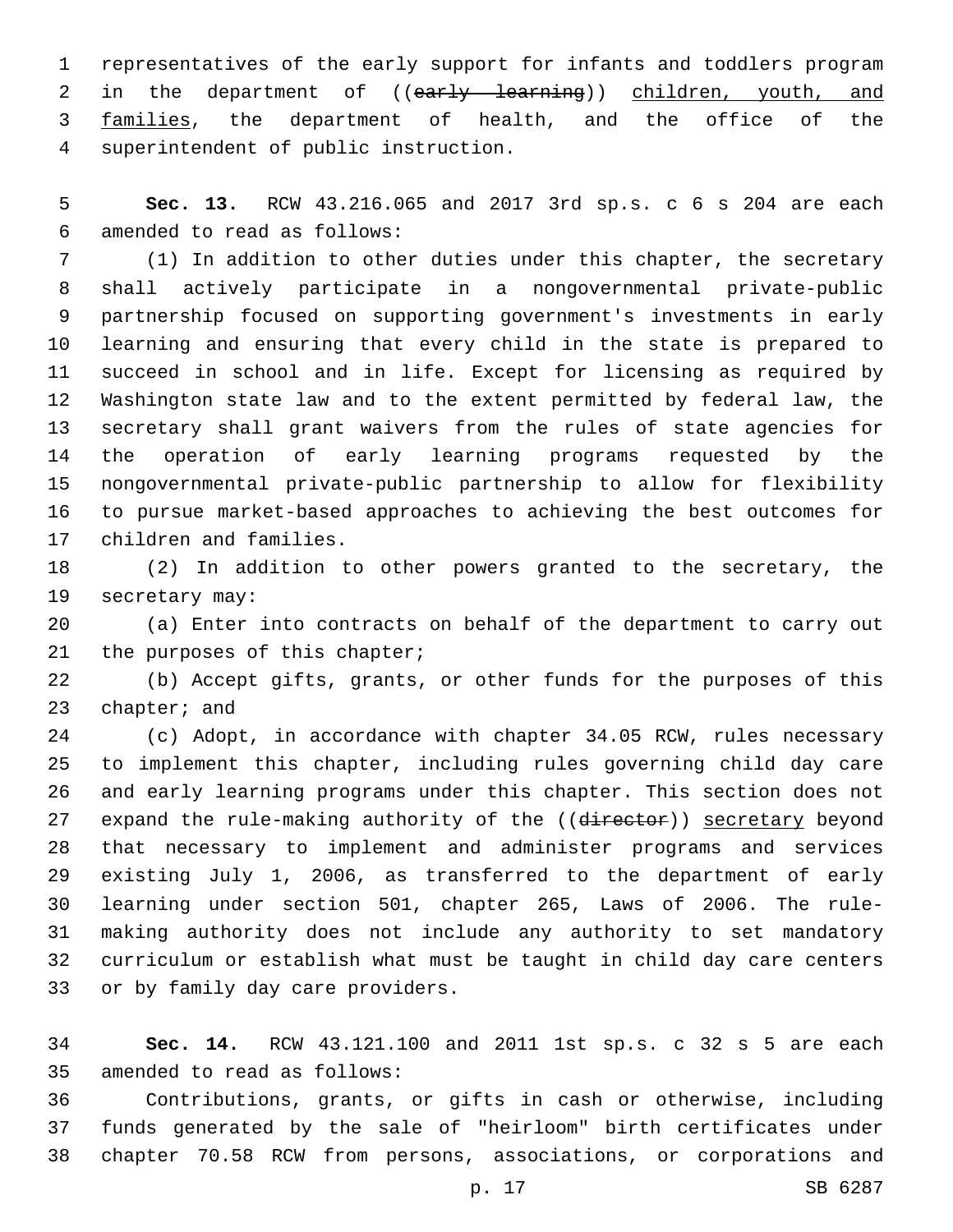funds generated through the issuance of the "Keep Kids Safe" license plate under chapter 46.18 RCW, shall be deposited in a depository approved by the state treasurer to be known as the children's trust fund. Disbursements of such funds shall be on the authorization of 5 the ((director)) secretary of the department of ((early learning)) children, youth, and families beginning July 1, 2012. In order to maintain an effective expenditure and revenue control, such funds shall be subject in all respects to chapter 43.88 RCW, but no appropriation shall be required to permit expenditure of such funds.

 **Sec. 15.** RCW 43.88C.050 and 2015 c 128 s 3 are each amended to read as follows:11

 The caseload forecast council shall appoint a research staff of sufficient size and with sufficient resources to accomplish its duties. The caseload forecast council may request from the 15 administrative office of the courts, the department of ((early 16 <del>learning</del>)) children, youth, and families, the department of corrections, the health care authority, the superintendent of public instruction, the Washington student achievement council, the department of social and health services, and other agencies with caseloads forecasted by the council, such data, information, and data processing assistance as it may need to accomplish its duties, and such services shall be provided without cost to the caseload forecast 23 council.

 **Sec. 16.** RCW 43.31.583 and 2017 3rd sp.s. c 12 s 11 are each 25 amended to read as follows:

 When funding is provided in the previous biennium, the 27 department, in collaboration with the department of ((early 28 <del>learning</del>)) children, youth, and families, shall submit a report no later than December 1st of even-numbered years, to the governor and the appropriate committees of the legislature that provides an update on the status of the early learning facilities grant and loan program 32 that includes, but is not limited to:

 (1) The total amount of funds, by grant and loan, spent or 34 contracted to be spent; and

 (2) A list of projects awarded funding including, but not limited to, information about whether the project is a renovation or new construction or some other category, where the project is located, 38 and the number of slots the project supports.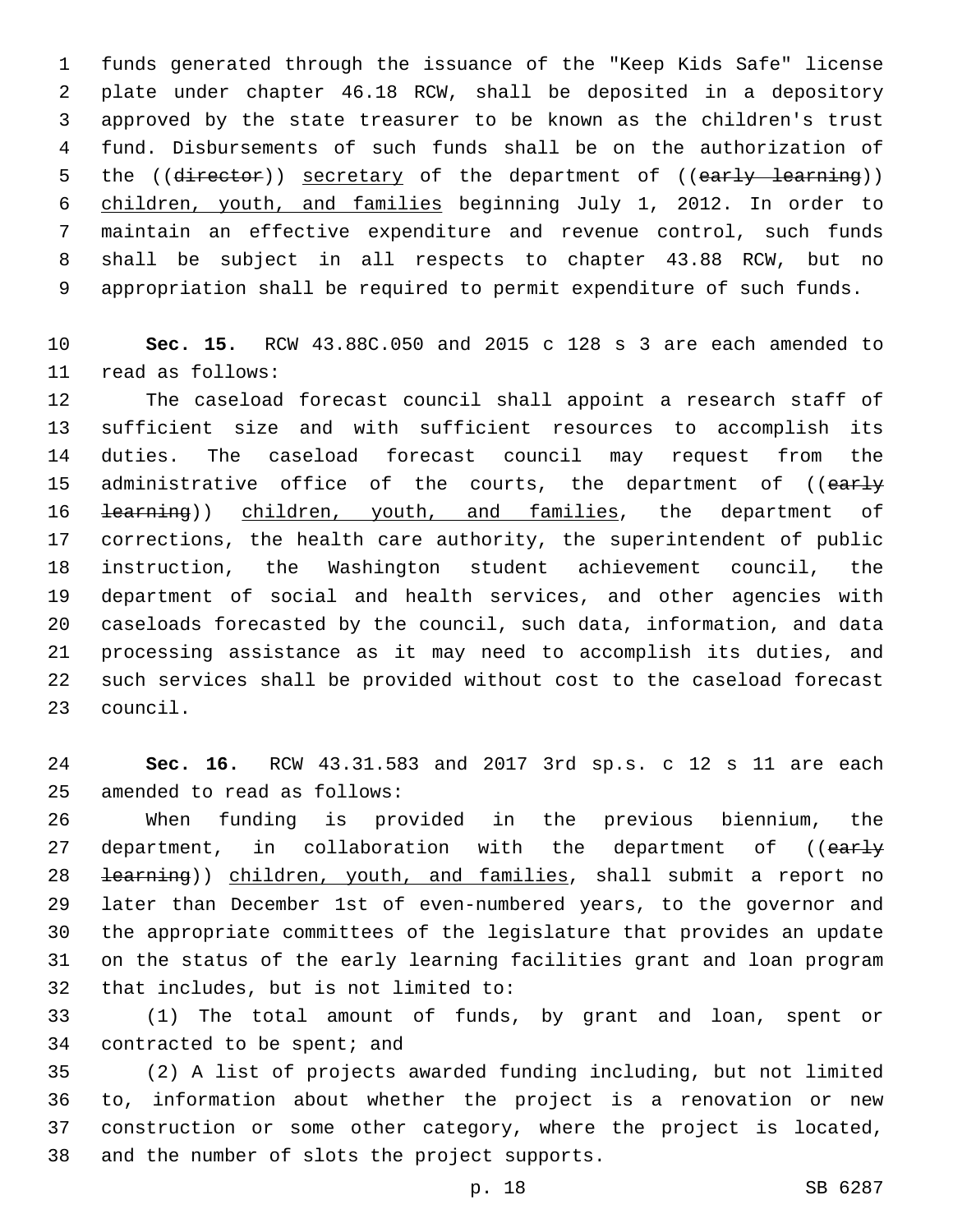**Sec. 17.** RCW 43.31.581 and 2017 3rd sp.s. c 12 s 10 are each 2 amended to read as follows:

 (1) The department shall convene a committee of early learning facilities experts to advise the department regarding the prioritization methodology of applications for projects described in RCW 43.31.577 including no less than one representative each from the 7 department of ((early learning)) children, youth, and families, the Washington state housing finance commission, an organization certified by the community development financial institutions fund, and the office of the superintendent of public instruction.

 (2) When developing a prioritization methodology under this section, the committee shall consider, but is not limited to:

 (a) Projects that add part-day, full-day, or extended day early childhood education and assistance program slots in areas with the 15 highest unmet need;

16 (b) Projects benefiting low-income children;

(c) Projects located in low-income neighborhoods;

 (d) Projects that provide more access to the early childhood education and assistance program as a ratio of the children eligible 20 to participate in the program;

 (e) Projects that are geographically disbursed relative to statewide need;

 (f) Projects that include new or renovated kitchen facilities equipped to support the use of from scratch, modified scratch, or other cooking methods that enhance overall student nutrition;

 (g) Projects that balance mixed-use development and rural 27 locations; and

 (h) Projects that maximize resources available from the state with funding from other public and private organizations, including 30 the use of state lands or facilities.

 (3) Committee members shall serve without compensation, but may request reimbursement for travel expenses as provided in RCW 33 43.03.050 and 43.03.060.

 (4) Committee members are not liable to the state, the early learning facilities revolving account, the early learning facilities development account, or to any other person, as a result of their activities, whether ministerial or discretionary, as members except for willful dishonesty or intentional violation of the law.

 (5) The department may purchase liability insurance for members and may indemnify these persons against the claims of others.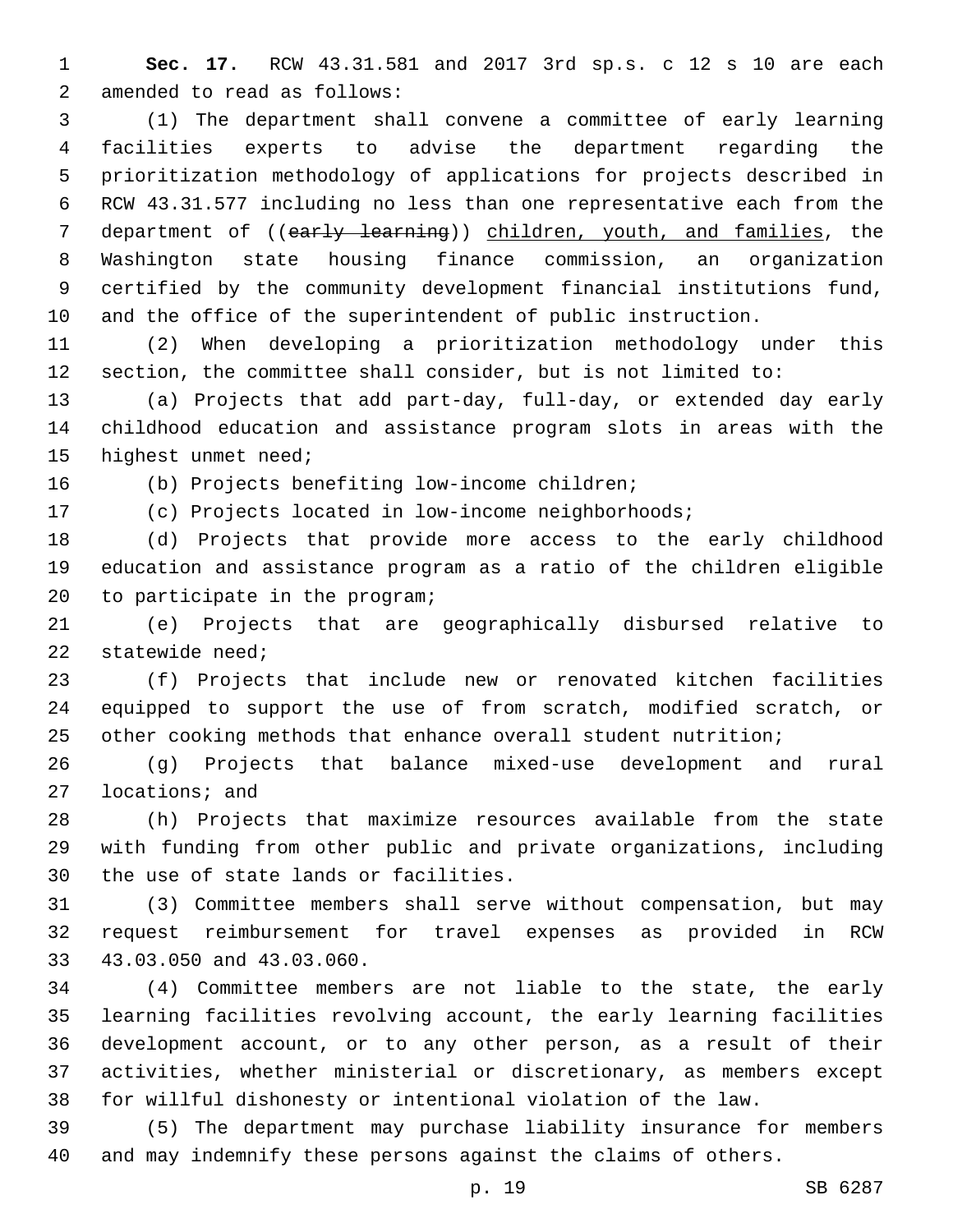**Sec. 18.** RCW 43.31.575 and 2017 3rd sp.s. c 12 s 7 are each 2 amended to read as follows: (1) Organizations eligible to receive funding from the early learning facilities grant and loan program include: (a) Early childhood education and assistance program providers; (b) Working connections child care providers who are eligible to 7 receive state subsidies; (c) Licensed early learning centers not currently participating in the early childhood education and assistance program, but 10 intending to do so; (d) Developers of housing and community facilities; 12 (e) Community and technical colleges; 13 (f) Educational service districts; 14 (g) Local governments; (h) Federally recognized tribes in the state; and 16 (i) Religiously affiliated entities. (2) To be eligible to receive funding from the early learning facilities grant and loan program for activities described in RCW 43.31.577 (1) (b) and (c) and (2), eligible organizations and school 20 districts must: (a) Commit to being an active participant in good standing with 22 the early achievers program as defined by chapter ((43.215)) 43.216 23 RCW; (b) Demonstrate that projects receiving construction, purchase, or renovation grants or loans less than two hundred thousand dollars 26 must also: (i) Demonstrate that the project site is under the applicant's control for a minimum of ten years, either through ownership or a 29 long-term lease; and (ii) Commit to using the facility funded by the grant or loan for the purposes of providing preschool or child care for a minimum of 32 ten years; (c) Demonstrate that projects receiving construction, purchase, or renovation grants or loans of two hundred thousand dollars or more 35 must also: (i) Demonstrate that the project site is under the applicant's control for a minimum of twenty years, either through ownership or a 38 long-term lease; and

p. 20 SB 6287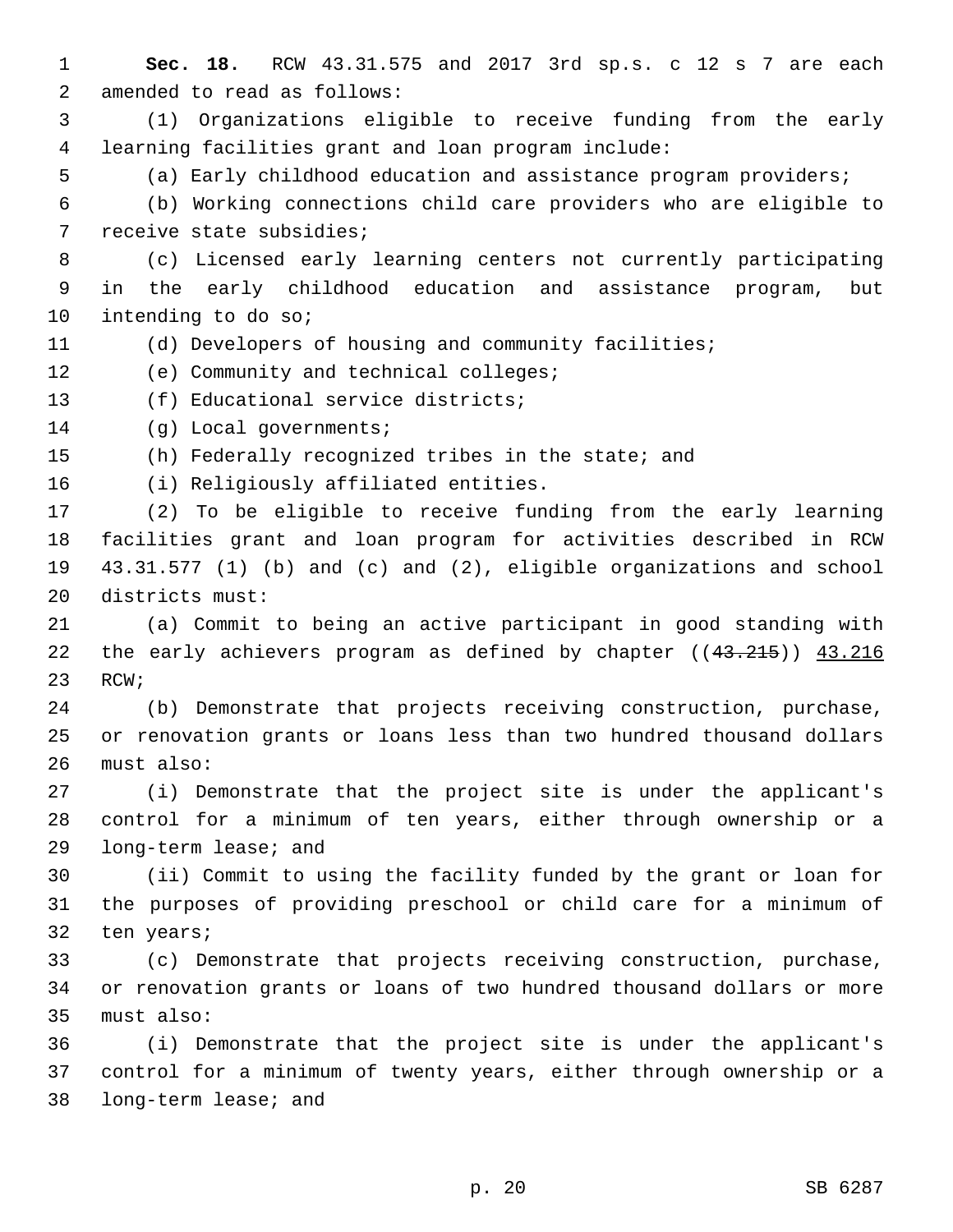(ii) Commit to using the facility funded by the grant or loan for the purposes of providing preschool or child care for a minimum of 3 twenty years.

 (3) To be eligible to receive funding from the early learning facilities grant and loan program for activities described in RCW 43.31.577 (1) (b) and (c) and (2), religiously affiliated entities must use the facility to provide child care and education services 8 consistent with subsection  $(4)(a)$  of this section.

 (4)(a) Upon receiving a grant or loan, the recipient must continue to be an active participant and in good standing with the 11 early achievers program.

 (b) If the recipient does not meet the conditions specified in (a) of this subsection, the grants shall be repaid to the early learning facilities revolving account or the early learning facilities development account, as directed by the department. So long as an eligible organization continues to provide an early learning program in the facility, the facility is used as authorized, and the eligible organization continues to be an active participant and in good standing with the early achievers program, the grant 20 repayment is waived.

 (c) The department, in consultation with the department of 22 ((early learning)) children, youth, and families, must adopt rules to 23 implement this section.

 **Sec. 19.** RCW 43.20.275 and 2006 c 239 s 3 are each amended to read as follows:25

 (1) In collaboration with staff whom the office of financial management may assign, and within funds made expressly available to the state board for these purposes, the state board shall assist the governor by convening and providing assistance to the council. The council shall include one representative from each of the following groups: Each of the commissions, the state board, the department, the department of social and health services, the department of 33 ((community, trade, and economic development)) commerce, the health care authority, the department of agriculture, the department of ecology, the office of the superintendent of public instruction, the 36 department of ((early learning)) children, youth, and families, the workforce training and education coordinating board, and two members of the public who will represent the interests of health care consumers. The council is a class one group under RCW 43.03.220. The

p. 21 SB 6287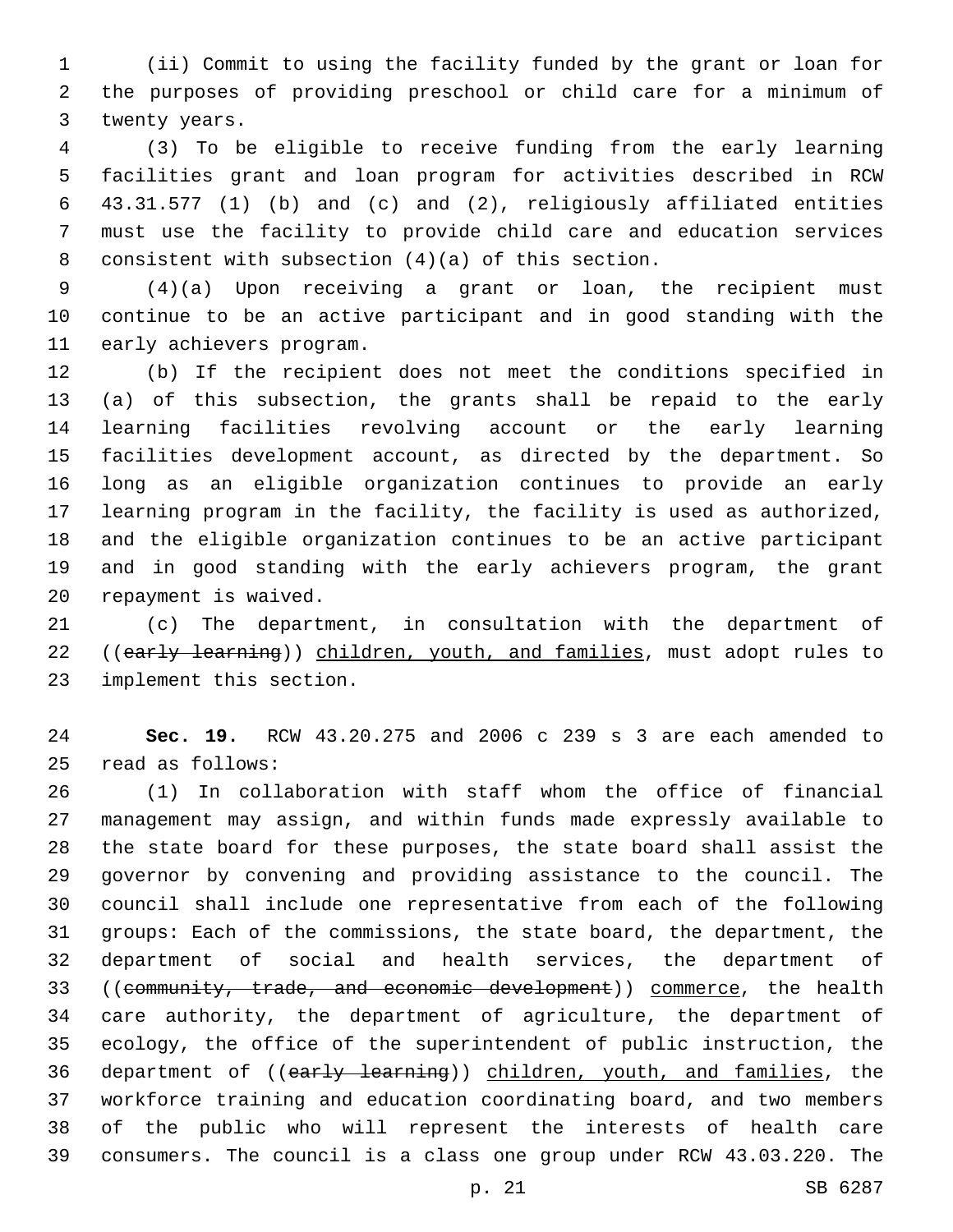two public members shall be paid per diem and travel expenses in accordance with RCW 43.03.050 and 43.03.060. The council shall reflect diversity in race, ethnicity, and gender. The governor or the governor's designee shall chair the council.4

 (2) The council shall promote and facilitate communication, coordination, and collaboration among relevant state agencies and communities of color, and the private sector and public sector, to address health disparities. The council shall conduct public hearings, inquiries, studies, or other forms of information gathering to understand how the actions of state government ameliorate or contribute to health disparities. All state agencies must cooperate 12 with the council's efforts.

 (3) The council with assistance from the state board, shall assess through public hearings, review of existing data, and other means, and recommend initiatives for improving the availability of culturally appropriate health literature and interpretive services within public and private health-related agencies.

 (4) In order to assist with its work, the council shall establish advisory committees to assist in plan development for specific issues and shall include members of other state agencies and local 21 communities.

 (5) The advisory committee shall reflect diversity in race, 23 ethnicity, and gender.

 **Sec. 20.** RCW 42.48.010 and 2007 c 17 s 6 are each amended to read as follows:25

 For the purposes of this chapter, the following definitions apply:

 (1) "Individually identifiable" means that a record contains information which reveals or can likely be associated with the identity of the person or persons to whom the record pertains.

 (2) "Legally authorized representative" means a person legally authorized to give consent for the disclosure of personal records on 33 behalf of a minor or a legally incompetent adult.

 (3) "Personal record" means any information obtained or maintained by a state agency which refers to a person and which is declared exempt from public disclosure, confidential, or privileged under state or federal law.37

 (4) "Research" means a planned and systematic sociological, psychological, epidemiological, biomedical, or other scientific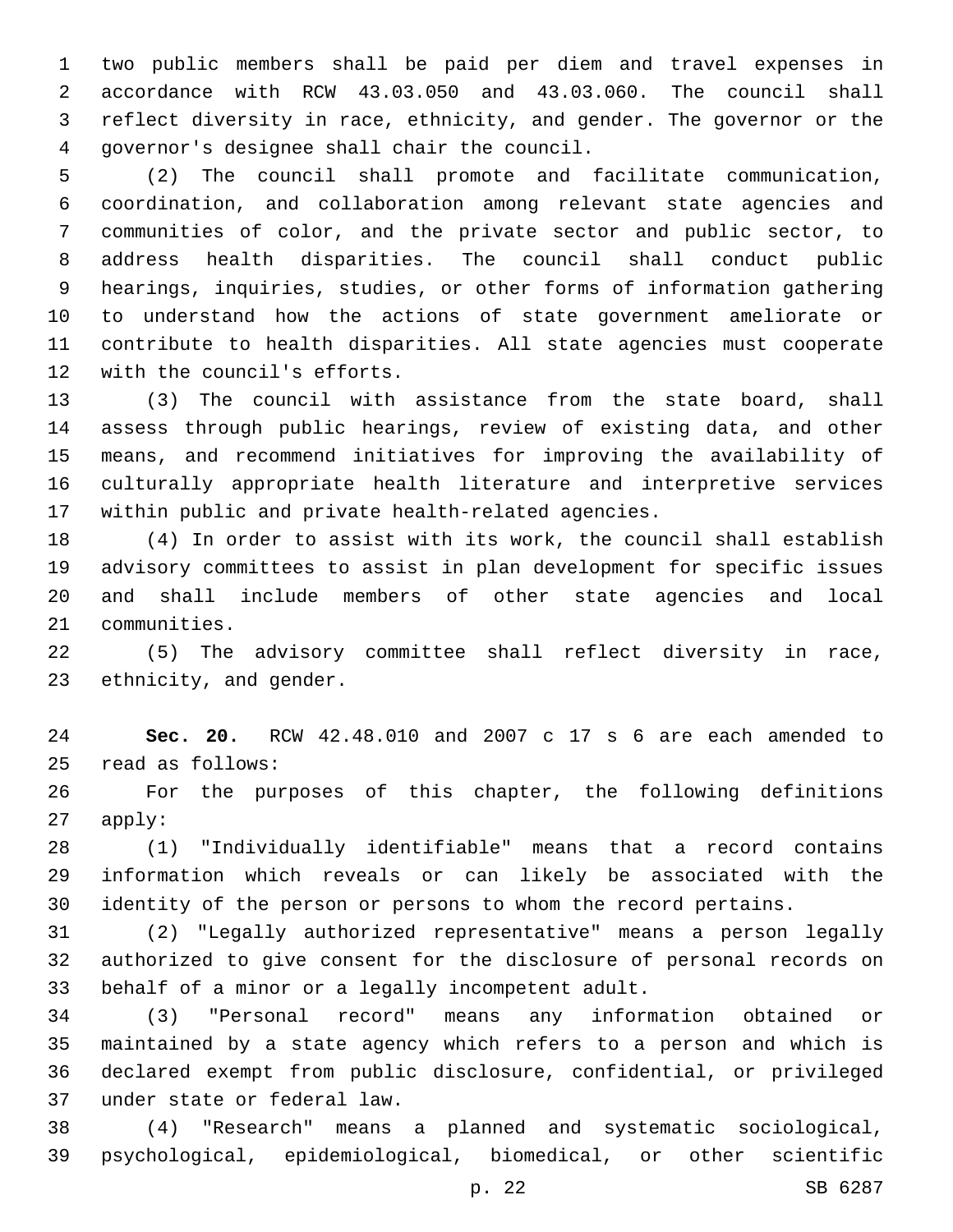investigation carried out by a state agency, by a scientific research professional associated with a bona fide scientific research organization, or by a graduate student currently enrolled in an advanced academic degree curriculum, with an objective to contribute to scientific knowledge, the solution of social and health problems, or the evaluation of public benefit and service programs. This definition excludes methods of record analysis and data collection that are subjective, do not permit replication, and are not designed 9 to yield reliable and valid results.

 (5) "Research record" means an item or grouping of information obtained for the purpose of research from or about a person or extracted for the purpose of research from a personal record.

 (6) "State agency" means: (a) The department of social and health services; (b) the department of corrections; (c) an institution of higher education as defined in RCW 28B.10.016; (d) the department of 16 health; or (e) the department of ((early learning)) children, youth, 17 and families.

 **Sec. 21.** RCW 41.04.385 and 2011 1st sp.s. c 43 s 433 are each 19 amended to read as follows:

 The legislature finds that (1) demographic, economic, and social trends underlie a critical and increasing demand for child care in the state of Washington; (2) working parents and their children benefit when the employees' child care needs have been resolved; (3) the state of Washington should serve as a model employer by creating a supportive atmosphere, to the extent feasible, in which its employees may meet their child care needs; and (4) the state of Washington should encourage the development of partnerships between state agencies, state employees, state employee labor organizations, and private employers to expand the availability of affordable quality child care. The legislature finds further that resolving employee child care concerns not only benefits the employees and their children, but may benefit the employer by reducing absenteeism, increasing employee productivity, improving morale, and enhancing the employer's position in recruiting and retaining employees. Therefore, the legislature declares that it is the policy of the state of Washington to assist state employees by creating a supportive atmosphere in which they may meet their child care needs. Policies and procedures for state agencies to address employee child care needs will be the responsibility of the director of enterprise

p. 23 SB 6287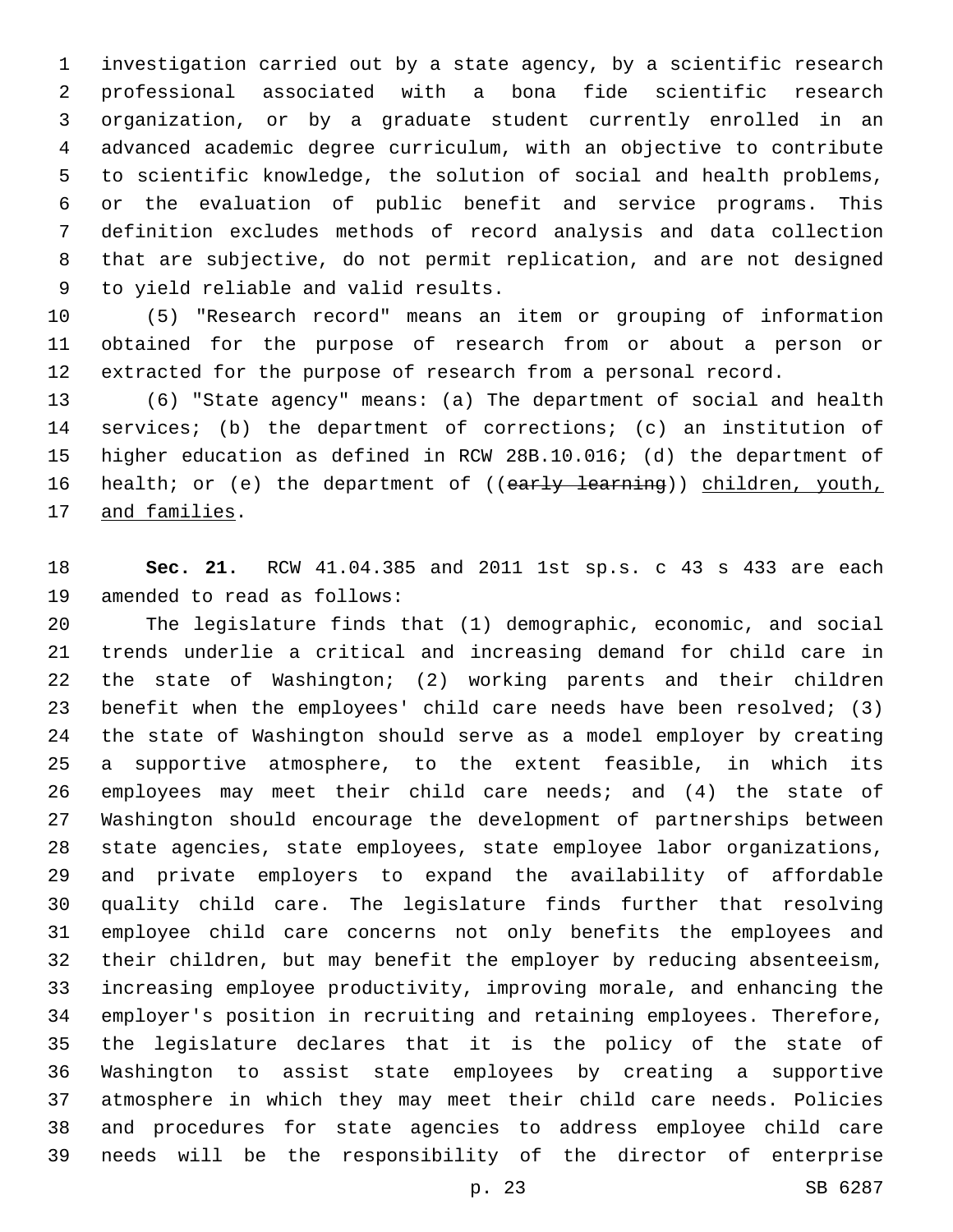1 services in consultation with the ((director)) secretary of the 2 department of ((early learning)) children, youth, and families and 3 state employee representatives.

 **Sec. 22.** RCW 36.70A.450 and 2007 c 17 s 13 are each amended to 5 read as follows:

 (1) Except as provided in subsections (2) and (3) of this section, no county or city may enact, enforce, or maintain an ordinance, development regulation, zoning regulation, or official control, policy, or administrative practice that prohibits the use of a residential dwelling, located in an area zoned for residential or commercial use, as a family day-care provider's home facility.

 (2) A county or city may require that the facility: (a) Comply with all building, fire, safety, health code, and business licensing requirements; (b) conform to lot size, building size, setbacks, and lot coverage standards applicable to the zoning district except if the structure is a legal nonconforming structure; (c) is certified by 17 the department of ((early learning)) children, youth, and families licensor as providing a safe passenger loading area; (d) include signage, if any, that conforms to applicable regulations; and (e) limit hours of operations to facilitate neighborhood compatibility, while also providing appropriate opportunity for persons who use family day-care and who work a nonstandard work shift.

 (3) A county or city may also require that the family day-care provider, before state licensing, require proof of written notification by the provider that the immediately adjoining property owners have been informed of the intent to locate and maintain such a facility. If a dispute arises between neighbors and the family day- care provider over licensing requirements, the licensor may provide a 29 forum to resolve the dispute.

 (4) Nothing in this section shall be construed to prohibit a county or city from imposing zoning conditions on the establishment and maintenance of a family day-care provider's home in an area zoned for residential or commercial use, so long as such conditions are no more restrictive than conditions imposed on other residential dwellings in the same zone and the establishment of such facilities is not precluded. As used in this section, "family day-care provider" 37 is as defined in RCW ((43.215.010)) 43.216.010.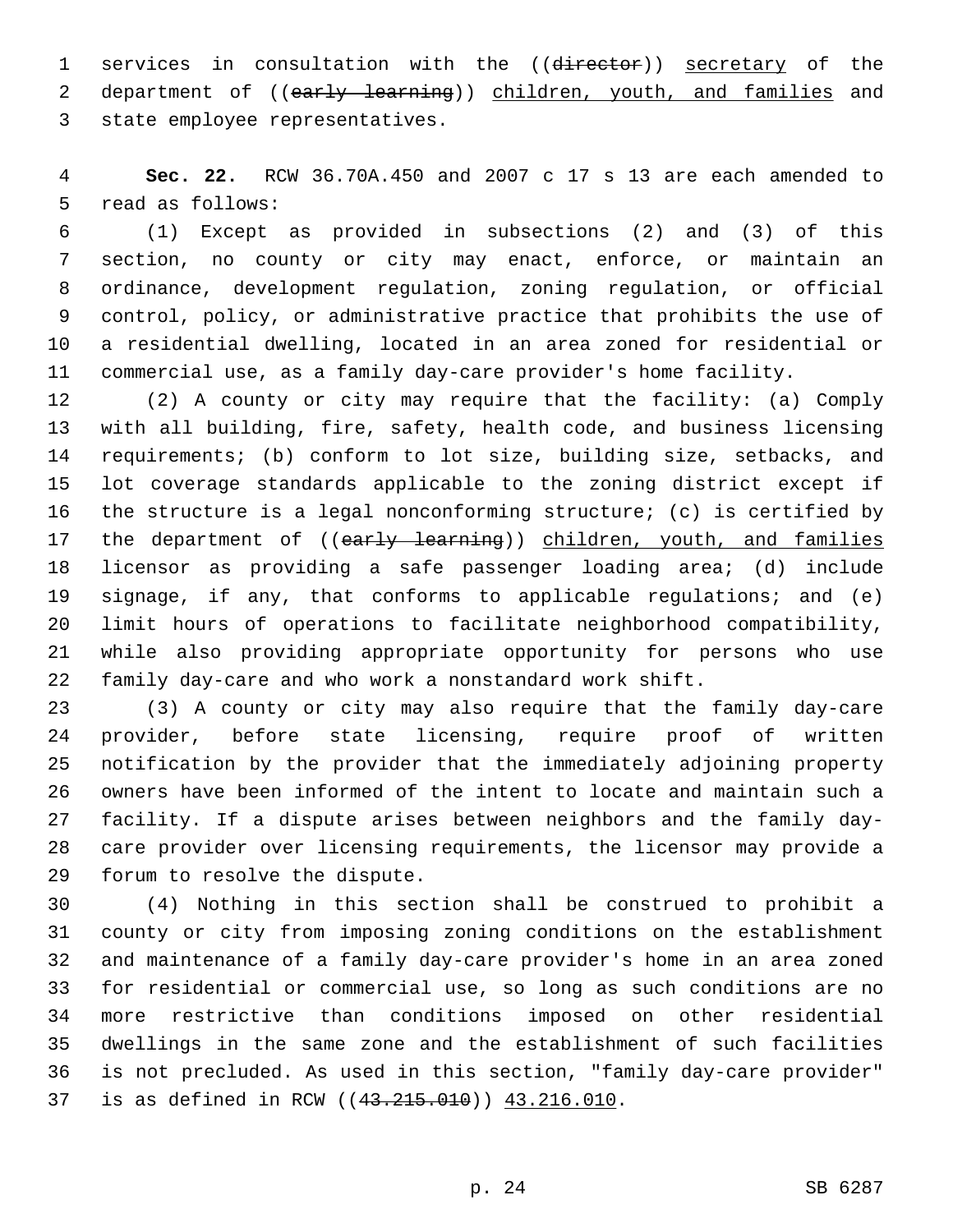**Sec. 23.** RCW 36.70.757 and 2007 c 17 s 12 are each amended to 2 read as follows:

 (1) Except as provided in subsections (2) and (3) of this section, no county may enact, enforce, or maintain an ordinance, development regulation, zoning regulation, or official control, policy, or administrative practice that prohibits the use of a residential dwelling, located in an area zoned for residential or commercial use, as a family day-care provider's facility serving 9 twelve or fewer children.

 (2) A county may require that the facility: (a) Comply with all building, fire, safety, health code, and business licensing requirements; (b) conform to lot size, building size, setbacks, and lot coverage standards applicable to the zoning district except if the structure is a legal nonconforming structure; (c) is certified by 15 the department of ((early learning)) children, youth, and families licensor as providing a safe passenger loading area; (d) include signage, if any, that conforms to applicable regulations; and (e) limit hours of operations to facilitate neighborhood compatibility, while also providing appropriate opportunity for persons who use family day-care who work a nonstandard work shift.

 (3) A county may also require that the family day-care provider, before state licensing, require proof of written notification by the provider that the immediately adjoining property owners have been informed of the intent to locate and maintain such a facility. If a dispute arises between neighbors and the day-care provider over licensing requirements, the licensor may provide a forum to resolve 27 the dispute.

 (4) This section may not be construed to prohibit a county from imposing zoning conditions on the establishment and maintenance of a family day-care provider's home serving twelve or fewer children in an area zoned for residential or commercial use, if the conditions are no more restrictive than conditions imposed on other residential dwellings in the same zone and the establishment of such facilities is not precluded. As used in this section, "family day-care provider" 35 is as defined in RCW ((43.215.010)) 43.216.010.

 **Sec. 24.** RCW 35A.63.215 and 2007 c 17 s 11 are each amended to 37 read as follows:

 (1) Except as provided in subsections (2) and (3) of this section, no city may enact, enforce, or maintain an ordinance,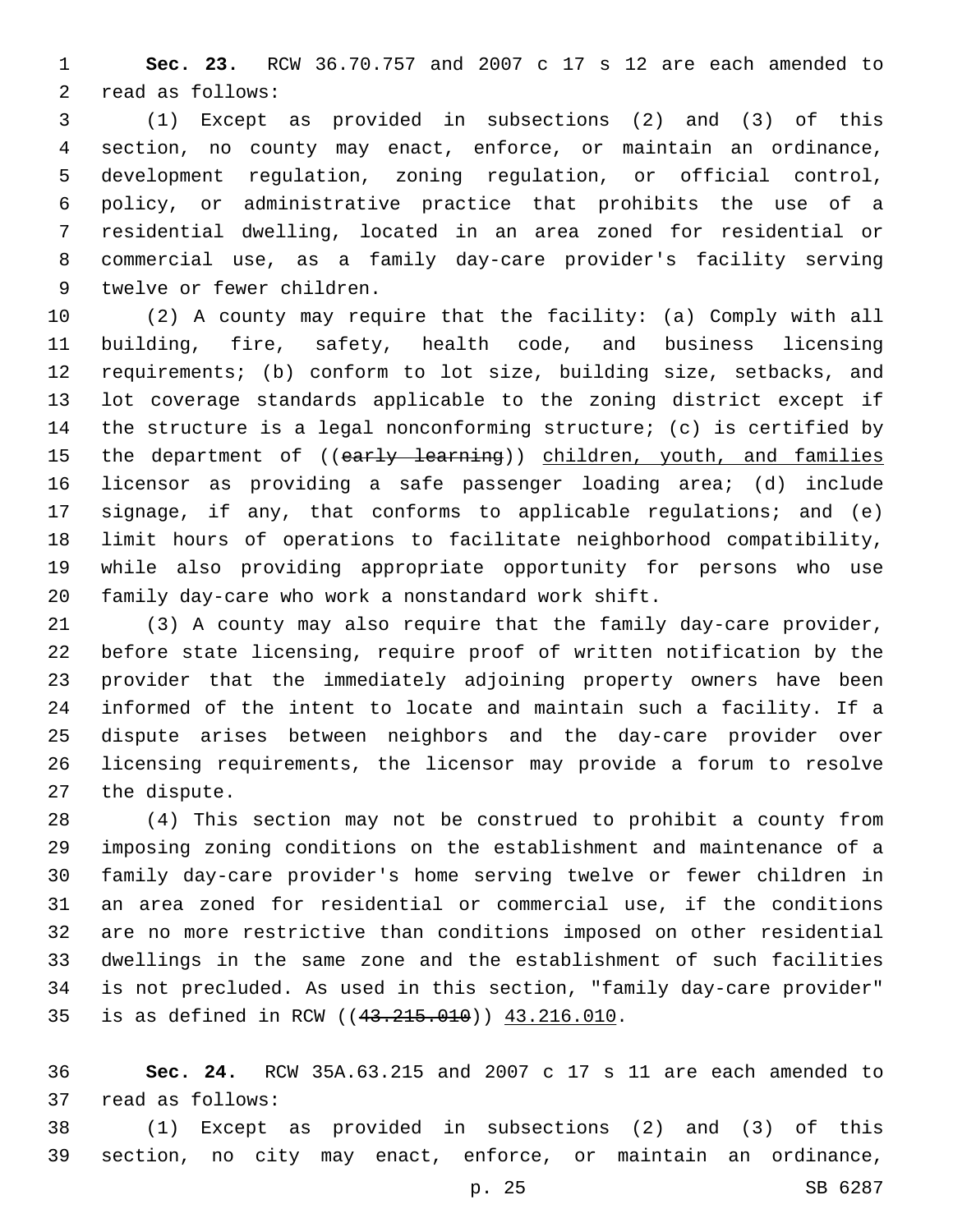development regulation, zoning regulation, or official control, policy, or administrative practice that prohibits the use of a residential dwelling, located in an area zoned for residential or commercial use, as a family day-care provider's home facility.

 (2) A city may require that the facility: (a) Comply with all building, fire, safety, health code, and business licensing requirements; (b) conform to lot size, building size, setbacks, and lot coverage standards applicable to the zoning district except if the structure is a legal nonconforming structure; (c) is certified by 10 the department of ((early learning)) children, youth, and families licensor as providing a safe passenger loading area; (d) include signage, if any, that conforms to applicable regulations; and (e) limit hours of operations to facilitate neighborhood compatibility, while also providing appropriate opportunity for persons who use family day-care and who work a nonstandard work shift.

 (3) A city may also require that the family day-care provider, before state licensing, require proof of written notification by the provider that the immediately adjoining property owners have been informed of the intent to locate and maintain such a facility. If a dispute arises between neighbors and the family day-care provider over licensing requirements, the licensor may provide a forum to 22 resolve the dispute.

 (4) Nothing in this section shall be construed to prohibit a city from imposing zoning conditions on the establishment and maintenance of a family day-care provider's home in an area zoned for residential or commercial use, so long as such conditions are no more restrictive than conditions imposed on other residential dwellings in the same zone and the establishment of such facilities is not precluded. As used in this section, "family day-care provider" is as defined in RCW  $(43.215.010)$   $(43.215.010)$ 

 **Sec. 25.** RCW 35.63.185 and 2007 c 17 s 10 are each amended to 32 read as follows:

 (1) Except as provided in subsections (2) and (3) of this section, no city may enact, enforce, or maintain an ordinance, development regulation, zoning regulation, or official control, policy, or administrative practice that prohibits the use of a residential dwelling, located in an area zoned for residential or commercial use, as a family day-care provider's home facility.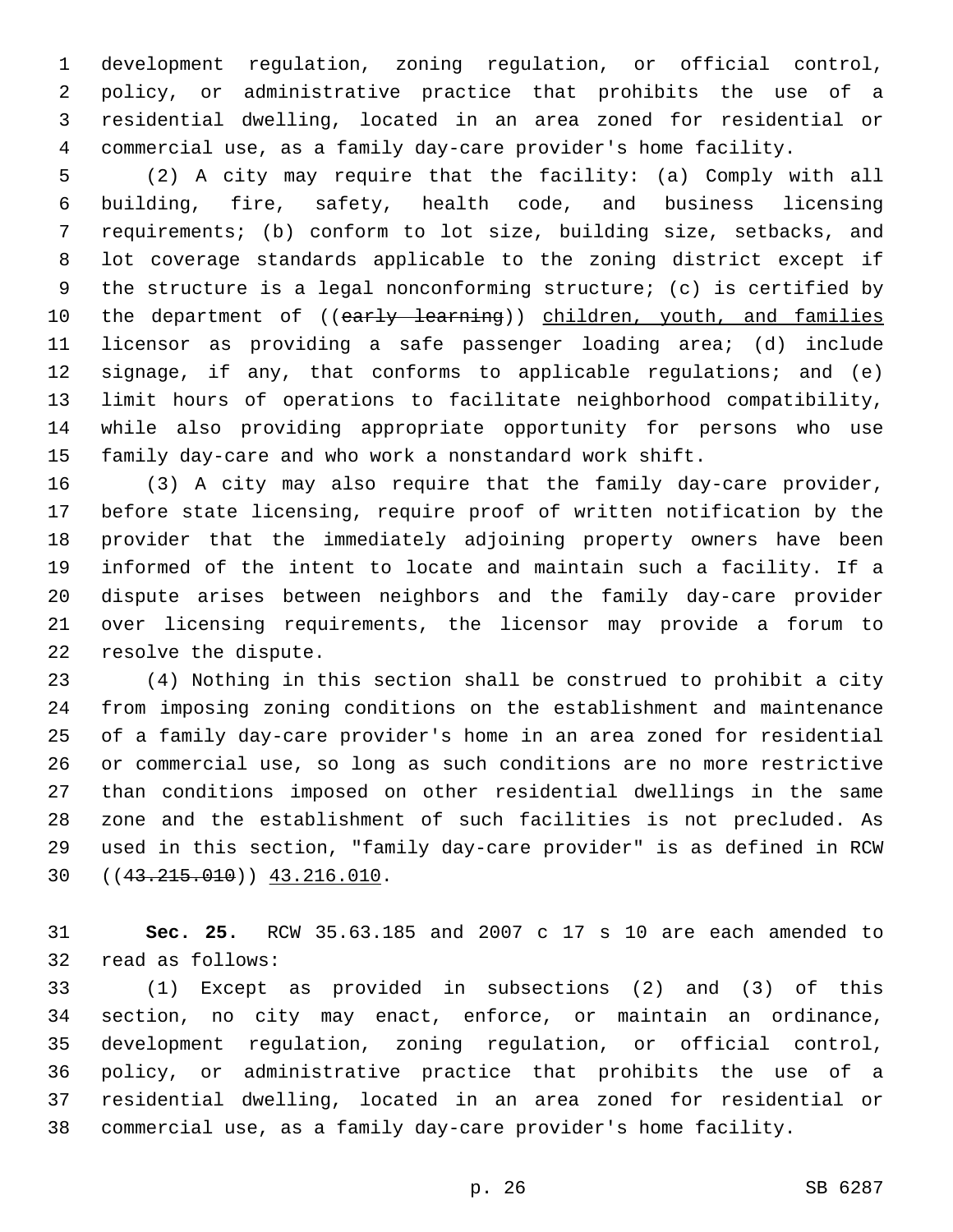(2) A city may require that the facility: (a) Comply with all building, fire, safety, health code, and business licensing requirements; (b) conform to lot size, building size, setbacks, and lot coverage standards applicable to the zoning district except if the structure is a legal nonconforming structure; (c) is certified by 6 the department of ((early learning)) children, youth, and families licensor as providing a safe passenger loading area; (d) include signage, if any, that conforms to applicable regulations; and (e) limit hours of operations to facilitate neighborhood compatibility, while also providing appropriate opportunity for persons who use family day-care and who work a nonstandard work shift.

 (3) A city may also require that the family day-care provider, before state licensing, require proof of written notification by the provider that the immediately adjoining property owners have been informed of the intent to locate and maintain such a facility. If a dispute arises between neighbors and the family day-care provider over licensing requirements, the licensor may provide a forum to 18 resolve the dispute.

 (4) Nothing in this section shall be construed to prohibit a city from imposing zoning conditions on the establishment and maintenance of a family day-care provider's home in an area zoned for residential or commercial use, so long as such conditions are no more restrictive than conditions imposed on other residential dwellings in the same zone and the establishment of such facilities is not precluded. As used in this section, "family day-care provider" is as defined in RCW 26 ((43.215.010)) 43.216.010.

 **Sec. 26.** RCW 35.21.688 and 2007 c 17 s 9 are each amended to read as follows:28

 (1) Except as provided in subsections (2) and (3) of this section, no city or town may enact, enforce, or maintain an ordinance, development regulation, zoning regulation, or official control, policy, or administrative practice that prohibits the use of a residential dwelling, located in an area zoned for residential or commercial use, as a family day-care provider's facility serving 35 twelve or fewer children.

 (2) A city or town may require that the facility: (a) Comply with all building, fire, safety, health code, and business licensing requirements; (b) conform to lot size, building size, setbacks, and lot coverage standards applicable to the zoning district except if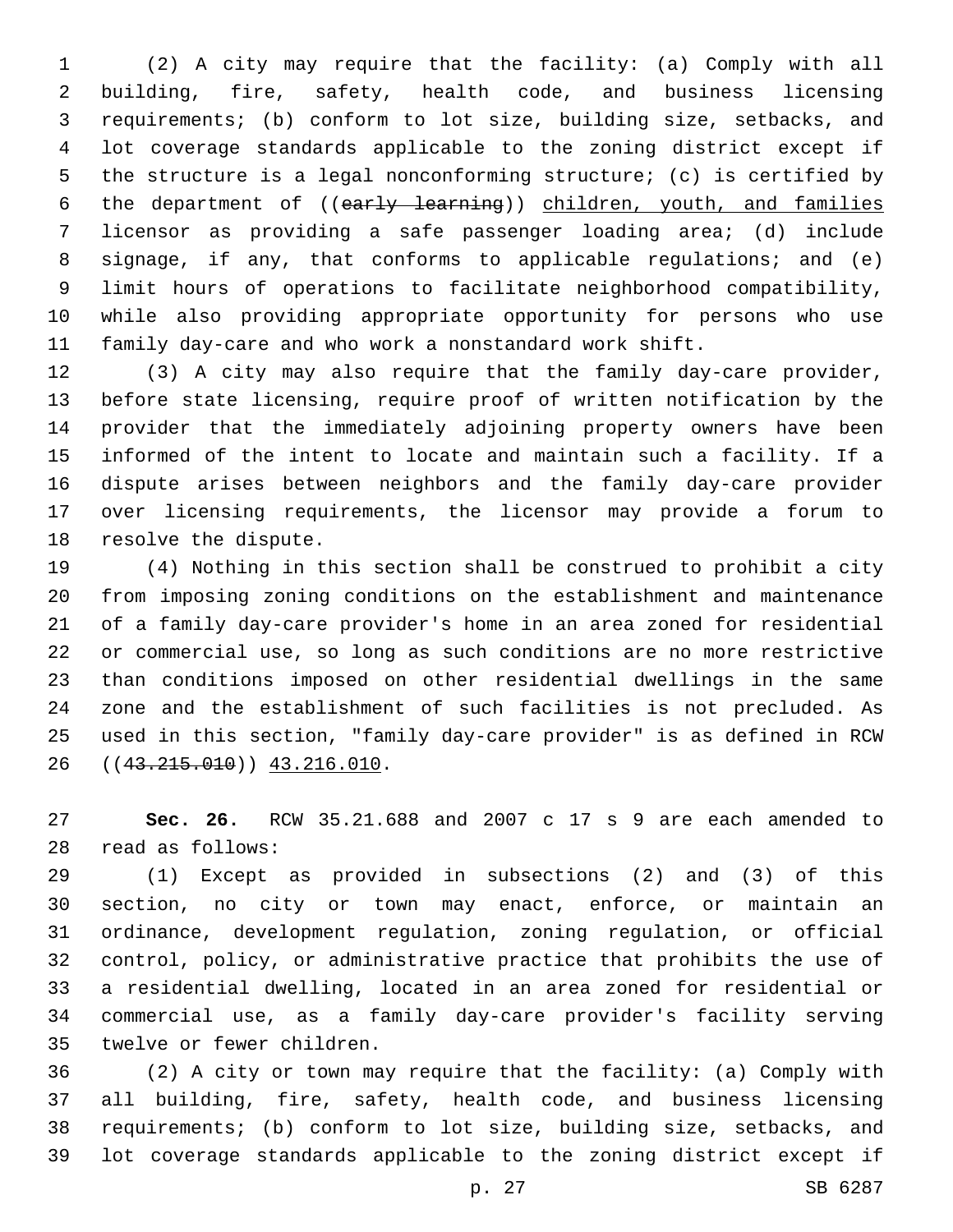the structure is a legal nonconforming structure; (c) is certified by 2 the department of ((early learning)) children, youth, and families licensor as providing a safe passenger loading area; (d) include signage, if any, that conforms to applicable regulations; and (e) limit hours of operations to facilitate neighborhood compatibility, while also providing appropriate opportunity for persons who use 7 family day-care who work a nonstandard work shift.

 (3) A city or town may also require that the family day-care provider, before state licensing, require proof of written notification by the provider that the immediately adjoining property owners have been informed of the intent to locate and maintain such a facility. If a dispute arises between neighbors and the day-care provider over licensing requirements, the licensor may provide a 14 forum to resolve the dispute.

 (4) This section may not be construed to prohibit a city or town from imposing zoning conditions on the establishment and maintenance of a family day-care provider's home serving twelve or fewer children in an area zoned for residential or commercial use, if the conditions are no more restrictive than conditions imposed on other residential dwellings in the same zone and the establishment of such facilities is not precluded. As used in this section, "family day-care provider" 22 is as defined in RCW ((43.215.010)) 43.216.010.

 **Sec. 27.** RCW 28B.77.005 and 2012 c 229 s 101 are each amended to read as follows:24

 (1) On July 1, 2012, the higher education coordinating board is abolished and the student achievement council is created.

 (2) The council is composed of nine voting members as provided in 28 this subsection.

 (a) Five citizen members shall be appointed by the governor with the consent of the senate. One of the citizen members shall be a student. The citizen members shall be selected based on their knowledge of or experience in higher education. In making appointments to the council, the governor shall give consideration to citizens representing labor, business, women, and racial and ethnic minorities, as well as geographic representation, to ensure that the council's membership reflects the state's diverse population. The citizen members shall serve for four-year terms except for the 38 student member, who shall serve for one year; however, the terms of 39 the initial members shall be staggered.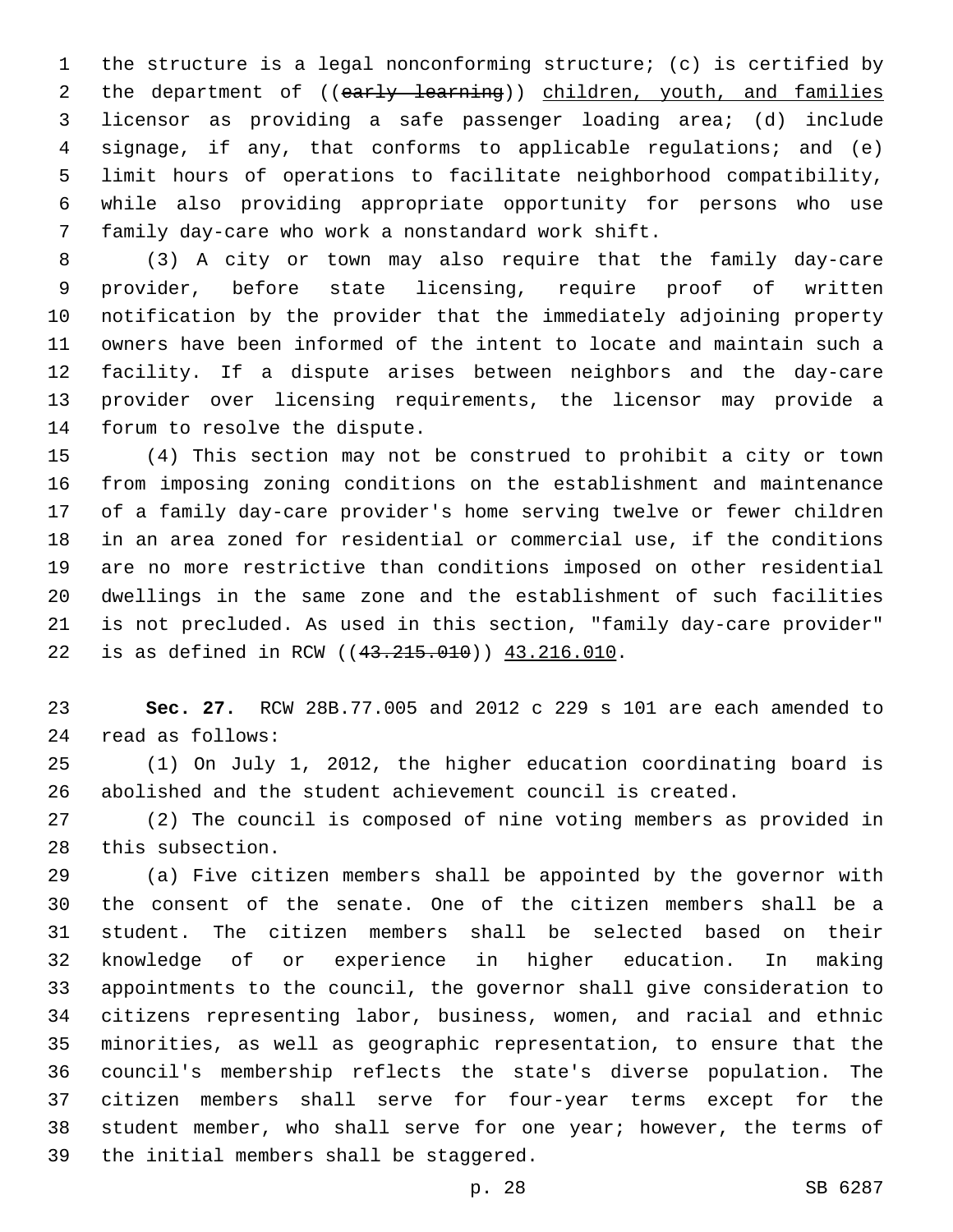(b) A representative of an independent nonprofit higher education institution as defined in RCW 28B.07.020(4), selected by an association of independent nonprofit baccalaureate degree-granting 4 institutions. The representative appointed under this ((section)) subsection (2)(b) shall excuse himself or herself from voting on matters relating primarily to public institutions of higher 7 education.

 (c) Chosen for their recognized ability and innovative leadership experience in broad education policy and system design, a representative of each of the following shall be selected by the respective organizations, who shall serve at the pleasure of the 12 appointing organizations:

 (i) A representative of the four-year institutions of higher education as defined in RCW 28B.10.016, selected by the presidents of 15 those institutions;

 (ii) A representative of the state's community and technical college system, selected by the state board for community and 18 technical colleges; and

 (iii) A representative of the state's K-12 education system, selected by the superintendent of public instruction in consultation 21 with the department of ((early learning)) children, youth, and families and the state board of education. The representative appointed under this subsection (2)(c)(iii) shall excuse himself or herself from voting on matters relating primarily to institutions of 25 higher education.

 (3) The chair shall be selected by the council from among the citizen members appointed to the council. The chair shall serve a one-year term but may serve more than one term if selected to do so 29 by the membership.

 (4) The council may create advisory committees on an ad hoc basis for the purpose of obtaining input from students, faculty, and higher education experts and practitioners, citizens, business and industry, and labor, and for the purpose of informing their research, policy, and programmatic functions. Ad hoc advisory committees addressing secondary to postsecondary transitions and university and college admissions requirements must include K-12 sector representatives including teachers, school directors, principals, administrators, and others as the council may direct, in addition to higher education representatives. The council shall maintain a contact list of K-12 and higher education stakeholder organizations to provide notices to

p. 29 SB 6287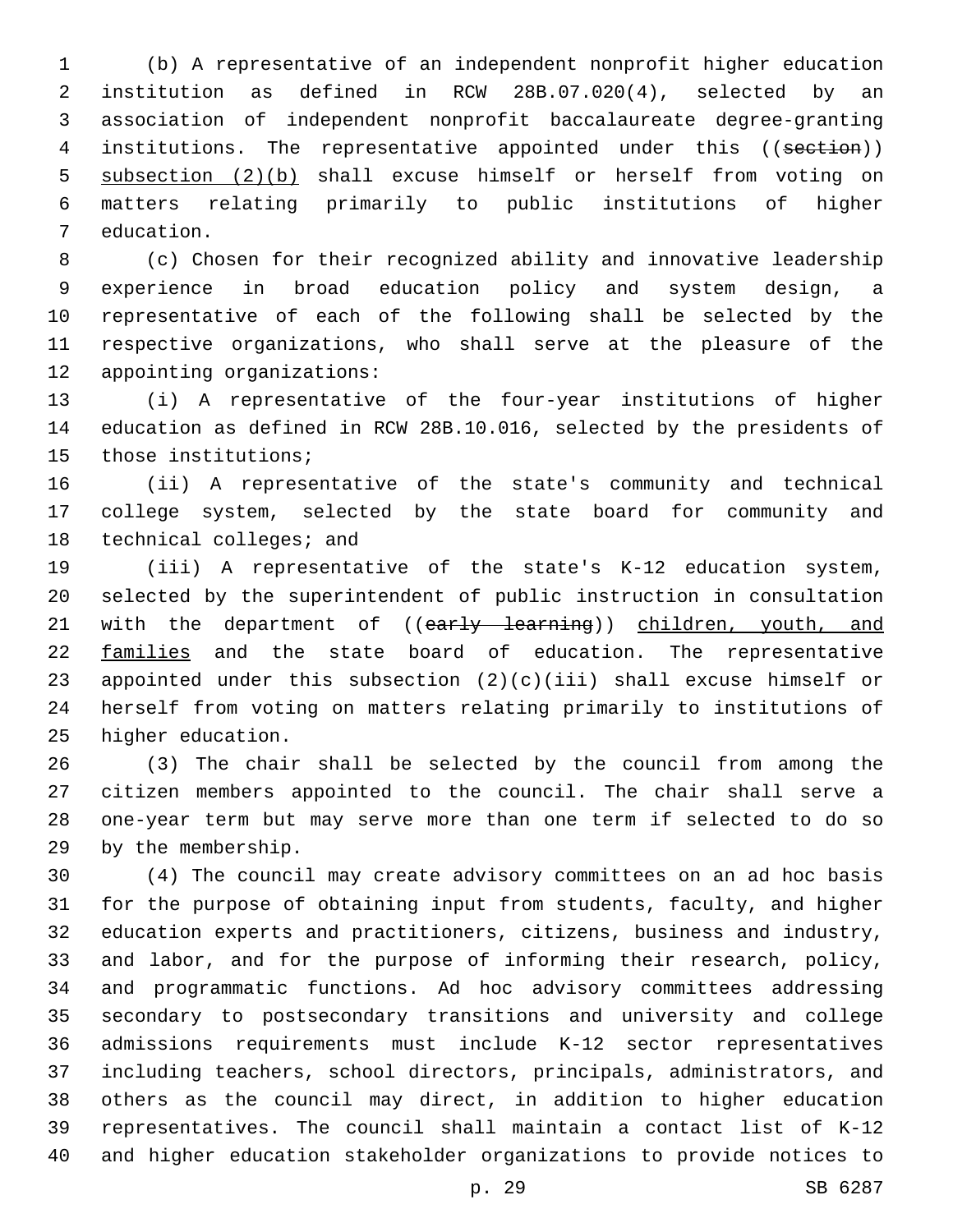stakeholders regarding the purposes of ad hoc advisory committees, timelines for planned work, means for participation, and a statement 3 of desired outcomes.

 (5) Any vacancies on the council shall be filled in the same manner as the original appointments. Appointments to fill vacancies shall be only for such terms as remain unexpired. Any vacancies among council members appointed by the governor shall be filled by the governor subject to confirmation by the senate and shall have full authority to act before the time the senate acts on their 10 confirmation.

 **Sec. 28.** RCW 28A.655.220 and 2011 c 340 s 2 are each amended to 12 read as follows:

 Before implementing the Washington kindergarten inventory of developing skills as provided under RCW 28A.150.315, the 15 superintendent of public instruction and the department of ((early 16 <del>learning</del>)) children, youth, and families must assure that a fairness and bias review of the assessment process has been conducted, 18 including providing an opportunity for input from the ((achievement)) educational opportunity gap oversight and accountability committee under RCW 28A.300.136 and from an additional diverse group of community representatives, parents, and educators to be convened by 22 the superintendent and the ((director)) secretary of the department.

 **Sec. 29.** RCW 28A.300.570 and 2013 2nd sp.s. c 18 s 101 are each 24 amended to read as follows:

 In support of reading and early literacy, the office of the superintendent of public instruction is responsible for:

 (1) Continuing to work collaboratively with state and regional 28 partners such as the department of ((early learning)) children, 29 youth, and families and the educational service districts to establish early literacy benchmarks and standards and to implement 31 the Washington state comprehensive literacy plan;

 (2) Disseminating research and information to school districts about evidence-based programs and practices in reading readiness 34 skills, early literacy, and reading instruction;

 (3) Providing statewide models to support school districts that are implementing response to intervention initiatives, positive behavior intervention support systems, or other similar comprehensive models of data-based identification and early intervention; and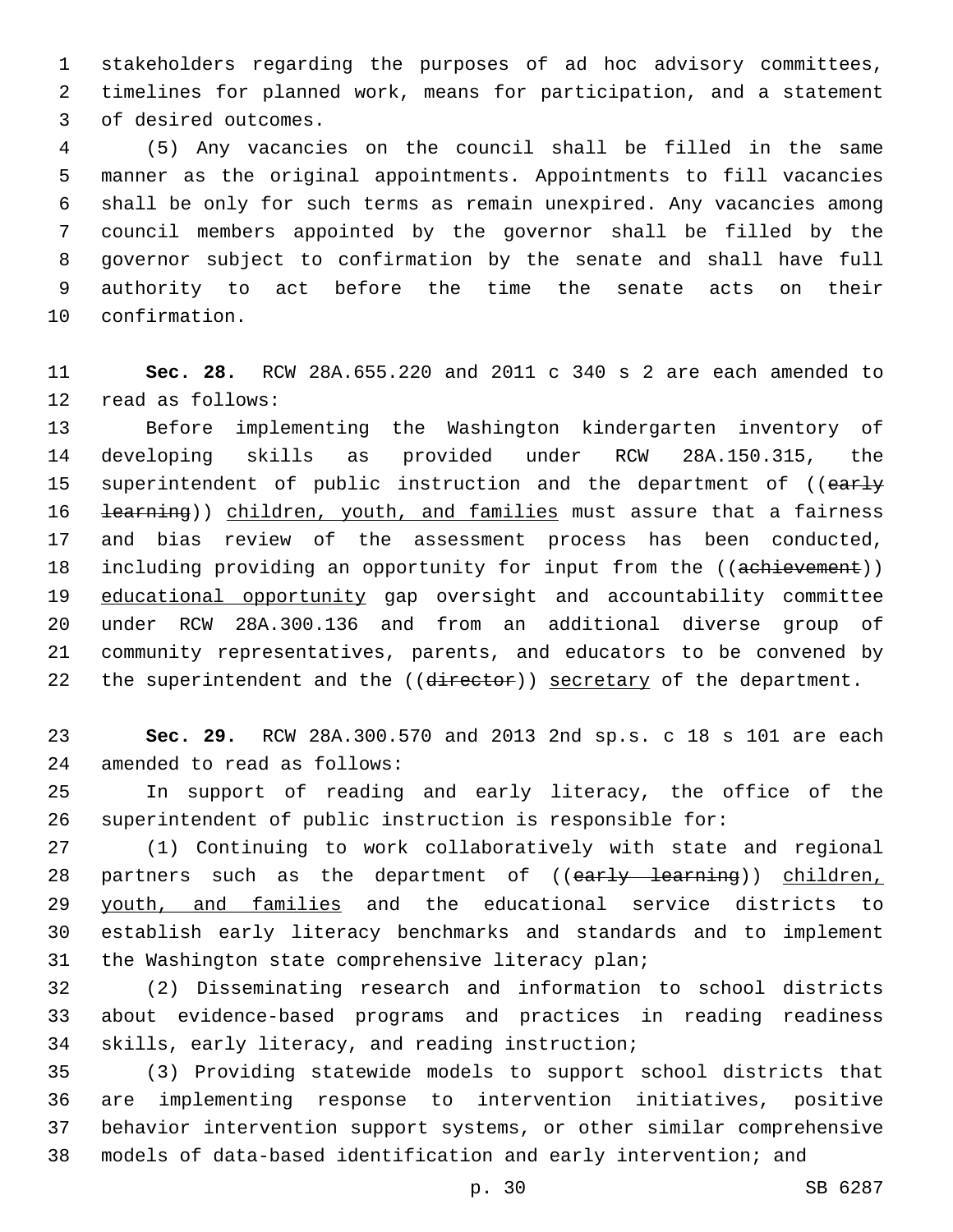(4) Within available funds and in partnership with the educational service districts, providing technical assistance and professional development opportunities for school districts.

 **Sec. 30.** RCW 28A.188.040 and 2013 2nd sp.s. c 25 s 3 are each 5 amended to read as follows:

 (1) The STEM education innovation alliance shall develop a STEM education report card, based on the STEM framework for action and accountability, to monitor progress in increasing learning opportunities and aligning strategic plans and activities in order to prepare students for STEM-related jobs and careers, with the longer- term goal of improving educational, workforce, and economic outcomes 12 in STEM.

13 (2) The report card must:

 (a) Illustrate the most recent data for the indicators and measures of the STEM framework for action and accountability;

 (b) Provide information from state education agencies that indicates the extent that activities and resources are aligned with 18 and support the STEM framework for action and accountability;

 (c) Provide data regarding current and projected STEM job openings in the state; and

 (d) Be prominently displayed on a web site designed for this 22 purpose.

 (3)(a) The education data center under RCW 43.41.400 must coordinate data collection and analysis to support the report card.

 (b) The state education agencies must annually report on how their policies, activities, and expenditures of public resources align with and support the STEM framework for action and accountability. The focus of the reporting under this subsection is on programs and initiatives specifically identified in law or budget proviso as related to STEM education. The agencies must use a common metric for the reporting, designed by the education data center in consultation with the STEM education innovation alliance. For the purposes of this section, "state education agencies" includes the office of the superintendent of public instruction, the student achievement council, the state board for community and technical colleges, the workforce training and education coordinating board, the professional educator standards board, the state board of 38 education, and the department of ((early learning)) children, youth, and families.39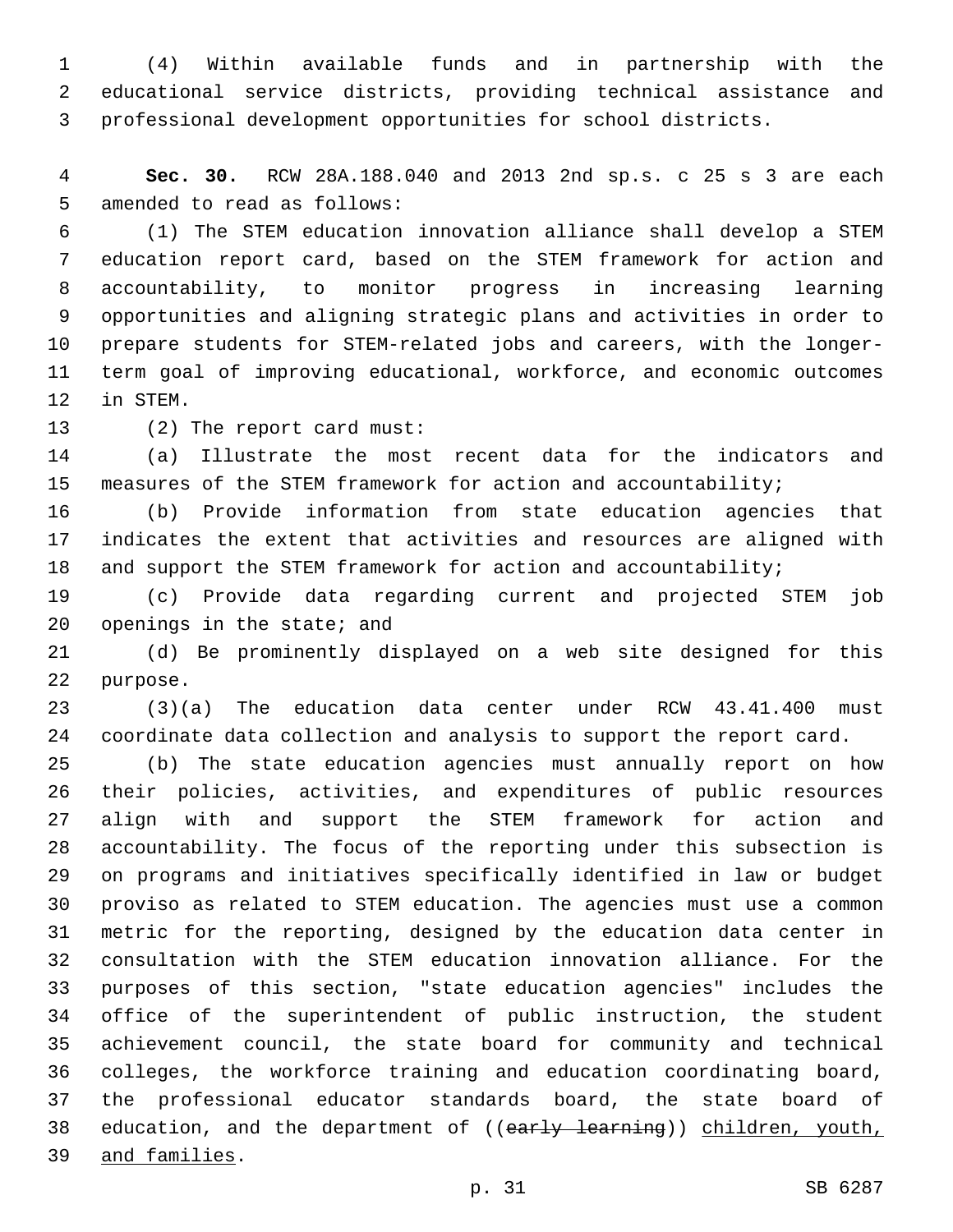(c) The employment security department must create an annual report on current and projected job openings in STEM fields and submit the report to the education data center for inclusion in the 4 STEM education report card.

 (4) The STEM education innovation alliance must publish the first STEM education report card with baseline data on the identified measures by January 10, 2014, and must update the report card by each 8 January 10th thereafter.

 **Sec. 31.** RCW 28A.175.075 and 2016 c 162 s 1 are each amended to 10 read as follows:

 (1) The office of the superintendent of public instruction shall establish a state-level building bridges work group that includes K-12 and state agencies that work with youth who have dropped out or are at risk of dropping out of school. The following agencies shall appoint representatives to the work group: The office of the superintendent of public instruction, the workforce training and 17 education coordinating board, the department of ((early learning)) 18 children, youth, and families, the employment security department, the state board for community and technical colleges, the department of health, the community mobilization office, and the children's services and behavioral health and recovery divisions of the department of social and health services. The work group should also consist of one representative from each of the following agencies and organizations: A statewide organization representing career and technical education programs including skill centers; the juvenile courts or the office of juvenile justice, or both; the Washington association of prosecuting attorneys; the Washington state office of public defense; accredited institutions of higher education; the educational service districts; the area workforce development councils; parent and educator associations; educational opportunity gap oversight and accountability committee; office of the education ombuds; local school districts; agencies or organizations that provide services to special education students; community organizations serving youth; federally recognized tribes and urban tribal centers; each of the major political caucuses of the senate and house of representatives; and the minority commissions.

 (2) To assist and enhance the work of the building bridges programs established in RCW 28A.175.025, the state-level work group 39 shall: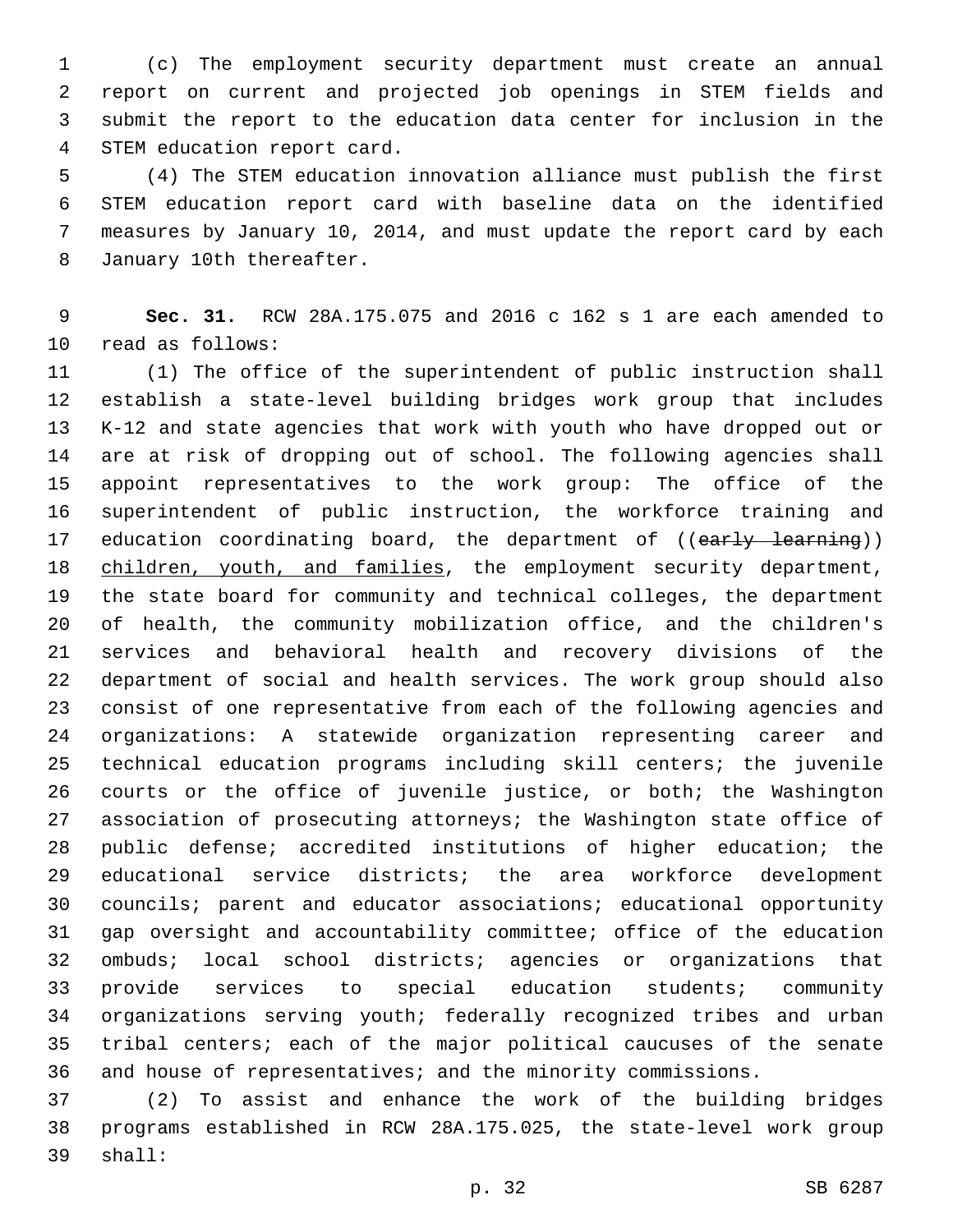(a) Identify and make recommendations to the legislature for the reduction of fiscal, legal, and regulatory barriers that prevent coordination of program resources across agencies at the state and local level;4

 (b) Develop and track performance measures and benchmarks for each partner agency or organization across the state including performance measures and benchmarks based on student characteristics 8 and outcomes specified in RCW 28A.175.035(1)(e); and

 (c) Identify research-based and emerging best practices regarding 10 prevention, intervention, and retrieval programs.

 (3)(a) The work group shall report to the appropriate committees of the legislature and the governor on an annual basis beginning December 1, 2007, with proposed strategies for building K-12 dropout prevention, intervention, and reengagement systems in local communities throughout the state including, but not limited to, recommendations for implementing emerging best practices, needed 17 additional resources, and eliminating barriers.

(b) By September 15, 2010, the work group shall report on:

 (i) A recommended state goal and annual state targets for the percentage of students graduating from high school;

 (ii) A recommended state goal and annual state targets for the percentage of youth who have dropped out of school who should be 23 reengaged in education and be college and work ready;

 (iii) Recommended funding for supporting career guidance and the planning and implementation of K-12 dropout prevention, intervention, and reengagement systems in school districts and a plan for phasing the funding into the program of basic education, beginning in the 28 2011-2013 biennium; and

 (iv) A plan for phasing in the expansion of the current school improvement planning program to include state-funded, dropout-focused school improvement technical assistance for school districts in significant need of improvement regarding high school graduation 33 rates.

 (4) State agencies in the building bridges work group shall work together, wherever feasible, on the following activities to support school/family/community partnerships engaged in building K-12 dropout prevention, intervention, and reengagement systems:

 (a) Providing opportunities for coordination and flexibility of 39 program eligibility and funding criteria;

(b) Providing joint funding;40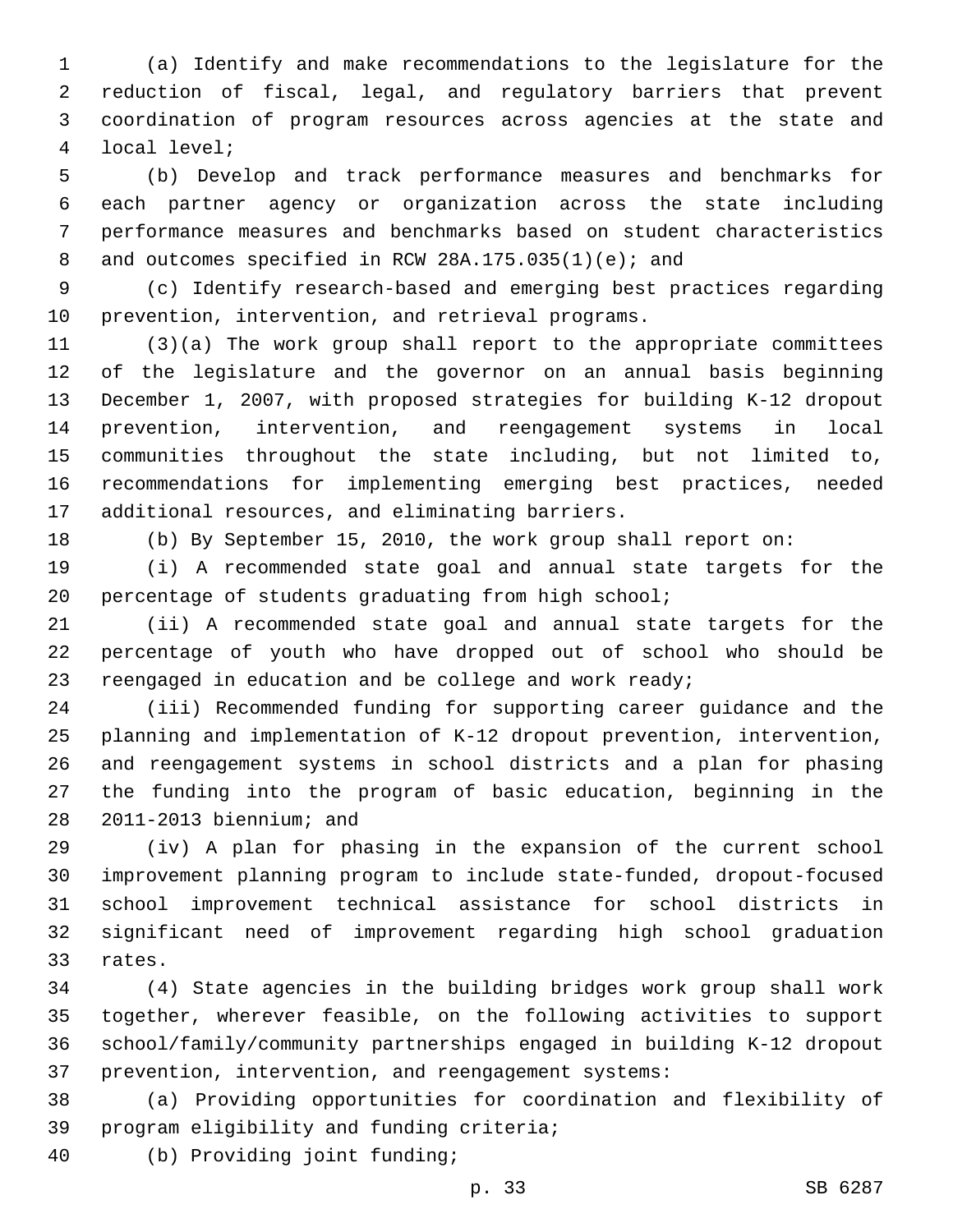(c) Developing protocols and templates for model agreements on 2 sharing records and data;

 (d) Providing joint professional development opportunities that provide knowledge and training on:4

5 (i) Research-based and promising practices;

 (ii) The availability of programs and services for vulnerable 7 youth; and

8 (iii) Cultural competence.

 (5) The building bridges work group shall make recommendations to the governor and the legislature by December 1, 2010, on a state- level and regional infrastructure for coordinating services for vulnerable youth. Recommendations must address the following issues:

 (a) Whether to adopt an official conceptual approach or framework for all entities working with vulnerable youth that can support 15 coordinated planning and evaluation;

 (b) The creation of a performance-based management system, including outcomes, indicators, and performance measures relating to vulnerable youth and programs serving them, including accountability 19 for the dropout issue;

 (c) The development of regional and/or county-level multipartner youth consortia with a specific charge to assist school districts and local communities in building K-12 comprehensive dropout prevention, 23 intervention, and reengagement systems;

 (d) The development of integrated or school-based one-stop 25 shopping for services that would:

 (i) Provide individualized attention to the neediest youth and prioritized access to services for students identified by a dropout 28 early warning and intervention data system;

 (ii) Establish protocols for coordinating data and services, including getting data release at time of intake and common 31 assessment and referral processes; and

(iii) Build a system of single case managers across agencies;

 (e) Launching a statewide media campaign on increasing the high 34 school graduation rate; and

 (f) Developing a statewide database of available services for 36 vulnerable youth.

 **Sec. 32.** RCW 28A.155.160 and 2009 c 381 s 24 are each amended to read as follows:38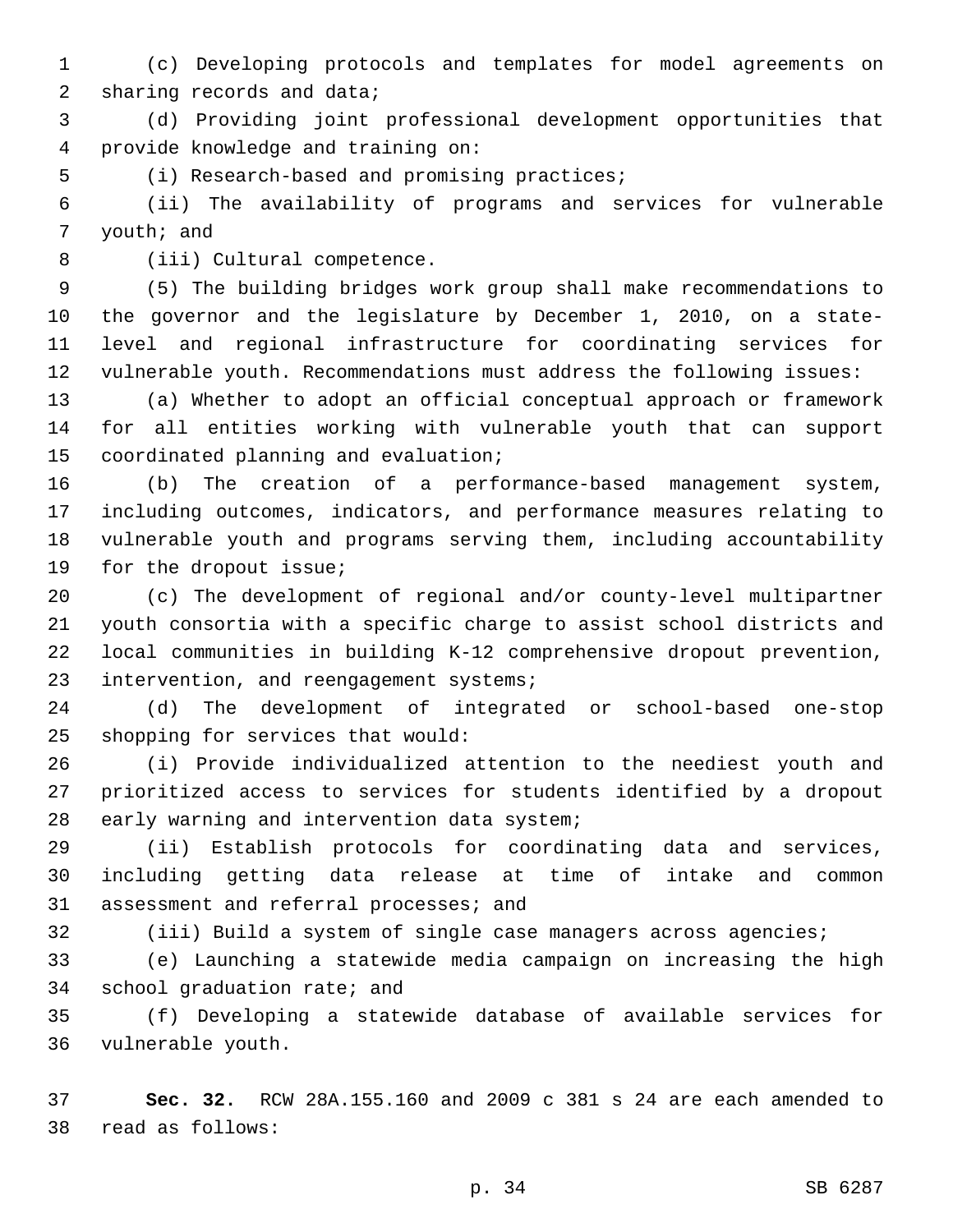Notwithstanding any other provision of law, the office of the 2 superintendent of public instruction, the department of ((early learning)) children, youth, and families, the Washington state center for childhood deafness and hearing loss, the Washington state school for the blind, school districts, educational service districts, and all other state and local government educational agencies and the department of services for the blind, the department of social and health services, and all other state and local government agencies concerned with the care, education, or habilitation or rehabilitation of children with disabilities may enter into interagency cooperative agreements for the purpose of providing assistive technology devices and services to children with disabilities. Such arrangements may include but are not limited to interagency agreements for the acquisition, including joint funding, maintenance, loan, sale, lease, or transfer of assistive technology devices and for the provision of assistive technology services including but not limited to assistive 17 technology assessments and training.

 For the purposes of this section, "assistive device" means any item, piece of equipment, or product system, whether acquired commercially off-the-shelf, modified, or customized, that is used to increase, maintain, or improve functional capabilities of children with disabilities. The term "assistive technology service" means any service that directly assists a child with a disability in the selection, acquisition, or use of an assistive technology device. 25 Assistive technology service includes:

 (1) The evaluation of the needs of a child with a disability, including a functional evaluation of the child in the child's 28 customary environment;

 (2) Purchasing, leasing, or otherwise providing for the acquisition of assistive technology devices by children with 31 disabilities;

 (3) Selecting, designing, fitting, customizing, adapting, applying, retaining, repairing, or replacing of assistive technology 34 devices;

 (4) Coordinating and using other therapies, interventions, or services with assistive technology devices, such as those associated with existing education and rehabilitation plans and programs;

 (5) Training or technical assistance for a child with a disability or if appropriate, the child's family; and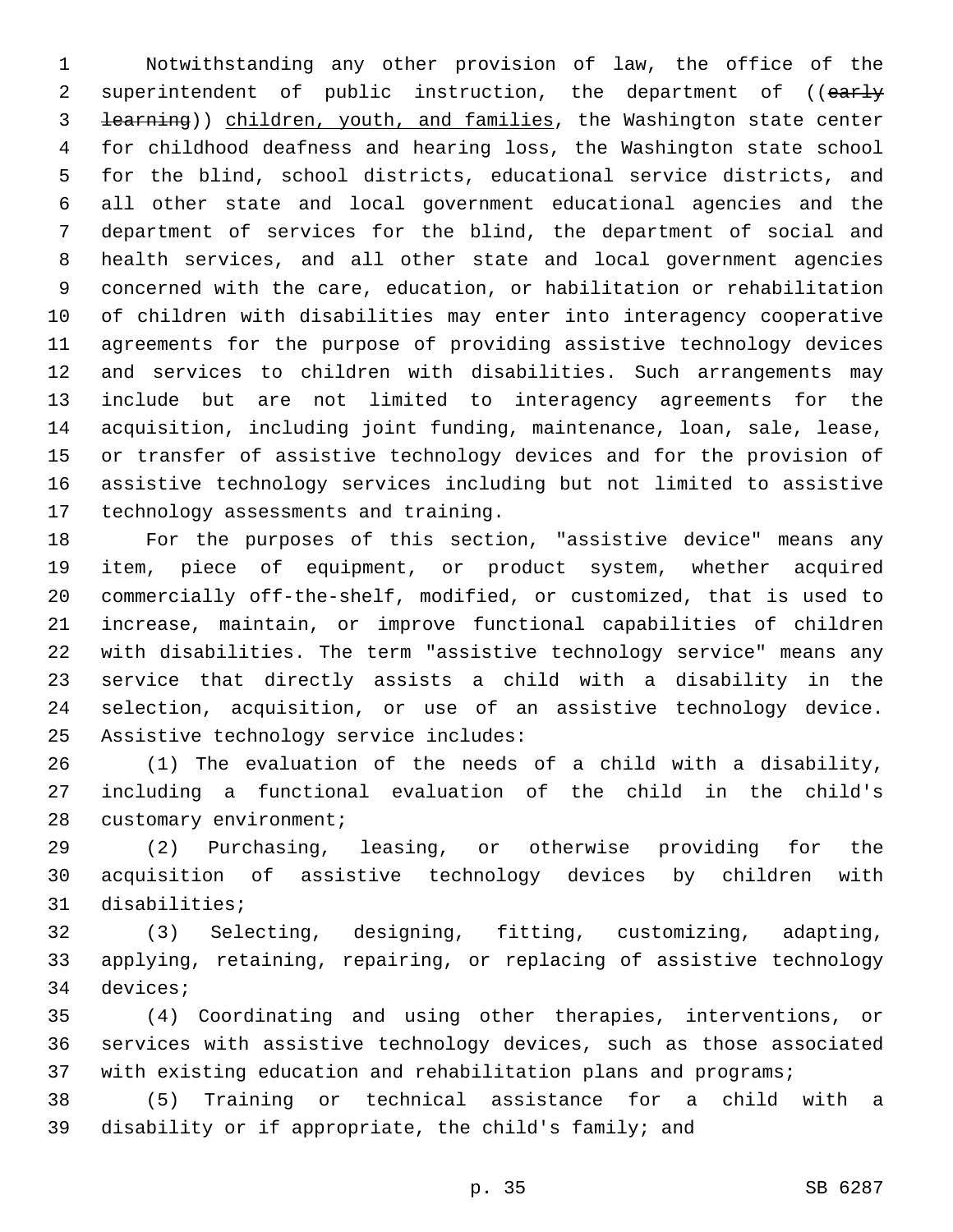(6) Training or technical assistance for professionals, including individuals providing education and rehabilitation services, employers, or other individuals who provide services to, employ, or are otherwise substantially involved in the major life functions of 5 children with disabilities.

6 **Sec. 33.** RCW 19.02.050 and 2013 c 111 s 1 are each amended to 7 read as follows: 8 Each of the following agencies must fully participate in the 9 implementation of this chapter: 10 (1) Department of agriculture; 11 (2) Secretary of state; 12 (3) Department of social and health services; 13 (4) Department of revenue; 14 (5) Department of fish and wildlife; 15 (6) Employment security department; 16 (7) Department of labor and industries; 17 (8) Liquor ((eontrol)) and cannabis board; 18 (9) Department of health; 19 (10) Department of licensing; 20 (11) Utilities and transportation commission; 21 (12) Board of accountancy; 22 (13) Department of archaeology and historic preservation; 23 (14) Department of ((early learning)) children, youth, and 24 families; 25 (15) Department of ecology; (16) Department of financial institutions;26 27 (17) Department of transportation; (18) Gambling commission;28 (19) Horse racing commission;29 30 (20) Office of the insurance commissioner; 31 (21) State lottery; 32 (22) Student achievement council; 33 (23) Washington state patrol; 34 (24) Workforce training and education coordinating board; and 35 (25) Other agencies as determined by the governor.

36 **Sec. 34.** RCW 43.216.555 and 2015 3rd sp.s. c 7 s 11 are each 37 amended to read as follows: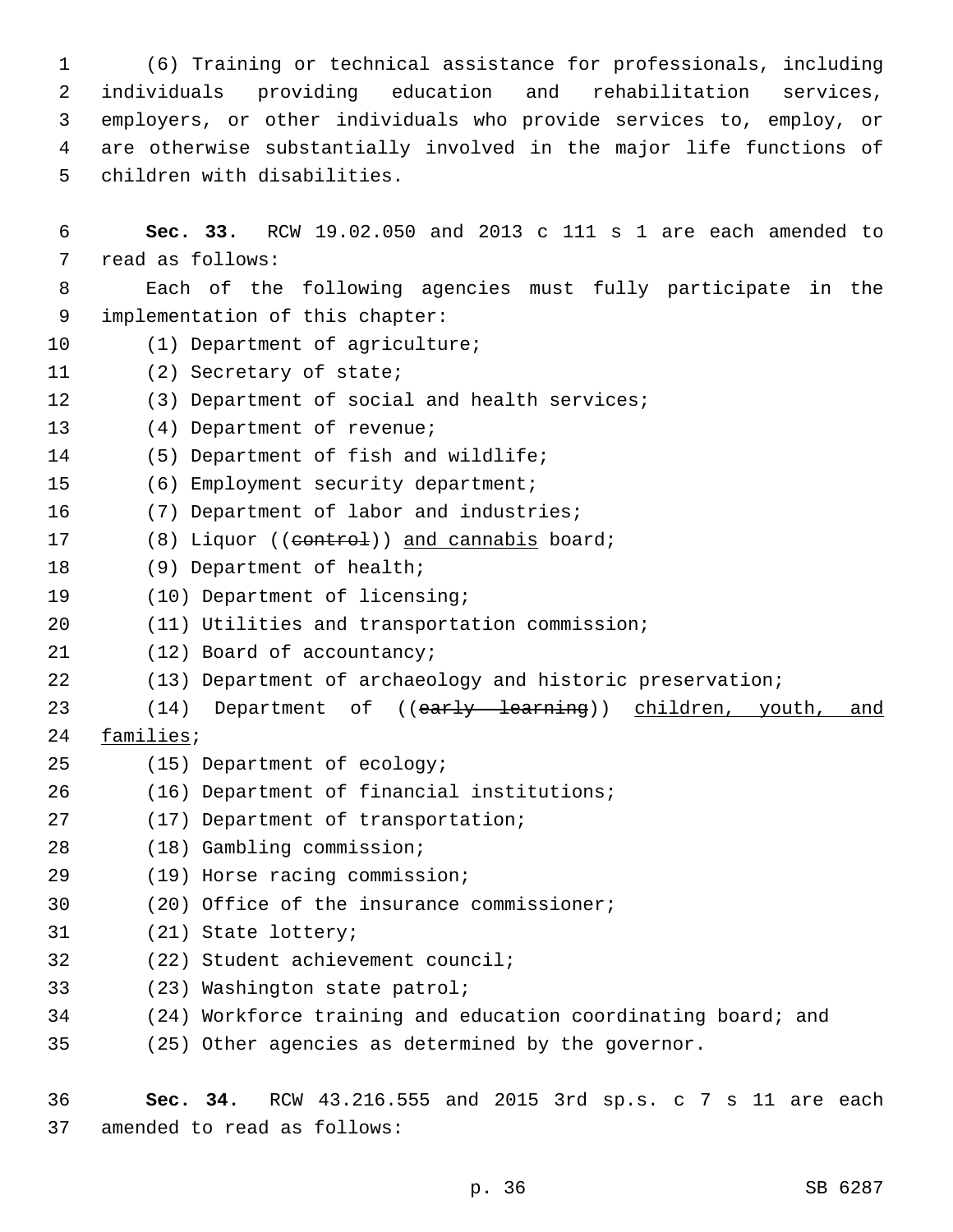(1) Beginning September 1, 2011, an early learning program to provide voluntary preschool opportunities for children three and four years of age shall be implemented according to the funding and implementation plan in RCW ((43.215.456)) 43.216.556. The program must offer a comprehensive program of early childhood education and family support, including parental involvement and health information, screening, and referral services, based on family need. Participation in the program is voluntary. On a space available basis, the program may allow enrollment of children who are not 10 otherwise eligible by assessing a fee.

 (2) The program shall be implemented by utilizing the program standards and eligibility criteria in the early childhood education and assistance program in RCW ((43.215.400)) 43.216.500 through 14 ((43.215.450)) 43.216.550.

 (3)(a) Beginning in the 2015-16 school year, the program implementation in this section shall prioritize early childhood education and assistance programs located in low-income neighborhoods 18 within high-need geographical areas.

 (b) Following the priority in (a) of this subsection, preference shall be given to programs meeting at least one of the following 21 characteristics:

 (i) Programs offering an extended day program for early care and 23 education;

 (ii) Programs offering services to children diagnosed with a special need; or

 (iii) Programs offering services to children involved in the 27 child welfare system.

28 (4) The ((director)) secretary shall adopt rules for the following program components, as appropriate and necessary during the phased implementation of the program, consistent with early achievers 31 program standards established in RCW ((43.215.100)) 43.216.085:

32 (a) Minimum program standards;

(b) Approval of program providers; and

(c) Accountability and adherence to performance standards.

(5) The department has administrative responsibility for:

 (a) Approving and contracting with providers according to rules 37 developed by the ((director)) secretary under this section;

 (b) In partnership with school districts, monitoring program quality and assuring the program is responsive to the needs of 40 eligible children;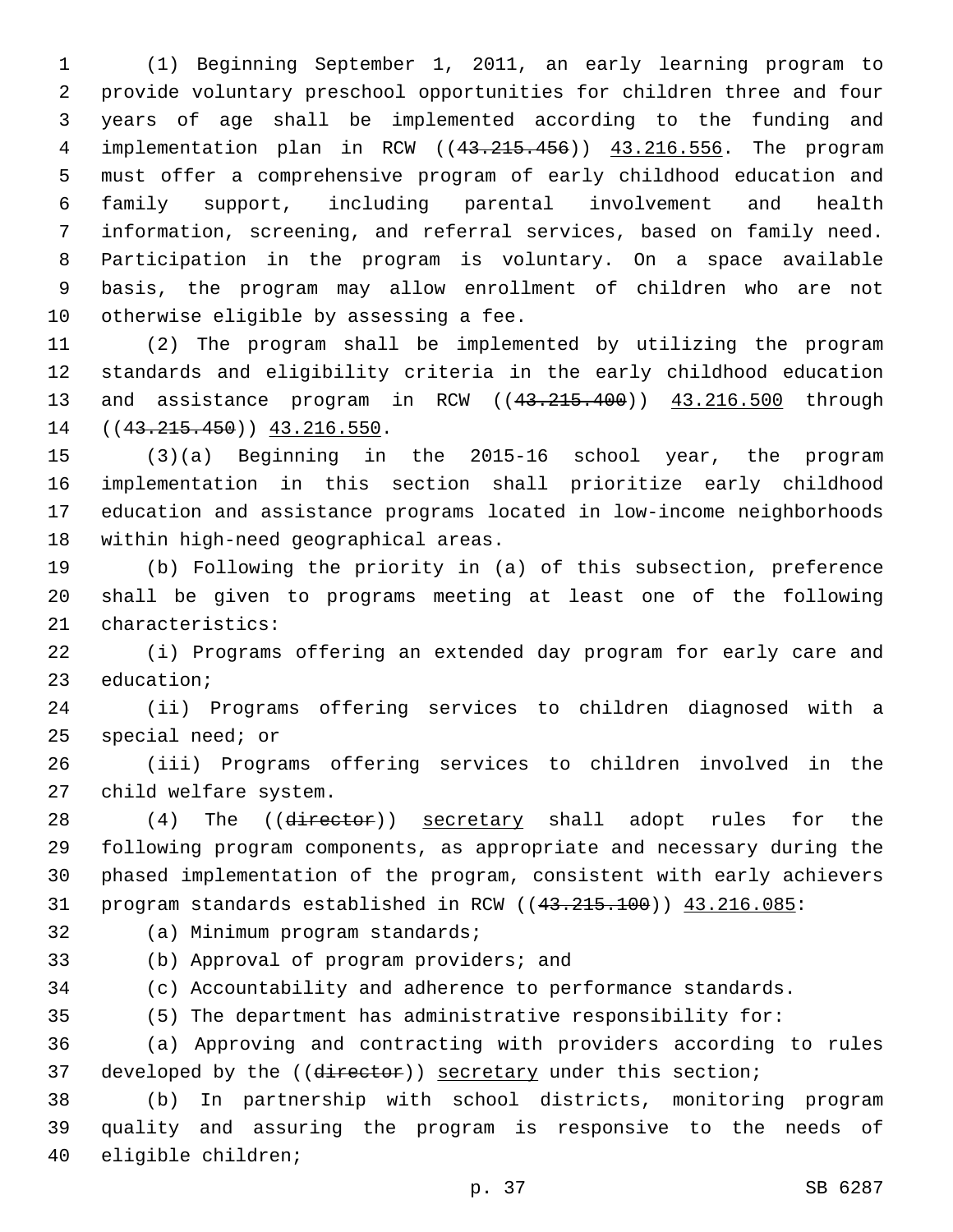(c) Assuring that program providers work cooperatively with school districts to coordinate the transition from preschool to kindergarten so that children and their families are well-prepared 4 and supported; and

(d) Providing technical assistance to contracted providers.

 **Sec. 35.** RCW 43.216.370 and 2007 c 17 s 15 are each amended to 7 read as follows:

8 The ((director)) secretary shall have the power and it shall be 9 the ((director's)) secretary's duty to engage in negotiated rule making pursuant to RCW 34.05.310(2)(a) with the exclusive representative of the family child care licensees selected in 12 accordance with RCW ((43.215.355)) 43.216.375 and with other affected interests before adopting requirements that affect family child care 14 licensees.

 **Sec. 36.** RCW 43.216.355 and 2006 c 265 s 314 are each amended to 16 read as follows:

 Notwithstanding the existence or pursuit of any other remedy, the 18 ((director)) secretary may, in the manner provided by law, upon the advice of the attorney general, who shall represent the department in the proceeding, maintain an action in the name of the state for injunction or such other relief as he or she may deem advisable against any agency subject to licensing under the provisions of this chapter or against any such agency not having a license as heretofore 24 provided in this chapter.

 **Sec. 37.** RCW 43.216.350 and 2006 c 265 s 313 are each amended to 26 read as follows:

27 The ((director)) secretary shall immediately suspend the license or certificate of a person who has been certified pursuant to RCW 74.20A.320 by the department of social and health services as a person who is not in compliance with a support order or a residential or visitation order. If the person has continued to meet all other requirements for reinstatement during the suspension, reissuance of 33 the license or certificate shall be automatic upon the ((director's)) secretary's receipt of a release issued by the department of social and health services stating that the licensee is in compliance with 36 the order.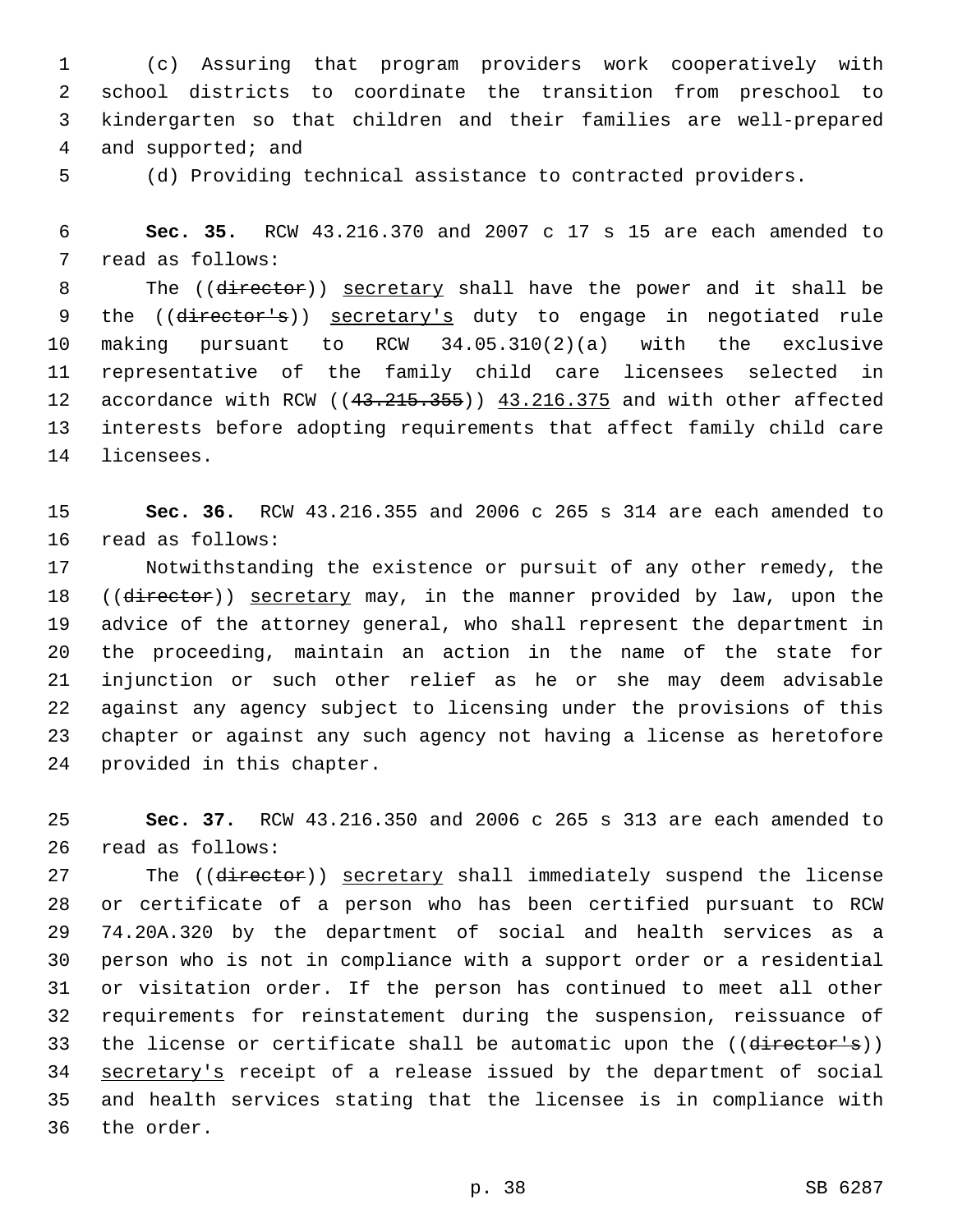**Sec. 38.** RCW 43.216.325 and 2011 c 296 s 1 are each amended to 2 read as follows:

 (1) An agency may be denied a license, or any license issued pursuant to this chapter may be suspended, revoked, modified, or not 5 renewed by the ((director)) secretary upon proof (a) that the agency has failed or refused to comply with the provisions of this chapter or the requirements adopted pursuant to this chapter; or (b) that the conditions required for the issuance of a license under this chapter have ceased to exist with respect to such licenses. RCW 10 ((43.215.305)) 43.216.327 governs notice of a license denial, revocation, suspension, or modification and provides the right to an 12 adjudicative proceeding.

 (2) In any adjudicative proceeding regarding the denial, modification, suspension, or revocation of any license under this chapter, the department's decision shall be upheld if it is supported 16 by a preponderance of the evidence.

 (3)(a) The department may assess civil monetary penalties upon proof that an agency has failed or refused to comply with the rules adopted under this chapter or that an agency subject to licensing under this chapter is operating without a license except that civil monetary penalties shall not be levied against a licensed foster 22 home.

 (b) Monetary penalties levied against unlicensed agencies that submit an application for licensure within thirty days of notification and subsequently become licensed will be forgiven. These penalties may be assessed in addition to or in lieu of other disciplinary actions. Civil monetary penalties, if imposed, may be assessed and collected, with interest, for each day an agency is or 29 was out of compliance.

 (c) Civil monetary penalties shall not exceed one hundred fifty dollars per violation for a family day care home and two hundred fifty dollars per violation for child day care centers. Each day upon which the same or substantially similar action occurs is a separate violation subject to the assessment of a separate penalty.

 (d) The department shall provide a notification period before a monetary penalty is effective and may forgive the penalty levied if the agency comes into compliance during this period.

 (e) The department may suspend, revoke, or not renew a license for failure to pay a civil monetary penalty it has assessed pursuant to this chapter within ten days after such assessment becomes final.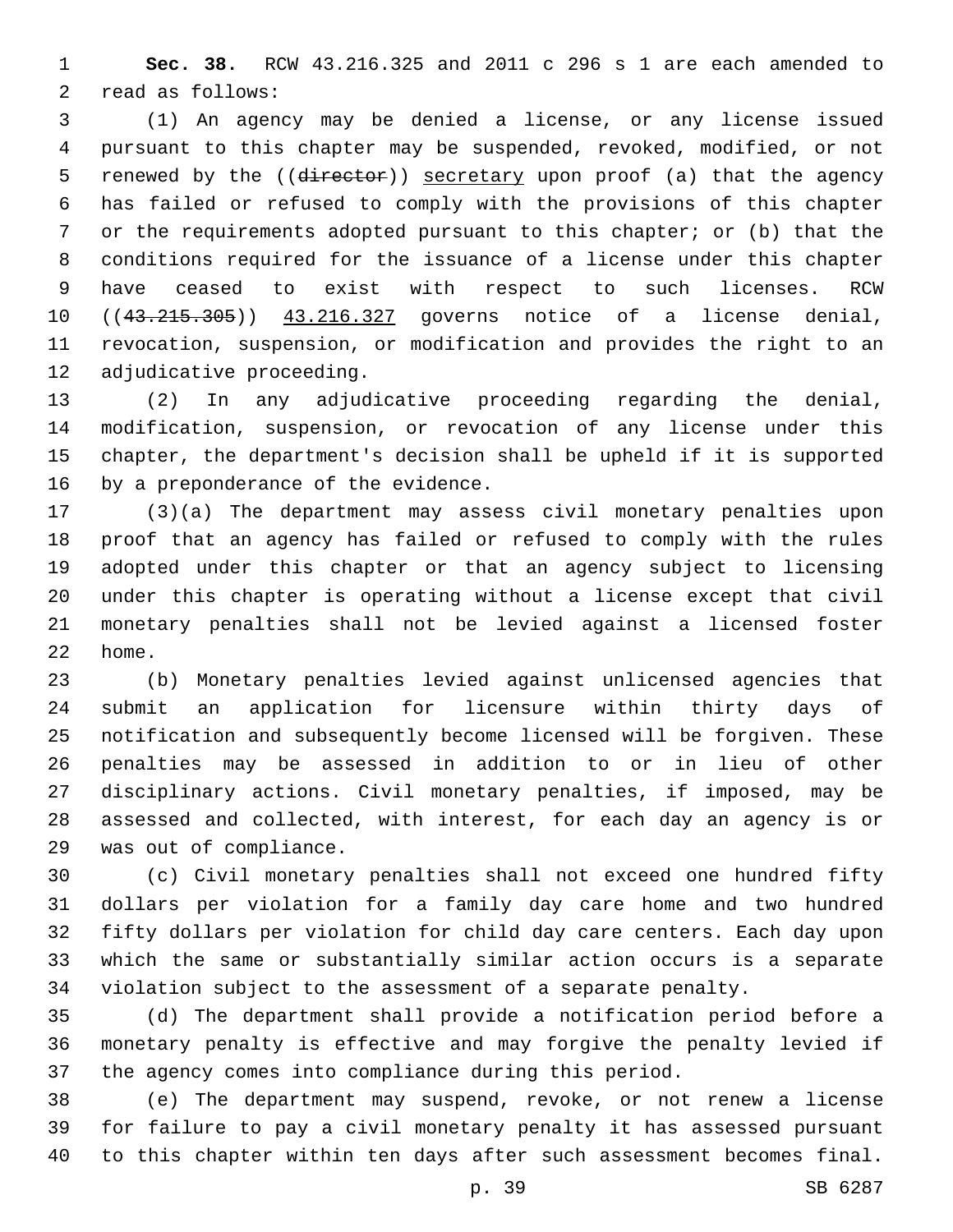RCW ((43.215.307)) 43.216.335 governs notice of a civil monetary penalty and provides the right to an adjudicative proceeding. The preponderance of evidence standard shall apply in adjudicative proceedings related to assessment of civil monetary penalties.

 (4)(a) In addition to or in lieu of an enforcement action being taken, the department may place a child day care center or family day care provider on nonreferral status if the center or provider has failed or refused to comply with this chapter or rules adopted under this chapter or an enforcement action has been taken. The nonreferral status may continue until the department determines that: (i) No enforcement action is appropriate; or (ii) a corrective action plan 12 has been successfully concluded.

 (b) Whenever a child day care center or family day care provider is placed on nonreferral status, the department shall provide written notification to the child day care center or family day care 16 provider.

 (5) The department shall notify appropriate public and private child care resource and referral agencies of the department's decision to: (a) Take an enforcement action against a child day care center or family day care provider; or (b) place or remove a child day care center or family day care provider on nonreferral status.

 **Sec. 39.** RCW 43.216.315 and 2006 c 265 s 309 are each amended to 23 read as follows:

24 The ((director)) secretary may, at his or her discretion, issue an initial license instead of a full license, to an agency or facility for a period not to exceed six months, renewable for a period not to exceed two years, to allow such agency or facility reasonable time to become eligible for full license.

 **Sec. 40.** RCW 43.216.305 and 2011 c 297 s 1 are each amended to 30 read as follows:

 (1) Each agency shall make application for a license or the continuation of a full license to the department on forms prescribed by the department. Upon receipt of such application, the department shall either grant or deny a license or continuation of a full license within ninety days. A license or continuation shall be granted if the agency meets the minimum requirements set forth in this chapter and the departmental requirements consistent with this chapter, except that an initial license may be issued as provided in

p. 40 SB 6287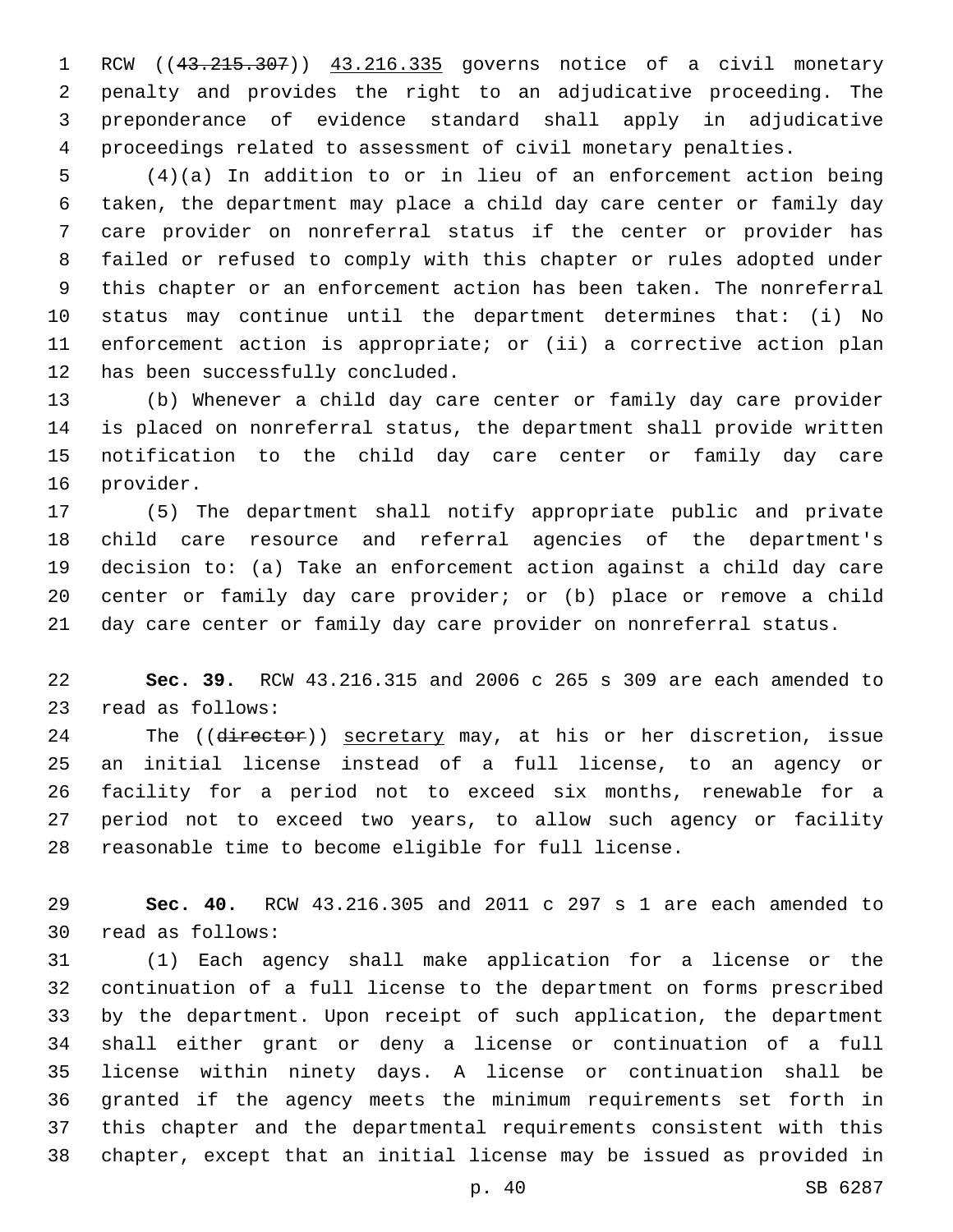1 RCW ((43.215.280)) 43.216.315. The department shall consider whether an agency is in good standing, as defined in subsection (4)(b) of this section, before granting a continuation of a full license. Full licenses provided for in this chapter shall continue to remain valid so long as the licensee meets the requirements for a nonexpiring license in subsection (2) of this section. The licensee, however, 7 shall advise the ((director)) secretary of any material change in circumstances which might constitute grounds for reclassification of license as to category. The license issued under this chapter is not transferable and applies only to the licensee and the location stated in the application. For licensed family day care homes having an acceptable history of child care, the license may remain in effect 13 for two weeks after a move.

 (2) In order to qualify for a nonexpiring full license, a licensee must meet the following requirements on an annual basis as established from the date of initial licensure:

17 (a) Submit the annual licensing fee;

 (b) Submit a declaration to the department indicating the licensee's intent to continue operating a licensed child care program, or the intent to cease operation on a date certain;

 (c) Submit a declaration of compliance with all licensing rules; and

 (d) Submit background check applications on the schedule 24 established by the department.

 (3) If a licensee fails to meet the requirements in subsection (2) of this section for continuation of a full license the license expires and the licensee must submit a new application for licensure 28 under this chapter.

 (4)(a) Nothing about the nonexpiring license process may interfere with the department's established monitoring practice.

 (b) For the purpose of this section, an agency is considered to be in good standing if in the intervening period between monitoring visits the agency does not have any of the following:

34 (i) Valid complaints;

 (ii) A history of noncompliance related to those valid complaints 36 or pending from prior monitoring visits; or

 (iii) Other information that when evaluated would result in a 38 finding of noncompliance with this section.

 (c) The department shall consider whether an agency is in good standing when determining the most appropriate approach and process

p. 41 SB 6287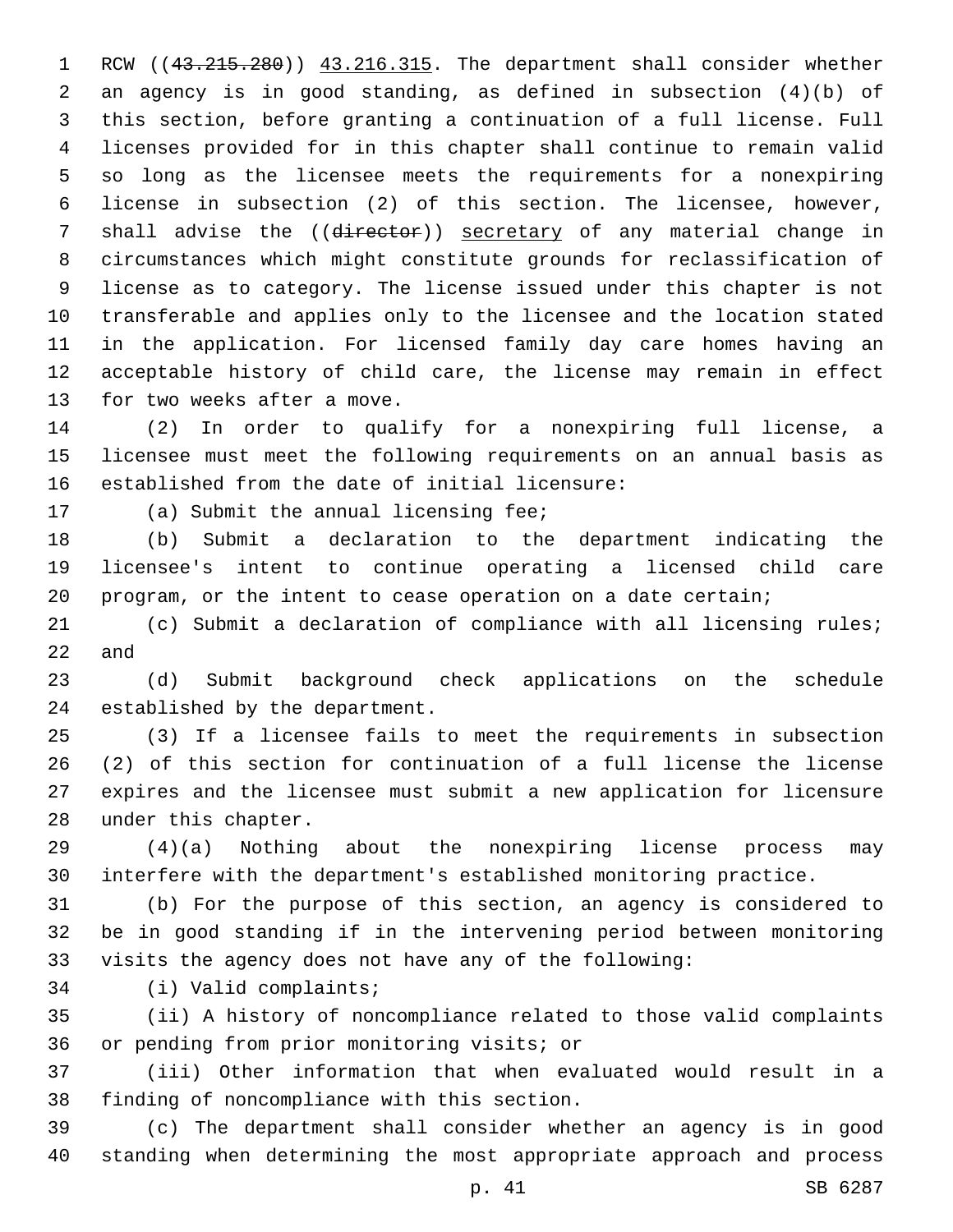for monitoring visits, for the purposes of administrative efficiency while protecting children, consistent with this chapter. If the department determines that an agency is not in good standing, the department may issue a probationary license, as provided in RCW  $( (43.215.290) )$  43.216.320.

 **Sec. 41.** RCW 43.216.300 and 2007 c 17 s 1 are each amended to 7 read as follows:

8 (1) The ((director)) secretary shall charge fees to the licensee 9 for obtaining a license. The ((director)) secretary may waive the 10 fees when, in the discretion of the ((director)) secretary, the fees would not be in the best interest of public health and safety, or when the fees would be to the financial disadvantage of the state.

 (2) Fees charged shall be based on, but shall not exceed, the cost to the department for the licensure of the activity or class of activities and may include costs of necessary inspection.

16 (3) The ((director)) secretary shall establish the fees charged 17 by rule.

 **Sec. 42.** RCW 43.216.265 and 2013 c 227 s 1 are each amended to 19 read as follows:

 The chief of the Washington state patrol, through the director of fire protection, shall have the power and it shall be his or her 22 duty:

23 (1) In consultation with the ((director)) secretary and with the advice and assistance of persons representative of the various type agencies to be licensed, to adopt recognized minimum standard requirements pertaining to each category of agency established pursuant to this chapter necessary to protect all persons residing 28 therein from fire hazards;

 (2) To adopt licensing minimum standard requirements to allow children who attend classes in a school building during school hours to remain in the same building to participate in before-school or after-school programs and to allow participation in such before- school and after-school programs by children who attend other schools and are transported to attend such before-school and after-school 35 programs;

 (3) To make or cause to be made such inspections and investigations of agencies as he or she deems necessary;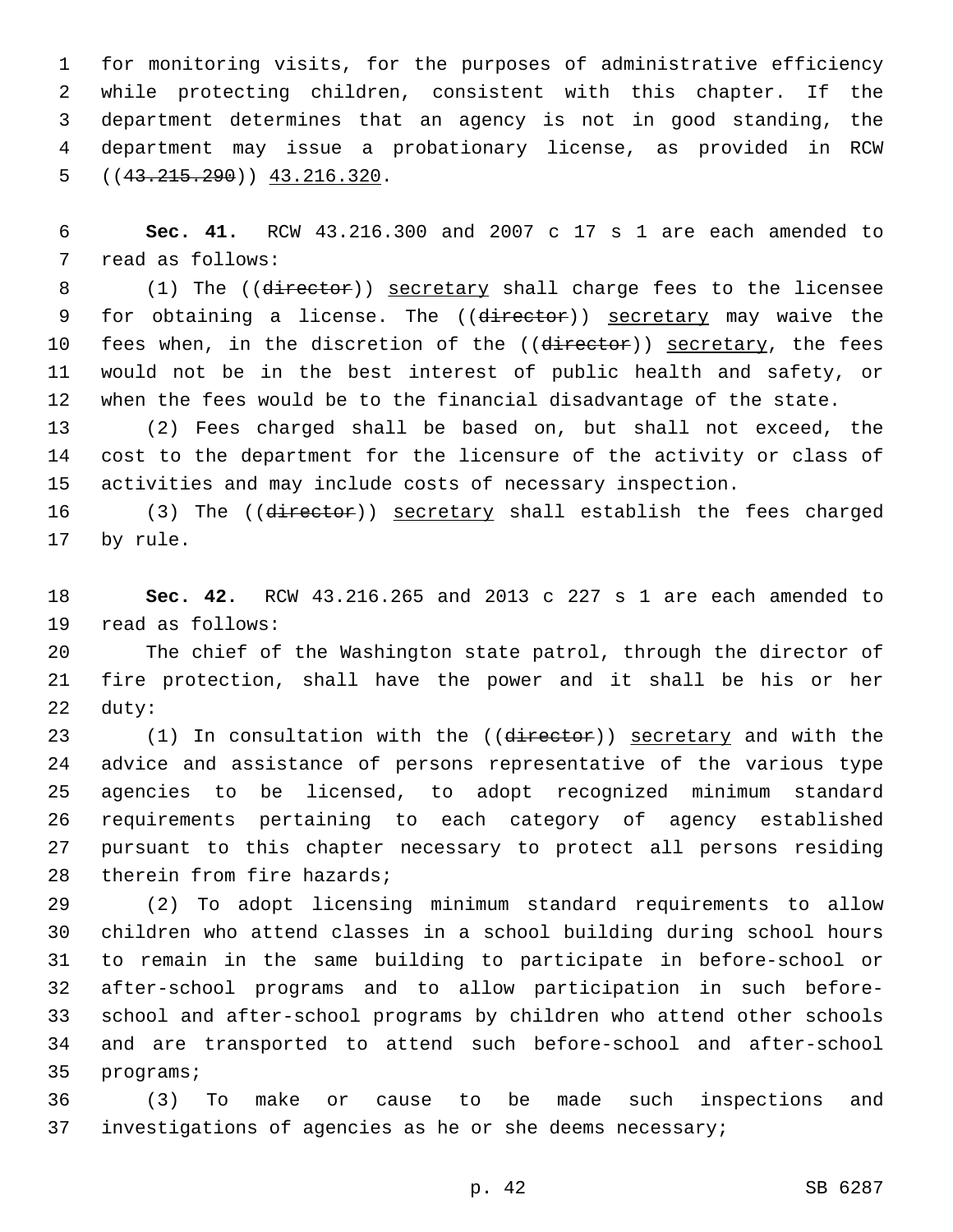(4) To make a periodic review of requirements under RCW 2 ((43.215.200(5))) 43.216.250(8) and to adopt necessary changes after consultation as required in subsection (1) of this section;

 (5) To issue to applicants for licenses under this chapter who comply with the requirements, a certificate of compliance, a copy of which shall be presented to the department before a license shall be issued, except that an initial license may be issued as provided in 8 RCW ((43.215.280)) 43.216.315.

 **Sec. 43.** RCW 43.216.045 and 2006 c 265 s 106 are each amended to 10 read as follows:

11 The ((director)) secretary may appoint such advisory committees or councils as may be required by any federal legislation as a condition to the receipt of federal funds by the department. The 14 ((director)) secretary may also appoint statewide committees or councils on such subject matters as are or come within the department's responsibilities. The committees or councils shall be 17 constituted as required by federal law or as the ((director)) 18 secretary may determine.

 Members of such state advisory committees or councils may be paid their travel expenses in accordance with RCW 43.03.050 and 43.03.060.

 **Sec. 44.** RCW 43.216.105 and 2017 c 236 s 5 are each amended to 22 read as follows:

23 (1) The department of ((early learning)) children, youth, and 24 families must work with community partners to support outreach and education for parents and families around the benefits of native language development and retention, as well as the benefits of dual language learning. Native language means the language normally used by an individual or, in the case of a child or youth, the language normally used by the parents or family of the child or youth. Dual language learning means learning in two languages, generally English and a target language other than English spoken in the local community, for example Spanish, Somali, Vietnamese, Russian, Arabic, native languages, or indigenous languages where the goal is bilingualism.34

 (2) Within existing resources, the department must create training and professional development resources on dual language learning, such as supporting English learners, working in culturally and linguistically diverse communities, strategies for family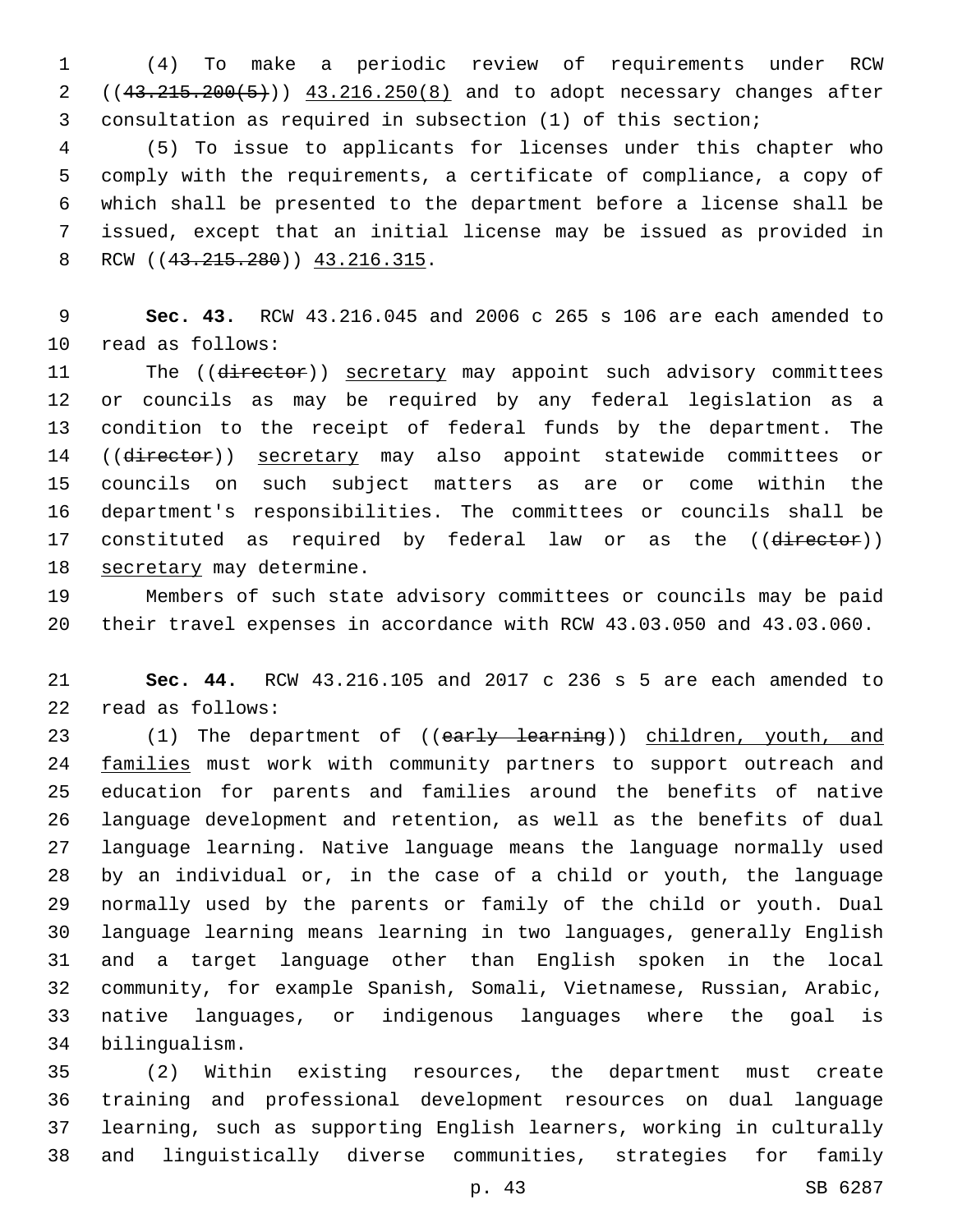engagement, and cultural responsiveness. The department must design 2 the training modules to be culturally responsive.

 (3) Within existing resources, the department must support dual language learning communities for teachers and coaches.

(4) The department may adopt rules to implement this section.

 **Sec. 45.** RCW 9.94A.655 and 2010 c 224 s 2 are each amended to 7 read as follows:

 (1) An offender is eligible for the parenting sentencing alternative if:9

 (a) The high end of the standard sentence range for the current 11 offense is greater than one year;

 (b) The offender has no prior or current conviction for a felony 13 that is a sex offense or a violent offense;

 (c) The offender has not been found by the United States attorney general to be subject to a deportation detainer or order and does not become subject to a deportation order during the period of the 17 sentence;

 (d) The offender signs any release of information waivers required to allow information regarding current or prior child 20 welfare cases to be shared with the department and the court; and

 (e) The offender has physical custody of his or her minor child or is a legal guardian or custodian with physical custody of a child under the age of eighteen at the time of the current offense.

 (2) To assist the court in making its determination, the court may order the department to complete either a risk assessment report or a chemical dependency screening report as provided in RCW 27 9.94A.500, or both reports prior to sentencing.

 (3) If the court is considering this alternative, the court shall 29 request that the department contact the ((children's administration of the Washington state department of social and health services)) department of children, youth, and families to determine if the agency has an open child welfare case or prior substantiated referral of abuse or neglect involving the offender or if the agency is aware of any substantiated case of abuse or neglect with a tribal child 35 welfare agency involving the offender.

 (a) If the offender has an open child welfare case, the department will provide the release of information waiver and request that the ((children's administration)) department of children, youth, and families or the tribal child welfare agency provide a report to

p. 44 SB 6287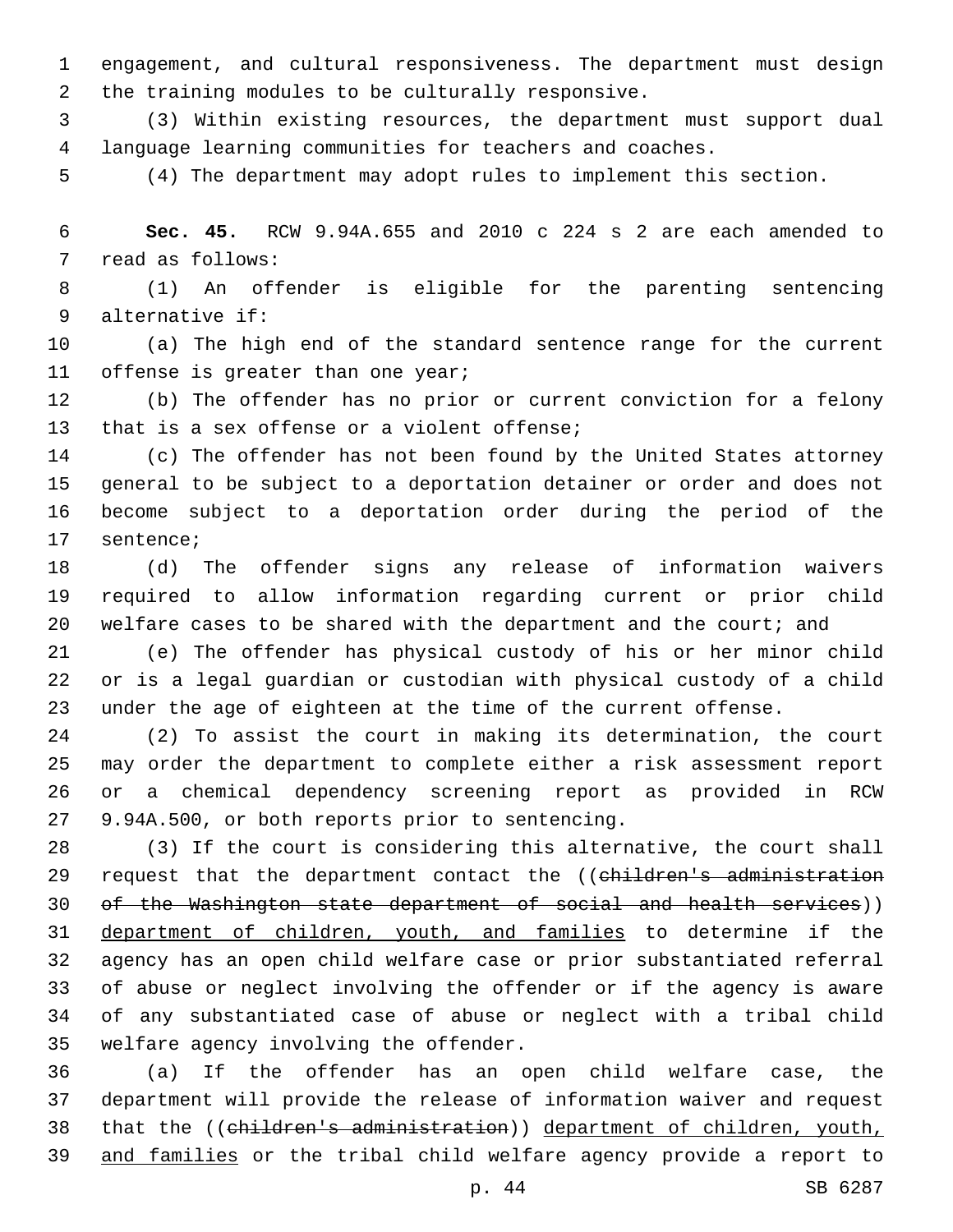1 the court. The ((children's administration)) department of children, 2 youth, and families shall provide a report within seven business days 3 of the request that includes, at the minimum, the following:

(i) Legal status of the child welfare case;4

5 (ii) Length of time the ((children's administration)) department 6 of children, youth, and families has been involved with the offender;

7 (iii) Legal status of the case and permanent plan;

8 (iv) Any special needs of the child;

 (v) Whether or not the offender has been cooperative with services ordered by a juvenile court under a child welfare case; and (vi) If the offender has been convicted of a crime against a 12 child.

13 (b) If a report is required from a tribal child welfare agency, 14 the department shall attempt to obtain information that is similar to 15 what is required for the report provided by the ((children's 16 administration)) department of children, youth, and families in a 17 timely manner.

18 (c) If the offender does not have an open child welfare case with 19 the ((children's administration)) department of children, youth, and 20 families or with a tribal child welfare agency but has prior 21 involvement, the department will obtain information from the 22 ((children's administration)) department of children, youth, and 23 families on the number and type of past substantiated referrals of 24 abuse or neglect and report that information to the court. If the 25 ((children's administration)) department of children, youth, and 26 families has never had any substantiated referrals or an open case 27 with the offender, the department will inform the court.

 (4) If the sentencing court determines that the offender is eligible for a sentencing alternative under this section and that the sentencing alternative is appropriate and should be imposed, the court shall waive imposition of a sentence within the standard sentence range and impose a sentence consisting of twelve months of community custody. The court shall consider the offender's criminal history when determining if the alternative is appropriate.

35 (5) When a court imposes a sentence of community custody under 36 this section:

37 (a) The court may impose conditions as provided in RCW 9.94A.703 38 and may impose other affirmative conditions as the court considers 39 appropriate.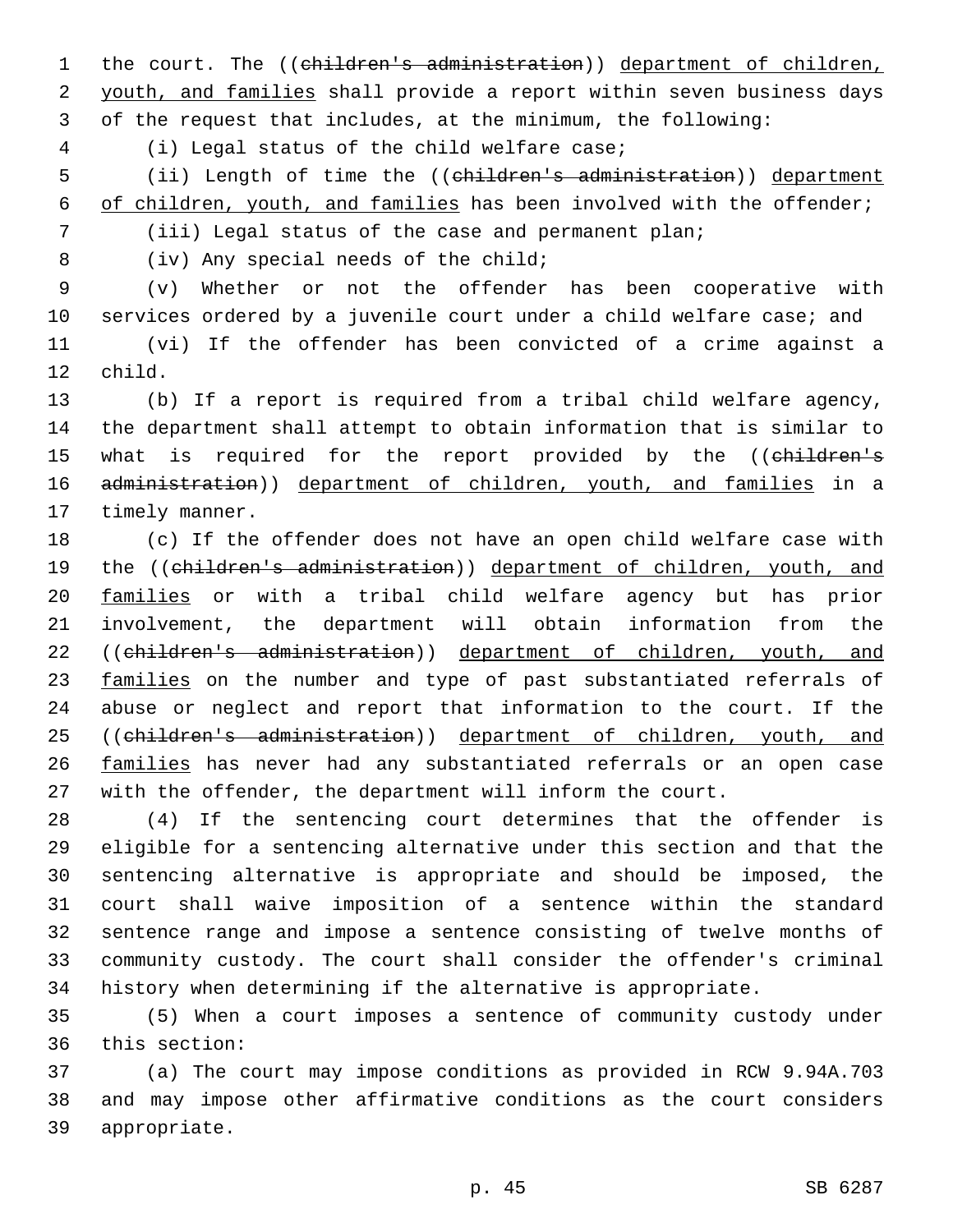- (b) The department may impose conditions as authorized in RCW 9.94A.704 that may include, but are not limited to:
- 3 (i) Parenting classes;
- 4 (ii) Chemical dependency treatment;
- 5 (iii) Mental health treatment;
- (iv) Vocational training;6
- 7 (v) Offender change programs;
- 8 (vi) Life skills classes.

 (c) The department shall report to the court if the offender commits any violations of his or her sentence conditions.

 (6) The department shall provide the court with quarterly progress reports regarding the offender's progress in required programming, treatment, and other supervision conditions. When an offender has an open child welfare case, the department will seek to 15 coordinate services with the ((children's administration)) department 16 of children, youth, and families.

 (7)(a) The court may bring any offender sentenced under this section back into court at any time during the period of community custody on its own initiative to evaluate the offender's progress in treatment, or to determine if any violations of the conditions of the 21 sentence have occurred.

 (b) If the offender is brought back to court, the court may modify the conditions of community custody or impose sanctions under 24 (c) of this subsection.

 (c) The court may order the offender to serve a term of total confinement within the standard range of the offender's current offense at any time during the period of community custody, if the offender violates the conditions or requirements of the sentence or if the offender is failing to make satisfactory progress in 30 treatment.

 (d) An offender ordered to serve a term of total confinement under (c) of this subsection shall receive credit for any time previously served in confinement under this section.

 **Sec. 46.** RCW 26.44.220 and 2013 c 23 s 44 are each amended to read as follows:35

 (1) Within existing resources, the department shall develop a 37 curriculum designed to train department staff ((of the department's children's administration)) who assess or provide services to adolescents on how to screen and respond to referrals to child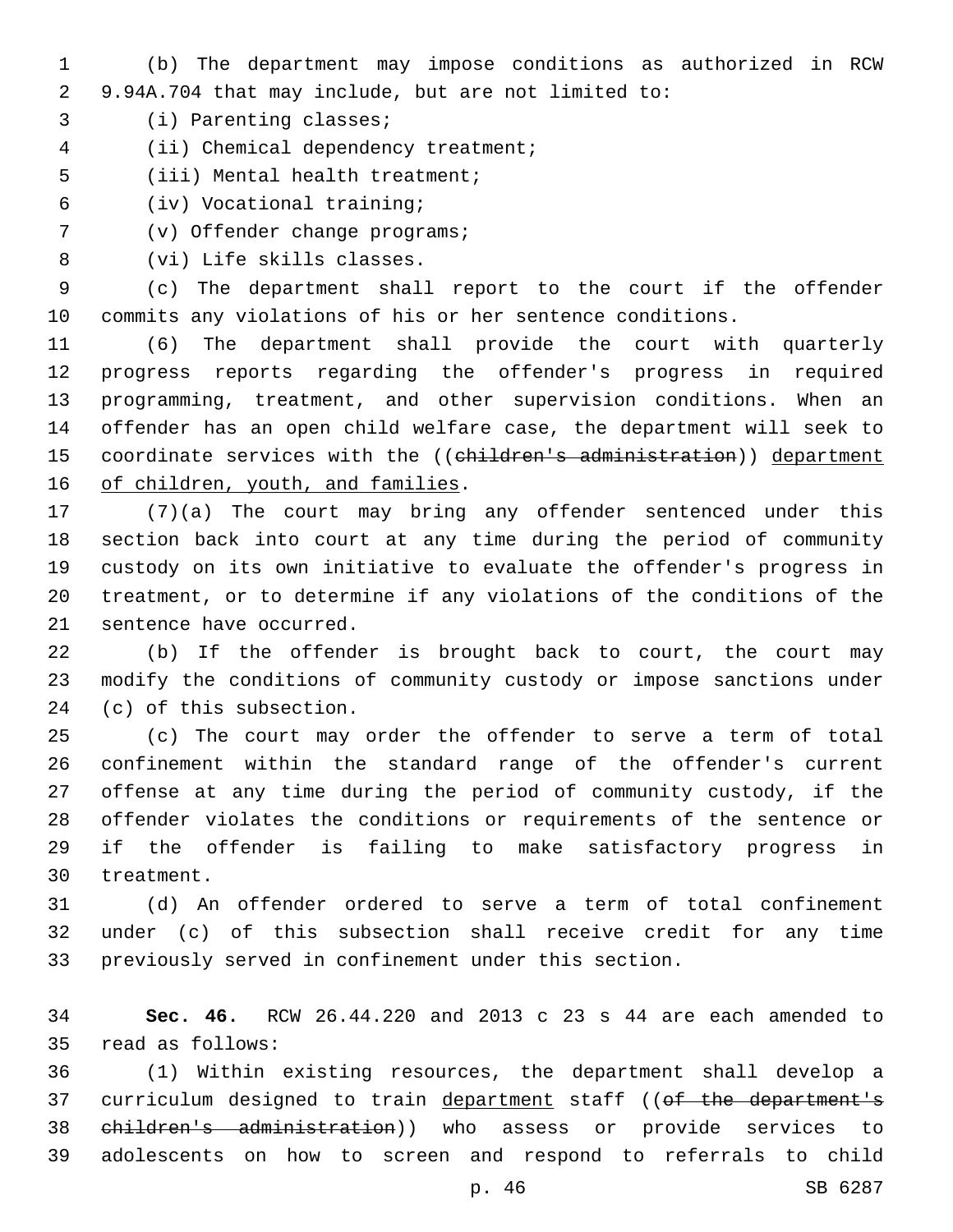protective services when those referrals may involve victims of abuse or neglect between the ages of eleven and eighteen. At a minimum, the curriculum developed pursuant to this section shall include:

 (a) Review of relevant laws and regulations, including the requirement that the department investigate complaints if a parent's or caretaker's actions result in serious physical or emotional harm or present an imminent risk of serious harm to any person under 8 eighteen;

 (b) Review of departmental policies ((of the department's 10 children's administration)) that require assessment and screening of abuse and neglect referrals on the basis of risk and not age;

(c) Explanation of safety assessment and risk assessment models;

 (d) Case studies of situations in which the department has received reports of alleged abuse or neglect of older children and 15 adolescents;

 (e) Discussion of best practices in screening and responding to referrals involving older children and adolescents; and

 (f) Discussion of how abuse and neglect referrals related to adolescents are investigated and when law enforcement must be 20 notified.

 (2) As it develops its curriculum pursuant to this section, the department shall request that the office of the family and children's ombuds review and comment on its proposed training materials. The department shall consider the comments and recommendations of the office of the family and children's ombuds as it develops the 26 curriculum required by this section.

 (3) The department shall complete the curriculum materials required by this section no later than December 31, 2005.

 (4) Within existing resources, the department shall incorporate training on the curriculum developed pursuant to this section into existing training for child protective services workers who screen 32 intake calls, ((children's administration)) department staff responsible for assessing or providing services to older children and 34 adolescents, and all new employees of the ((children's 35 administration)) department responsible for assessing or providing 36 services to older children and adolescents.

 **Sec. 47.** RCW 9.94A.6551 and 2010 c 224 s 8 are each amended to read as follows:38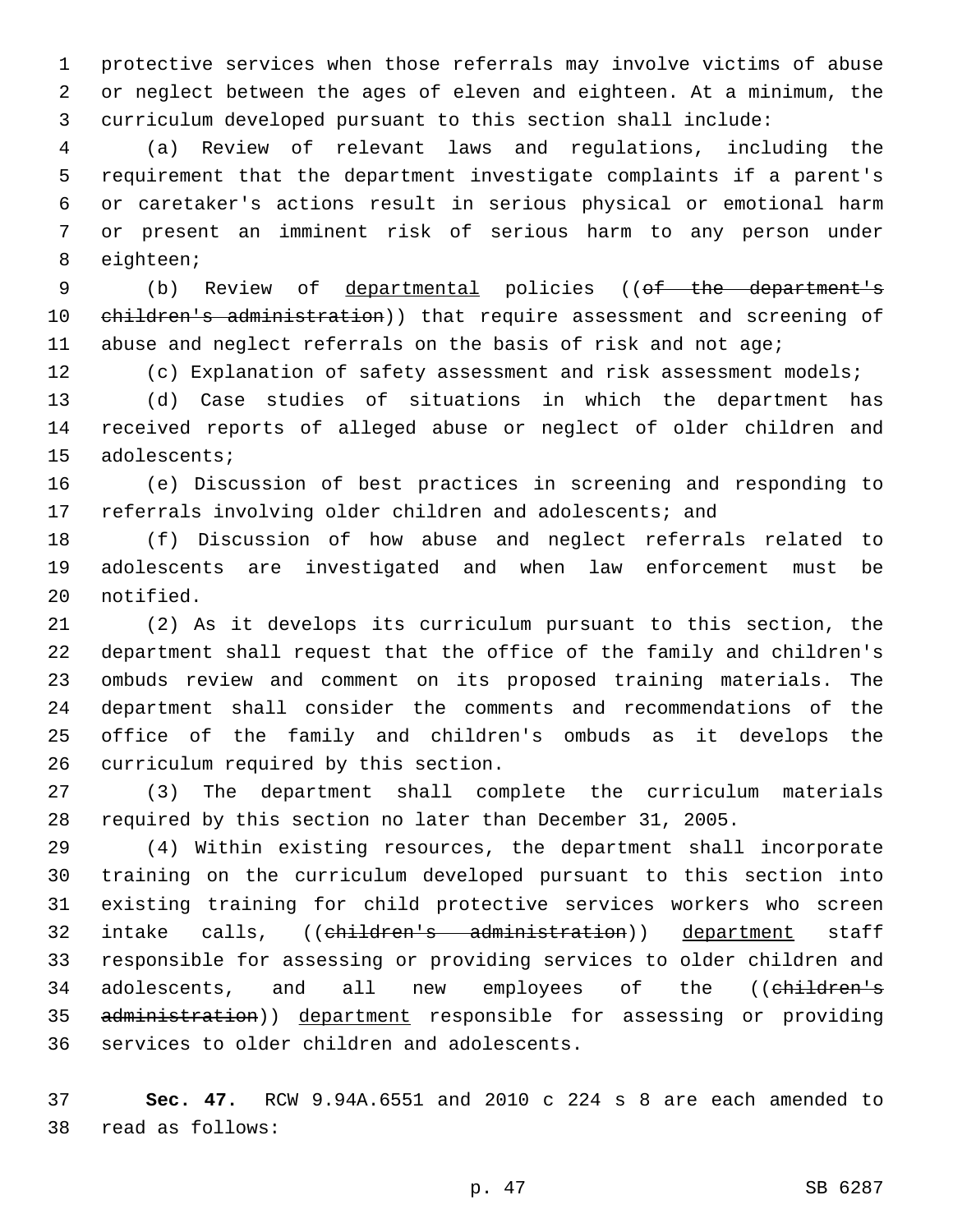For offenders not sentenced under RCW 9.94A.655, but otherwise eligible under this section, no more than the final twelve months of the offender's term of confinement may be served in partial confinement as home detention as part of the parenting program 5 developed by the department.

 (1) The secretary may transfer an offender from a correctional facility to home detention in the community if it is determined that the parenting program is an appropriate placement and when all of the 9 following conditions exist:

 (a) The offender is serving a sentence in which the high end of 11 the range is greater than one year;

 (b) The offender has no current conviction for a felony that is a 13 sex offense or a violent offense;

 (c) The offender has not been found by the United States attorney general to be subject to a deportation detainer or order and does not become subject to a deportation order during the period of the 17 sentence;

 (d) The offender signs any release of information waivers required to allow information regarding current or prior child welfare cases to be shared with the department and the court;

21 (e) The offender:

(i) Has physical or legal custody of a minor child;

 (ii) Has a proven, established, ongoing, and substantial relationship with his or her minor child that existed prior to the 25 commission of the current offense; or

 (iii) Is a legal guardian of a child that was under the age of 27 eighteen at the time of the current offense; and

 (f) The department determines that such a placement is in the 29 best interests of the child.

 (2) When the department is considering partial confinement as part of the parenting program for an offender, the department shall 32 inquire of the individual and the ((children's administration with 33 the Washington state department of social and health services)) 34 department of children, youth, and families whether the agency has an open child welfare case or prior substantiated referral for abuse or 36 neglect involving the offender. If the ((children's administration)) department of children, youth, and families or a tribal jurisdiction has an open child welfare case, the department will seek input from the ((children's administration)) department of children, youth, and families or the involved tribal jurisdiction as to: (a) The status of

p. 48 SB 6287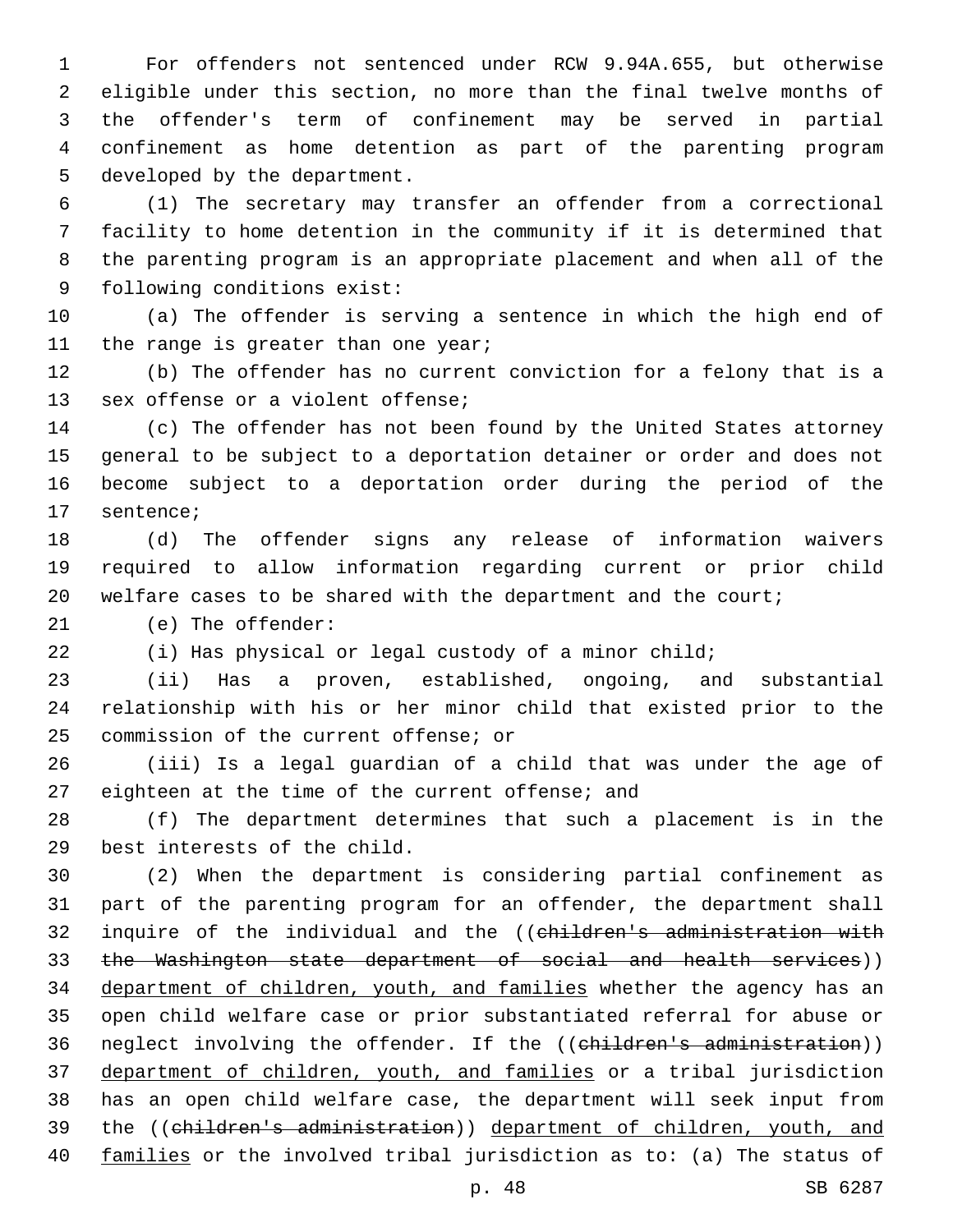the child welfare case; and (b) recommendations regarding placement of the offender and services required of the department and the court governing the individual's child welfare case. The department and its officers, agents, and employees are not liable for the acts of offenders participating in the parenting program unless the department or its officers, agents, and employees acted with willful 7 and wanton disregard.

 (3) All offenders placed on home detention as part of the parenting program shall provide an approved residence and living 10 arrangement prior to transfer to home detention.

 (4) While in the community on home detention as part of the 12 parenting program, the department shall:

 (a) Require the offender to be placed on electronic home 14 monitoring;

 (b) Require the offender to participate in programming and 16 treatment that the department determines is needed;

 (c) Assign a community corrections officer who will monitor the offender's compliance with conditions of partial confinement and 19 programming requirements; and

 (d) If the offender has an open child welfare case with the ((children's administration)) department of children, youth, and families, collaborate and communicate with the identified social 23 worker in the provision of services.

 (5) The department has the authority to return any offender serving partial confinement in the parenting program to total confinement if the offender is not complying with sentence 27 requirements.

 **Sec. 48.** RCW 74.13.632 and 2013 c 182 s 7 are each amended to read as follows:29

 (1) A university-based child welfare research entity shall include in its reporting the educational experiences and progress of students in ((children's administration)) out-of-home care with the 33 department. This data must be disaggregated in the smallest units allowable by law that do not identify an individual student, in order 35 to learn which ((children's administration)) of the department's offices and school districts are experiencing the greatest success and challenges in achieving quality educational outcomes with 38 students in ((children's administration)) out-of-home care with the 39 department.

p. 49 SB 6287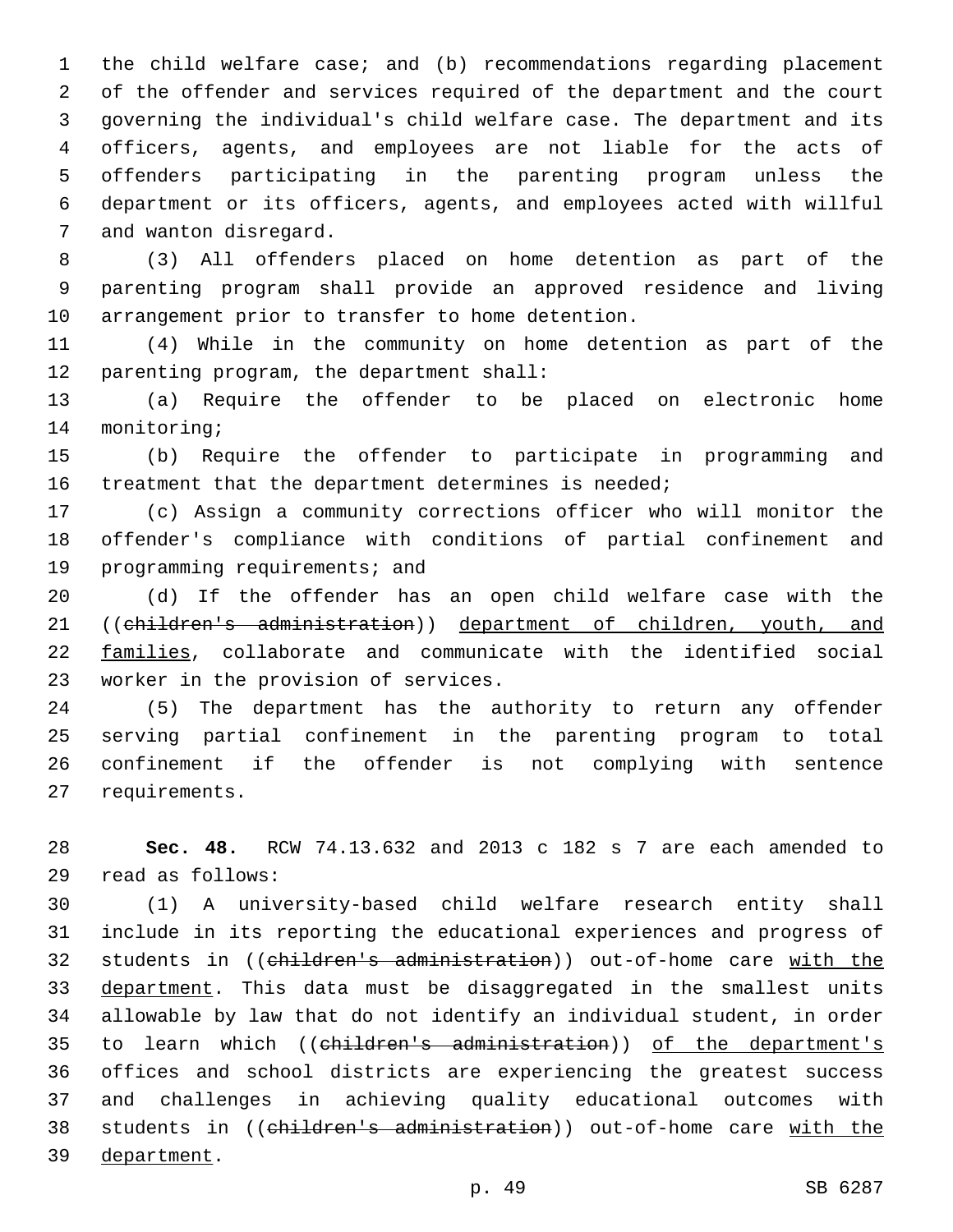(2) By January 1, 2015 and annually thereafter, the university-based child welfare research entity must submit a report to the legislature. To the extent possible, the report should include, but is not limited to, information on the following measures for a youth who is a dependent pursuant to chapter 13.34 RCW:

 (a) Aggregate scores from the Washington state kindergarten 7 readiness assessment;

 (b) Aggregate scores from the third grade statewide student 9 assessment in reading;

 (c) Number of youth graduating from high school with a documented 11 plan for postsecondary education, employment, or military service;

 (d) Number of youth completing one year of postsecondary education, the equivalent of first-year student credits, or achieving 14 a postsecondary certificate; and

 (e) Number of youth who complete an associate or bachelor's 16 degree.

 (3) The report must identify strengths and weaknesses in practice and recommend to the legislature strategy and needed resources for 19 improvement.

 **Sec. 49.** RCW 74.13.341 and 2015 c 240 s 4 are each amended to 21 read as follows:

 With respect to youth who will be aging out of foster care, the 23 ((children's administration)) department shall invite representatives 24 from the department of social and health services division of behavioral health and recovery, the disability services administration, the economic services administration, and the juvenile justice and rehabilitation administration to the youth's shared planning meeting that occurs between age seventeen and seventeen and one-half that is used to develop a transition plan. It 30 is the responsibility of the ((children's administration)) department to include these agencies in the shared planning meeting. If foster youth who are the subject of this meeting may qualify for developmental disability services pursuant to Title 71A RCW, the ((children's administration)) department shall direct these youth to apply for these services and provide assistance in the application 36 process.

 **Sec. 50.** RCW 28A.300.525 and 2012 c 163 s 11 are each amended to 38 read as follows: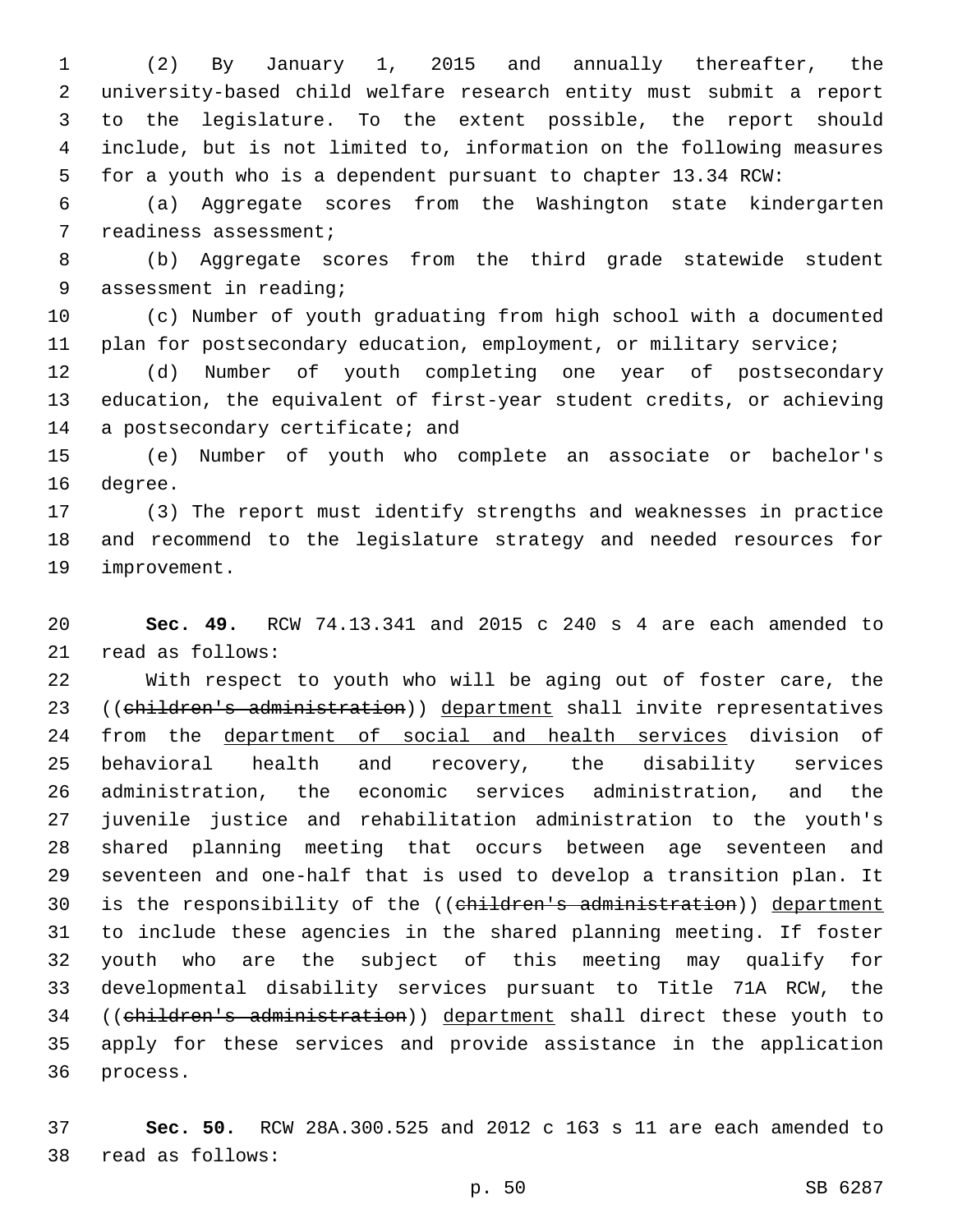The education data center shall include in its reporting as part of the P-20 education data project the educational experiences and progress of students in ((children's administration)) out-of-home care with the department of children, youth, and families. This data should be disaggregated in the smallest units allowable by law that do not identify an individual student, in order to learn which school districts are experiencing the greatest success and challenges in 8 achieving quality educational outcomes with students in ((children's 9 administration)) out-of-home care with the department of children, 10 youth, and families.

 **Sec. 51.** RCW 74.13.020 and 2017 3rd sp.s. c 6 s 401 are each 12 amended to read as follows:

 The definitions in this section apply throughout this chapter 14 unless the context clearly requires otherwise.

 (1) "Case management" means convening family meetings, developing, revising, and monitoring implementation of any case plan or individual service and safety plan, coordinating and monitoring services needed by the child and family, caseworker-child visits, family visits, and the assumption of court-related duties, excluding legal representation, including preparing court reports, attending judicial hearings and permanency hearings, and ensuring that the child is progressing toward permanency within state and federal 23 mandates, including the Indian child welfare act.

(2) "Child" means:24

(a) A person less than eighteen years of age; or

 (b) A person age eighteen to twenty-one years who is eligible to receive the extended foster care services authorized under RCW 74.13.031.28

 (3) "Child protective services" has the same meaning as in RCW 26.44.020.30

 (4) "Child welfare services" means social services including voluntary and in-home services, out-of-home care, case management, and adoption services which strengthen, supplement, or substitute for, parental care and supervision for the purpose of:

 (a) Preventing or remedying, or assisting in the solution of problems which may result in families in conflict, or the neglect, abuse, exploitation, or criminal behavior of children;

 (b) Protecting and caring for dependent, abused, or neglected 39 children;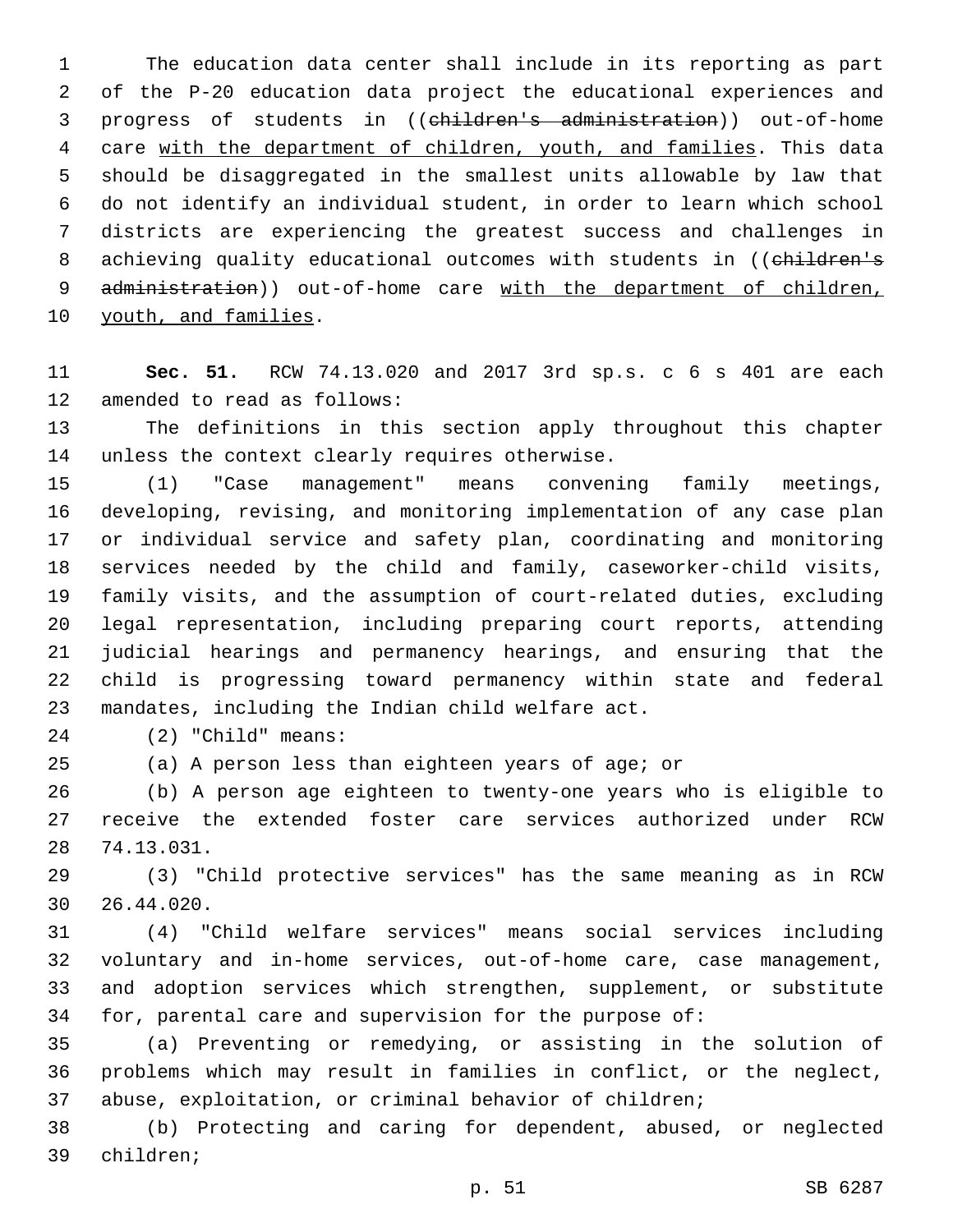(c) Assisting children who are in conflict with their parents, and assisting parents who are in conflict with their children, with 3 services designed to resolve such conflicts;

 (d) Protecting and promoting the welfare of children, including the strengthening of their own homes where possible, or, where needed;6

 (e) Providing adequate care of children away from their homes in foster family homes or day care or other child care agencies or 9 facilities.

 "Child welfare services" does not include child protection 11 services.

 (5) "Committee" means the child welfare transformation design 13 committee.

 (6) "Department" means the department of children, youth, and 15 families.

 (7) "Extended foster care services" means residential and other support services the department is authorized to provide to foster children. These services include, but are not limited to, placement in licensed, relative, or otherwise approved care, or supervised independent living settings; assistance in meeting basic needs; independent living services; medical assistance; and counseling or 22 treatment.

 (8) "Family assessment" means a comprehensive assessment of child safety, risk of subsequent child abuse or neglect, and family strengths and needs that is applied to a child abuse or neglect report. Family assessment does not include a determination as to whether child abuse or neglect occurred, but does determine the need for services to address the safety of the child and the risk of 29 subsequent maltreatment.

 (9) "Measurable effects" means a statistically significant change which occurs as a result of the service or services a supervising agency is assigned in a performance-based contract, in time periods 33 established in the contract.

 (10) "Medical condition" means, for the purposes of qualifying for extended foster care services, a physical or mental health condition as documented by any licensed health care provider regulated by a disciplining authority under RCW 18.130.040.

 (11) "Nonminor dependent" means any individual age eighteen to twenty-one years who is participating in extended foster care 40 services authorized under RCW 74.13.031.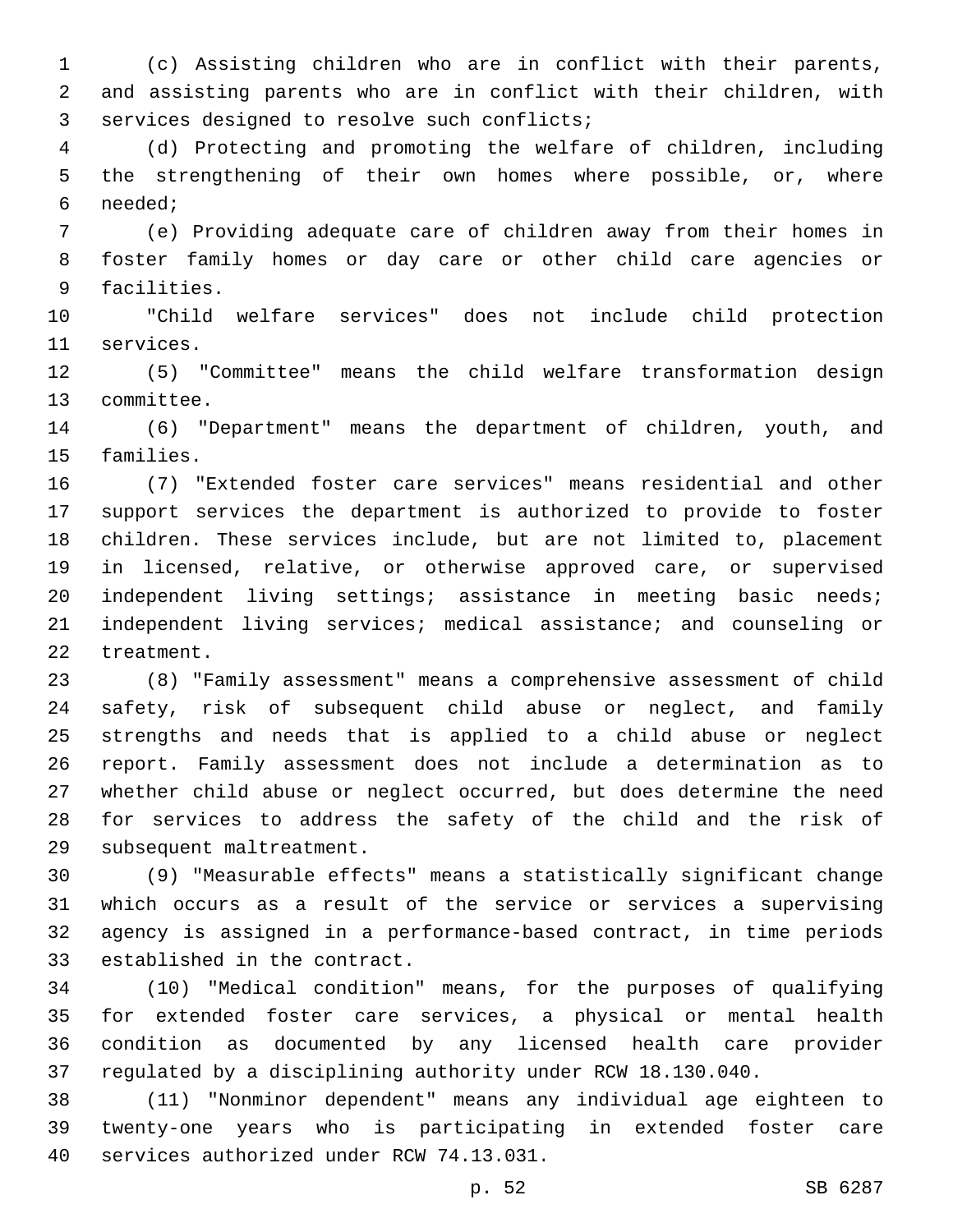(12) "Out-of-home care services" means services provided after the shelter care hearing to or for children in out-of-home care, as that term is defined in RCW 13.34.030, and their families, including the recruitment, training, and management of foster parents, the recruitment of adoptive families, and the facilitation of the adoption process, family reunification, independent living, emergency shelter, residential group care, and foster care, including relative 8 placement.

 (13) "Performance-based contracting" means the structuring of all aspects of the procurement of services around the purpose of the work to be performed and the desired results with the contract requirements set forth in clear, specific, and objective terms with measurable outcomes. Contracts shall also include provisions that link the performance of the contractor to the level and timing of 15 reimbursement.

 (14) "Permanency services" means long-term services provided to secure a child's safety, permanency, and well-being, including foster care services, family reunification services, adoption services, and 19 preparation for independent living services.

 (15) "Primary prevention services" means services which are designed and delivered for the primary purpose of enhancing child and family well-being and are shown, by analysis of outcomes, to reduce the risk to the likelihood of the initial need for child welfare 24 services.

(16) "Secretary" means the secretary of the department.

 (17) "Supervised independent living" includes, but is not limited to, apartment living, room and board arrangements, college or university dormitories, and shared roommate settings. Supervised 29 independent living settings must be approved by the ((children's 30 administration)) department or the court.

 (18) "Supervising agency" means an agency licensed by the state under RCW 74.15.090, or licensed by a federally recognized Indian tribe located in this state under RCW 74.15.190, that has entered into a performance-based contract with the department to provide case management for the delivery and documentation of child welfare services, as defined in this section. This definition is applicable 37 on or after December 30, 2015.

(19) "Unsupervised" has the same meaning as in RCW 43.43.830.

 (20) "Voluntary placement agreement" means, for the purposes of extended foster care services, a written voluntary agreement between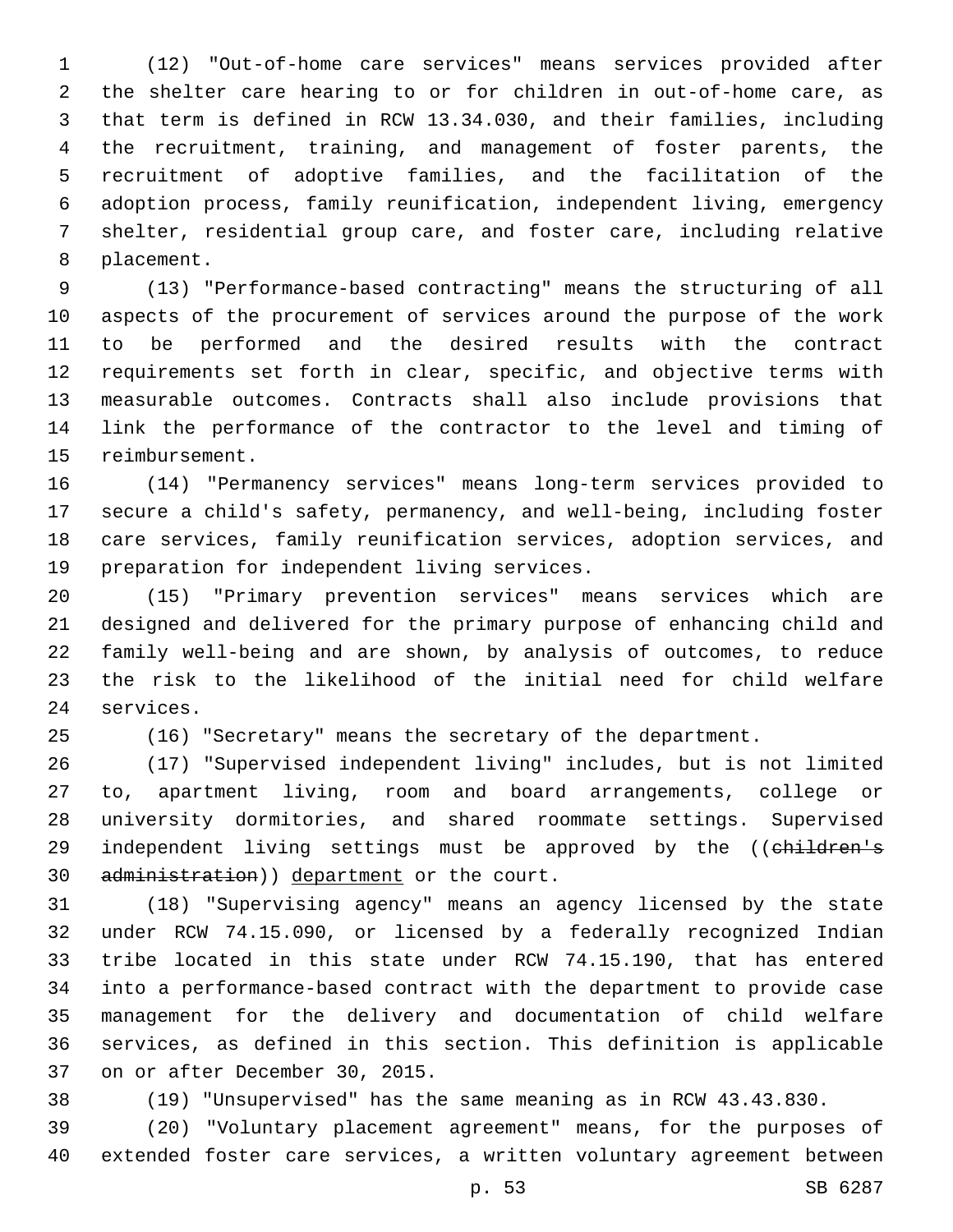a nonminor dependent who agrees to submit to the care and authority of the department for the purposes of participating in the extended 3 foster care program.

 **Sec. 52.** RCW 72.05.435 and 1998 c 269 s 15 are each amended to 5 read as follows:

 (1) The department shall establish by rule a policy for the common use of residential group homes for juvenile offenders under the jurisdiction of the juvenile rehabilitation administration and 9 the ((children's administration)) department of children, youth, and 10 families.

 (2) A juvenile confined under the jurisdiction of the juvenile rehabilitation administration who is convicted of a class A felony is not eligible for placement in a community facility operated by ((children's administration)) the department of children, youth, and 15 families that houses juveniles who are not under the jurisdiction of 16 juvenile rehabilitation administration unless:

 (a) The juvenile is housed in a separate living unit solely for 18 juvenile offenders;

 (b) The community facility is a specialized treatment program and the youth is not assessed as sexually aggressive under RCW 13.40.470; or

 (c) The community facility is a specialized treatment program that houses one or more sexually aggressive youth and the juvenile is not assessed as sexually vulnerable under RCW 13.40.470.

 NEW SECTION. **Sec. 53.** Section 52 of this act expires July 1, 2019.

 **Sec. 54.** RCW 13.34.030 and 2017 3rd sp.s. c 6 s 302 are each 28 amended to read as follows:

 The definitions in this section apply throughout this chapter 30 unless the context clearly requires otherwise.

 (1) "Abandoned" means when the child's parent, guardian, or other custodian has expressed, either by statement or conduct, an intent to forego, for an extended period, parental rights or responsibilities despite an ability to exercise such rights and responsibilities. If the court finds that the petitioner has exercised due diligence in attempting to locate the parent, no contact between the child and the child's parent, guardian, or other custodian for a period of three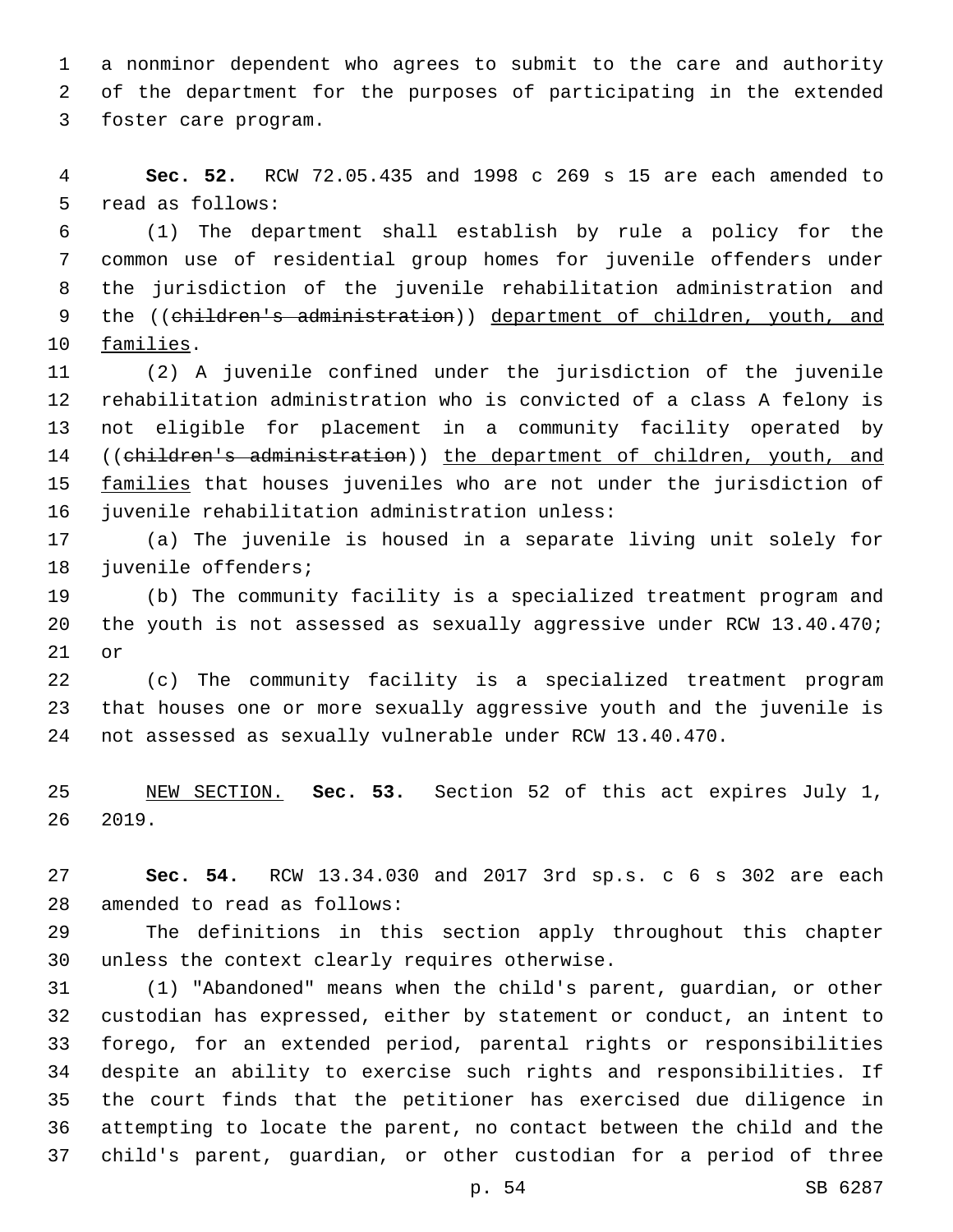months creates a rebuttable presumption of abandonment, even if there 2 is no expressed intent to abandon.

- (2) "Child," "juvenile," and "youth" mean:3
- 

(a) Any individual under the age of eighteen years; or

 (b) Any individual age eighteen to twenty-one years who is eligible to receive and who elects to receive the extended foster care services authorized under RCW 74.13.031. A youth who remains dependent and who receives extended foster care services under RCW 74.13.031 shall not be considered a "child" under any other statute 10 or for any other purpose.

 (3) "Current placement episode" means the period of time that begins with the most recent date that the child was removed from the home of the parent, guardian, or legal custodian for purposes of placement in out-of-home care and continues until: (a) The child returns home; (b) an adoption decree, a permanent custody order, or guardianship order is entered; or (c) the dependency is dismissed, 17 whichever occurs first.

 (4) "Department" means the department of children, youth, and 19 families.

 (5) "Dependency guardian" means the person, nonprofit corporation, or Indian tribe appointed by the court pursuant to this chapter for the limited purpose of assisting the court in the 23 supervision of the dependency.

(6) "Dependent child" means any child who:24

25 (a) Has been abandoned;

 (b) Is abused or neglected as defined in chapter 26.44 RCW by a 27 person legally responsible for the care of the child;

 (c) Has no parent, guardian, or custodian capable of adequately caring for the child, such that the child is in circumstances which constitute a danger of substantial damage to the child's 31 psychological or physical development; or

 (d) Is receiving extended foster care services, as authorized by 33 RCW 74.13.031.

 (7) "Developmental disability" means a disability attributable to intellectual disability, cerebral palsy, epilepsy, autism, or another neurological or other condition of an individual found by the secretary of the department of social and health services to be closely related to an intellectual disability or to require treatment similar to that required for individuals with intellectual disabilities, which disability originates before the individual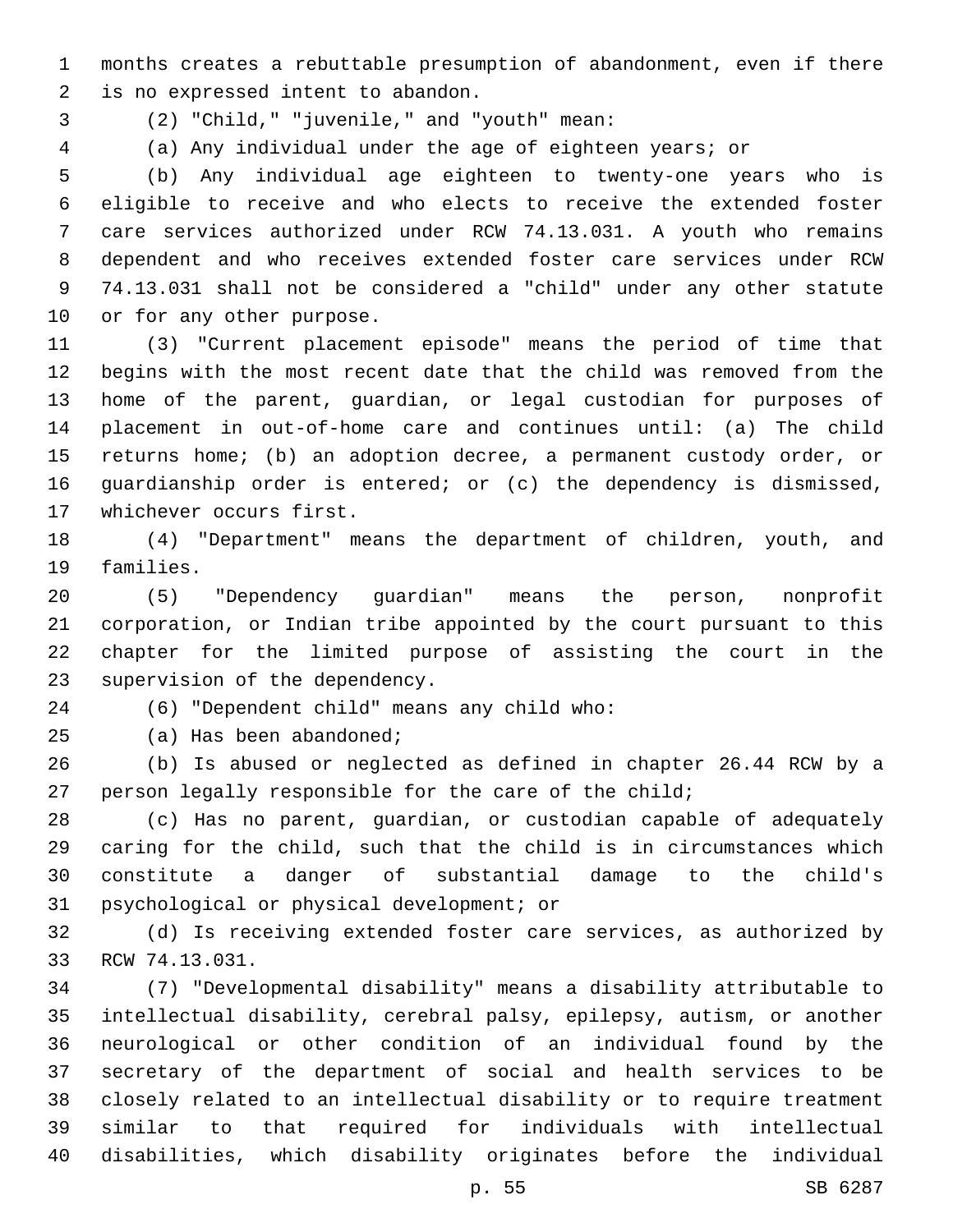attains age eighteen, which has continued or can be expected to continue indefinitely, and which constitutes a substantial limitation 3 to the individual.

 (8) "Educational liaison" means a person who has been appointed by the court to fulfill responsibilities outlined in RCW 13.34.046.

 (9) "Extended foster care services" means residential and other support services the department is authorized to provide under RCW 74.13.031. These services may include placement in licensed, relative, or otherwise approved care, or supervised independent living settings; assistance in meeting basic needs; independent living services; medical assistance; and counseling or treatment.

 (10) "Guardian" means the person or agency that: (a) Has been appointed as the guardian of a child in a legal proceeding, including a guardian appointed pursuant to chapter 13.36 RCW; and (b) has the legal right to custody of the child pursuant to such appointment. The term "guardian" does not include a "dependency guardian" appointed 17 pursuant to a proceeding under this chapter.

 (11) "Guardian ad litem" means a person, appointed by the court to represent the best interests of a child in a proceeding under this chapter, or in any matter which may be consolidated with a proceeding under this chapter. A "court-appointed special advocate" appointed by the court to be the guardian ad litem for the child, or to perform substantially the same duties and functions as a guardian ad litem, shall be deemed to be guardian ad litem for all purposes and uses of 25 this chapter.

 (12) "Guardian ad litem program" means a court-authorized volunteer program, which is or may be established by the superior court of the county in which such proceeding is filed, to manage all aspects of volunteer guardian ad litem representation for children alleged or found to be dependent. Such management shall include but is not limited to: Recruitment, screening, training, supervision, 32 assignment, and discharge of volunteers.

 (13) "Housing assistance" means appropriate referrals by the department or other supervising agencies to federal, state, local, or private agencies or organizations, assistance with forms, applications, or financial subsidies or other monetary assistance for housing. For purposes of this chapter, "housing assistance" is not a remedial service or time-limited family reunification service as described in RCW 13.34.025(2).39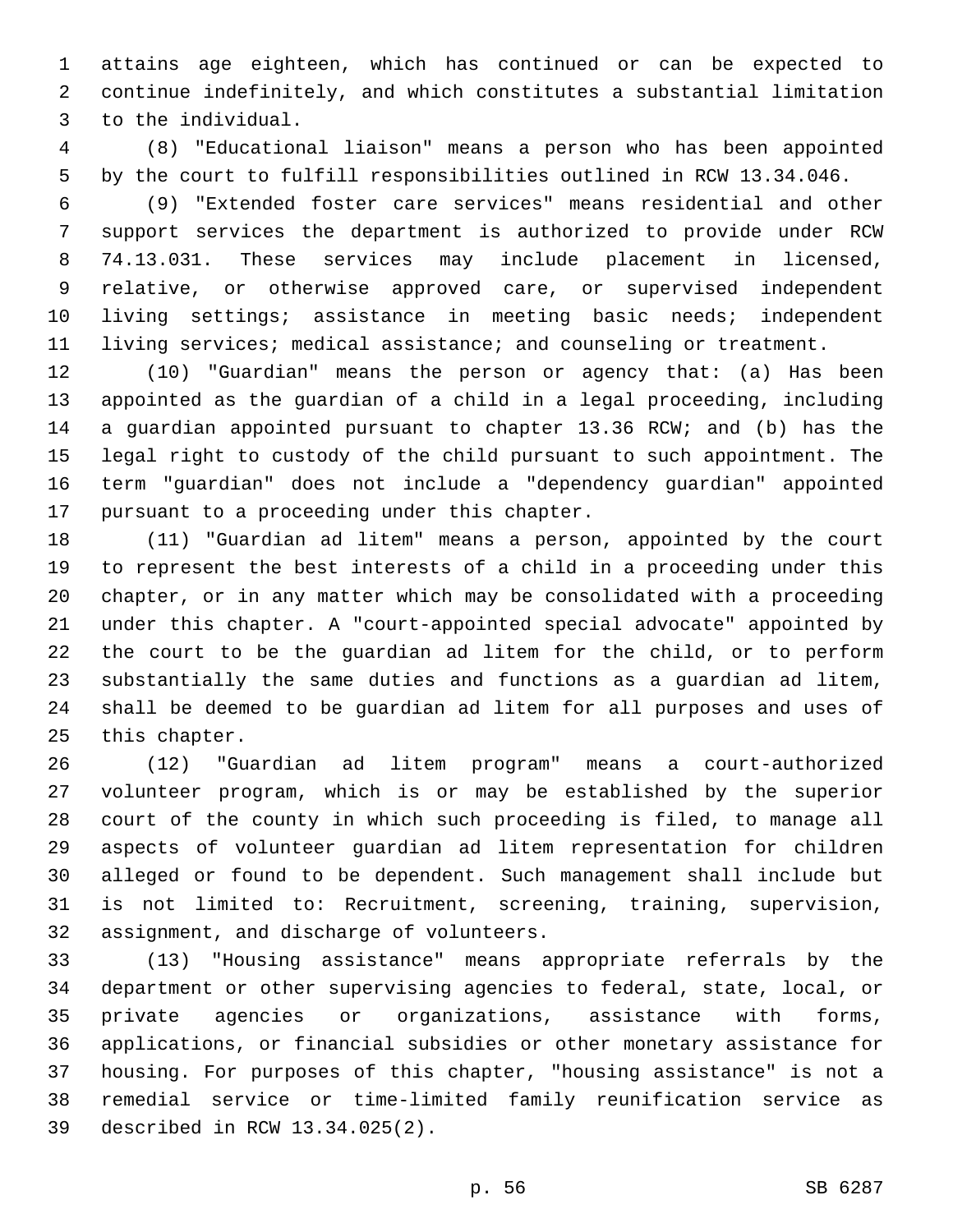(14) "Indigent" means a person who, at any stage of a court 2 proceeding, is:

 (a) Receiving one of the following types of public assistance: Temporary assistance for needy families, aged, blind, or disabled assistance benefits, medical care services under RCW 74.09.035, pregnant women assistance benefits, poverty-related veterans' benefits, food stamps or food stamp benefits transferred electronically, refugee resettlement benefits, medicaid, or 9 supplemental security income; or

 (b) Involuntarily committed to a public mental health facility; 11 or

 (c) Receiving an annual income, after taxes, of one hundred twenty-five percent or less of the federally established poverty 14 level; or

 (d) Unable to pay the anticipated cost of counsel for the matter before the court because his or her available funds are insufficient 17 to pay any amount for the retention of counsel.

 (15) "Nonminor dependent" means any individual age eighteen to twenty-one years who is participating in extended foster care 20 services authorized under RCW 74.13.031.

 (16) "Out-of-home care" means placement in a foster family home or group care facility licensed pursuant to chapter 74.15 RCW or placement in a home, other than that of the child's parent, guardian, or legal custodian, not required to be licensed pursuant to chapter 25 74.15 RCW.

 (17) "Parent" means the biological or adoptive parents of a child, or an individual who has established a parent-child relationship under RCW 26.26.101, unless the legal rights of that person have been terminated by a judicial proceeding pursuant to this chapter, chapter 26.33 RCW, or the equivalent laws of another state 31 or a federally recognized Indian tribe.

 (18) "Preventive services" means preservation services, as defined in chapter 74.14C RCW, and other reasonably available services, including housing assistance, capable of preventing the need for out-of-home placement while protecting the child.

 (19) "Shelter care" means temporary physical care in a facility licensed pursuant to RCW 74.15.030 or in a home not required to be 38 licensed pursuant to RCW 74.15.030.

 (20) "Sibling" means a child's birth brother, birth sister, adoptive brother, adoptive sister, half-brother, or half-sister, or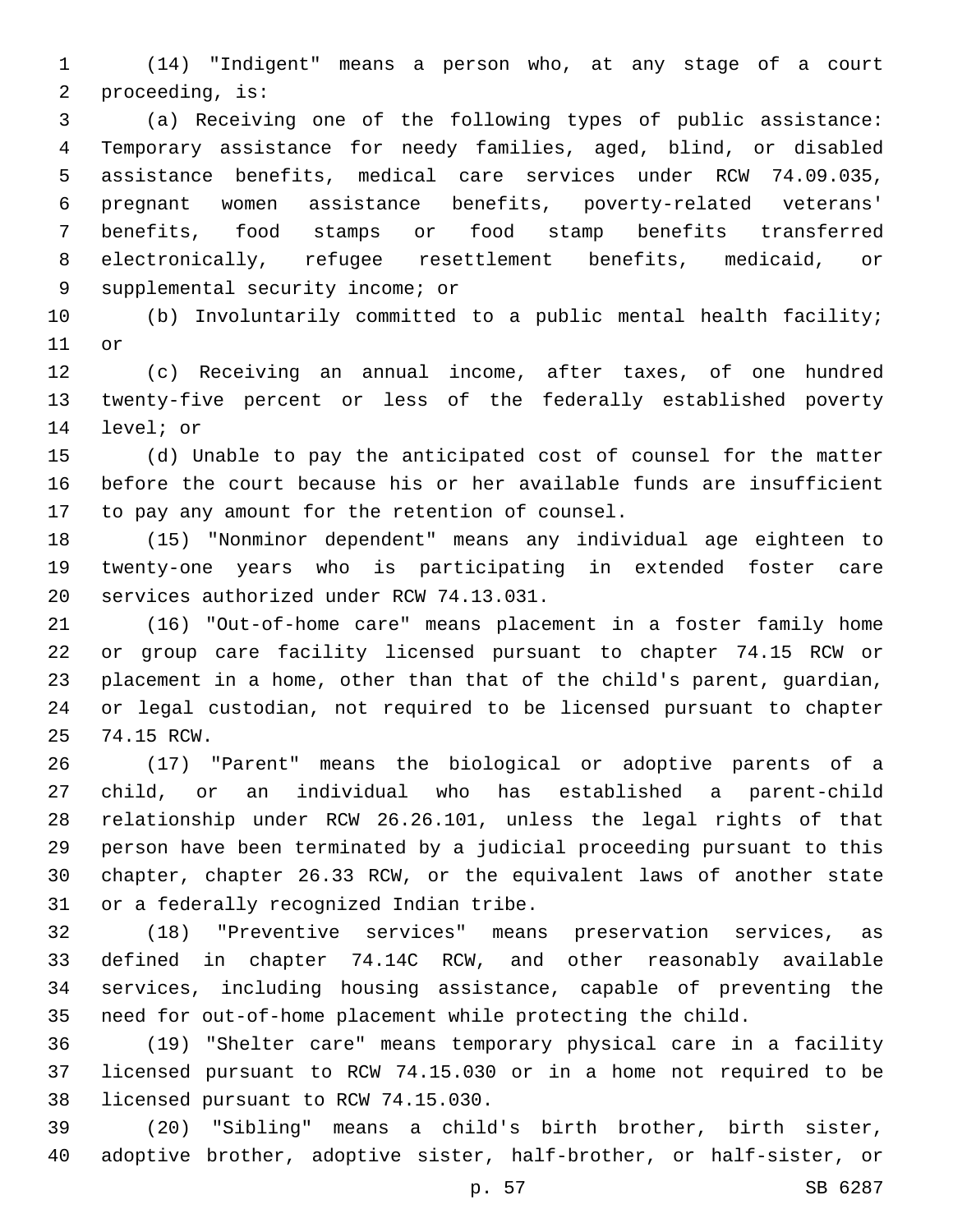as defined by the law or custom of the Indian child's tribe for an 2 Indian child as defined in RCW 13.38.040.

 (21) "Social study" means a written evaluation of matters relevant to the disposition of the case and shall contain the 5 following information:

 (a) A statement of the specific harm or harms to the child that 7 intervention is designed to alleviate;

 (b) A description of the specific services and activities, for both the parents and child, that are needed in order to prevent serious harm to the child; the reasons why such services and activities are likely to be useful; the availability of any proposed services; and the agency's overall plan for ensuring that the services will be delivered. The description shall identify the 14 services chosen and approved by the parent;

 (c) If removal is recommended, a full description of the reasons why the child cannot be protected adequately in the home, including a description of any previous efforts to work with the parents and the child in the home; the in-home treatment programs that have been considered and rejected; the preventive services, including housing assistance, that have been offered or provided and have failed to prevent the need for out-of-home placement, unless the health, safety, and welfare of the child cannot be protected adequately in 23 the home; and the parents' attitude toward placement of the child;

 (d) A statement of the likely harms the child will suffer as a 25 result of removal;

 (e) A description of the steps that will be taken to minimize the harm to the child that may result if separation occurs including an assessment of the child's relationship and emotional bond with any siblings, and the agency's plan to provide ongoing contact between the child and the child's siblings if appropriate; and

 (f) Behavior that will be expected before determination that supervision of the family or placement is no longer necessary.

 (22) "Supervised independent living" includes, but is not limited to, apartment living, room and board arrangements, college or university dormitories, and shared roommate settings. Supervised 36 independent living settings must be approved by the ((children's 37 administration)) department or the court.

 (23) "Supervising agency" means an agency licensed by the state under RCW 74.15.090, or licensed by a federally recognized Indian tribe located in this state under RCW 74.15.190, that has entered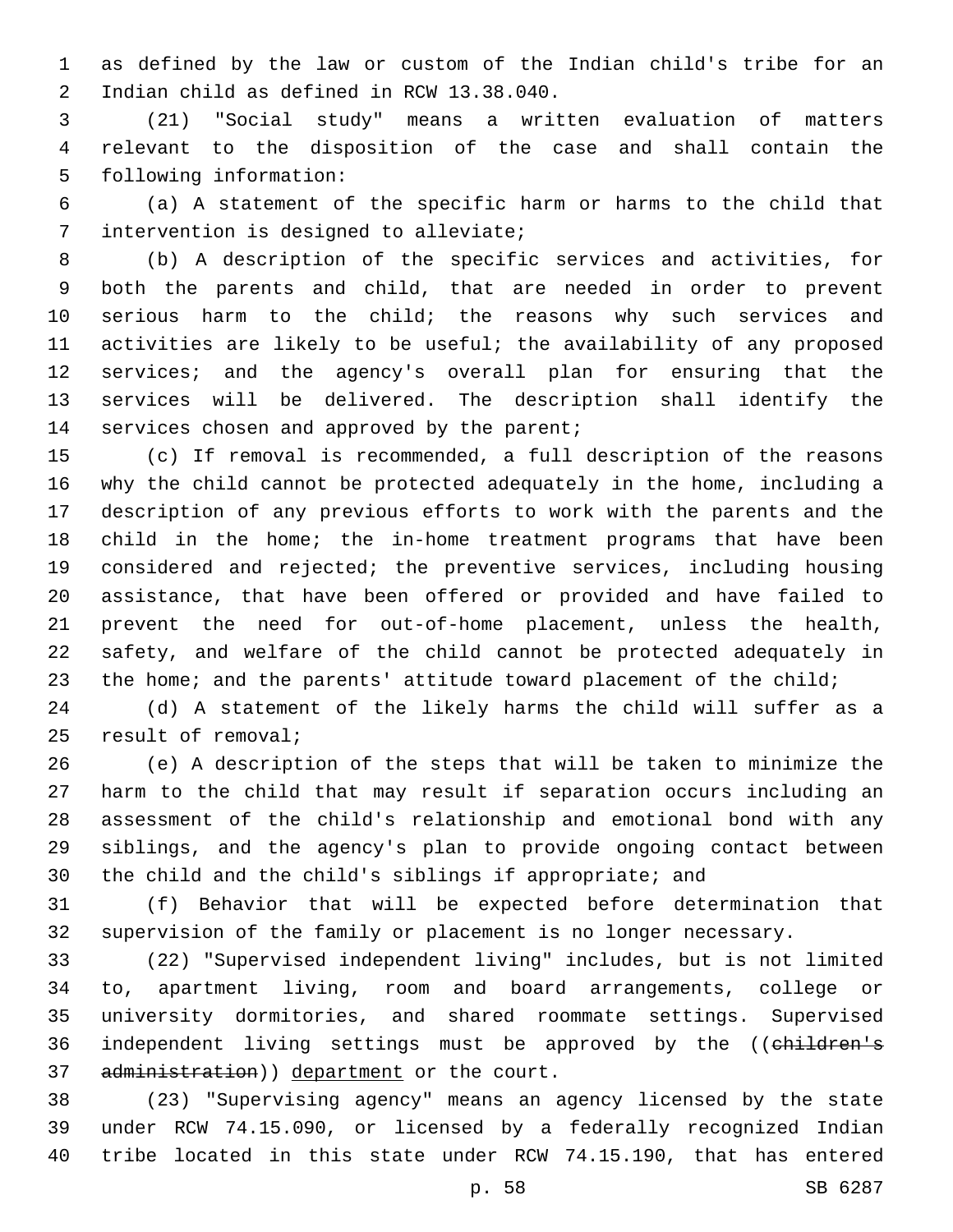into a performance-based contract with the department to provide case management for the delivery and documentation of child welfare 3 services as defined in RCW 74.13.020.

 (24) "Voluntary placement agreement" means, for the purposes of extended foster care services, a written voluntary agreement between a nonminor dependent who agrees to submit to the care and authority of the department for the purposes of participating in the extended 8 foster care program.

 **Sec. 55.** RCW 74.31.020 and 2011 c 143 s 2 are each amended to 10 read as follows:

 (1) The Washington traumatic brain injury strategic partnership advisory council is established as an advisory council to the governor, the legislature, and the secretary of the department of 14 social and health services.

(2) The council shall be composed of:

(a) The following members who shall be appointed by the governor:

 (i) A representative from a Native American tribe located in 18 Washington state;

 (ii) A representative from a nonprofit organization serving 20 individuals with traumatic brain injury;

 (iii) An individual with expertise in working with children with 22 traumatic brain injuries;

 (iv) A physician who has experience working with individuals with 24 traumatic brain injuries;

 (v) A neuropsychologist who has experience working with persons 26 with traumatic brain injuries;

 (vi) A social worker or clinical psychologist who has experience in working with persons who have sustained traumatic brain injuries;

 (vii) A rehabilitation specialist, such as a speech pathologist, vocational rehabilitation counselor, occupational therapist, or physical therapist who has experience working with persons with 32 traumatic brain injuries;

 (viii) Two persons who are individuals with a traumatic brain 34 injury;

 (ix) Two persons who are family members of individuals with 36 traumatic brain injuries; and

 (x) Two members of the public who have experience with issues 38 related to the causes of traumatic brain injuries; and

39 (b) The following agency members: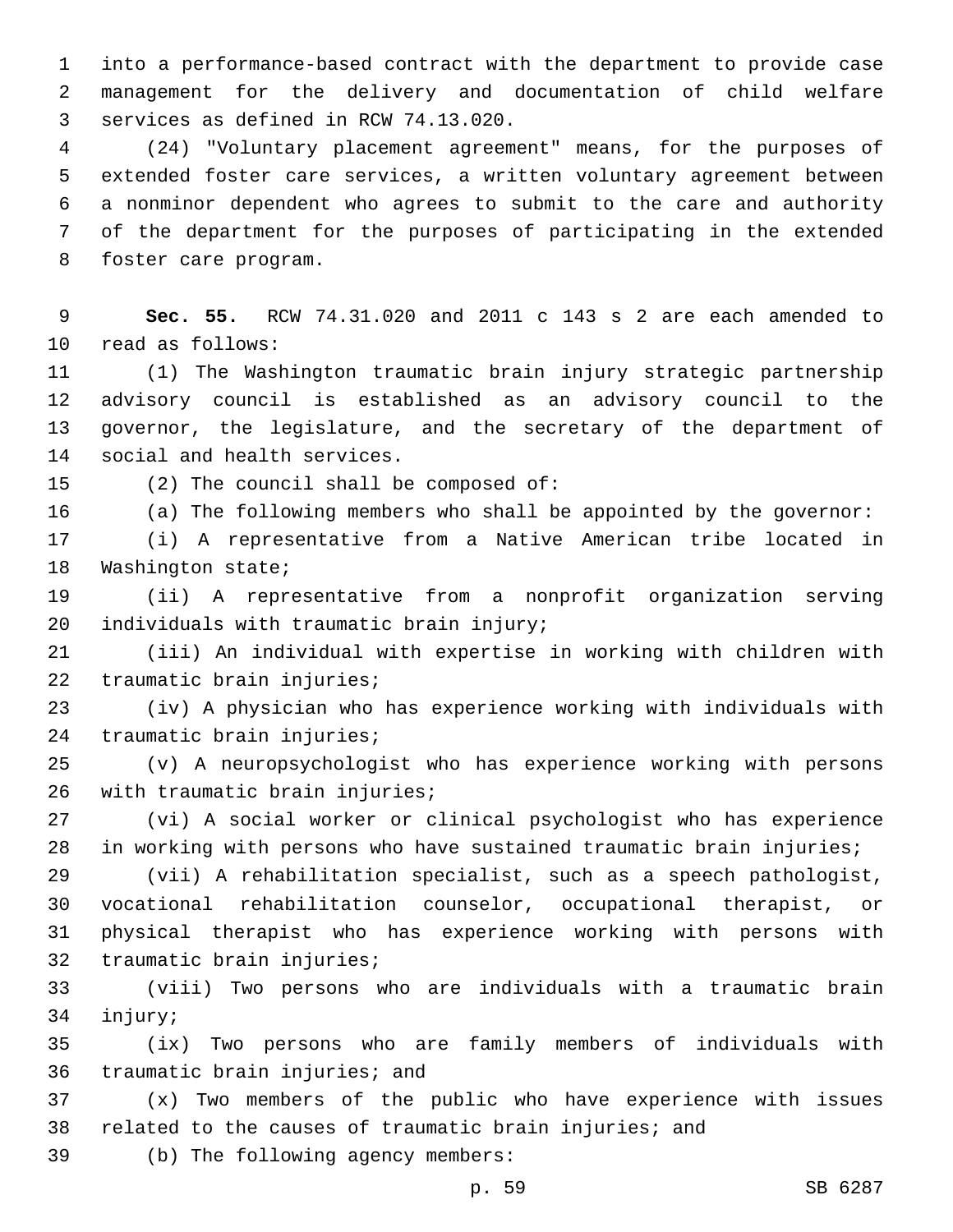(i) The secretary or the secretary's designee, and 2 representatives from the following: The ((children's administration, 3 the)) division of behavioral health and recovery services, the aging and disability services administration, and the division of 5 vocational rehabilitation;

(ii) The secretary of health or the secretary's designee;

(iii) The secretary of corrections or the secretary's designee;

 (iv) The secretary of children, youth, and families or the secretary's designee;

 $(v)$  A representative of the department of commerce with expertise 11 in housing;

12  $((\lbrace v \rbrace))$  (vi) A representative from the Washington state 13 department of veterans affairs;

(( $\overline{(+v\textbf{i})}$ ) ( $\overline{v\textbf{i}}$ ) A representative from the national guard;

 $((\overline{\text{viii}}))$  (viii) The executive director of the Washington 16 protection and advocacy system or the executive director's designee; 17 and

 $((\overline{\text{visit}}))$  (ix) The executive director of the state brain injury 19 association or the executive director's designee.

20 In the event that any of the state agencies designated in  $((+b)^2)$ 21  $ef)$ ) this subsection  $(2)(b)$  is renamed, reorganized, or eliminated, the director or secretary of the department that assumes the responsibilities of each renamed, reorganized, or eliminated agency 24 shall designate a substitute representative.

 (3) Councilmembers shall not be compensated for serving on the council, but may be reimbursed for all reasonable expenses related to costs incurred in participating in meetings for the council.

(4) No member may serve more than two consecutive terms.

 (5) The appointed members of the council shall, to the extent possible, represent rural and urban areas of the state.

 (6) A chairperson shall be elected every two years by majority vote from among the councilmembers. The chairperson shall act as the 33 presiding officer of the council.

(7) The duties of the council include:34

 (a) Collaborating with the department to develop and revise as needed a comprehensive statewide plan to address the needs of 37 individuals with traumatic brain injuries;

 (b) Providing recommendations to the department on criteria to be used to select programs facilitating support groups for individuals with traumatic brain injuries and their families under RCW 74.31.050;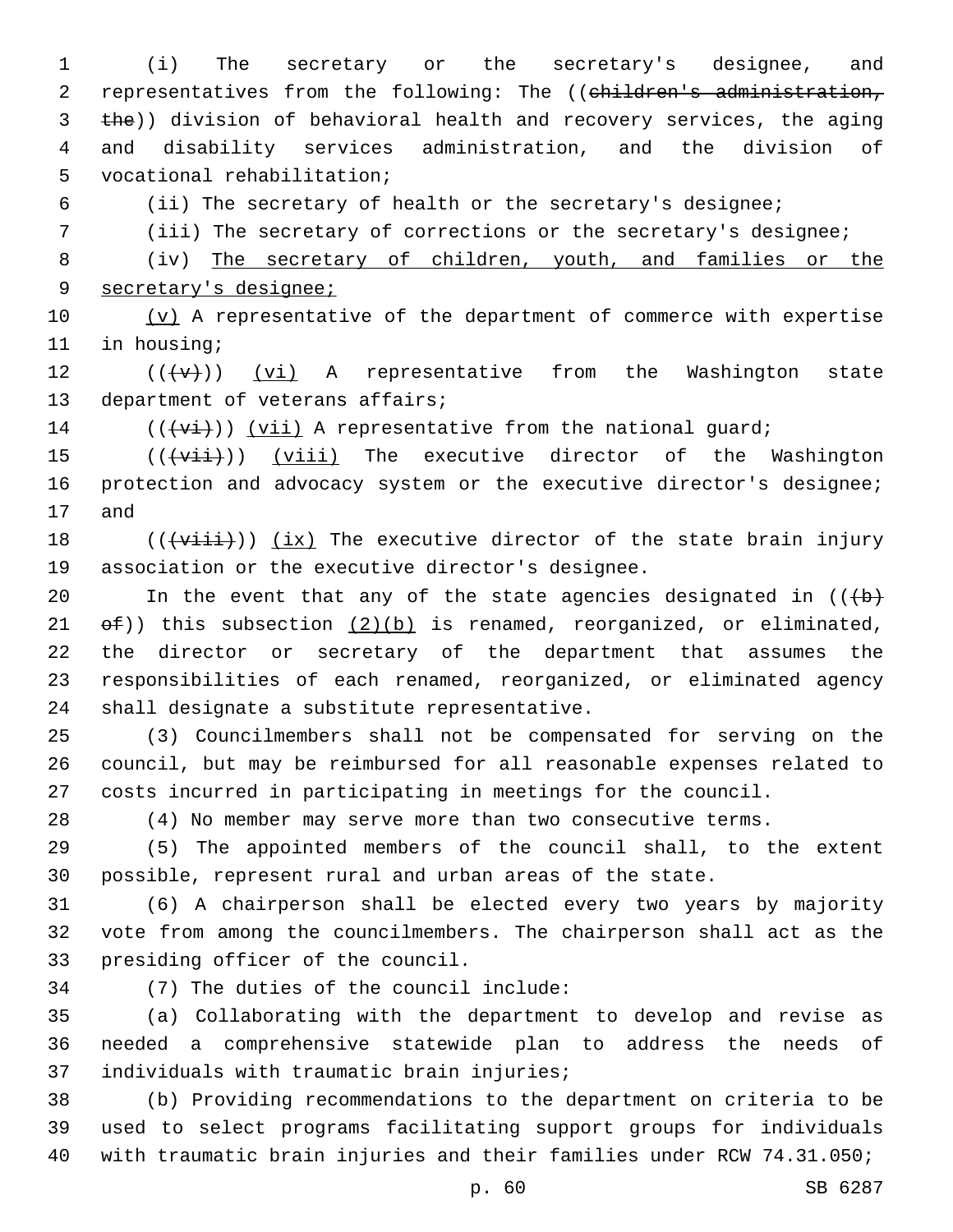(c) By January 15, 2013, and every two years thereafter, developing a report in collaboration with the department and submitting it to the legislature and the governor on the following:

 (i) Identifying the activities of the council in the implementation of the comprehensive statewide plan;

 (ii) Recommendations for the revisions to the comprehensive 7 statewide plan;

 (iii) Recommendations for using the traumatic brain injury account established under RCW 74.31.060 to form strategic partnerships and to foster the development of services and supports for individuals impacted by traumatic brain injuries; and

 (iv) Recommendations for a council staffing plan for council 13 support under RCW 74.31.030.

 (8) The council may utilize the advice or services of a nationally recognized expert, or other individuals as the council deems appropriate, to assist the council in carrying out its duties 17 under this section.

 **Sec. 56.** RCW 74.15.038 and 2014 c 88 s 3 are each amended to 19 read as follows:

20 If an agency operating under contract with the ((children's 21 administration)) department chooses to hire an individual that would be precluded from employment with the department based on a disqualifying crime or negative action, the department and its officers and employees have no liability arising from any injury or harm to a child or other department client that is attributable to 26 such individual.

 **Sec. 57.** RCW 74.13.660 and 2007 c 220 s 8 are each amended to 28 read as follows:

 Under the foster parent critical support and retention program, foster parents who care for sexually reactive children, physically assaultive children, or children with other high-risk behaviors, as 32 defined in RCW 74.13.280, shall receive:

 (1) Availability at any time of the day or night to address specific concerns related to the identified child;

 (2) Assessment of risk and development of a safety and 36 supervision plan;

 (3) Home-based foster parent training utilizing evidence-based 38 models; and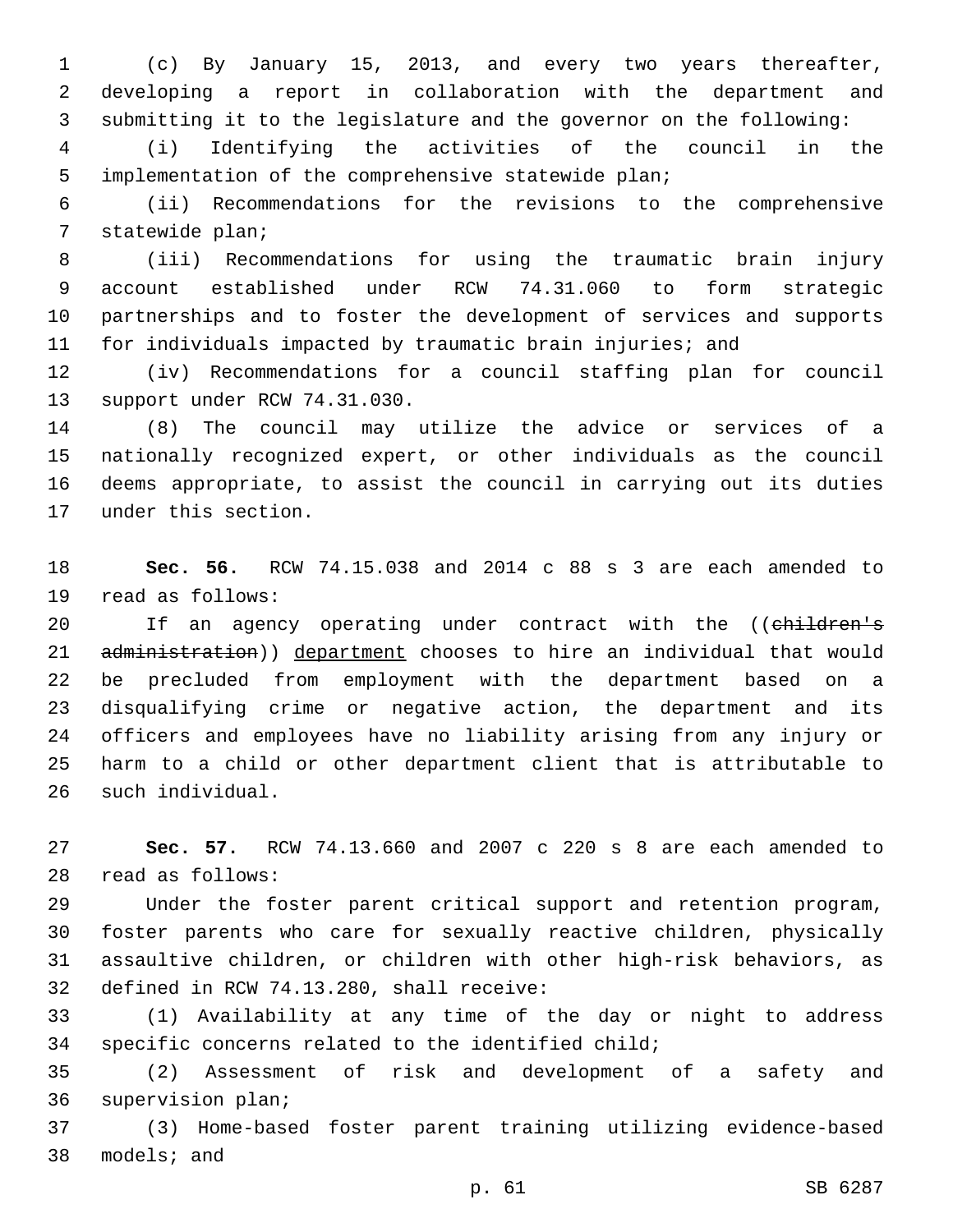(4) Referral to relevant community services and training provided 2 by the local ((children's administration)) department office or 3 community agencies.

 **Sec. 58.** RCW 74.13.570 and 2012 c 229 s 594 are each amended to 5 read as follows:

 (1) The department shall establish an oversight committee composed of staff from ((the children's administration of the 8 department,)) the office of the superintendent of public instruction, the student achievement council, foster youth, former foster youth, foster parents, and advocacy agencies to develop strategies for maintaining foster children in the schools they were attending at the time they entered foster care and to promote opportunities for foster youth to participate in postsecondary education or training.

 (2) The duties of the oversight committee shall include, but are 15 not limited to:

 (a) Developing strategies for school-based recruitment of foster 17 homes;

 (b) Monitoring the progress of current pilot projects that assist foster children to continue attending the schools they were attending 20  $at$  the time they entered foster care;

(c) Overseeing the expansion of the number of pilot projects;

 (d) Promoting the use of best practices, throughout the state, demonstrated by the pilot projects and other programs relating to maintaining foster children in the schools they were attending at the 25 time they entered foster care;

 (e) Informing the legislature of the status of efforts to maintain foster children in the schools they were attending at the 28 time they entered foster care;

 (f) Assessing the scope and nature of statewide need among current and former foster youth for assistance to pursue and participate in postsecondary education or training opportunities;

 (g) Identifying available sources of funding available in the state for services to former foster youth to pursue and participate in postsecondary education or training opportunities;

 (h) Reviewing the effectiveness of activities in the state to support former foster youth to pursue and participate in postsecondary education or training opportunities;

 (i) Identifying new activities, or existing activities that should be modified or expanded, to best meet statewide needs; and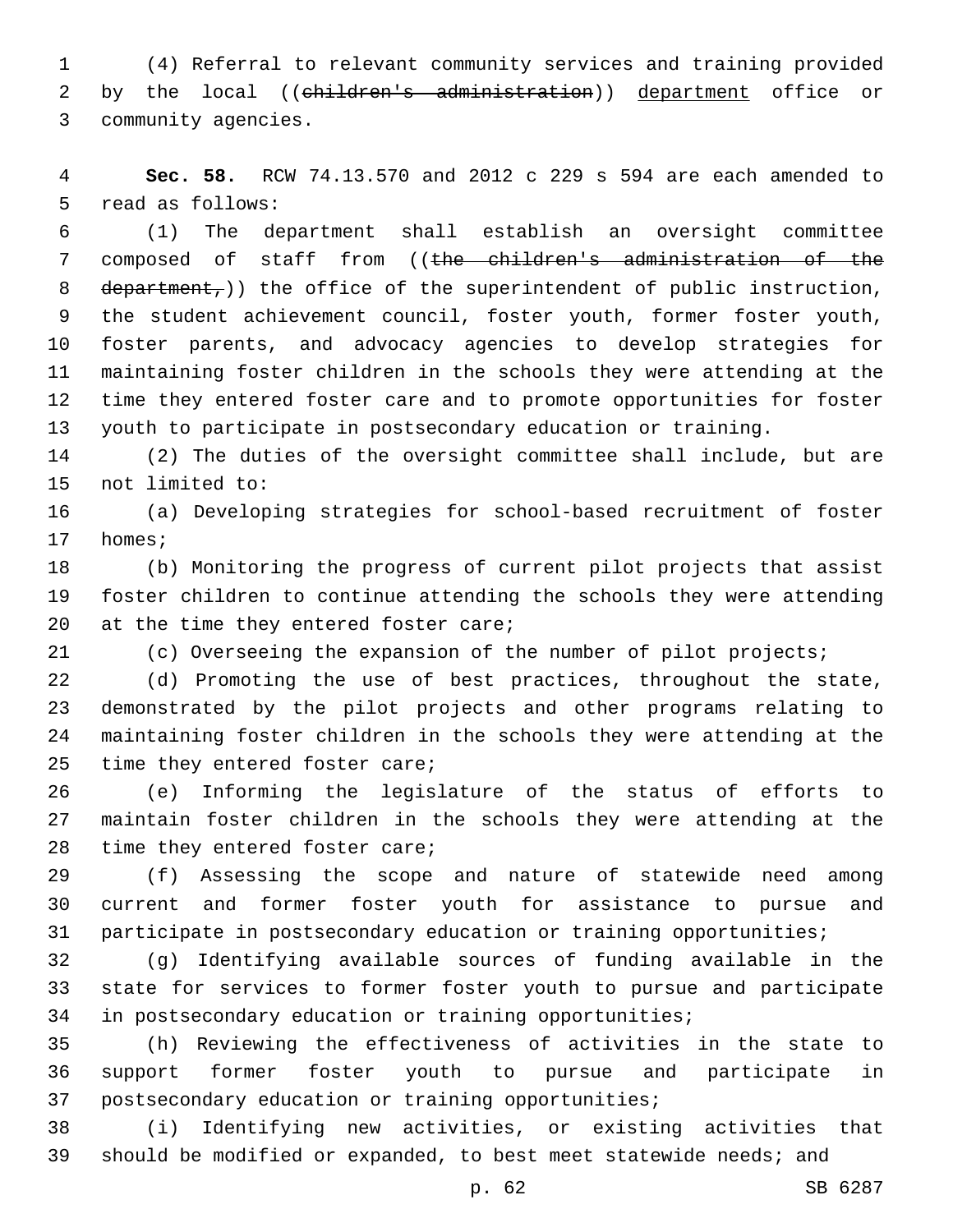(j) Reviewing on an ongoing basis the progress toward improving educational and vocational outcomes for foster youth.

 **Sec. 59.** RCW 71.24.065 and 2014 c 225 s 48 are each amended to 4 read as follows:

 To the extent funds are specifically appropriated for this purpose, the department of social and health services shall contract for implementation of a wraparound model of integrated children's mental health services delivery in up to four behavioral health organization regions in Washington state in which wraparound programs are not currently operating, and in up to two behavioral health organization regions in which wraparound programs are currently operating. Contracts in regions with existing wraparound programs shall be for the purpose of expanding the number of children served.

 (1) Funding provided may be expended for: Costs associated with a request for proposal and contracting process; administrative costs associated with successful bidders' operation of the wraparound model; the evaluation under subsection (5) of this section; and funding for services needed by children enrolled in wraparound model sites that are not otherwise covered under existing state programs. The services provided through the wraparound model sites shall include, but not be limited to, services covered under the medicaid program. The department shall maximize the use of medicaid and other existing state-funded programs as a funding source. However, state funds provided may be used to develop a broader service package to meet needs identified in a child's care plan. Amounts provided shall supplement, and not supplant, state, local, or other funding for services that a child being served through a wraparound site would 28 otherwise be eligible to receive.

 (2) The wraparound model sites shall serve children with serious emotional or behavioral disturbances who are at high risk of residential or correctional placement or psychiatric hospitalization, and who have been referred for services from the department, a county juvenile court, a tribal court, a school, or a licensed mental health 34 provider or agency.

 (3) Through a request for proposal process, the department shall contract, with behavioral health organizations, alone or in partnership with either educational service districts or entities licensed to provide mental health services to children with serious emotional or behavioral disturbances, to operate the wraparound model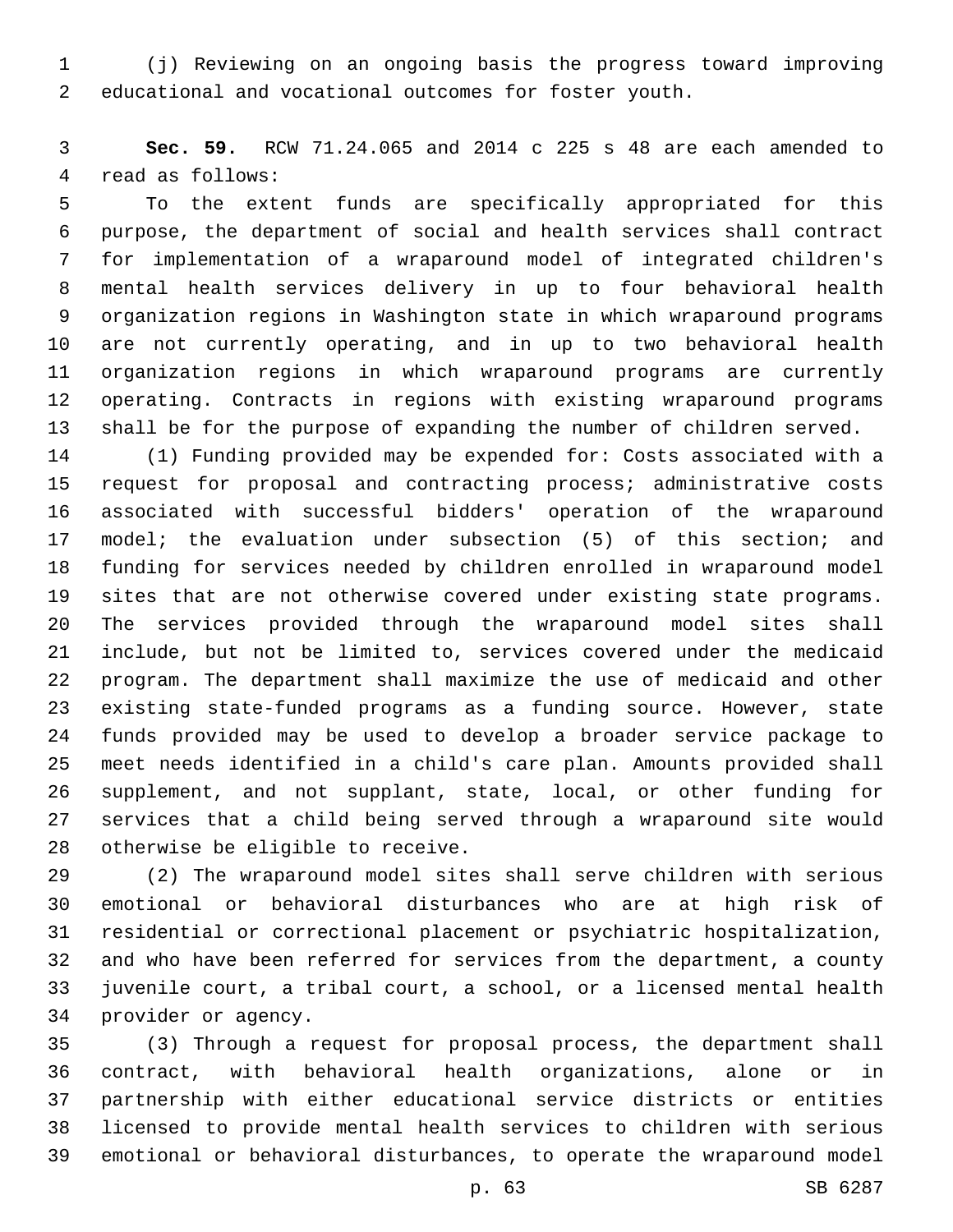sites. The contractor shall provide care coordination and facilitate the delivery of services and other supports to families using a strength-based, highly individualized wraparound process. The request for proposal shall require that:4

 (a) The behavioral health organization agree to use its medicaid revenues to fund services included in the existing behavioral health organization's benefit package that a medicaid-eligible child 8 participating in the wraparound model site is determined to need;

 (b) The contractor provide evidence of commitments from at least the following entities to participate in wraparound care plan development and service provision when appropriate: Community mental 12 health agencies, schools, the department of ((social and health 13 services children's administration)) children, youth, and families, juvenile courts, the department of social and health services juvenile rehabilitation administration, and managed health care 16 systems contracting with the department under RCW 74.09.522; and

 (c) The contractor will operate the wraparound model site in a manner that maintains fidelity to the wraparound process as defined 19 in RCW 71.36.010.

 (4) Contracts for operation of the wraparound model sites shall be executed on or before April 1, 2008, with enrollment and service 22 delivery beginning on or before July 1, 2008.

 (5) The evidence-based practice institute established in RCW 71.24.061 shall evaluate the wraparound model sites, measuring outcomes for children served. Outcomes measured shall include, but are not limited to: Decreased out-of-home placement, including residential, group, and foster care, and increased stability of such placements, school attendance, school performance, recidivism, emergency room utilization, involvement with the juvenile justice system, decreased use of psychotropic medication, and decreased 31 hospitalization.

 (6) The evidence-based practice institute shall provide a report and recommendations to the appropriate committees of the legislature 34 by December 1, 2010.

 **Sec. 60.** RCW 43.185C.285 and 2017 c 277 s 5 are each amended to read as follows:36

 The administrator of a crisis residential center shall notify parents and the appropriate law enforcement agency as to any unauthorized leave from the center by a child placed at the center.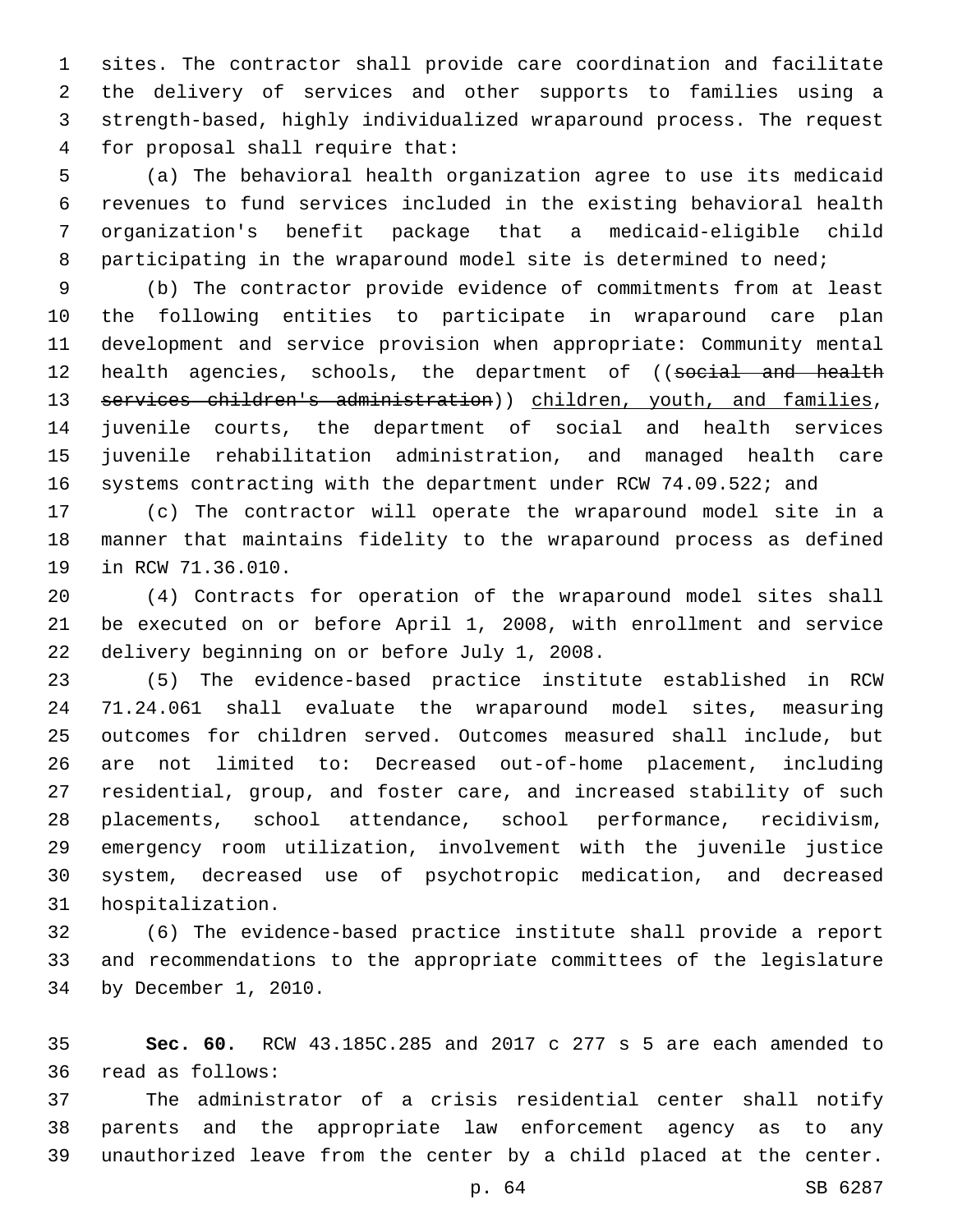1 The administrator shall also notify the department of ((social and 2 health services)) children, youth, and families immediately as to any unauthorized leave from the center by a child who is in the care of 4 or receiving services from the department of ((social and health 5 services children's administration)) children, youth, and families.

 **Sec. 61.** RCW 43.185C.260 and 2017 c 277 s 4 are each amended to 7 read as follows:

(1) A law enforcement officer shall take a child into custody:

 (a) If a law enforcement agency has been contacted by the parent of the child that the child is absent from parental custody without 11 consent; or

 (b) If a law enforcement officer reasonably believes, considering the child's age, the location, and the time of day, that a child is in circumstances which constitute a danger to the child's safety or that a child is violating a local curfew ordinance; or

 (c) If an agency legally charged with the supervision of a child has notified a law enforcement agency that the child has run away 18 from placement; or

 (d) If a law enforcement agency has been notified by the juvenile court that the court finds probable cause exists to believe that the child has violated a court placement order issued under this chapter or chapter 13.34 RCW or that the court has issued an order for law enforcement pick-up of the child under this chapter or chapter 13.34 24 RCW.

 (2) Law enforcement custody shall not extend beyond the amount of time reasonably necessary to transport the child to a destination authorized by law and to place the child at that destination. Law enforcement custody continues until the law enforcement officer transfers custody to a person, agency, or other authorized entity under this chapter, or releases the child because no placement is available. Transfer of custody is not complete unless the person, agency, or entity to whom the child is released agrees to accept 33 custody.

 (3) If a law enforcement officer takes a child into custody pursuant to either subsection (1)(a) or (b) of this section and transports the child to a crisis residential center, the officer shall, within twenty-four hours of delivering the child to the center, provide to the center a written report detailing the reasons the officer took the child into custody. The center shall provide the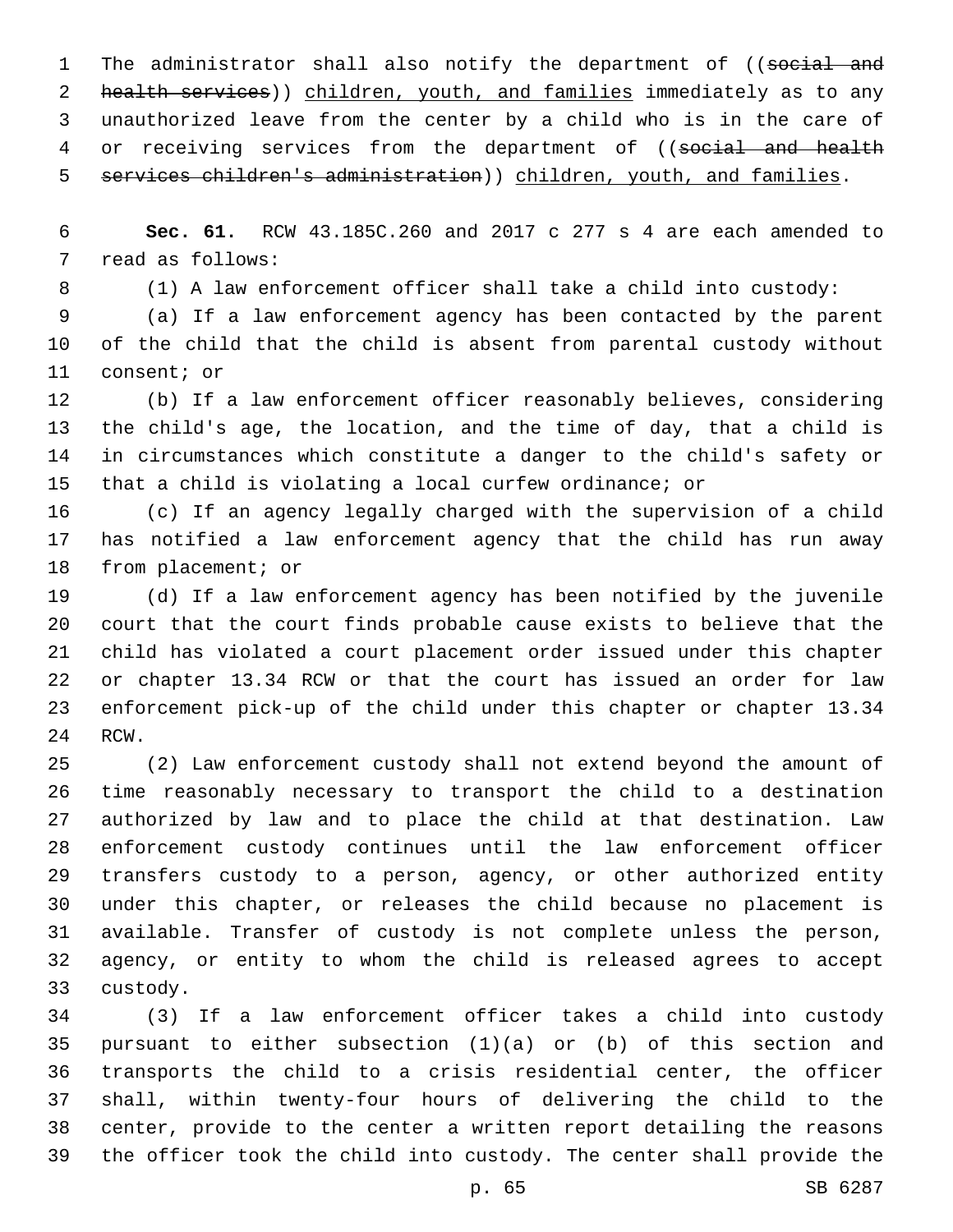department of ((social and health services)) children, youth, and 2 families with a copy of the officer's report if the youth is in the 3 care of or receiving services from the department of ((social and health services children's administration)) children, youth, and 5 families.

 (4) If the law enforcement officer who initially takes the juvenile into custody or the staff of the crisis residential center have reasonable cause to believe that the child is absent from home because he or she is abused or neglected, a report shall be made 10 immediately to the department of ((social and health services)) 11 children, youth, and families.

 (5) Nothing in this section affects the authority of any political subdivision to make regulations concerning the conduct of minors in public places by ordinance or other local law.

 (6) If a law enforcement officer has a reasonable suspicion that a child is being unlawfully harbored in violation of RCW 13.32A.080, the officer shall remove the child from the custody of the person harboring the child and shall transport the child to one of the 19 locations specified in RCW 43.185C.265.

 (7) No child may be placed in a secure facility except as 21 provided in this chapter.

 **Sec. 62.** RCW 28B.105.060 and 2013 2nd sp.s. c 22 s 12 are each 23 amended to read as follows:

The office of the superintendent of public instruction shall:

 (1) Notify elementary, middle, junior high, high school, and 26 school district staff and administrators, and the ((children's 27 administration of the department of social and health services)) department of children, youth, and families about the GET ready for math and science scholarship program using methods in place for communicating with schools and school districts; and

 (2) Provide data showing the race, ethnicity, income, and other available demographic information of students who achieve level four 33 on the math and science high school statewide student assessment; compare those data with comparable information on the student population as a whole; and submit a report with the analysis to the committees responsible for education and higher education in the legislature on December 1st of even-numbered years.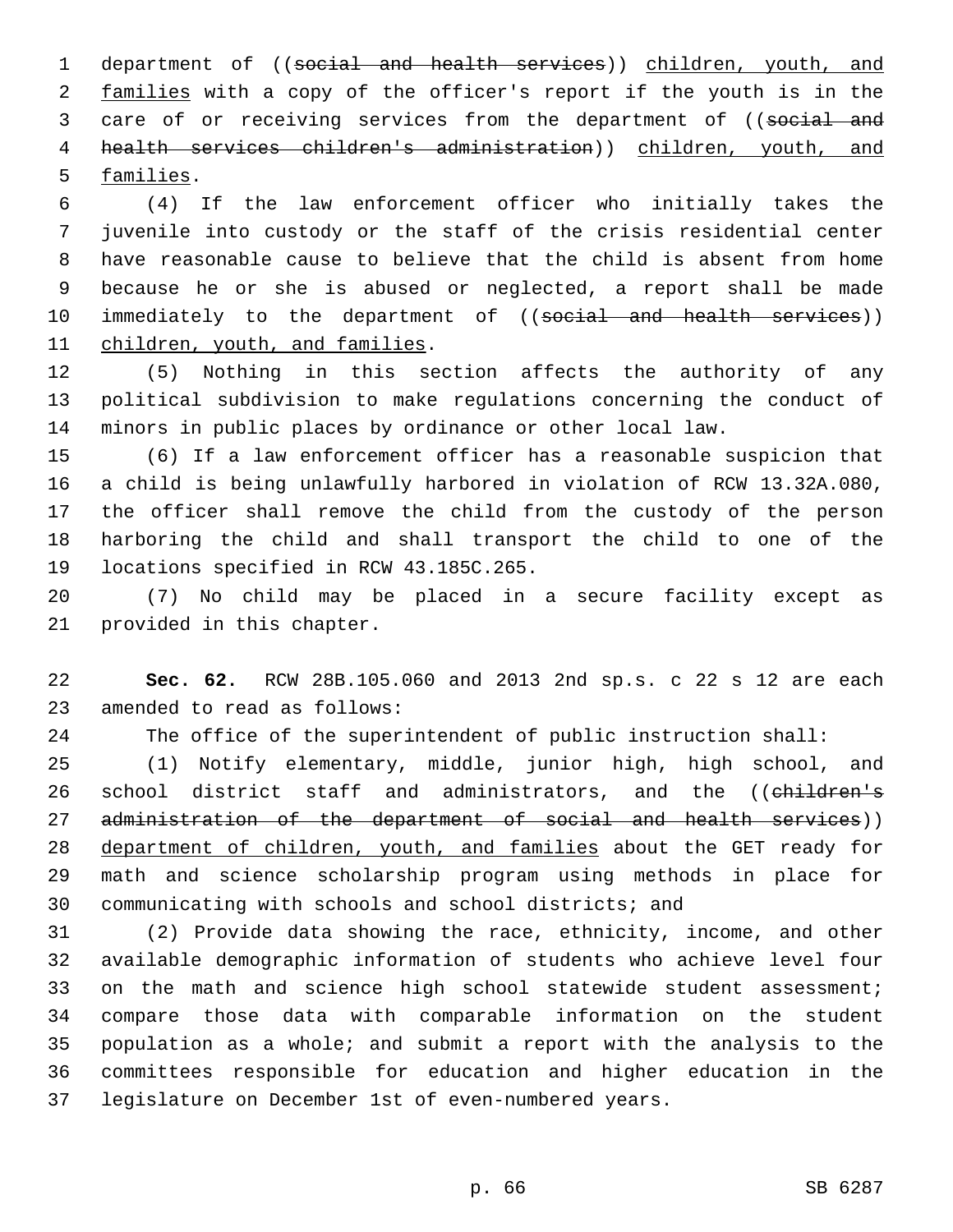**Sec. 63.** RCW 28A.300.592 and 2016 c 71 s 4 are each amended to 2 read as follows:

 (1) As used in this section, "outcome" or "outcomes" means measuring the differences in high school graduation rates and postsecondary enrollment and completion between youth served by the programs described in this section, and those who would have otherwise been eligible for the programs, but were not served by the 8 programs.

 (2) To the extent funds are appropriated for this purpose, the office of the superintendent of public instruction must contract with at least one nongovernmental entity to improve the educational outcomes of students at two sites by providing individualized education services and monitoring and supporting dependent youths' completion of educational milestones, remediation needs, and special education needs. The selected nongovernmental entity must engage in a public-private partnership with the office of the superintendent of public instruction and is responsible for raising a portion of the funds needed for service delivery, administration, and evaluation.

 (3) One of the sites described in subsection (2) of this section shall be the site previously selected by the department of social and health services pursuant to the 2013-2015 omnibus appropriations act, section 202(10), chapter 4, Laws of 2013 2nd sp. sess. to the extent private funds are available. The previously selected site will expand to include the entire county in which it is currently located, subject to the availability of private funds. The second site established under this section must be implemented after July 1, 2016. The office of the superintendent of public instruction and the nongovernmental entity or entities at the original site shall consult with the department of social and health services and then collaboratively select the second site. This site should be a school district or group of school districts with a significant number of students who are dependent pursuant to chapter 13.34 RCW.

 (4) The purpose of the programs at both sites is to improve the educational outcomes of students who are dependent pursuant to chapter 13.34 RCW by providing individualized education services and supporting dependent youths' completion of educational milestones, 37 remediation needs, and special education needs.

 (5) The entity or entities at these sites must facilitate the educational progress, high school completion, and postsecondary plan initiation of eligible youth. The contract with the entity or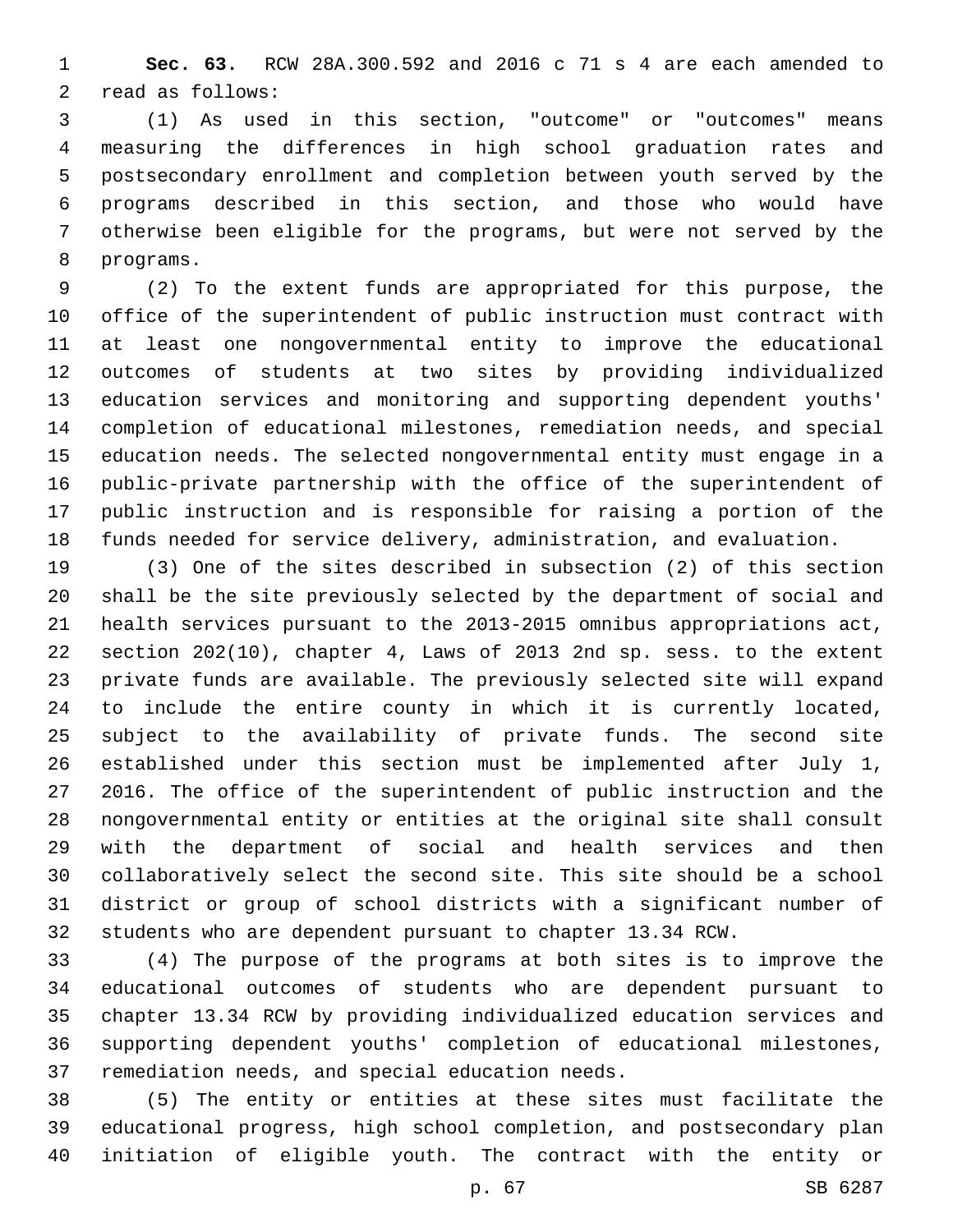entities must be outcome driven with a stated goal of improving the graduation rates and postsecondary plan initiation of foster youth by two percent per year over five school year periods. The baseline for measurement for the existing site was established in the 2013-14 school year, and this baseline remains applicable through the 2018-19 school year. Any new site must establish its baseline at the end of the first year of service provision, and this baseline must remain 8 applicable for the next five school year periods.

 (6) Services provided by the nongovernmental entity or entities 10 must include:

 (a) Advocacy for foster youth to eliminate barriers to 12 educational access and success;

13 (b) Consultation with schools and the department of ((social and 14 health services<sup>1</sup>)) children, youth, and families case workers to develop educational plans for and with participating youth;

 (c) Monitoring education progress and providing interventions to improve attendance, behavior, and course performance of participating 18 youth;

 (d) Facilitating age-specific developmental and logistical tasks 20 to be accomplished for high school and postsecondary success;

 (e) Facilitating the participation of youth with school and local resources that may assist in educational access and success; and

 (f) Coordinating youth, caregivers, schools, and social workers to advocate to support youth progress in the educational system.

 (7) The contracted nongovernmental entity or entities must report site outcomes to the office of the superintendent of public 27 instruction and the department of ((social and health services)) 28 children, youth, and families semiannually.

29 (8) The department of ((social and health services children's administration)) children, youth, and families must proactively refer all eligible students thirteen years of age or older, within the site areas, to the contractor for educational services. Youth eligible for referral are dependent pursuant to chapter 13.34 RCW, are age thirteen through twenty-one years of age, are not currently served by services under RCW 28B.77.250, and remain eligible for continuing service following fulfillment of the permanent plan and through initiation of a postsecondary plan. After high school completion, services are concluded within a time period specified in the contract to pursue engagement of continuing postsecondary support services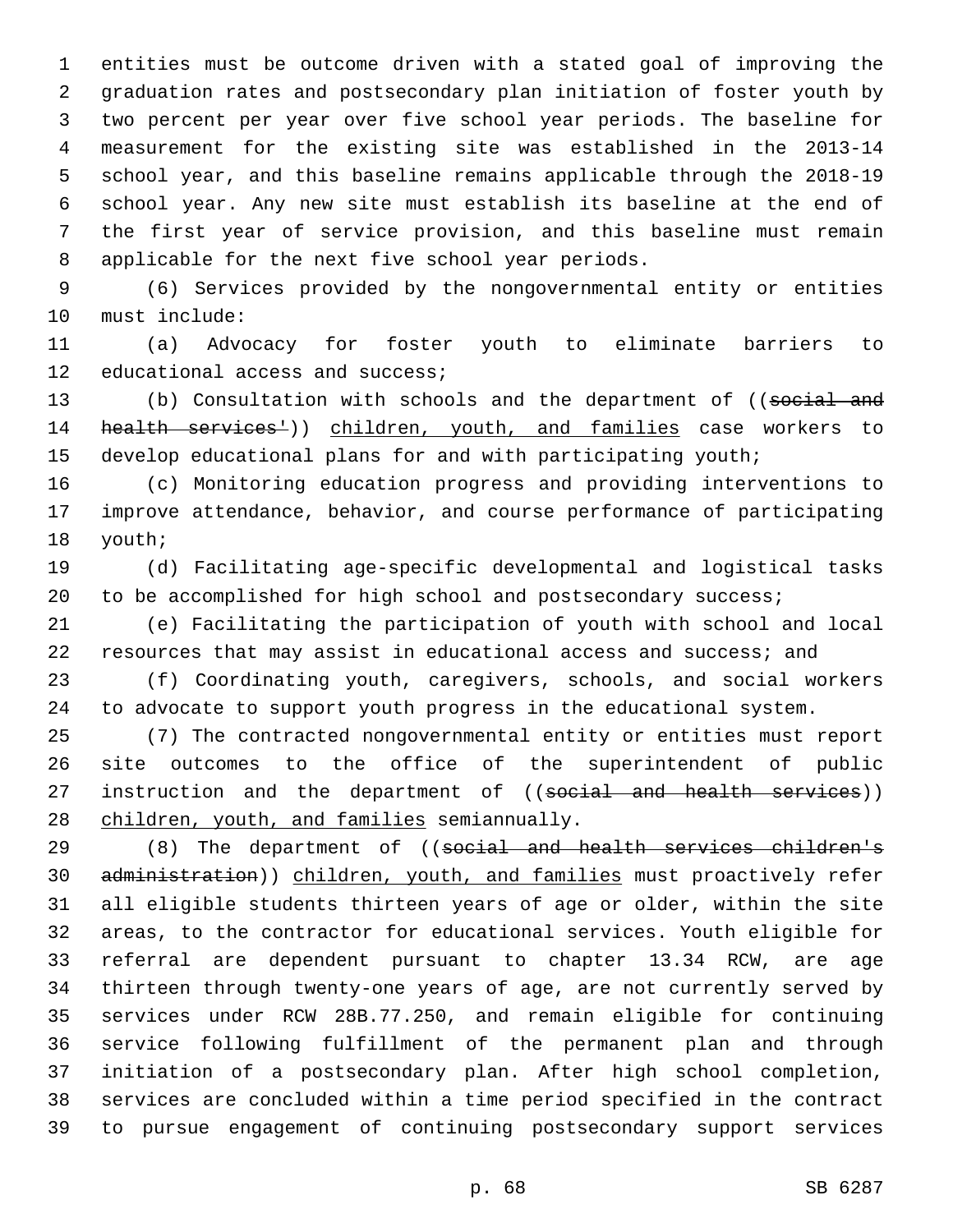provided by local education agencies, postsecondary education, community-based programs, or the passport to college promise program.

 (9) The selected nongovernmental entity or entities may be 4 colocated in the offices of the department of ((social and health 5 services)) children, youth, and families to provide timely consultation. These entities must be provided access to all paper and electronic education records and case information pertinent to the educational planning and services of youth referred and are subject 9 to RCW 13.50.010 and 13.50.100.

 **Sec. 64.** RCW 26.44.125 and 2012 c 259 s 11 are each amended to 11 read as follows:

 (1) A person who is named as an alleged perpetrator after October 1, 1998, in a founded report of child abuse or neglect has the right to seek review and amendment of the finding as provided in this 15 section.

 (2) Within thirty calendar days after the department has notified the alleged perpetrator under RCW 26.44.100 that the person is named as an alleged perpetrator in a founded report of child abuse or neglect, he or she may request that the department review the finding. The request must be made in writing. The written notice provided by the department must contain at least the following 22 information in plain language:

 (a) Information about the department's investigative finding as 24 it relates to the alleged perpetrator;

 (b) Sufficient factual information to apprise the alleged 26 perpetrator of the date and nature of the founded reports;

 (c) That the alleged perpetrator has the right to submit to child protective services a written response regarding the child protective services finding which, if received, shall be filed in the 30 department's records;

 (d) That information in the department's records, including information about this founded report, may be considered in a later investigation or proceeding related to a different allegation of 34 child abuse or neglect or child custody;

 (e) That founded allegations of child abuse or neglect may be 36 used by the department in determining:

 (i) If a perpetrator is qualified to be licensed or approved to 38 care for children or vulnerable adults; or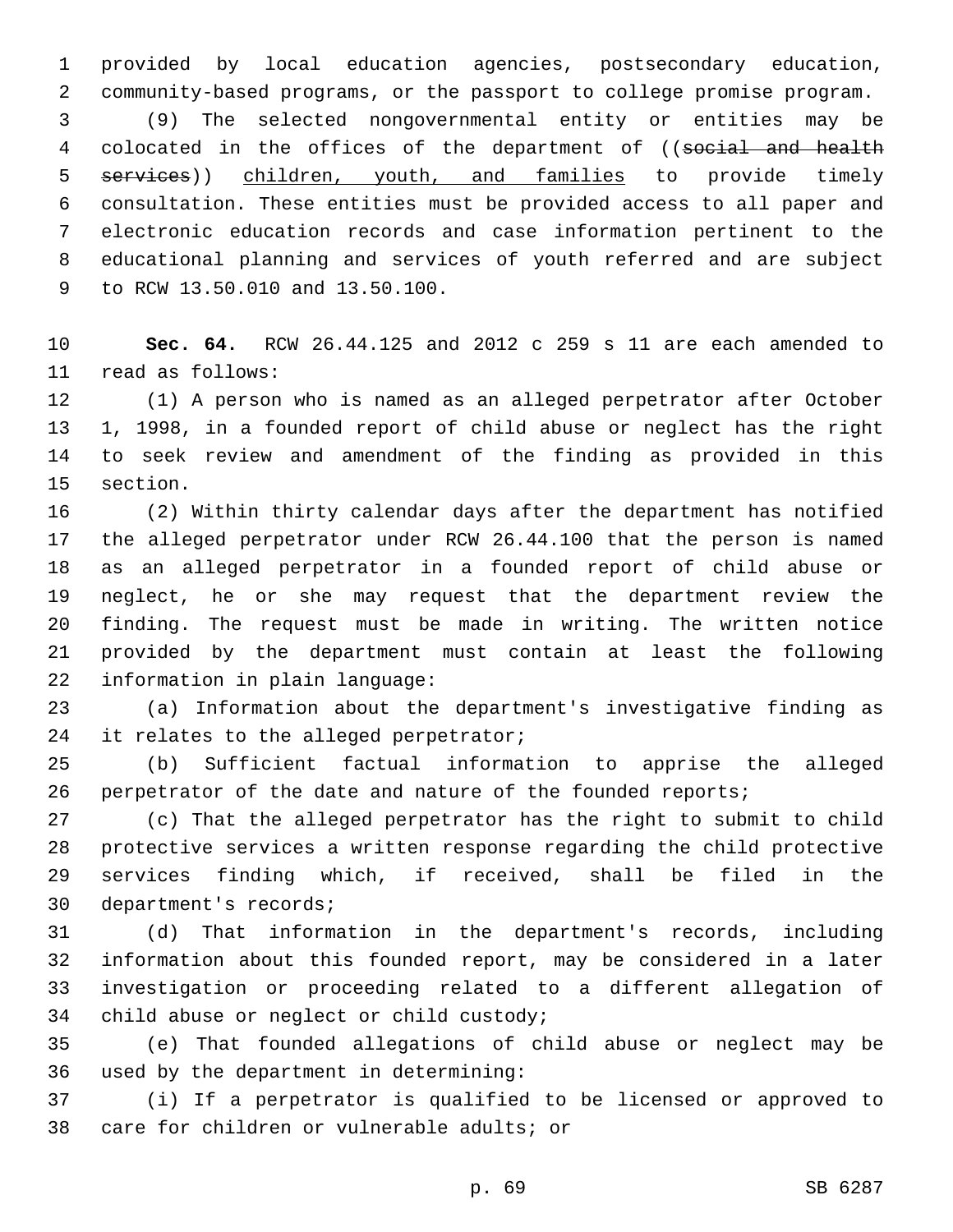(ii) If a perpetrator is qualified to be employed by the department in a position having unsupervised access to children or 3 vulnerable adults;

 (f) That the alleged perpetrator has a right to challenge a 5 founded allegation of child abuse or neglect.

 (3) If a request for review is not made as provided in this subsection, the alleged perpetrator may not further challenge the finding and shall have no right to agency review or to an adjudicative hearing or judicial review of the finding, unless he or she can show that the department did not comply with the notice 11 requirements of RCW 26.44.100.

 (4) Upon receipt of a written request for review, the department shall review and, if appropriate, may amend the finding. Management 14 level staff within the ((children's administration)) department designated by the secretary shall be responsible for the review. The review must be completed within thirty days after receiving the written request for review. The review must be conducted in accordance with procedures the department establishes by rule. Upon completion of the review, the department shall notify the alleged perpetrator in writing of the agency's determination. The notification must be sent by certified mail, return receipt 22 requested, to the person's last known address.

 (5) If, following agency review, the report remains founded, the person named as the alleged perpetrator in the report may request an adjudicative hearing to contest the finding. The adjudicative proceeding is governed by chapter 34.05 RCW and this section. The request for an adjudicative proceeding must be filed within thirty calendar days after receiving notice of the agency review determination. If a request for an adjudicative proceeding is not made as provided in this subsection, the alleged perpetrator may not further challenge the finding and shall have no right to agency review or to an adjudicative hearing or judicial review of the 33 finding.

 (6) Reviews and hearings conducted under this section are confidential and shall not be open to the public. Information about reports, reviews, and hearings may be disclosed only in accordance with federal and state laws pertaining to child welfare records and 38 child protective services reports.

(7) The department may adopt rules to implement this section.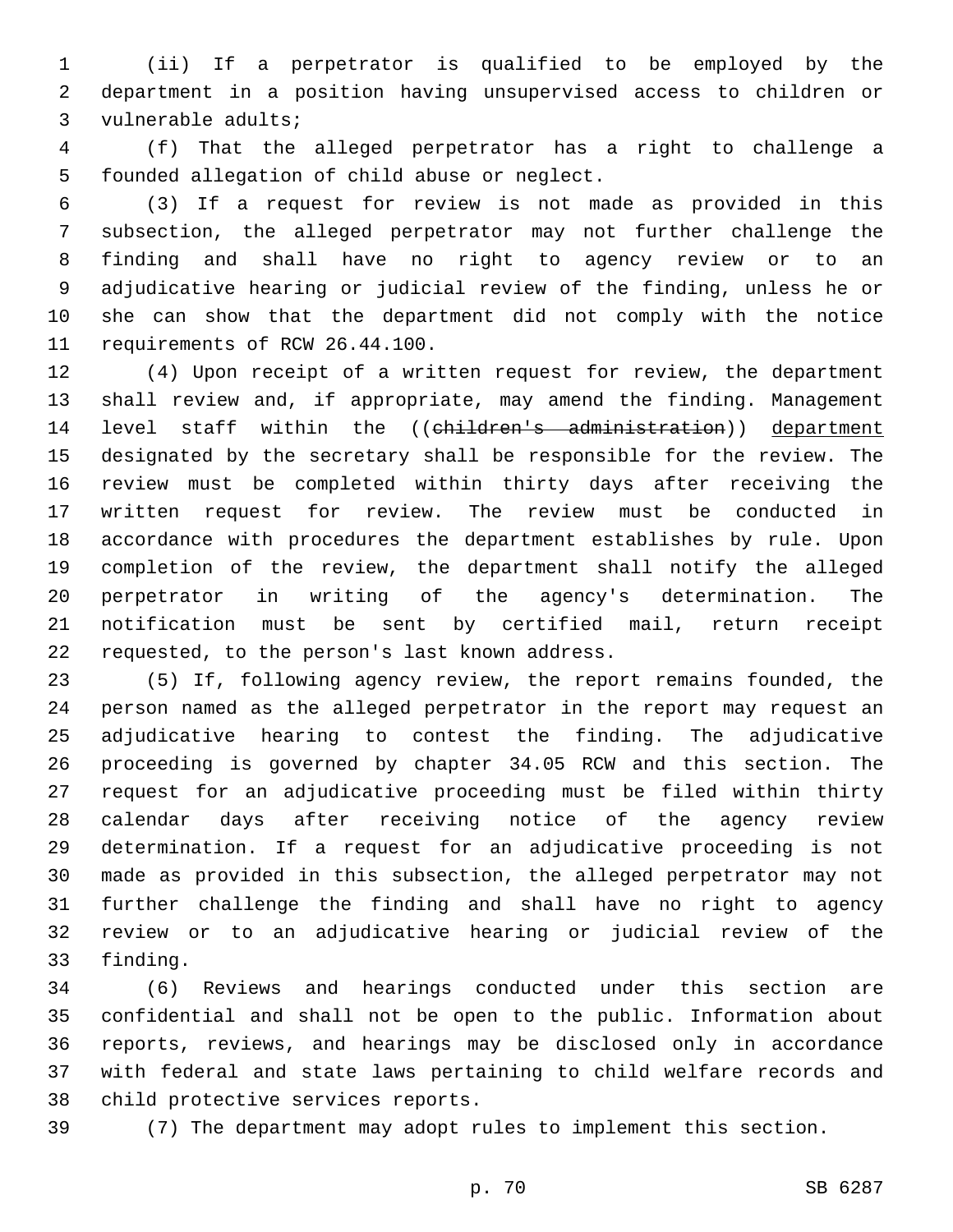**Sec. 65.** RCW 7.68.801 and 2017 c 18 s 1 are each amended to read 2 as follows:

 (1) The commercially sexually exploited children statewide coordinating committee is established to address the issue of children who are commercially sexually exploited, to examine the practices of local and regional entities involved in addressing sexually exploited children, and to make recommendations on statewide 8 laws and practices.

 (2) The committee is convened by the office of the attorney general with the department of commerce assisting with agenda planning and administrative and clerical support. The committee 12 consists of the following members:

 (a) One member from each of the two largest caucuses of the house 14 of representatives appointed by the speaker of the house;

 (b) One member from each of the two largest caucuses of the 16 senate appointed by the speaker of the senate;

 (c) A representative of the governor's office appointed by the 18 qovernor;

19 (d) The secretary of the ((children's administration)) department 20 of children, youth, and families or his or her designee;

 (e) The secretary of the juvenile rehabilitation administration 22 or his or her designee;

(f) The attorney general or his or her designee;

 (g) The superintendent of public instruction or his or her 25 designee;

 (h) A representative of the administrative office of the courts 27 appointed by the administrative office of the courts;

 (i) The executive director of the Washington association of sheriffs and police chiefs or his or her designee;

 (j) The executive director of the Washington state criminal justice training commission or his or her designee;

 (k) A representative of the Washington association of prosecuting 33 attorneys appointed by the association;

 (l) The executive director of the office of public defense or his 35 or her designee;

 (m) Three representatives of community service providers that provide direct services to commercially sexually exploited children 38 appointed by the attorney general;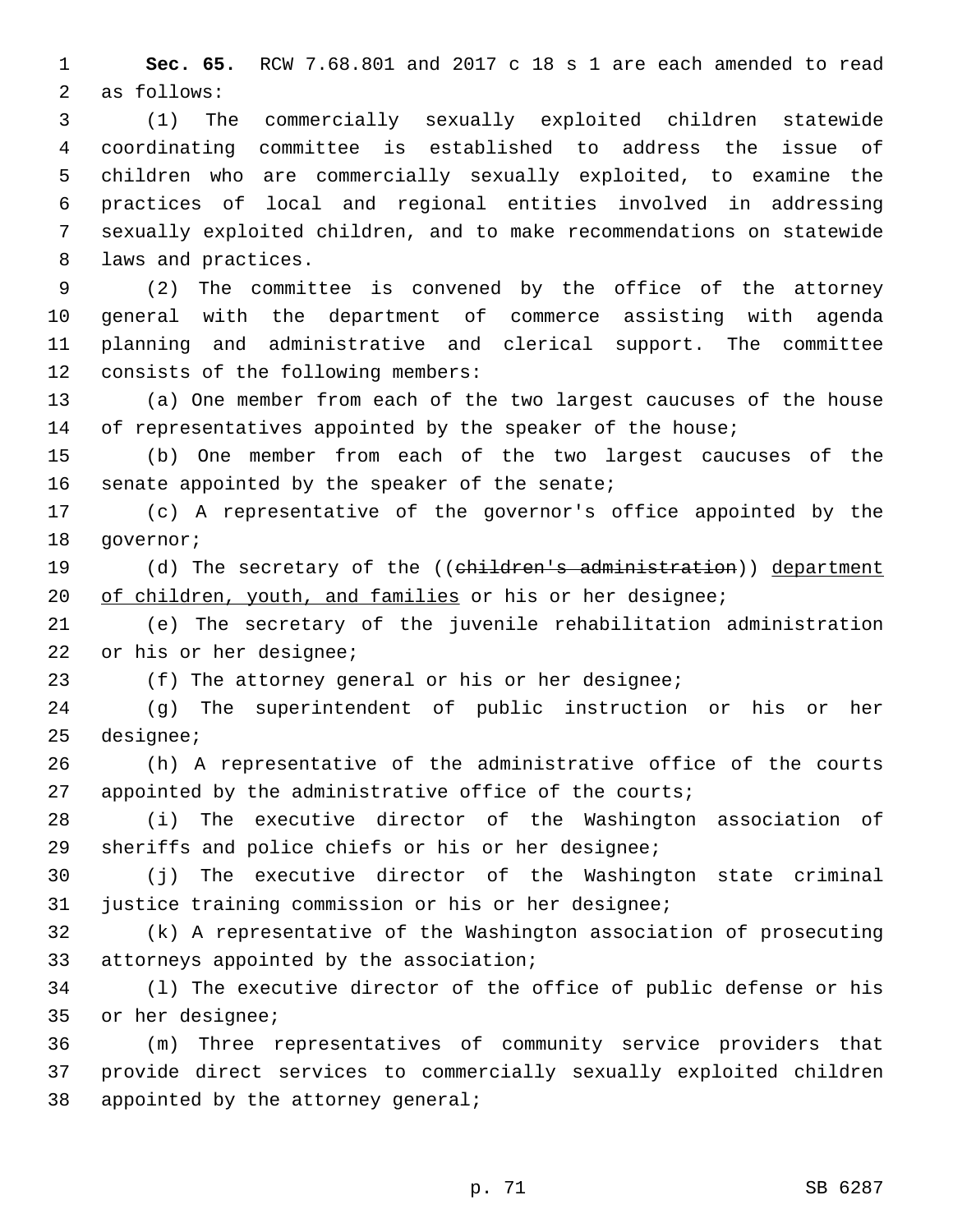(n) Two representatives of nongovernmental organizations familiar with the issues affecting commercially sexually exploited children 3 appointed by the attorney general;

 (o) The president of the superior court judges' association or 5 his or her designee;

 (p) The president of the juvenile court administrators or his or 7 her designee;

 (q) Any existing chairs of regional task forces on commercially 9 sexually exploited children;

10 (r) A representative from the criminal defense bar;

 (s) A representative of the center for children and youth 12 justice;

(t) A representative from the office of crime victims advocacy;

 (u) The executive director of the Washington coalition of sexual 15 assault programs;

 (v) A representative of an organization that provides in-patient chemical dependency treatment to youth, appointed by the attorney 18 general;

 (w) A representative of an organization that provides mental health treatment to youth, appointed by the attorney general; and

 (x) A survivor of human trafficking, appointed by the attorney 22 general.

(3) The duties of the committee include, but are not limited to:

 (a) Overseeing and reviewing the implementation of the Washington state model protocol for commercially sexually exploited children at 26 task force sites;

 (b) Receiving reports and data from local and regional entities regarding the incidence of commercially sexually exploited children in their areas as well as data information regarding perpetrators, geographic data and location trends, and any other data deemed 31 relevant;

 (c) Receiving reports on local coordinated community response 33 practices and results of the community responses;

 (d) Reviewing recommendations from local and regional entities regarding policy and legislative changes that would improve the efficiency and effectiveness of local response practices;

 (e) Making recommendations regarding policy and legislative changes that would improve the effectiveness of the state's response to and promote best practices for suppression of the commercial 40 sexual exploitation of children;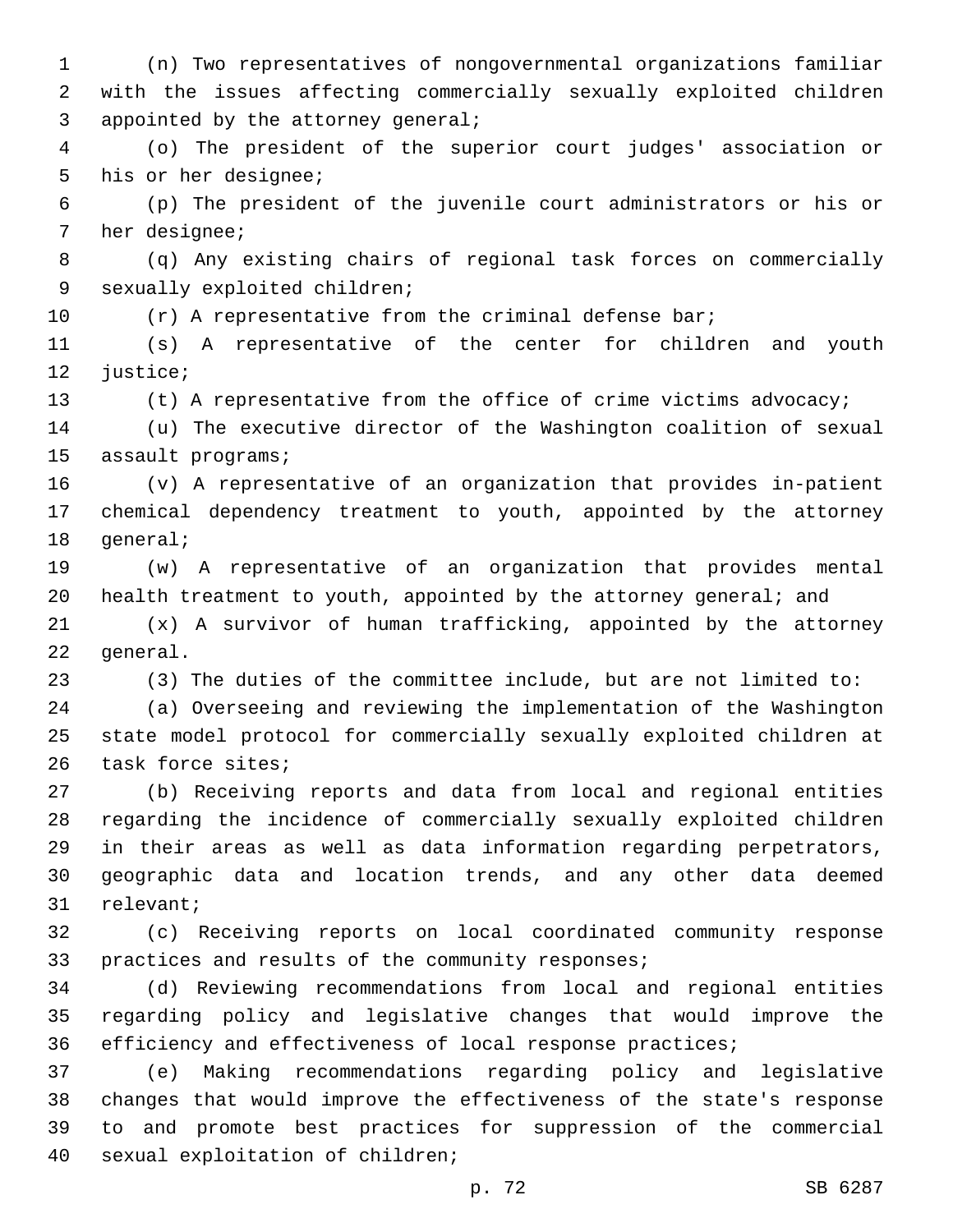(f) Making recommendations regarding data collection useful to understanding or addressing the problem of commercially sexually 3 exploited children;

 (g) Reviewing and making recommendations regarding strategic local investments or opportunities for federal and state funding to address the commercial sexual exploitation of children;

 (h) Reviewing the extent to which chapter 289, Laws of 2010 (Engrossed Substitute Senate Bill No. 6476) is understood and applied 9 by enforcement authorities; and

 (i) Researching any barriers that exist to full implementation of chapter 289, Laws of 2010 (Engrossed Substitute Senate Bill No. 6476) 12 throughout the state.

(4) The committee must meet no less than annually.

 (5) The committee shall annually report its findings and recommendations to the appropriate committees of the legislature and to any other known statewide committees addressing trafficking or the 17 commercial sex trade.

18 (6) This section expires June 30, 2023.

 **Sec. 66.** RCW 2.70.090 and 2015 c 117 s 5 are each amended to read as follows:20

 (1) Subject to the availability of amounts appropriated for this specific purpose, the parents for parents program shall be funded through the office of public defense and centrally administered through a pass-through to a Washington state nonprofit-lead organization that has extensive experience supporting child welfare 26 parent mentors.

 (2) Through the contract with the lead organization, each local program must be locally administered by the county superior court or a nonprofit organization that shall serve as the host organization.

 (3) Local stakeholders representing key child welfare systems shall serve as parents for parents program advisors. Examples of local stakeholders include the ((children's administration)) department of children, youth, and families, the superior court, attorneys for the parents, assistant attorneys general, and court-appointed special advocates or guardians ad litem.

 (4) A child welfare parent mentor lead shall provide program coordination and maintain local program information.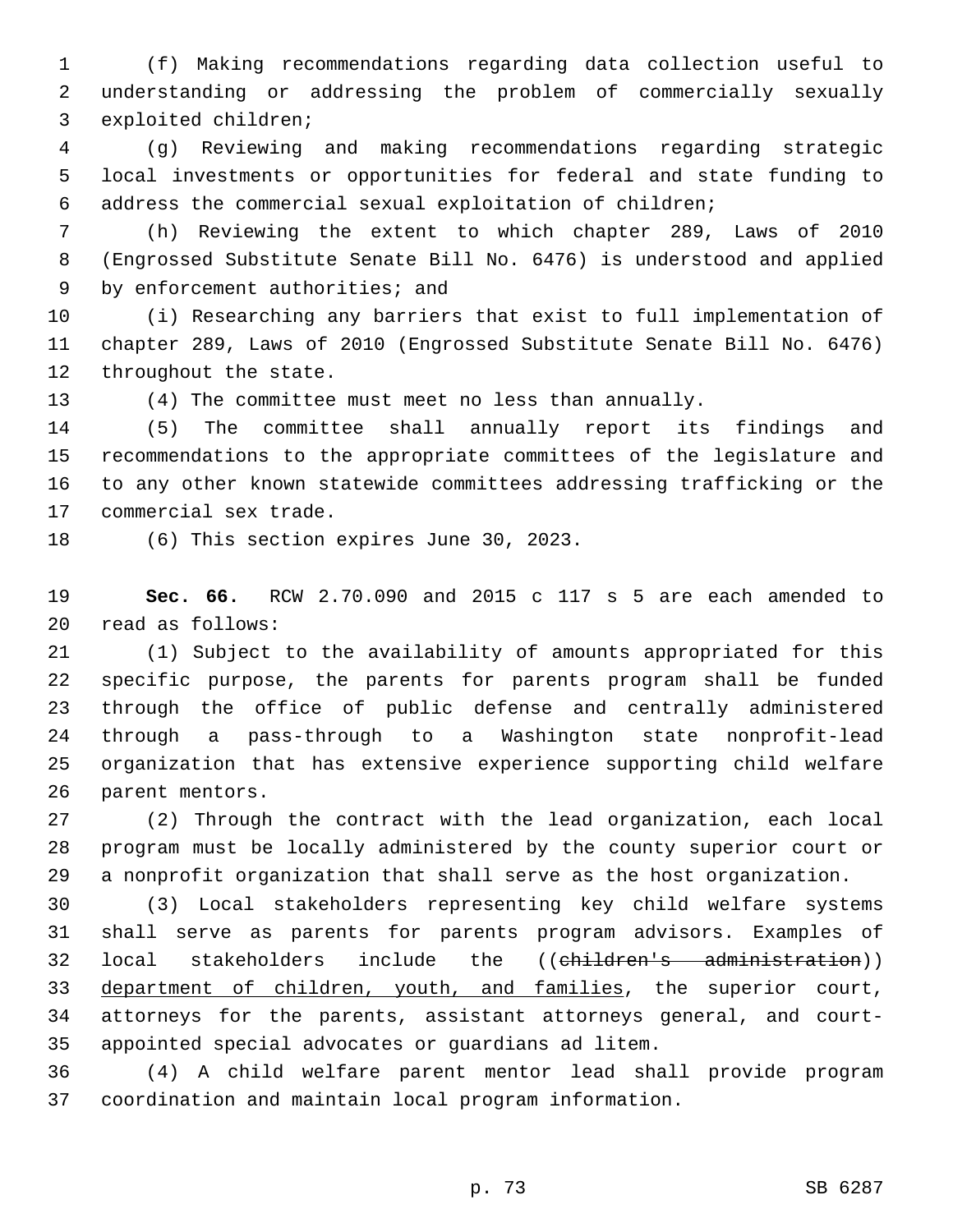(5) The lead organization shall provide ongoing training to the host organizations, statewide program oversight and coordination, and maintain statewide program information.3

 **Sec. 67.** RCW 43.216.380 and 2007 c 299 s 1 are each amended to 5 read as follows:

 (1) Minimum licensing requirements under this chapter shall include a prohibition on the use of window blinds or other window coverings with pull cords or inner cords capable of forming a loop and posing a risk of strangulation to young children. Window blinds and other coverings that have been manufactured or properly retrofitted in a manner that eliminates the formation of loops posing a risk of strangulation are not prohibited under this section.

 (2) When developing and periodically reviewing minimum licensing 14 requirements related to safety of the premises, the ((director)) secretary shall consult and give serious consideration to publications of the United States consumer product safety commission.

 (3) The department may provide information as available regarding reduced cost or no-cost options for retrofitting or replacing unsafe 19 window blinds and window coverings.

 **Sec. 68.** RCW 43.216.165 and 2017 c 178 s 5 are each amended to 21 read as follows:

 (1) The early start account is created in the custody of the state treasurer. Revenues in the account shall consist of appropriations by the legislature and all other sources deposited into the account. Expenditures from the account may be used only for the purposes listed in RCW ((43.215.099)) 43.216.080. All receipts from local governments, school districts, institutions of higher education as defined in RCW 28B.10.016, and nonprofit organizations 29 must be deposited into the account.

30 (2) The department oversees the account. Only the ((director)) 31 secretary or the ((director's)) secretary's designee may authorize expenditures from the account. The account is subject to allotment procedures under chapter 43.88 RCW, but an appropriation is not 34 required for expenditures.

 (3) The department shall separately track funds received for each local government, school district, institution of higher education as defined in RCW 28B.10.016, or nonprofit organization that deposits funds into the account. Expenditures from these funds may be used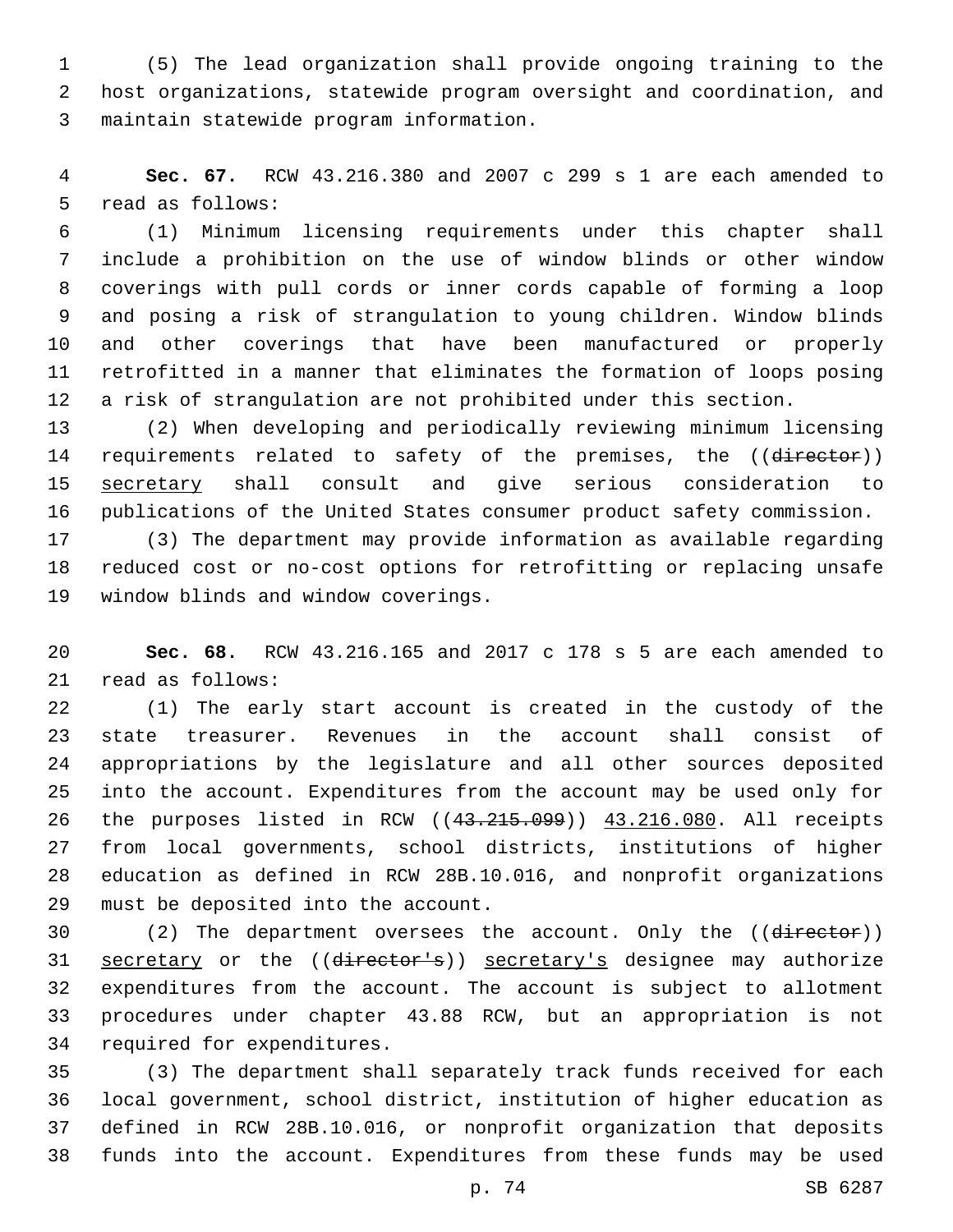only for the purposes listed in RCW ((43.215.099)) 43.216.080 as identified in writing with the department by the contributing local government, school district, institution of higher education as defined in RCW 28B.10.016, or nonprofit organization.

 **Sec. 69.** RCW 43.216.270 and 2017 3rd sp.s. c 33 s 6 and 2017 3rd sp.s. c 6 s 206 are each reenacted and amended to read as follows:

 (1) In determining whether an individual is of appropriate character, suitability, and competence to provide child care and early learning services to children, the department may consider the history of past involvement of child protective services or law enforcement agencies with the individual for the purpose of establishing a pattern of conduct, behavior, or inaction with regard to the health, safety, or welfare of a child. No report of child abuse or neglect that has been destroyed or expunged under RCW 26.44.031 may be used for such purposes. No unfounded or inconclusive allegation of child abuse or neglect as defined in RCW 26.44.020 may be disclosed to a provider licensed under this chapter.

 (2) In order to determine the suitability of individuals newly applying for an agency license, new licensees, their new employees, and other persons who newly have unsupervised access to children in 21 child care, shall be fingerprinted.

 (a) The fingerprints shall be forwarded to the Washington state patrol and federal bureau of investigation for a criminal history 24 record check.

 (b)(i) All individuals applying for first-time agency licenses, all new employees, and other persons who have not been previously qualified by the department to have unsupervised access to children in child care must be fingerprinted and obtain a criminal history 29 record check pursuant to this section.

 (ii) Persons required to be fingerprinted and obtain a criminal history record check pursuant to this section must pay for the cost of this check as follows: The fee established by the Washington state patrol for the criminal background history check, including the cost of obtaining the fingerprints; and a fee paid to the department for the cost of administering the individual-based/portable background check clearance registry. The fee paid to the department must be deposited into the individual-based/portable background check clearance account established in RCW 43.216.273. The licensee may, but need not, pay these costs on behalf of a prospective employee or

p. 75 SB 6287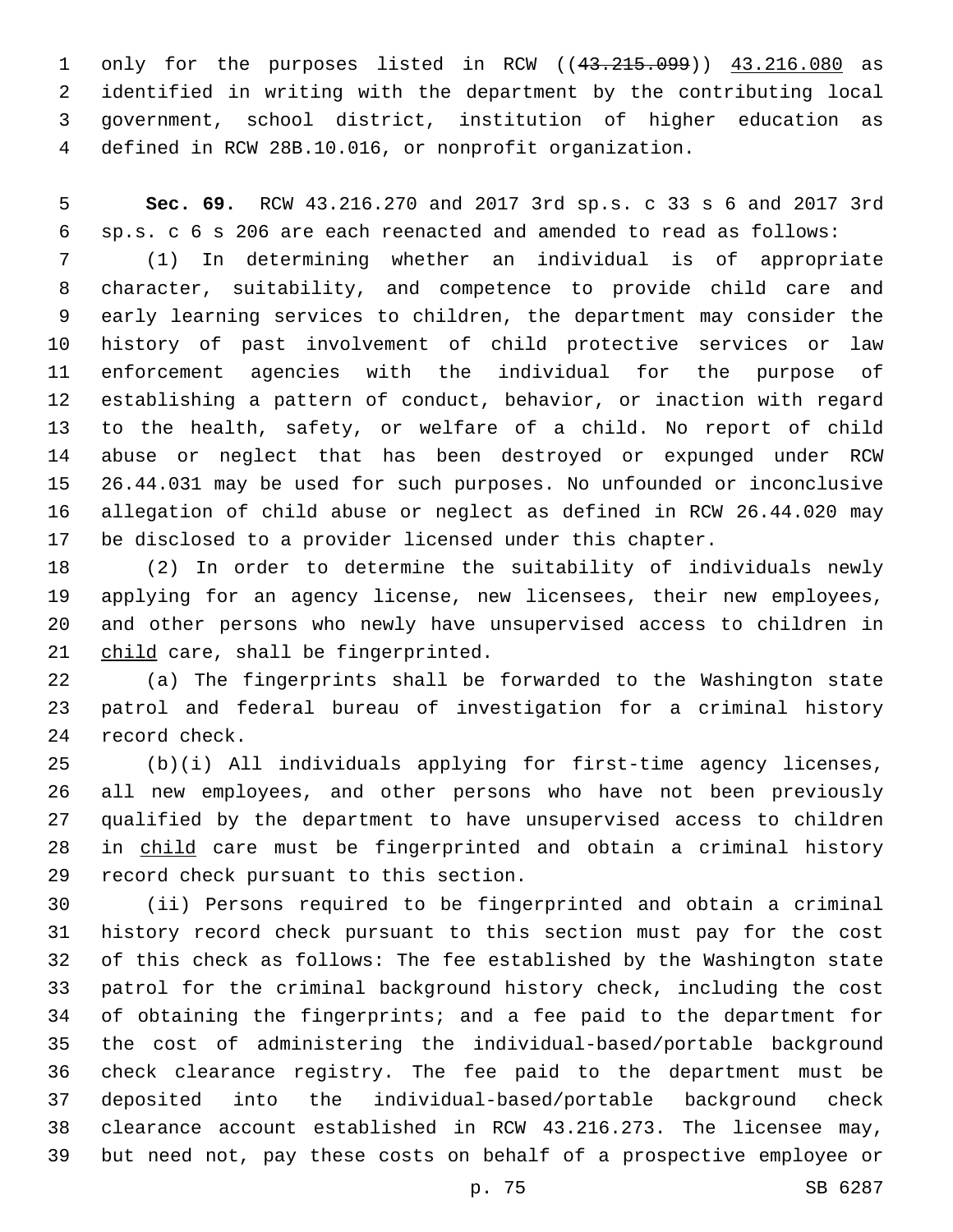reimburse the prospective employee for these costs. The licensee and 2 the prospective employee may share these costs.

 (c) The secretary shall use the fingerprint criminal history record check information solely for the purpose of determining eligibility for a license and for determining the character, suitability, and competence of those persons or agencies, excluding parents, not required to be licensed who are authorized to care for 8 children.

 (d) Criminal justice agencies shall provide the secretary such information as they may have and that the secretary may require for 11 such purpose.

 (e) No later than July 1, 2013, all agency licensees holding licenses prior to July 1, 2012, persons who were employees before July 1, 2012, and persons who have been qualified by the department 15 before July 1, 2012, to have unsupervised access to children in child care, must submit a new background application to the department. The department must require persons submitting a new background application pursuant to this subsection (2)(e) to pay a fee to the department for the cost of administering the individual-based/ portable background check clearance registry. This fee must be paid into the individual-based/portable background check clearance account established in RCW 43.216.273. The licensee may, but need not, pay these costs on behalf of a prospective employee or reimburse the prospective employee for these costs. The licensee and the 25 prospective employee may share these costs.

 (f) The department shall issue a background check clearance card or certificate to the applicant if after the completion of a background check the department concludes the applicant is qualified for unsupervised access to children in child care. The background check clearance card or certificate is valid for three years from the date of issuance. A valid card or certificate must be accepted by a potential employer as proof that the applicant has successfully completed a background check as required under this chapter.

34 (g) The original applicant for an agency license, licensees, their employees, and other persons who have unsupervised access to children in child care shall submit a new background check application to the department, on a form and by a date as determined 38 by the department.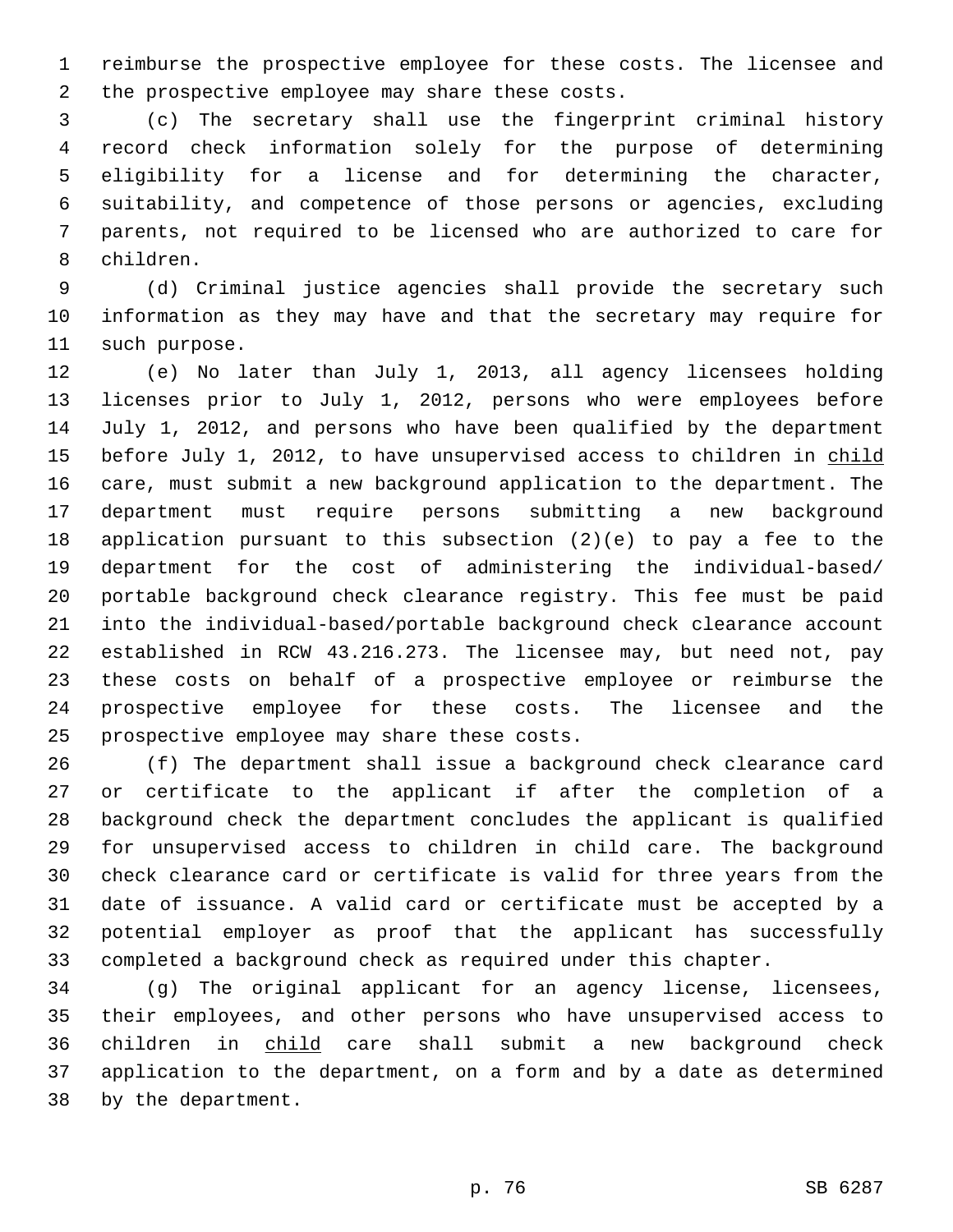(h) The applicant and agency shall maintain on-site for inspection a copy of the background check clearance card or certificate.3

 (i) Individuals who have been issued a background check clearance card or certificate shall report nonconviction and conviction information to the department within twenty-four hours of the event constituting the nonconviction or conviction information.

 (j) The department shall investigate and conduct a redetermination of an applicant's or licensee's background clearance if the department receives a complaint or information from individuals, a law enforcement agency, or other federal, state, or local government agency. Subject to the requirements contained in RCW 43.216.325 and 43.216.327 and based on a determination that an individual lacks the appropriate character, suitability, or competence to provide child care or early learning services to children, the department may: (i) Invalidate the background card or certificate; or (ii) suspend, modify, or revoke any license 18 authorized by this chapter.

 (3) To satisfy the shared background check requirements of the department of children, youth, and families, the office of the superintendent of public instruction, and the department of social and health services, each department shall share federal fingerprint- based background check results as permitted under the law. The purpose of this provision is to allow these departments to fulfill their joint background check responsibility of checking any individual who may have unsupervised access to vulnerable adults, children, or juveniles. These departments may not share the federal background check results with any other state agency or person.

 (4) Individuals who have completed a fingerprint background check as required by the office of the superintendent of public instruction, consistent with RCW 28A.400.303, and have been continuously employed by the same school district or educational service district, can meet the requirements in subsection (2) of this section by providing a true and accurate copy of their Washington state patrol and federal bureau of investigation background check report results to the department or if the school district or the educational service district provides an affidavit to the department that the individual has been authorized to work by the school district or educational service district after completing a record check consistent with RCW 28A.400.303. The department may require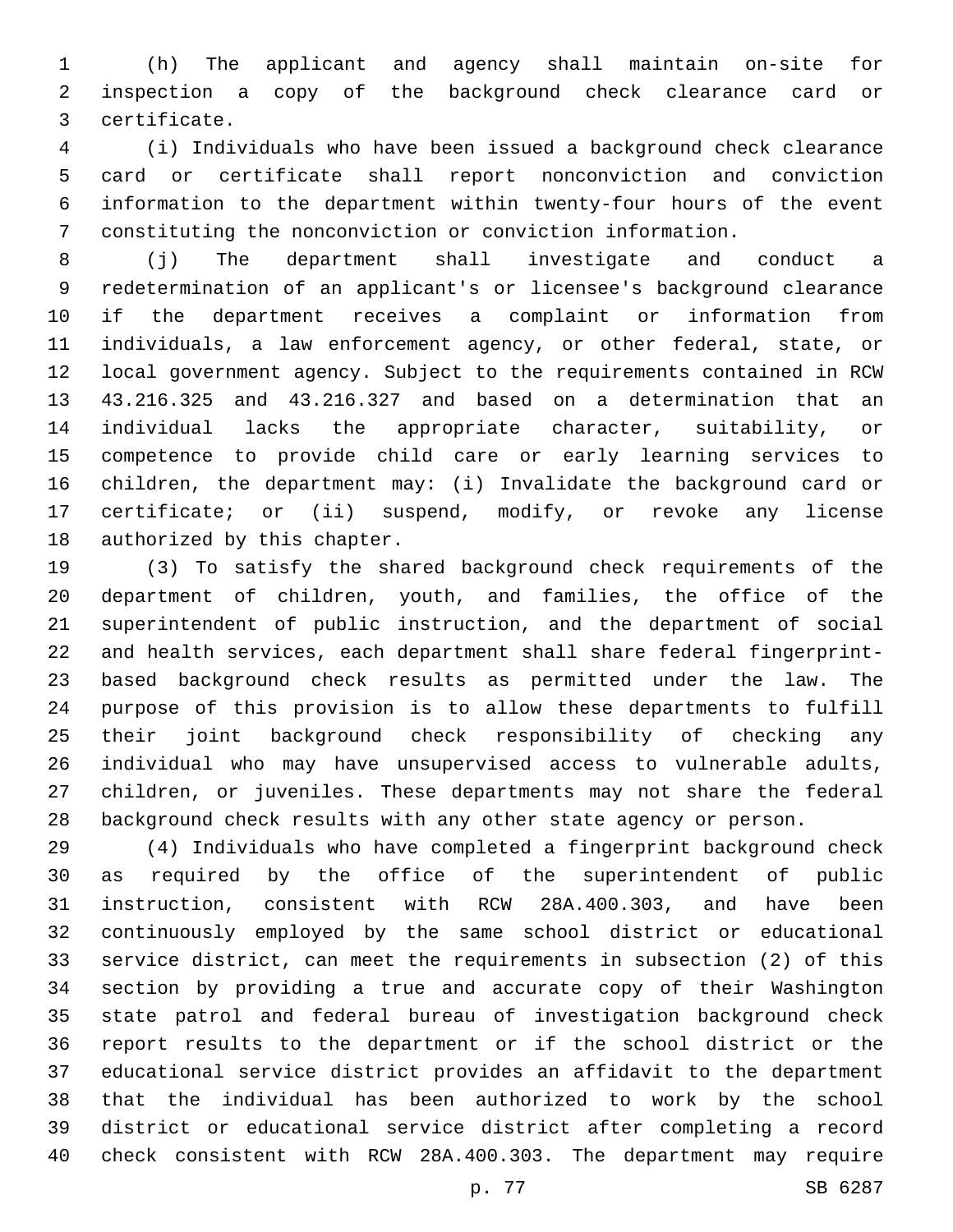that additional background checks be completed that do not require additional fingerprinting and may charge a fee for these additional 3 background checks.

 **Sec. 70.** RCW 43.216.250 and 2017 3rd sp.s. c 6 s 205 are each 5 amended to read as follows:

 It shall be the secretary's duty with regard to licensing under 7 this chapter:

 (1) In consultation and with the advice and assistance of persons representative of the various type agencies to be licensed, to designate categories of child care facilities for which separate or different requirements shall be developed as may be appropriate whether because of variations in the ages and other characteristics of the children served, variations in the purposes and services offered or size or structure of the agencies to be licensed, or 15 because of any other factor relevant thereto;

 (2)(a) In consultation with the state fire marshal's office, the secretary shall use an interagency process to address health and safety requirements for child care programs that serve school-age children and are operated in buildings that contain public or private schools that safely serve children during times in which school is in 21 session;

 (b) Any requirements in (a) of this subsection as they relate to the physical facility, including outdoor playgrounds, do not apply to before-school and after-school programs that serve only school-age children and operate in the same facilities used by public or private 26 schools;

 (3) In consultation and with the advice and assistance of parents or guardians, and persons representative of the various type agencies to be licensed, to adopt and publish minimum requirements for licensing applicable to each of the various categories of agencies to 31 be licensed under this chapter;

 (4) In consultation with law enforcement personnel, the secretary shall investigate the conviction record or pending charges of each agency and its staff seeking licensure or relicensure, and other 35 persons having unsupervised access to children in child care;

 (5) To satisfy the shared background check requirements provided for in RCW 43.216.270 and 43.20A.710, the department of children, youth, and families and the department of social and health services shall share federal fingerprint-based background check results as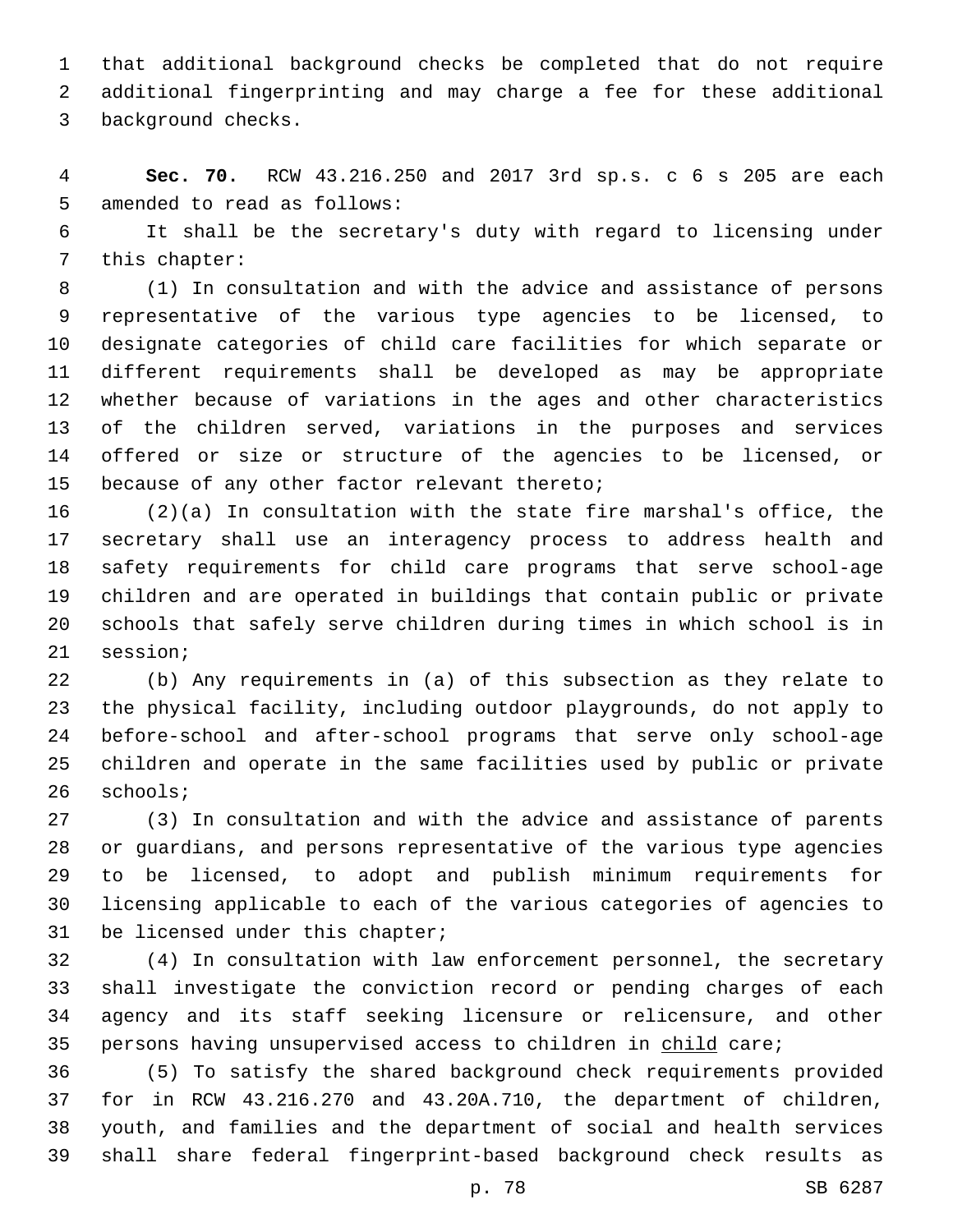permitted under the law. The purpose of this provision is to allow both departments to fulfill their joint background check responsibility of checking any individual who may have unsupervised access to vulnerable adults, children, or juveniles. Neither department may share the federal background check results with any 6 other state agency or person;

 (6) To issue, revoke, or deny licenses to agencies pursuant to 8 this chapter. Licenses shall specify the category of child care that an agency is authorized to render and the ages and number of children 10 to be served;

 (7) To prescribe the procedures and the form and contents of reports necessary for the administration of this chapter and to 13 require regular reports from each licensee;

 (8) To inspect agencies periodically to determine whether or not there is compliance with this chapter and the requirements adopted 16 under this chapter;

 (9) To review requirements adopted under this chapter at least every two years and to adopt appropriate changes after consultation 19 with affected groups for child ((day)) care requirements; and

 (10) To consult with public and private agencies in order to help them improve their methods and facilities for the care and early 22 learning of children.

 **Sec. 71.** RCW 13.34.062 and 2009 c 477 s 2 are each amended to read as follows:24

 (1)(a) Whenever a child is taken into custody by child protective services pursuant to a court order issued under RCW 13.34.050 or when child protective services is notified that a child has been taken into custody pursuant to RCW 26.44.050 or 26.44.056, child protective services shall make reasonable efforts to inform the parent, guardian, or legal custodian of the fact that the child has been taken into custody, the reasons why the child was taken into custody, and their legal rights under this title, including the right to a shelter care hearing, as soon as possible. Notice must be provided in an understandable manner and take into consideration the parent's, guardian's, or legal custodian's primary language, level of 36 education, and cultural issues.

 (b) In no event shall the notice required by this section be provided to the parent, guardian, or legal custodian more than twenty-four hours after the child has been taken into custody or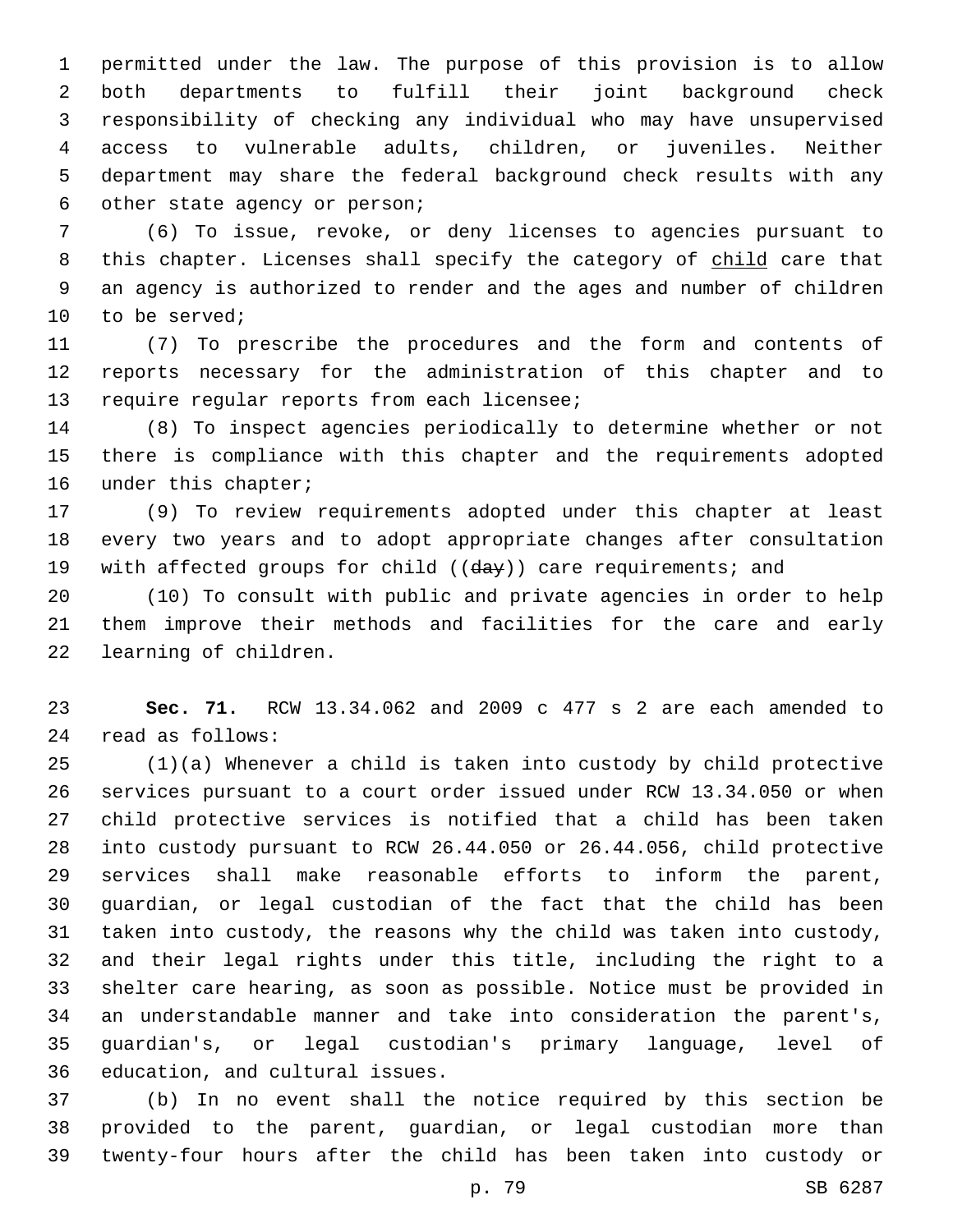twenty-four hours after child protective services has been notified 2 that the child has been taken into custody.

 (2)(a) The notice of custody and rights may be given by any means reasonably certain of notifying the parents including, but not limited to, written, telephone, or in person oral notification. If the initial notification is provided by a means other than writing, child protective services shall make reasonable efforts to also 8 provide written notification.

 (b) The written notice of custody and rights required by this section shall be in substantially the following form:

## 11 THE TERM PROPERTY AND THE TRUE TO THE TERM PROPERTY AND THE TERM PROPERTY.

 Your child has been placed in temporary custody under the supervision of Child Protective Services (or other person or agency). You have important legal rights and you must take steps to protect 15 your interests.

 1. A court hearing will be held before a judge within 72 hours of the time your child is taken into custody excluding Saturdays, 18 Sundays, and holidays. You should call the court at \_\_\_\_(insert 19 appropriate phone number here) [ for specific information about the 20 date, time, and location of the court hearing.

 2. You have the right to have a lawyer represent you at the hearing. Your right to representation continues after the shelter care hearing. You have the right to records the department intends to rely upon. A lawyer can look at the files in your case, talk to child protective services and other agencies, tell you about the law, help you understand your rights, and help you at hearings. If you cannot afford a lawyer, the court will appoint one to represent you. To get a court-appointed lawyer you must contact: (explain local 29 procedure) .

 3. At the hearing, you have the right to speak on your own behalf, to introduce evidence, to examine witnesses, and to receive a decision based solely on the evidence presented to the judge.

 4. If your hearing occurs before a court commissioner, you have the right to have the decision of the court commissioner reviewed by a superior court judge. To obtain that review, you must, within ten days after the entry of the decision of the court commissioner, file with the court a motion for revision of the decision, as provided in 38 RCW 2.24.050.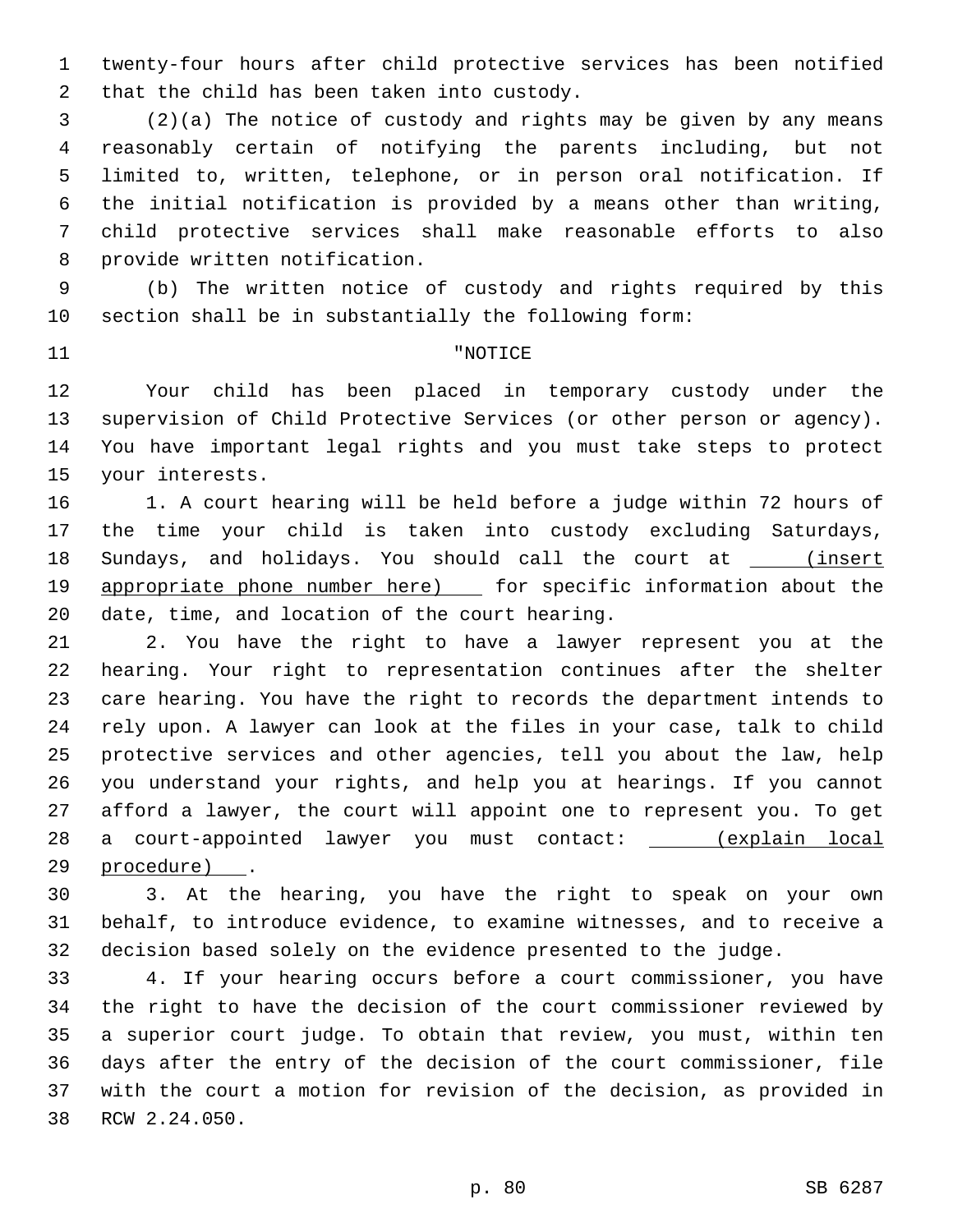You should be present at any shelter care hearing. If you do not come, the judge will not hear what you have to say.

 You may call the Child Protective Services' caseworker for more information about your child. The caseworker's name and telephone number are: (insert name and telephone number) .

 5. You have a right to a case conference to develop a written service agreement following the shelter care hearing. The service agreement may not conflict with the court's order of shelter care. You may request that a multidisciplinary team, family group conference, or prognostic staffing be convened for your child's case. You may participate in these processes with your counsel present.

 6. If your child is placed in the custody of the department of 13 ((social and health services)) children, youth, and families or other supervising agency, immediately following the shelter care hearing, the court will enter an order granting the department or other supervising agency the right to inspect and copy all health, medical, mental health, and education records of the child, directing health care providers to release such information without your further consent, and granting the department or supervising agency or its designee the authority and responsibility, where applicable, to:

 (1) Notify the child's school that the child is in out-of-home 22 placement;

(2) Enroll the child in school;23

24 (3) Request the school transfer records;

(4) Request and authorize evaluation of special needs;

26 (5) Attend parent or teacher conferences;

27 (6) Excuse absences;

(7) Grant permission for extracurricular activities;

 (8) Authorize medications which need to be administered during school hours and sign for medical needs that arise during school 31 hours; and

(9) Complete or update school emergency records.

 7. If the court decides to place your child in the custody of the 34 department of ((social and health services)) children, youth, and 35 families or other supervising agency, the department or agency will create a permanency plan for your child, including a primary placement goal and secondary placement goal. The department or agency also will recommend that the court order services for your child and for you, if needed. The department or agency is required to make reasonable efforts to provide you with services to address your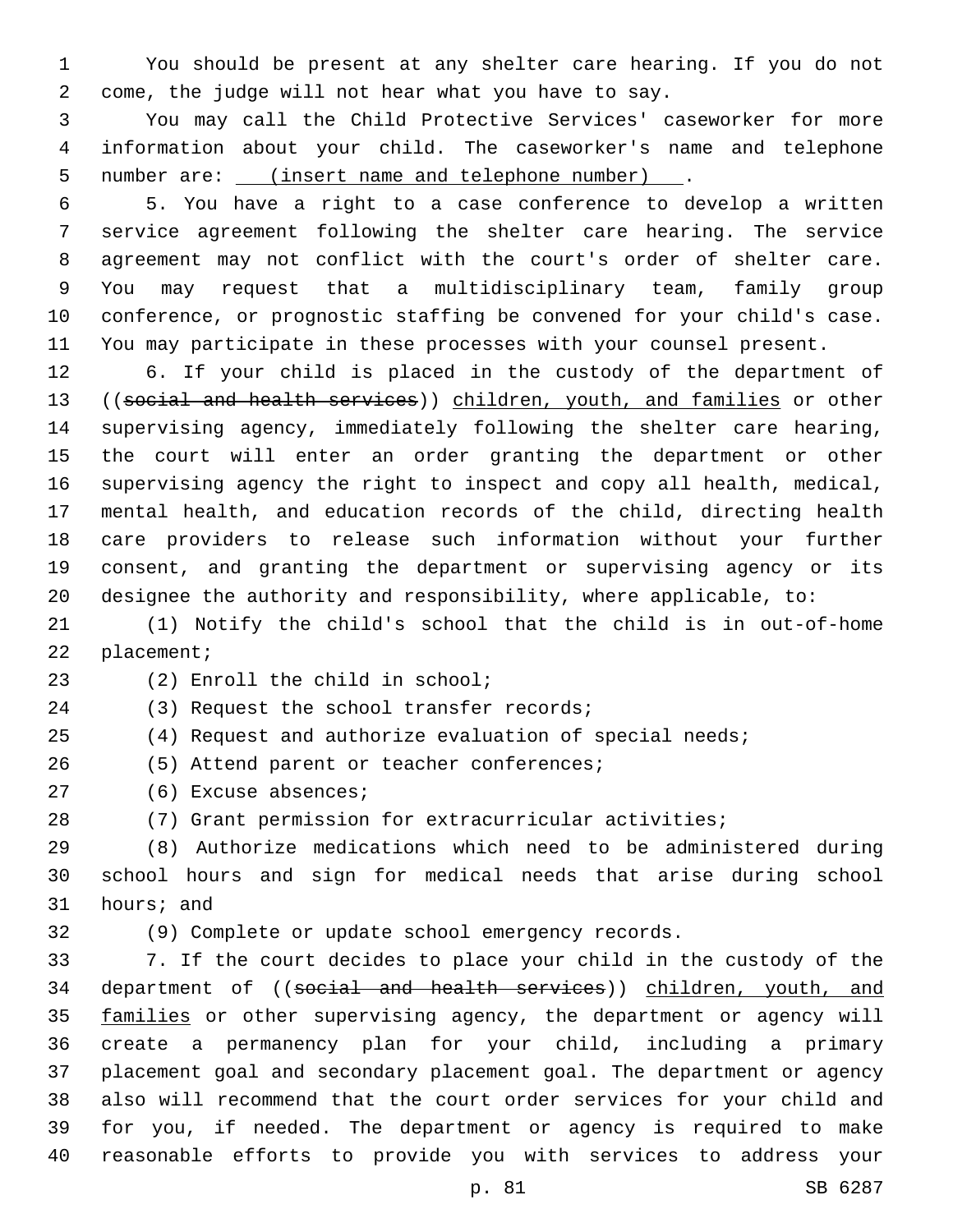parenting problems, and to provide you with visitation with your child according to court orders. Failure to promptly engage in services or to maintain contact with your child may lead to the filing of a petition to terminate your parental rights.

 8. Primary and secondary permanency plans are intended to run at the same time so that your child will have a permanent home as quickly as possible. Absent good cause, and when appropriate, the department or other supervising agency must follow the wishes of a natural parent regarding placement of a child. You should tell your lawyer and the court where you wish your child placed immediately, including whether you want your child placed with you, with a relative, or with another suitable person. You also should tell your lawyer and the court what services you feel are necessary and your wishes regarding visitation with your child. Even if you want another parent or person to be the primary placement choice for your child, you should tell your lawyer, the department or other supervising agency, and the court if you want to be a secondary placement option, and you should comply with court orders for services and participate in visitation with your child. Early and consistent involvement in your child's case plan is important for the well-being of your child.

 9. A dependency petition begins a judicial process, which, if the court finds your child dependent, could result in substantial restrictions including, the entry or modification of a parenting plan or residential schedule, nonparental custody order or decree, guardianship order, or permanent loss of your parental rights."

 Upon receipt of the written notice, the parent, guardian, or legal custodian shall acknowledge such notice by signing a receipt prepared by child protective services. If the parent, guardian, or legal custodian does not sign the receipt, the reason for lack of a signature shall be written on the receipt. The receipt shall be made a part of the court's file in the dependency action.

 If after making reasonable efforts to provide notification, child protective services is unable to determine the whereabouts of the parents, guardian, or legal custodian, the notice shall be delivered or sent to the last known address of the parent, guardian, or legal custodian.36

 (3) If child protective services is not required to give notice under this section, the juvenile court counselor assigned to the matter shall make all reasonable efforts to advise the parents,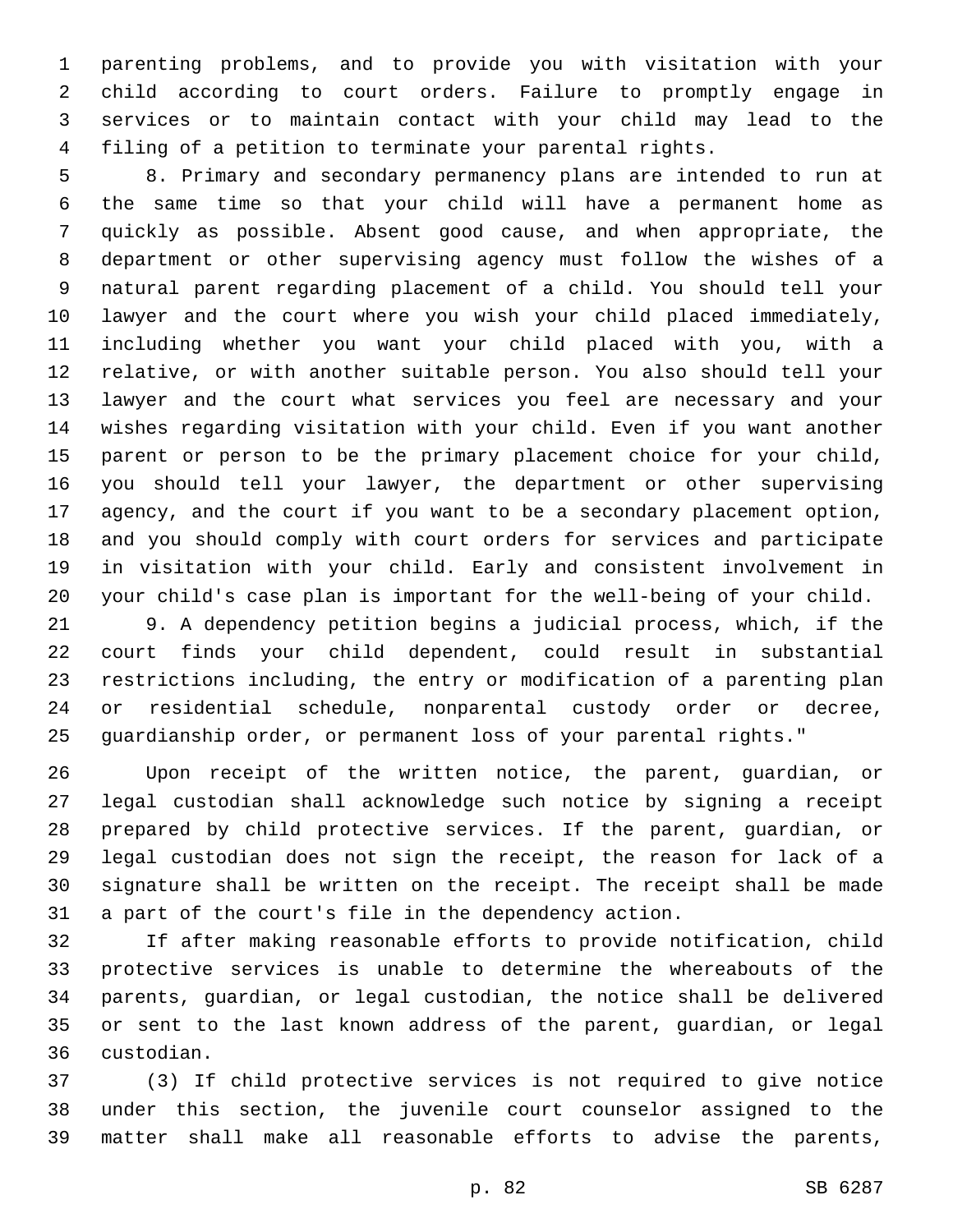guardian, or legal custodian of the time and place of any shelter care hearing, request that they be present, and inform them of their 3 basic rights as provided in RCW 13.34.090.

 (4) Reasonable efforts to advise and to give notice, as required in this section, shall include, at a minimum, investigation of the whereabouts of the parent, guardian, or legal custodian. If such reasonable efforts are not successful, or the parent, guardian, or legal custodian does not appear at the shelter care hearing, the petitioner shall testify at the hearing or state in a declaration:

 (a) The efforts made to investigate the whereabouts of, and to 11 advise, the parent, guardian, or custodian; and

 (b) Whether actual advice of rights was made, to whom it was made, and how it was made, including the substance of any oral communication or copies of written materials used.

 **Sec. 72.** RCW 13.34.069 and 2013 c 182 s 4 are each amended to 16 read as follows:

17 If a child is placed in the custody of the department of ((social 18 and health services)) children, youth, and families or other supervising agency, immediately following the shelter care hearing, an order and authorization regarding health care and education records for the child shall be entered. The order shall:

 (1) Provide the department or other supervising agency with the right to inspect and copy all health, medical, mental health, and 24 education records of the child;

 (2) Authorize and direct any agency, hospital, doctor, nurse, dentist, orthodontist, or other health care provider, therapist, drug or alcohol treatment provider, psychologist, psychiatrist, or mental health clinic, or health or medical records custodian or document management company, or school or school organization to permit the department or other supervising agency to inspect and to obtain copies of any records relating to the child involved in the case, 32 without the further consent of the parent or guardian of the child; ((and))

 (3) Identify the person who will serve as the educational 35 liaison; and

 (4) Grant the department or other supervising agency or its designee the authority and responsibility, where applicable, to:

 (a) Notify the child's school that the child is in out-of-home 39 placement;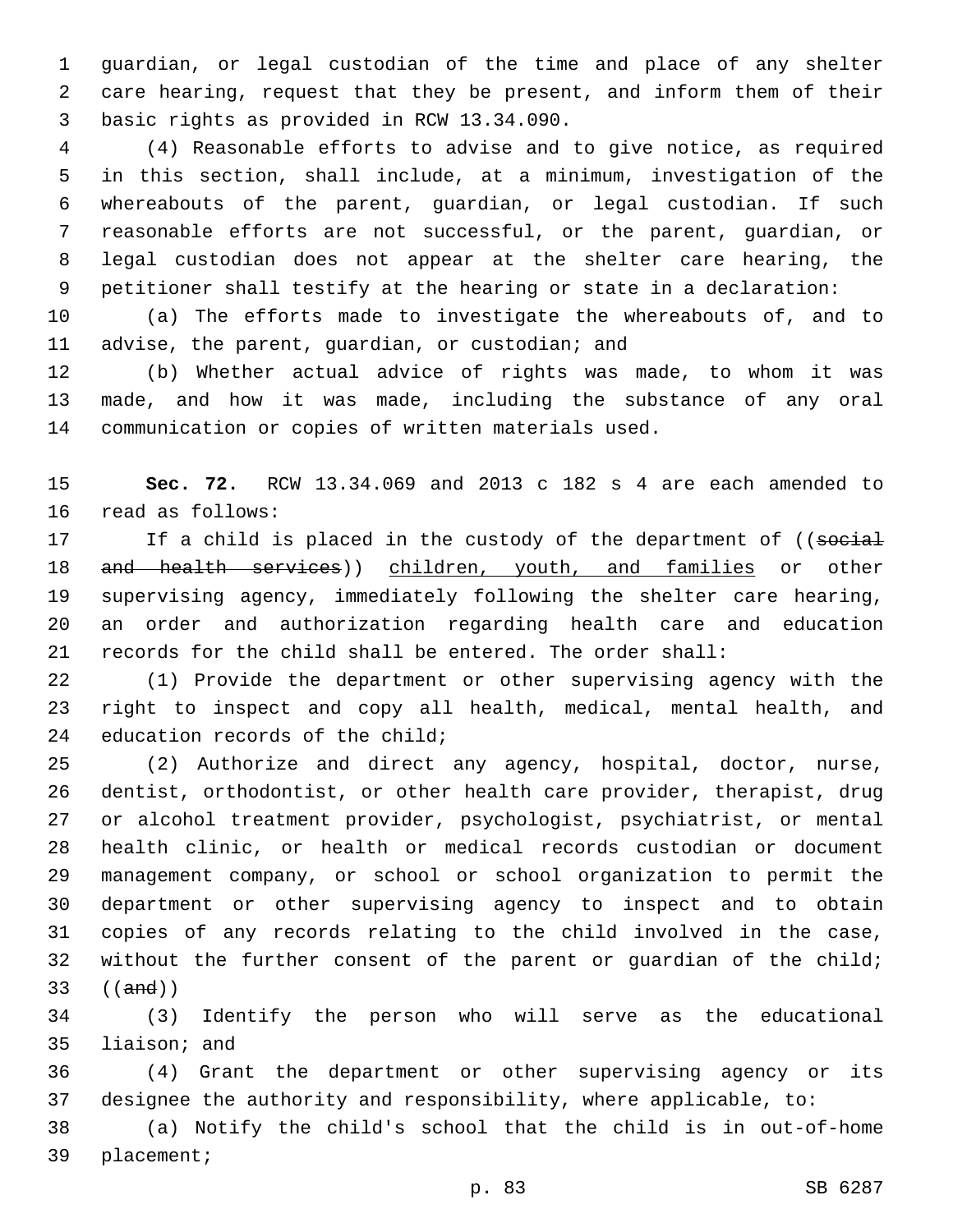- 1 (b) Enroll the child in school;
- (c) Request the school transfer records;2

(d) Request and authorize evaluation of special needs;

(e) Attend parent or teacher conferences;4

5 (f) Excuse absences;

(g) Grant permission for extracurricular activities;

 (h) Authorize medications which need to be administered during school hours and sign for medical needs that arise during school 9 hours; and

(i) Complete or update school emergency records.

 Access to records under this section is subject to the child's consent where required by other state and federal laws.

 **Sec. 73.** RCW 74.13A.005 and 1985 c 7 s 133 are each amended to 14 read as follows:

 It is the policy of this state to enable the secretary to charge fees for certain services to adoptive parents who are able to pay for 17 such services.

 It is, however, also the policy of this state that the secretary 19 of the department ((of social and health services)) shall be liberal in waiving, reducing, or deferring payment of any such fee to the end that adoptions shall be encouraged in cases where prospective 22 adoptive parents lack means.

 It is the policy of this state to encourage, within the limits of available funds, the adoption of certain hard to place children in order to make it possible for children living in, or likely to be placed in, foster homes or institutions to benefit from the stability and security of permanent homes in which such children can receive continuous parental care, guidance, protection, and love and to reduce the number of such children who must be placed or remain in foster homes or institutions until they become adults.

 It is also the policy of this state to try, by means of the program of adoption support authorized in RCW 26.33.320 and 33 ((74.13.100)) 74.13A.005 through ((74.13.145)) 74.13A.080, to reduce the total cost to the state of foster home and institutional care.

 **Sec. 74.** RCW 74.14A.060 and 2016 c 197 s 9 are each amended to read as follows:36

 Within available funds, the secretary of the department of ((social and health services)) children, youth, and families shall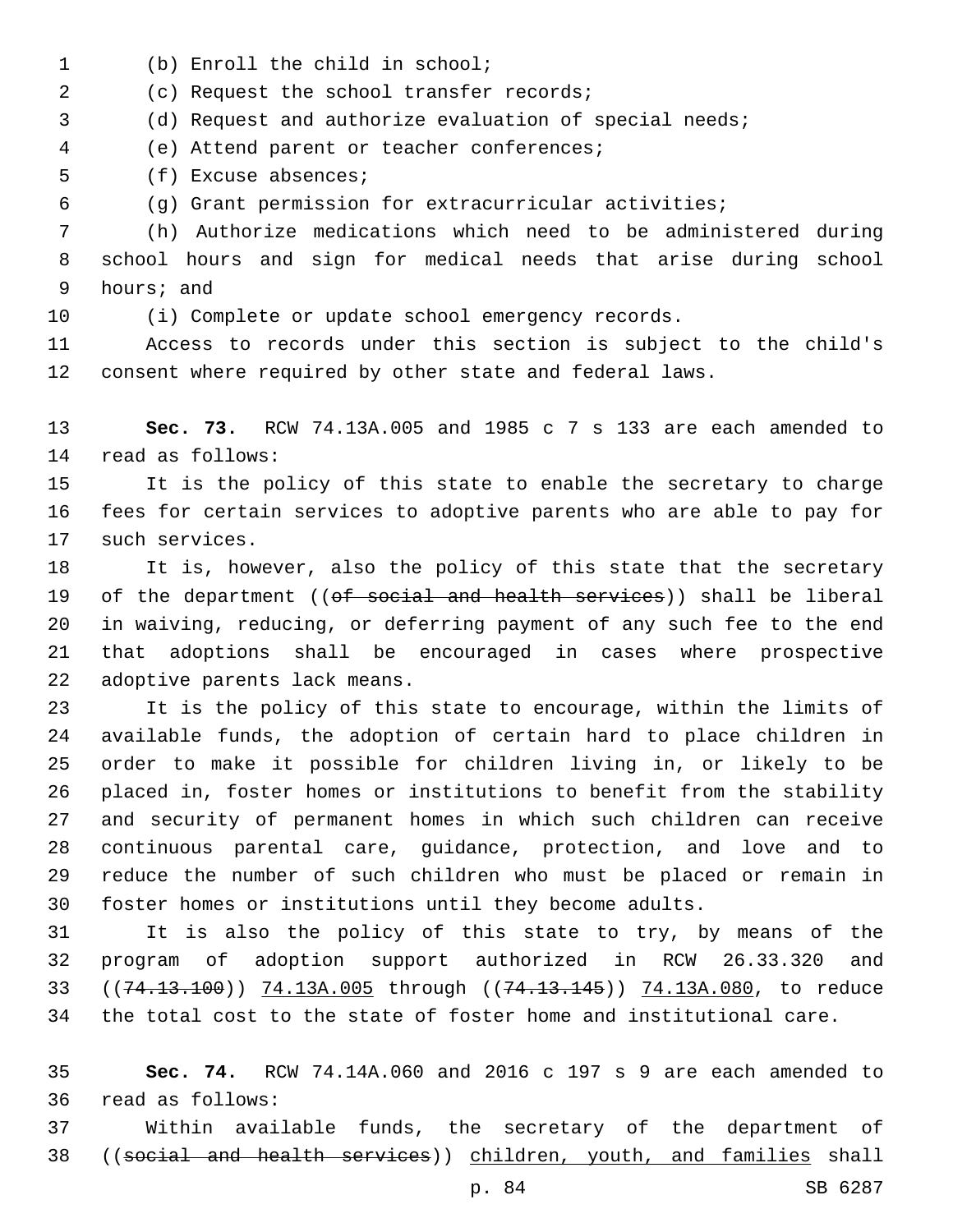support blended funding projects for youth. To be eligible for blended funding a child must be eligible for services designed to address a behavioral, mental, emotional, or substance abuse issue 4 from the department of social and health services or the department 5 of children, youth, and families and require services from more than one categorical service delivery system. Before any blended funding project is established by the secretary of the department of children, youth, and families, any entity or person proposing the project shall seek input from the public health and safety network or networks established in the catchment area of the project. The network or networks shall submit recommendations on the blended funding project to the private-public initiative described in RCW 70.305.020. The private-public initiative shall advise the secretary whether to approve the proposed blended funding project. The network shall review the proposed blended funding project pursuant to its authority to examine the decategorization of program funds under RCW 70.190.110, within the current appropriation level. The department shall document the number of children who participate in blended funding projects, the total blended funding amounts per child, the amount charged to each appropriation by program, and services provided to each child through each blended funding project.

 **Sec. 75.** RCW 13.90.010 and 2017 c 279 s 3 are each amended to 23 read as follows:

 The definitions in this section apply throughout this chapter 25 unless the context clearly requires otherwise.

26 (1) "Department" means the department of ((social and health 27 services)) children, youth, and families.

 (2) "Guardian" means a person who has been appointed by the court as the guardian of a vulnerable youth in a legal proceeding under this chapter. The term "guardian" does not include a "dependency guardian" appointed pursuant to a proceeding under chapter 13.34 RCW for the purpose of assisting the court in supervising the dependency. The term "guardian" does not include a "guardian" appointed pursuant to a proceeding under chapter 13.36 RCW or a "dependency guardian" appointed pursuant to a proceeding under chapter 13.34 RCW.

 (3) "Juvenile court" or "court" means the juvenile division of 37 the superior court.

 (4) "Relative" means a person related to the child in the 39 following ways: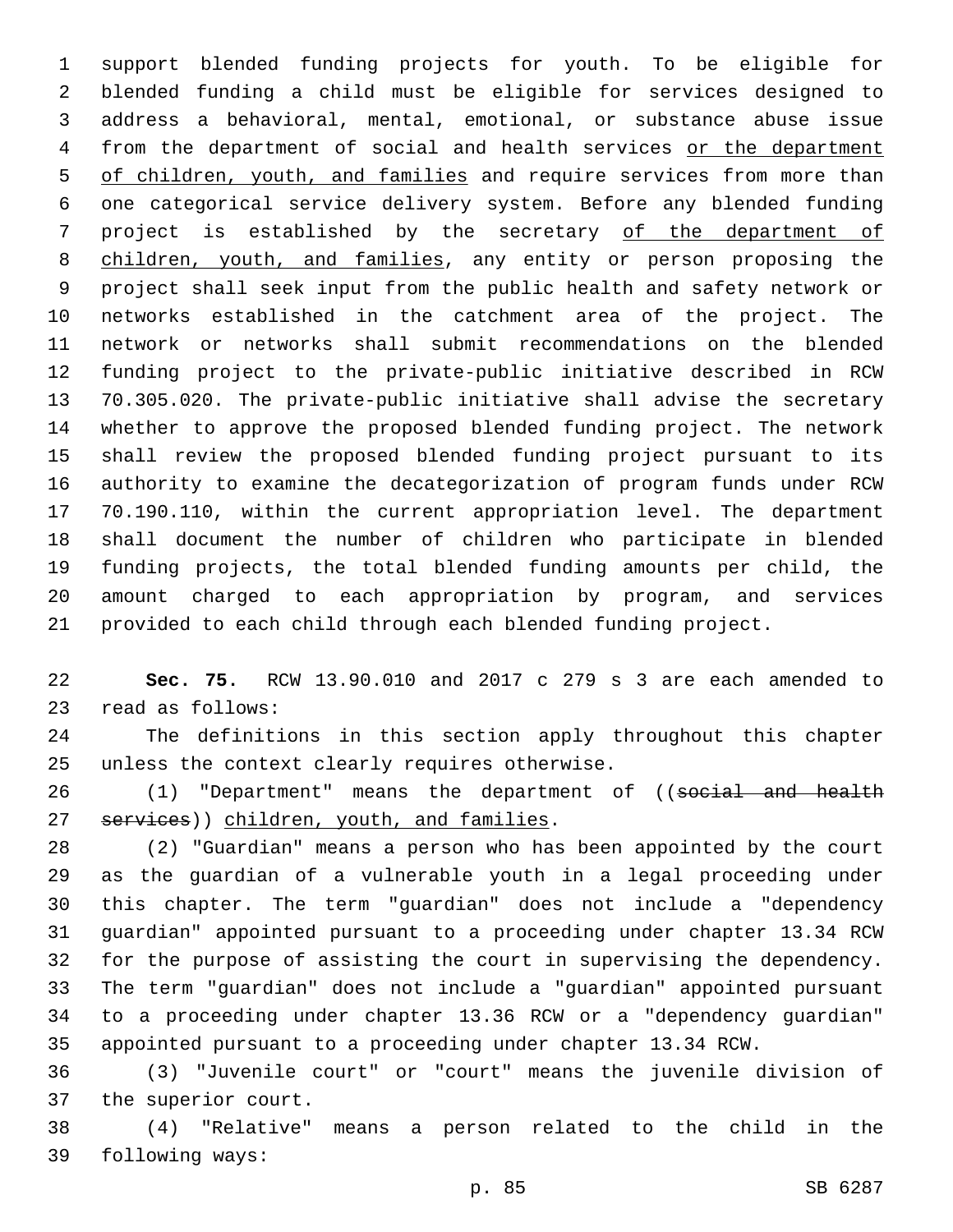(a) Any parent, or blood relative, including those of half-blood, and including first cousins, second cousins, nephews or nieces, and persons of preceding generations as denoted by prefixes of grand, 4 qreat, or great-great;

(b) A stepfather, stepmother, stepbrother, and stepsister;

 (c) A person who legally adopts a child or the child's parent as well as the natural and other legally adopted children of such persons, and other relatives of the adoptive parents in accordance 9 with state law;

 (d) Spouses of any persons named in (a) through (c) of this subsection (4), even after the marriage is terminated;

 (e) Relatives, as described in (a) through (d) of this subsection 13 (4), of any half-sibling of the child.

 (5)(a) "Suitable person" means a nonrelative who has completed all required criminal history background checks as specified in (b) of this subsection and otherwise appears to be suitable and competent 17 to provide care for the youth.

 (b) The criminal background checks required in (a) of this subsection are those set out in RCW 26.10.135 (1) and (2)(b), but apply only to the guardian and not to other adult members of the 21 household.

 (6) "Vulnerable youth" is an individual who has turned eighteen years old, but who is not yet twenty-one years old and who is eligible for classification under 8 U.S.C. Sec. 1101(a)(27)(J). A youth who remains in a vulnerable youth guardianship under this chapter shall not be considered a "child" under any other state statute or for any other purpose. A vulnerable youth is one who is not also a nonminor dependent who is participating in extended foster 29 care services authorized under RCW 74.13.031.

 **Sec. 76.** RCW 43.216.015 and 2017 3rd sp.s. c 6 s 101 are each 31 amended to read as follows:

 (1)(a) The department of children, youth, and families is created as an executive branch agency. The department is vested with all powers and duties transferred to it under chapter 6, Laws of 2017 3rd sp. sess. and such other powers and duties as may be authorized by law. The vision for the department is that Washington state's 37 children and youth grow up safe and ((health-[healthy---])) healthy- thriving physically, emotionally, and academically, nurtured by 39 family and community.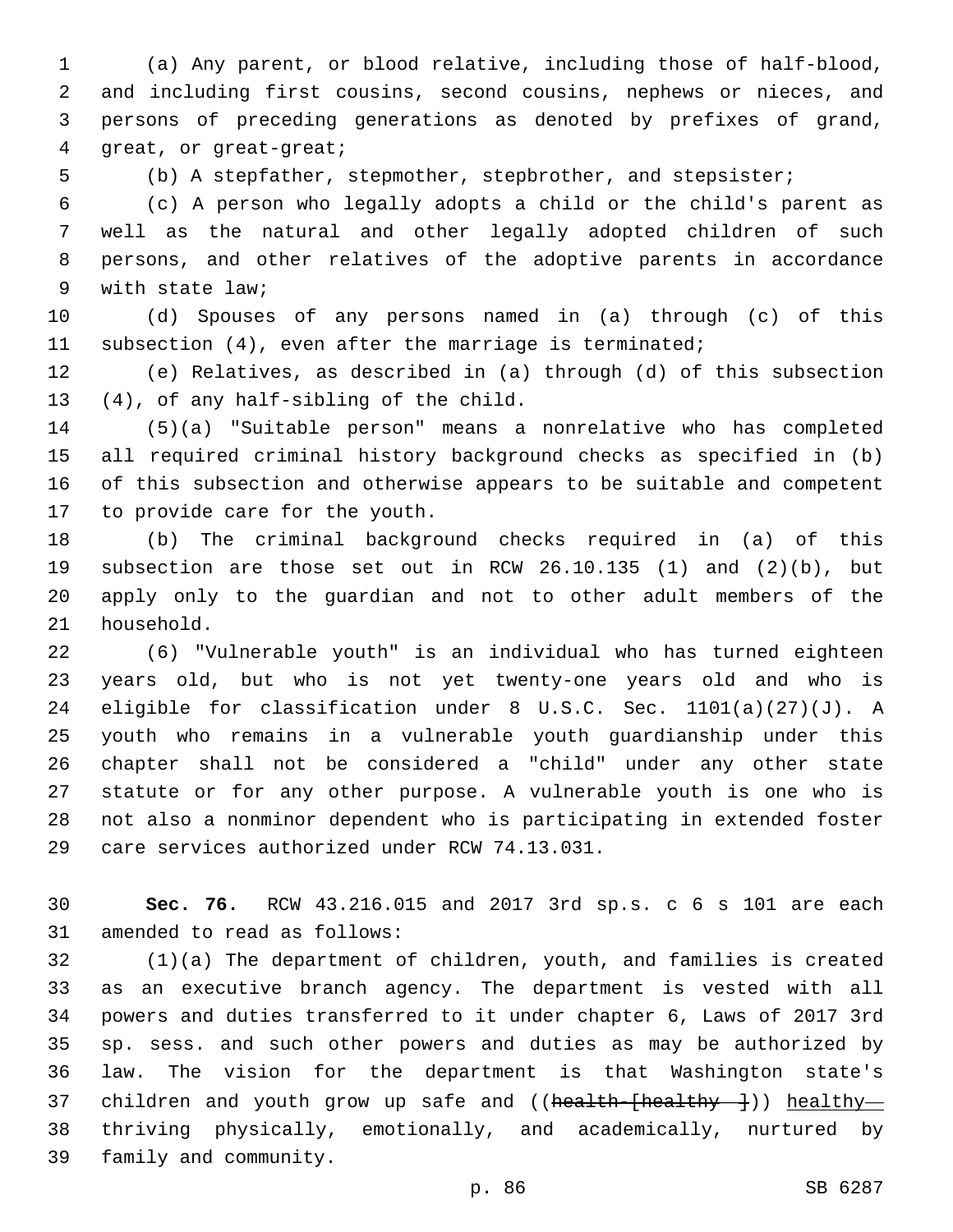(b) The department, in partnership with state and local agencies, tribes, and communities, shall protect children and youth from harm and promote healthy development with effective, high quality prevention, intervention, and early education services delivered in an equitable manner. An important role for the department shall be to provide preventative services to help secure and preserve families in crisis. The department shall partner with the federally recognized Indian tribes to develop effective services for youth and families while respecting the sovereignty of those tribes and the government- to-government relationship. Nothing in chapter 6, Laws of 2017 3rd sp. sess. alters the duties, requirements, and policies of the federal Indian child welfare act, 25 U.S.C. Secs. 1901 through 1963, as amended, or the Indian child welfare act, chapter 13.38 RCW.

 (2) Beginning July 1, 2018, the department must develop definitions for, work plans to address, and metrics to measure the outcomes for children, youth, and families served by the department and must work with state agencies to ensure services for children, youth, and families are science-based, outcome-driven, data-informed, 19 and collaborative.

 (3)(a) Beginning July 1, 2018, the department must establish short and long-term population level outcome measure goals, including metrics regarding reducing disparities by family income, race, and 23 ethnicity in each outcome.

 (b) The department must report to the legislature on outcome measures, actions taken, progress toward these goals, and plans for the future year, no less than annually, beginning December 1, 2018.

(c) The outcome measures must include, but are not limited to:

 (i) Improving child development and school readiness through voluntary, high quality early learning opportunities as measured by: (A) Increasing the number and proportion of children kindergarten- ready as measured by the Washington kindergarten inventory of developing skills (WAKids) assessment including mathematics; (B) increasing the proportion of children in early learning programs that have achieved the level 3 or higher early achievers quality standard; and (C) increasing the available supply of licensed child care in both child care centers and family homes, including providers not 37 receiving state subsidy;

38 (ii) Preventing child abuse and neglect;

 (iii) Improving child and youth safety, permanency, and well-being as measured by: (A) Reducing the number of children entering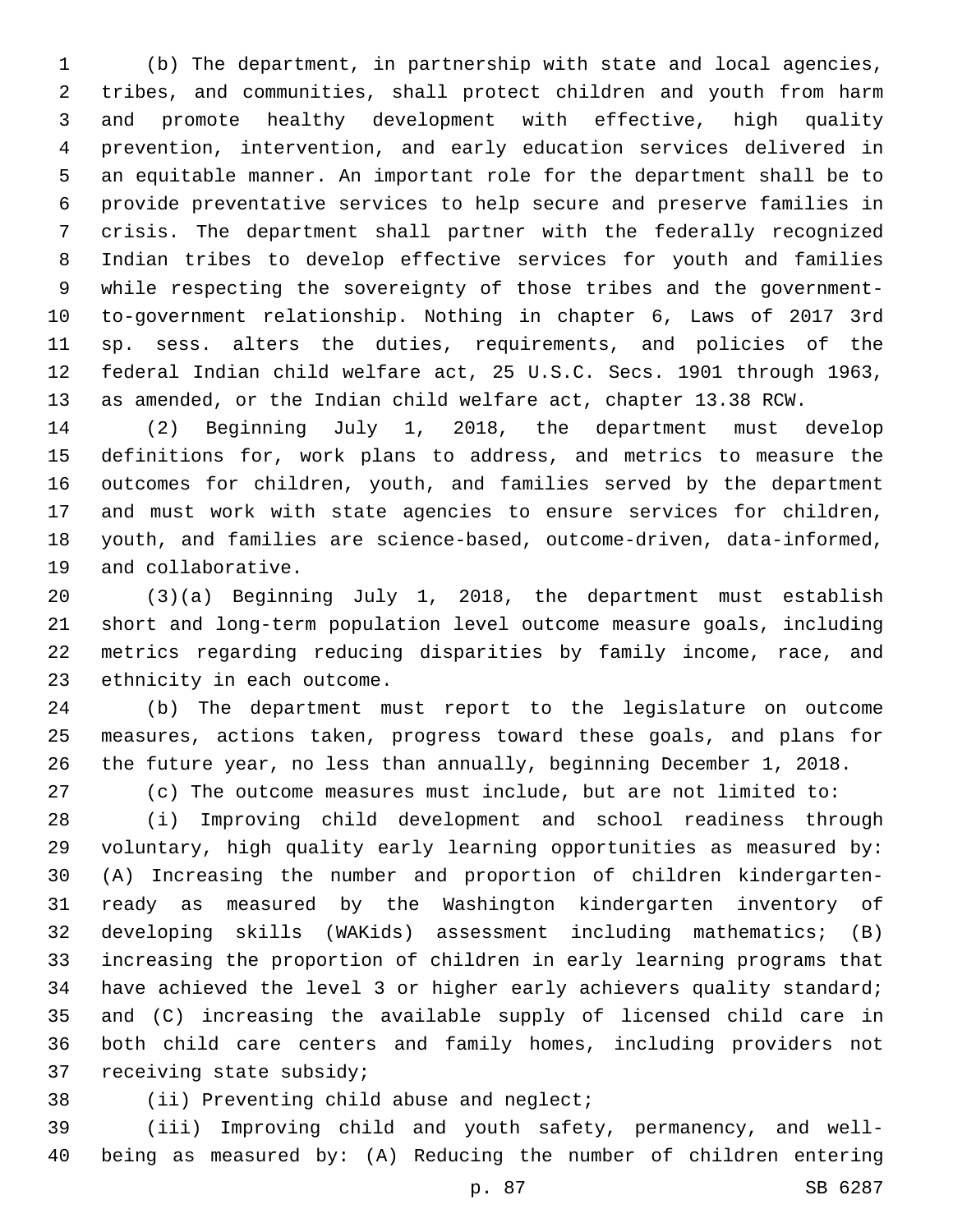out-of-home care; (B) reducing a child's length of stay in out-of- home care; (C) reducing maltreatment of youth while in out-of-home care; (D) licensing more foster homes than there are children in foster care; (E) reducing the number of children that reenter out-of- home care within twelve months; (F) increasing the stability of placements for children in out-of-home care; and (G) developing strategies to demonstrate to foster families that their service and involvement is highly valued by the department, as demonstrated by the development of strategies to consult with foster families regarding future placement of a foster child currently placed with a 11 foster family;

 (iv) Improving reconciliation of children and youth with their families as measured by: (A) Increasing family reunification; and (B) increasing the number of youth who are reunified with their family of 15 origin;

 (v) In collaboration with county juvenile justice programs, improving adolescent outcomes including reducing multisystem involvement and homelessness; and increasing school graduation rates and successful transitions to adulthood for youth involved in the 20 child welfare and juvenile justice systems;

 (vi) Reducing future demand for mental health and substance use disorder treatment for youth involved in the child welfare and 23 juvenile justice systems;

 (vii) In collaboration with county juvenile justice programs, reducing criminal justice involvement and recidivism as measured by: (A) An increase in the number of youth who successfully complete the terms of diversion or alternative sentencing options; (B) a decrease in the number of youth who commit subsequent crimes; and (C) eliminating the discharge of youth from institutional settings into 30 homelessness; and

 (viii) Reducing racial and ethnic disproportionality and disparities in system involvement and across child and youth outcomes 33 in collaboration with other state agencies.

(4) Beginning July 1, 2018, the department must:

 (a) Lead ongoing collaborative work to minimize or eliminate systemic barriers to effective, integrated services in collaboration 37 with state agencies serving children, youth, and families;

 (b) Identify necessary improvements and updates to statutes relevant to their responsibilities and proposing legislative changes 40 to the governor no less than biennially;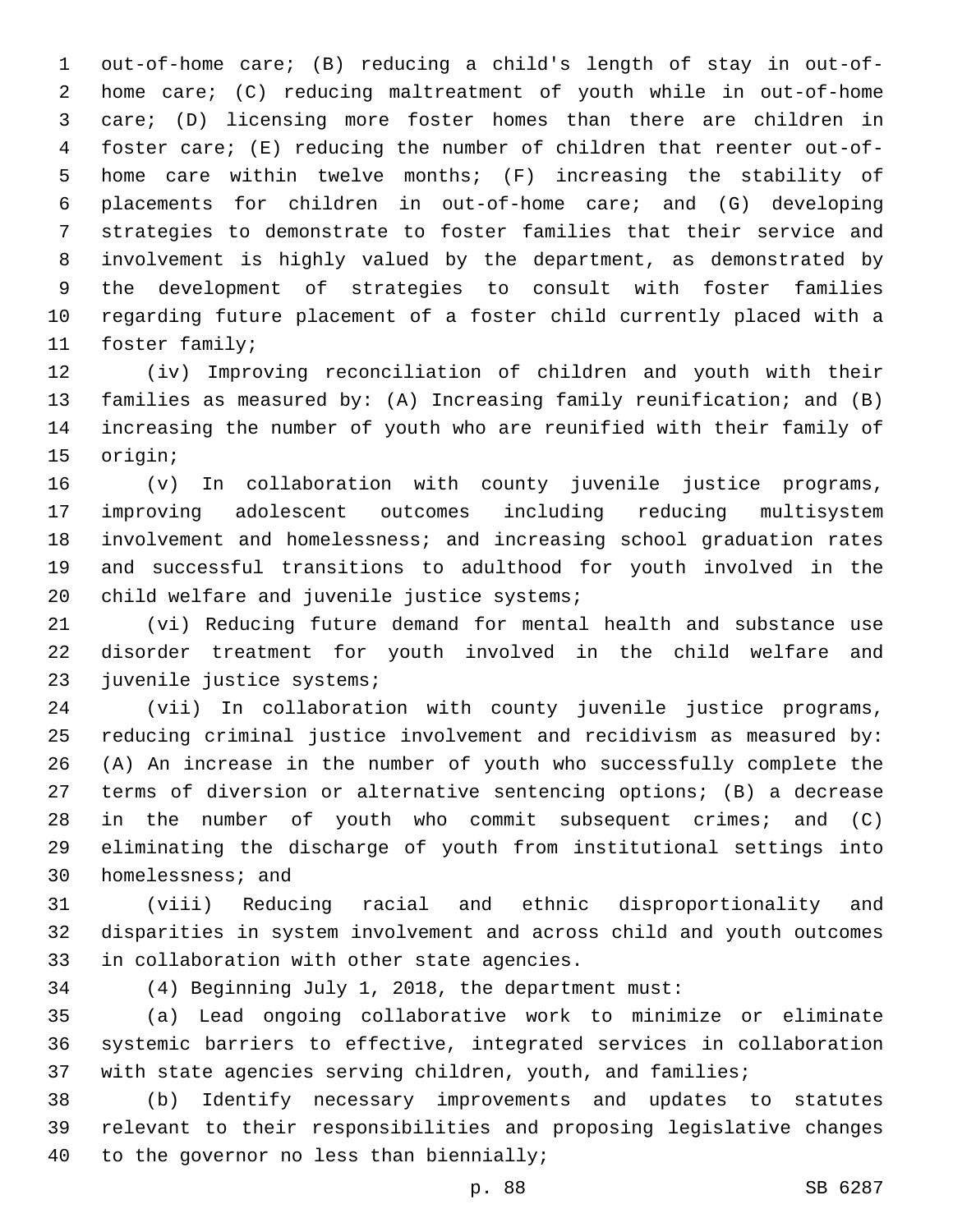(c) Help create a data-focused environment in which there are aligned outcomes and shared accountability for achieving those outcomes, with shared, real-time data that is accessible to authorized persons interacting with the family, child, or youth to identify what is needed and which services would be effective;

 (d) Lead the provision of state services to adolescents, focusing on key transition points for youth, including exiting foster care and institutions, and coordinating with the office of homeless youth prevention and protection programs to address the unique needs of 10 homeless youth; and

 (e) Create and annually update a list of the rights and responsibilities of foster parents in partnership with foster parent representatives. The list of foster parent rights and responsibilities must be posted on the department's web site and provided to foster parents in writing at the time of licensure.

 (5) The department is accountable to the public. To ensure transparency, beginning December 30, 2018, agency performance data for the services provided by the department, including outcome data for contracted services, must be available to the public, consistent with confidentiality laws, federal protections, and individual rights to privacy. Publicly available data must include budget and funding decisions, performance-based contracting data, including data for contracted services, and performance data on metrics identified in this section. The oversight board for children, youth, and families must work with the secretary and director to develop the most effective and cost-efficient ways to make department data available to the public, including making this data readily available on the 28 department's web site.

 (6) The department shall ensure that all new and renewed 30 contracts for services are performance-based.

 (7) As used in this section, "performance-based contract" means results-oriented contracting that focuses on the quality or outcomes that tie at least a portion of the contractor's payment, contract extensions, or contract renewals to the achievement of specific measurable performance standards and requirements.

 (8) The department must execute all new and renewed contracts for services in accordance with this section and consistent with RCW 74.13B.020. When contracted services are managed through a network administrator or other third party, the department must execute data-sharing agreements with the entities managing the contracts to track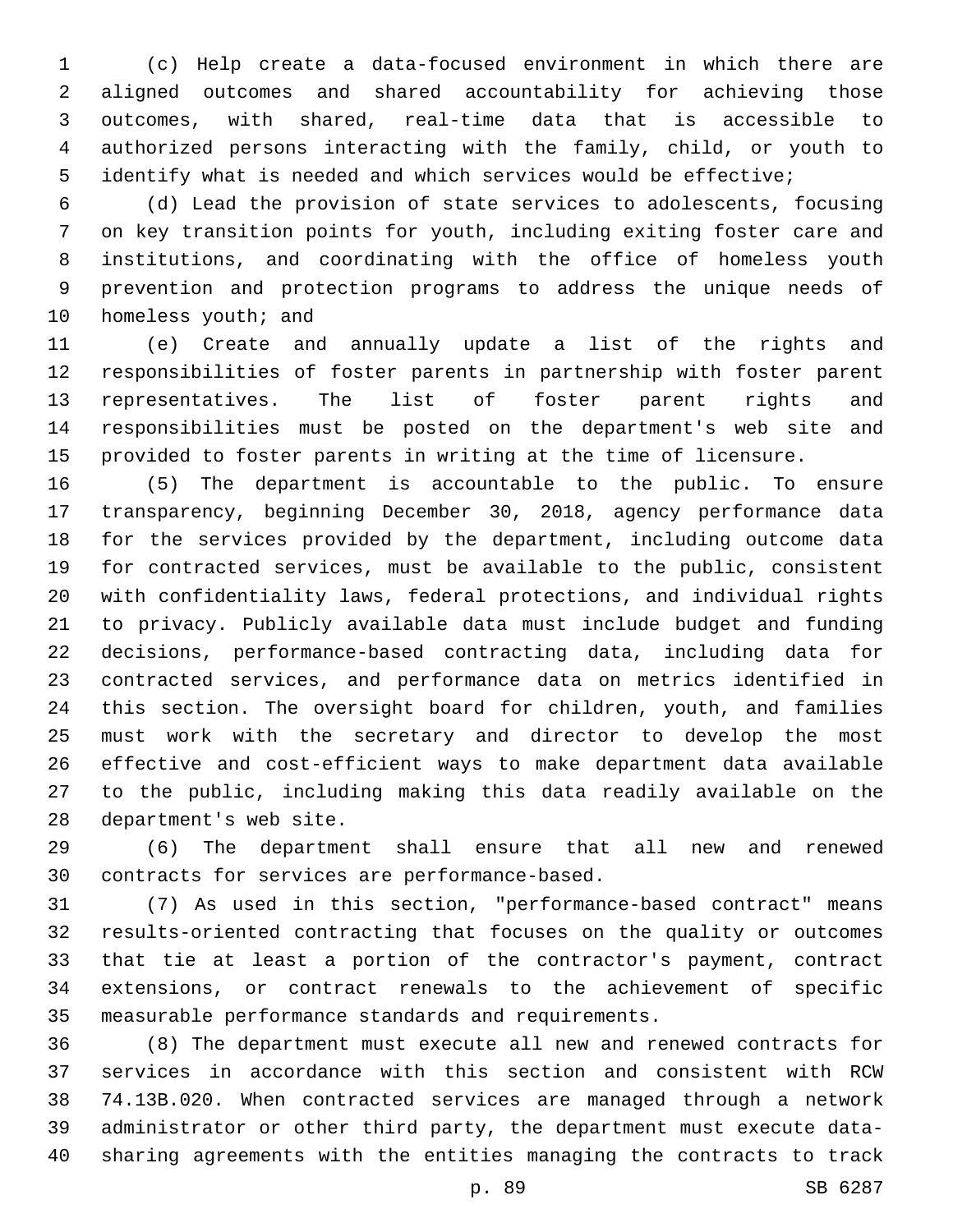provider performance measures. Contracts with network administrators or other third parties must provide the contract administrator the ability to shift resources from one provider to another, to evaluate individual provider performance, to add or delete services in consultation with the department, and to reinvest savings from increased efficiencies into new or improved services in their catchment area. Whenever possible, contractor performance data must be made available to the public, consistent with confidentiality laws 9 and individual rights to privacy.

 (9)(a) The oversight board for children, youth, and families shall begin its work and call the first meeting of the board on or after July 1, 2018. The oversight board shall immediately assume the duties of the legislative children's oversight committee, as provided for in RCW 74.13.570 and assume the full functions of the board as provided for in this section by July 1, 2019. The office of innovation, alignment, and accountability shall provide quarterly updates regarding the implementation of the department of children, youth, and families to the board between July 1, 2018, and July 1, 19 2019.

 (b) The ombuds shall establish the oversight board for children, youth, and families. The board is authorized for the purpose of monitoring and ensuring that the department of children, youth, and families achieves the stated outcomes of chapter 6, Laws of 2017 3rd sp. sess., and complies with administrative acts, relevant statutes, rules, and policies pertaining to early learning, juvenile rehabilitation, juvenile justice, and children and family services.

 (10)(a) The oversight board for children, youth, and families shall consist of two senators and two representatives from the legislature with one member from each major caucus, one nonvoting representative from the governor's office, one subject matter expert in early learning, one subject matter expert in child welfare, one subject matter expert in juvenile rehabilitation and justice, one subject matter expert in reducing disparities in child outcomes by family income and race and ethnicity, one tribal representative from the west of the crest of the Cascade mountains, one tribal representative from the east of the crest of the Cascade mountains, one current or former foster parent representative, one representative of an organization that advocates for the best interest of the child, one parent stakeholder group representative, one law enforcement representative, one child welfare caseworker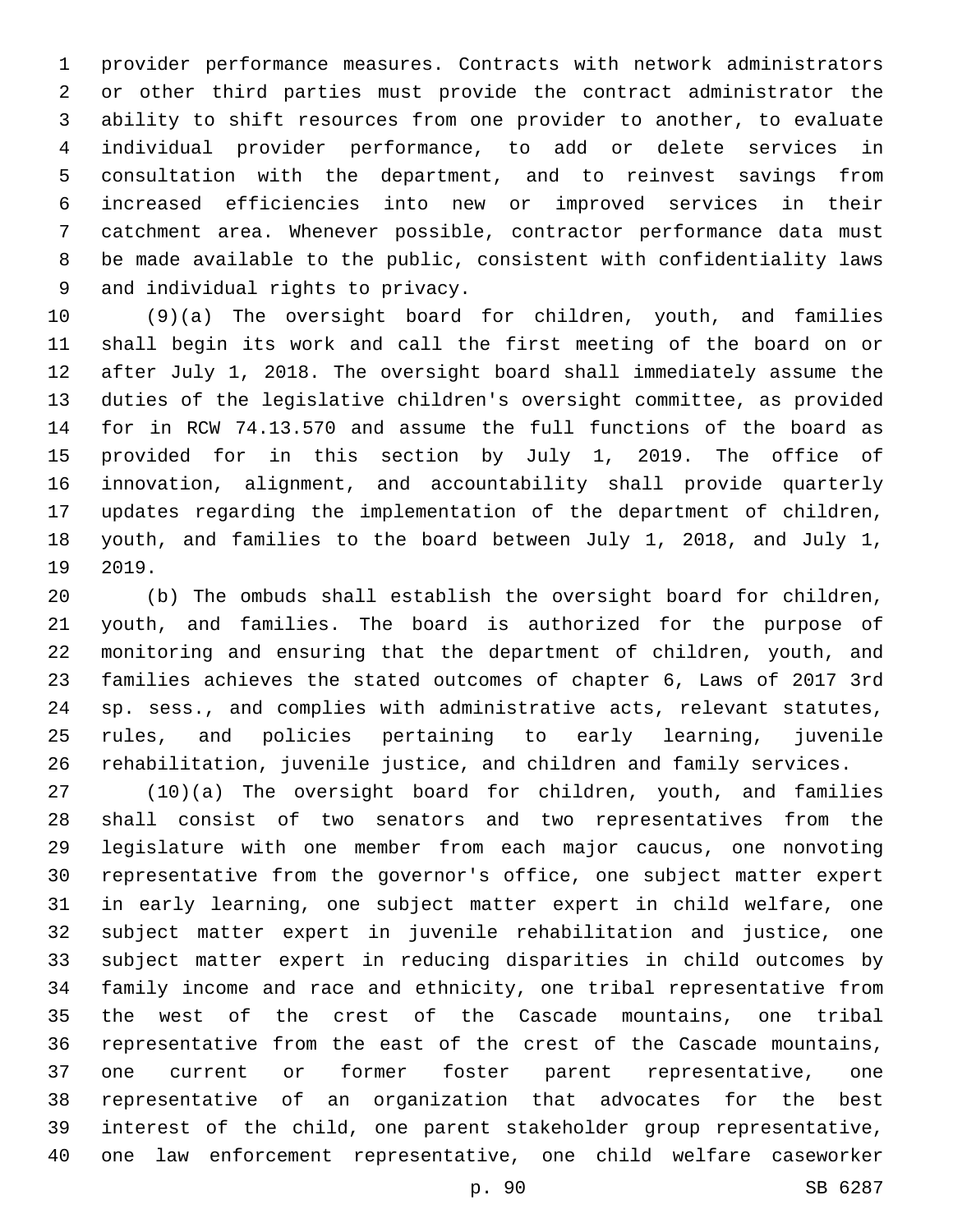representative, one early childhood learning program implementation practitioner, and one judicial representative presiding over child welfare court proceedings or other children's matters.

 (b) The senate members of the board shall be appointed by the leaders of the two major caucuses of the senate. The house of representatives members of the board shall be appointed by the leaders of the two major caucuses of the house of representatives. Members shall be appointed before the close of each regular session 9 of the legislature during an odd-numbered year.

 (c) The remaining board members shall be nominated by the governor, subject to the approval of the appointed legislators by 12 majority vote, and serve four-year terms.

 (11) The oversight board for children, youth, and families has the following powers, which may be exercised by majority vote of the 15 board:

16 (a) To receive reports of the family and children's ombuds;

 (b) To obtain access to all relevant records in the possession of the family and children's ombuds, except as prohibited by law;

 (c) To select its officers and adoption of rules for orderly 20 procedure;

 (d) To request investigations by the family and children's ombuds 22 of administrative acts;

 (e) To request and receive information, outcome data, documents, materials, and records from the department of children, youth, and families relating to children and family welfare, juvenile rehabilitation, juvenile justice, and early learning;

 (f) To determine whether the department of children, youth, and 28 families is achieving the performance measures;

 (g) If final review is requested by a licensee, to review whether department of children, youth, and families' licensors appropriately and consistently applied agency rules in child care facility licensing compliance agreements as defined in RCW 43.216.395 that do not involve a violation of health and safety standards as defined in RCW 43.216.395 in cases that have already been reviewed by the internal review process described in RCW 43.216.395 with the authority to overturn, change, or uphold such decisions;

 (h) To conduct annual reviews of a sample of department of children, youth, and families contracts for services from a variety of program and service areas to ensure that those contracts are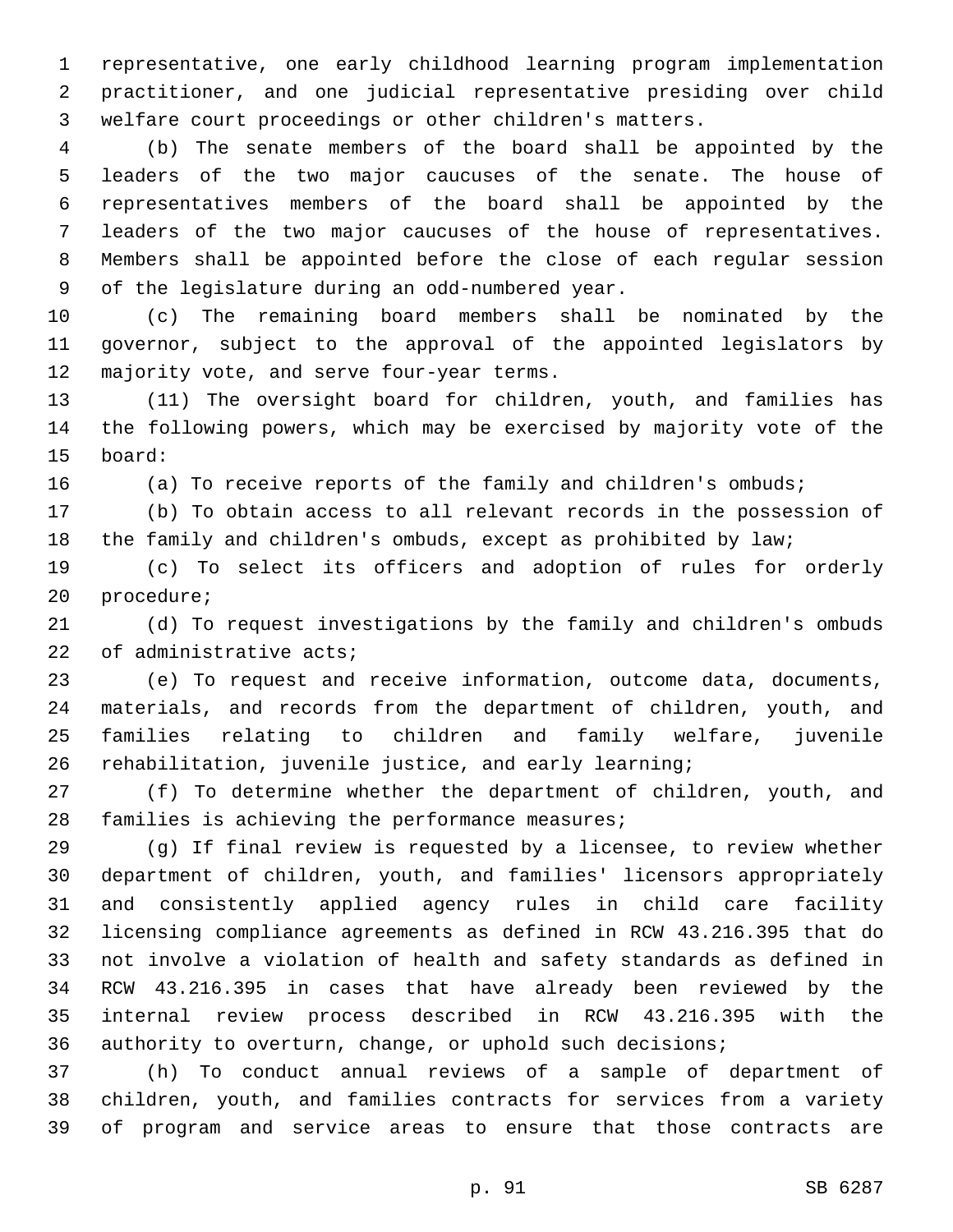performance-based and to assess the measures included in each 2 contract; and

 (i) Upon receipt of records or data from the family and children's ombuds or the department of children, youth, and families, the oversight board for children, youth, and families is subject to the same confidentiality restrictions as the family and children's ombuds is under RCW 43.06A.050. The provisions of RCW 43.06A.060 also apply to the oversight board for children, youth, and families.

 (12) The oversight board for children, youth, and families has general oversight over the performance and policies of the department and shall provide advice and input to the department and the 12 qovernor.

 (13) The oversight board for children, youth, and families must no less than twice per year convene stakeholder meetings to allow feedback to the board regarding contracting with the department of children, youth, and families, departmental use of local, state, private, and federal funds, and other matters as relating to carrying 18 out the duties of the department.

 (14) The oversight board for children, youth, and families shall review existing surveys of providers, customers, parent groups, and external services to assess whether the department of children, youth, and families is effectively delivering services, and shall conduct additional surveys as needed to assess whether the department 24 is effectively delivering services.

 (15) The oversight board for children, youth, and families is subject to the open public meetings act, chapter 42.30 RCW, except to the extent disclosure of records or information is otherwise 28 confidential under state or federal law.

 (16) Records or information received by the oversight board for children, youth, and families is confidential to the extent permitted by state or federal law. This subsection does not create an exception 32 for records covered by RCW 13.50.100.

 (17) The oversight board for children, youth, and families members shall receive no compensation for their service on the board, but shall be reimbursed for travel expenses incurred while attending meetings of the board when authorized by the board in accordance with 37 RCW 43.03.050 and 43.03.060.

 (18) The oversight board for children, youth, and families shall select, by majority vote, an executive director who shall be the chief administrative officer of the board and shall be responsible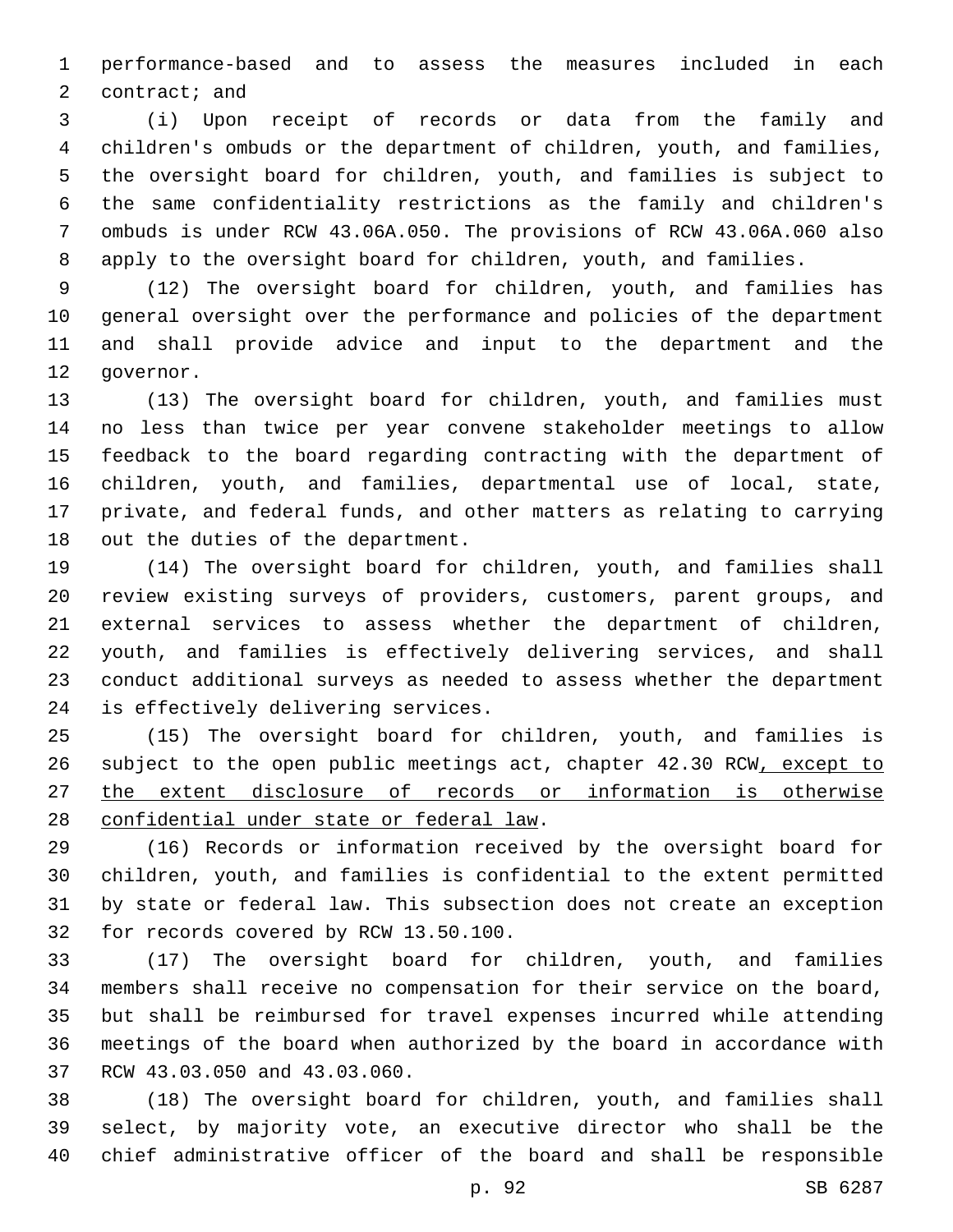for carrying out the policies adopted by the board. The executive director is exempt from the provisions of the state civil service law, chapter 41.06 RCW, and shall serve at the pleasure of the board 4 established in this section.

 (19) The oversight board for children, youth, and families shall maintain a staff not to exceed one full-time equivalent employee. The board-selected executive director of the board is responsible for 8 coordinating staff appointments.

 (20) The oversight board for children, youth, and families shall issue an annual report to the governor and legislature by December 1st of each year with an initial report delivered by December 1, 2019. The report must review the department of children, youth, and families' progress towards meeting stated performance measures and desired performance outcomes, and must also include a review of the 15 department's strategic plan, policies, and rules.

 (21) As used in this section, "department" means the department of children, youth, and families, "director" means the director of the office of innovation, alignment, and accountability, and "secretary" means the secretary of the department.

 (22) The governor must appoint the secretary of the department 21 within thirty days of July 6, 2017.

 **Sec. 77.** RCW 43.06A.030 and 2017 3rd sp.s. c 6 s 112 are each 23 amended to read as follows:

The ombuds shall perform the following duties:

 (1) Provide information as appropriate on the rights and responsibilities of individuals receiving family and children's services, juvenile justice, juvenile rehabilitation, and child early learning, and on the procedures for providing these services;

 (2) Investigate, upon his or her own initiative or upon receipt of a complaint, an administrative act alleged to be contrary to law, rule, or policy, imposed without an adequate statement of reason, or based on irrelevant, immaterial, or erroneous grounds; however, the ombuds may decline to investigate any complaint as provided by rules 34 adopted under this chapter;

 (3) Monitor the procedures as established, implemented, and practiced by the department of children, youth, and families to carry out its responsibilities in delivering family and children's services with a view toward appropriate preservation of families and ensuring 39 children's health and safety;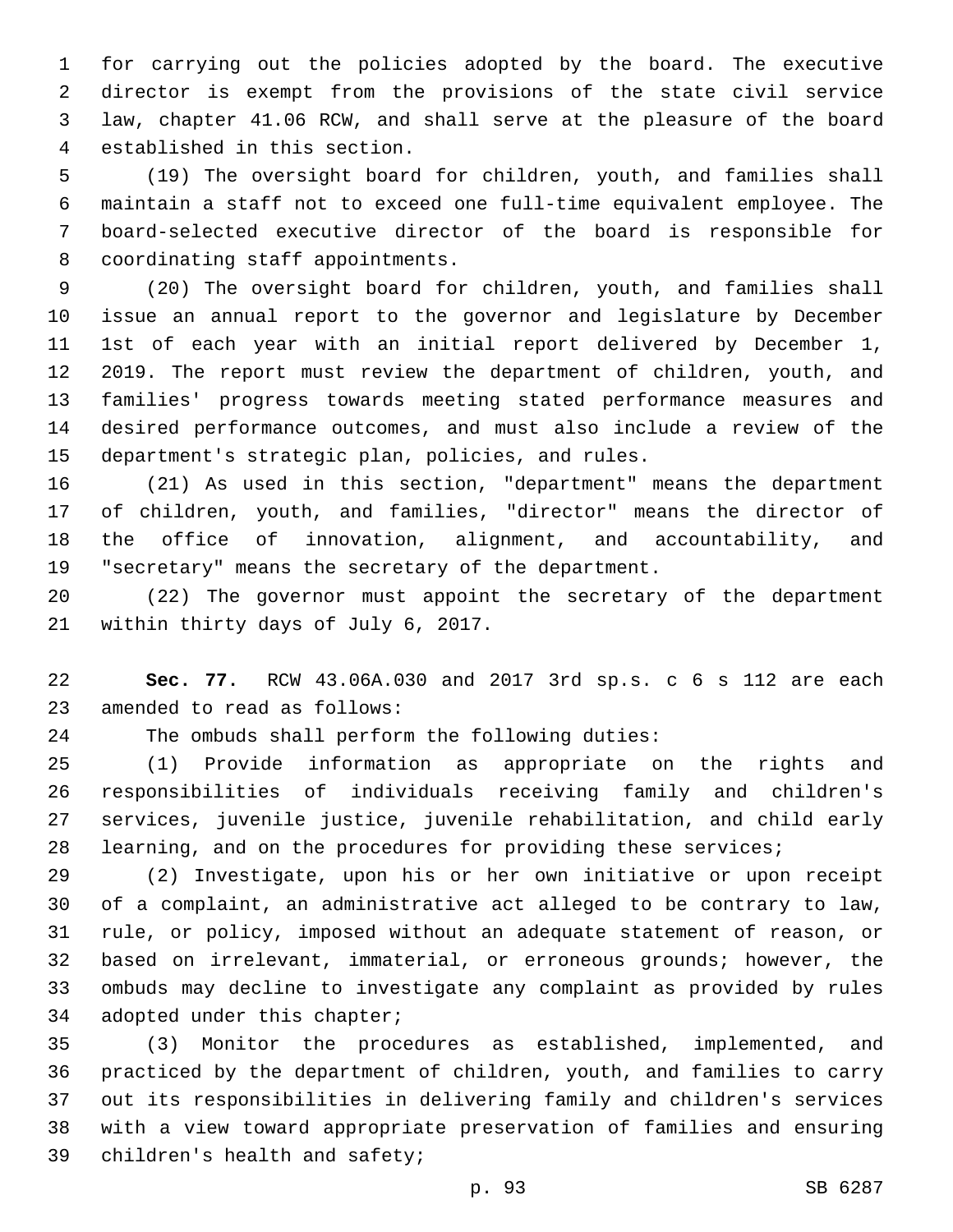(4) Review periodically the facilities and procedures of state institutions serving children, youth, and families, and state-3 licensed facilities or residences;

 (5) Recommend changes in the procedures for addressing the needs 5 of children, youth, and families;

 (6) Submit annually to the oversight board for children, youth, and families created in RCW 43.216.015 and to the governor by November 1st a report analyzing the work of the department of 9 children, youth, and families, including recommendations;

10 (7) Grant the ((committee)) oversight board for children, youth, and families access to all relevant records in the possession of the 12 ombuds unless prohibited by law; and

(8) Adopt rules necessary to implement this chapter.

 **Sec. 78.** RCW 13.50.010 and 2017 3rd sp.s. c 6 s 312 are each 15 amended to read as follows:

16 (1) For purposes of this chapter:

 (a) "Good faith effort to pay" means a juvenile offender has either (i) paid the principal amount in full; (ii) made at least eighty percent of the value of full monthly payments within the period from disposition or deferred disposition until the time the amount of restitution owed is under review; or (iii) can show good cause why he or she paid an amount less than eighty percent of the 23 value of full monthly payments;

 (b) "Juvenile justice or care agency" means any of the following: Police, diversion units, court, prosecuting attorney, defense attorney, detention center, attorney general, the oversight board for children, youth, and families, the office of the family and children's ombuds, the department of social and health services and its contracting agencies, the department of children, youth, and families and its contracting agencies, schools; persons or public or private agencies having children committed to their custody; and any placement oversight committee created under RCW 72.05.415;

 (c) "Official juvenile court file" means the legal file of the juvenile court containing the petition or information, motions, memorandums, briefs, notices of hearing or appearance, service documents, witness and exhibit lists, findings of the court and court orders, agreements, judgments, decrees, notices of appeal, as well as documents prepared by the clerk, including court minutes, letters,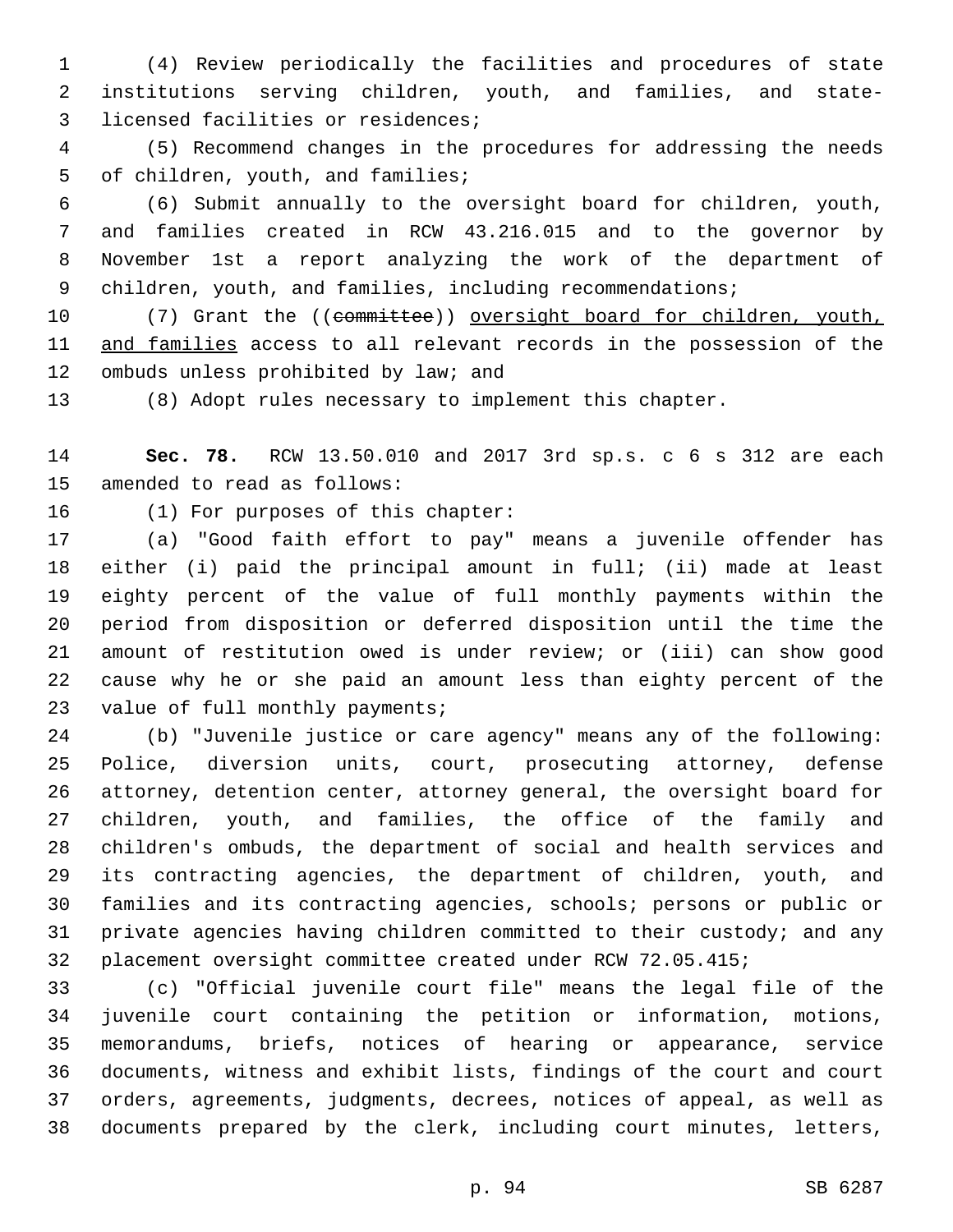warrants, waivers, affidavits, declarations, invoices, and the index 2 to clerk papers;

 (d) "Records" means the official juvenile court file, the social file, and records of any other juvenile justice or care agency in the 5 case;

 (e) "Social file" means the juvenile court file containing the 7 records and reports of the probation counselor.

 (2) Each petition or information filed with the court may include only one juvenile and each petition or information shall be filed under a separate docket number. The social file shall be filed 11 separately from the official juvenile court file.

 (3) It is the duty of any juvenile justice or care agency to 13 maintain accurate records. To this end:

 (a) The agency may never knowingly record inaccurate information. Any information in records maintained by the department of social and 16 health services or the department of children, youth, and families relating to a petition filed pursuant to chapter 13.34 RCW that is found by the court to be false or inaccurate shall be corrected or 19 expunged from such records by the agency;

 (b) An agency shall take reasonable steps to assure the security of its records and prevent tampering with them; and

 (c) An agency shall make reasonable efforts to insure the completeness of its records, including action taken by other agencies 24 with respect to matters in its files.

 (4) Each juvenile justice or care agency shall implement procedures consistent with the provisions of this chapter to 27 facilitate inquiries concerning records.

 (5) Any person who has reasonable cause to believe information concerning that person is included in the records of a juvenile justice or care agency and who has been denied access to those records by the agency may make a motion to the court for an order authorizing that person to inspect the juvenile justice or care agency record concerning that person. The court shall grant the motion to examine records unless it finds that in the interests of justice or in the best interests of the juvenile the records or parts 36 of them should remain confidential.

 (6) A juvenile, or his or her parents, or any person who has reasonable cause to believe information concerning that person is included in the records of a juvenile justice or care agency may make a motion to the court challenging the accuracy of any information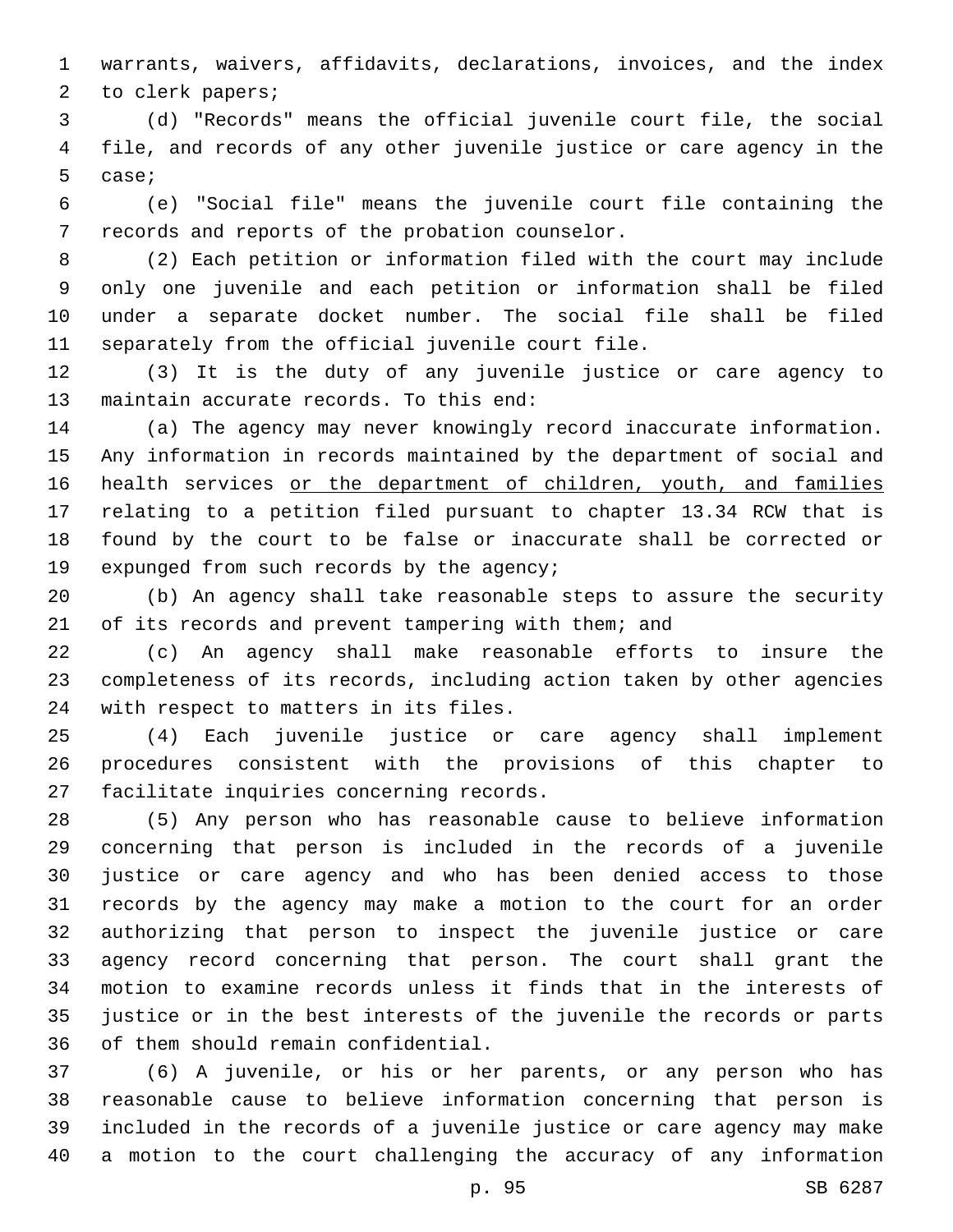concerning the moving party in the record or challenging the continued possession of the record by the agency. If the court grants the motion, it shall order the record or information to be corrected 4 or destroyed.

 (7) The person making a motion under subsection (5) or (6) of this section shall give reasonable notice of the motion to all parties to the original action and to any agency whose records will 8 be affected by the motion.

 (8) The court may permit inspection of records by, or release of information to, any clinic, hospital, or agency which has the subject person under care or treatment. The court may also permit inspection by or release to individuals or agencies, including juvenile justice advisory committees of county law and justice councils, engaged in legitimate research for educational, scientific, or public purposes. Each person granted permission to inspect juvenile justice or care agency records for research purposes shall present a notarized statement to the court stating that the names of juveniles and 18 parents will remain confidential.

 (9) The court shall release to the caseload forecast council the records needed for its research and data-gathering functions. Access to caseload forecast data may be permitted by the council for research purposes only if the anonymity of all persons mentioned in 23 the records or information will be preserved.

 (10) Juvenile detention facilities shall release records to the caseload forecast council upon request. The commission shall not disclose the names of any juveniles or parents mentioned in the records without the named individual's written permission.

 (11) Requirements in this chapter relating to the court's authority to compel disclosure shall not apply to the oversight board for children, youth, and families or the office of the family and 31 children's ombuds.

 (12) For the purpose of research only, the administrative office of the courts shall maintain an electronic research copy of all records in the judicial information system related to juveniles. Access to the research copy is restricted to the administrative office of the courts for research purposes as authorized by the supreme court or by state statute. The administrative office of the courts shall maintain the confidentiality of all confidential records and shall preserve the anonymity of all persons identified in the research copy. Data contained in the research copy may be shared with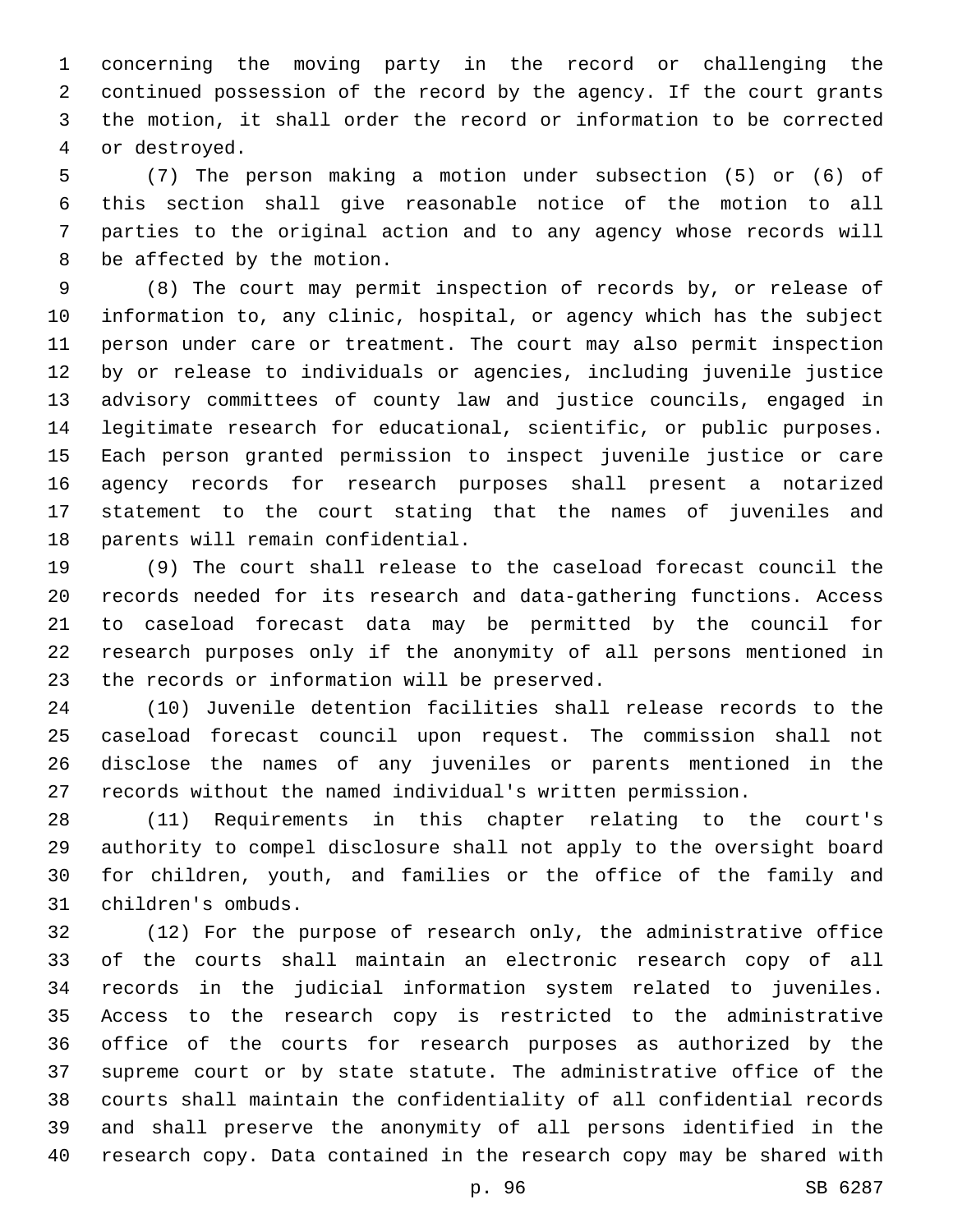other governmental agencies as authorized by state statute, pursuant to data-sharing and research agreements, and consistent with applicable security and confidentiality requirements. The research copy may not be subject to any records retention schedule and must include records destroyed or removed from the judicial information system pursuant to RCW 13.50.270 and 13.50.100(3).6

 (13) The court shall release to the Washington state office of public defense records needed to implement the agency's oversight, technical assistance, and other functions as required by RCW 2.70.020. Access to the records used as a basis for oversight, technical assistance, or other agency functions is restricted to the Washington state office of public defense. The Washington state office of public defense shall maintain the confidentiality of all 14 confidential information included in the records.

 (14) The court shall release to the Washington state office of civil legal aid records needed to implement the agency's oversight, technical assistance, and other functions as required by RCW 2.53.045. Access to the records used as a basis for oversight, technical assistance, or other agency functions is restricted to the Washington state office of civil legal aid. The Washington state office of civil legal aid shall maintain the confidentiality of all confidential information included in the records, and shall, as soon as possible, destroy any retained notes or records obtained under this section that are not necessary for its functions related to RCW 2.53.045.

 (15) For purposes of providing for the educational success of youth in foster care, the department of children, youth, and families may disclose only those confidential child welfare records that pertain to or may assist with meeting the educational needs of foster youth to another state agency or state agency's contracted provider responsible under state law or contract for assisting foster youth to attain educational success. The records retain their confidentiality pursuant to this chapter and federal law and cannot be further disclosed except as allowed under this chapter and federal law.

 (16) For the purpose of ensuring the safety and welfare of the youth who are in foster care, the department of children, youth, and families may disclose to the department of commerce and its contracted providers responsible under state law or contract for providing services to youth, only those confidential child welfare records that pertain to ensuring the safety and welfare of the youth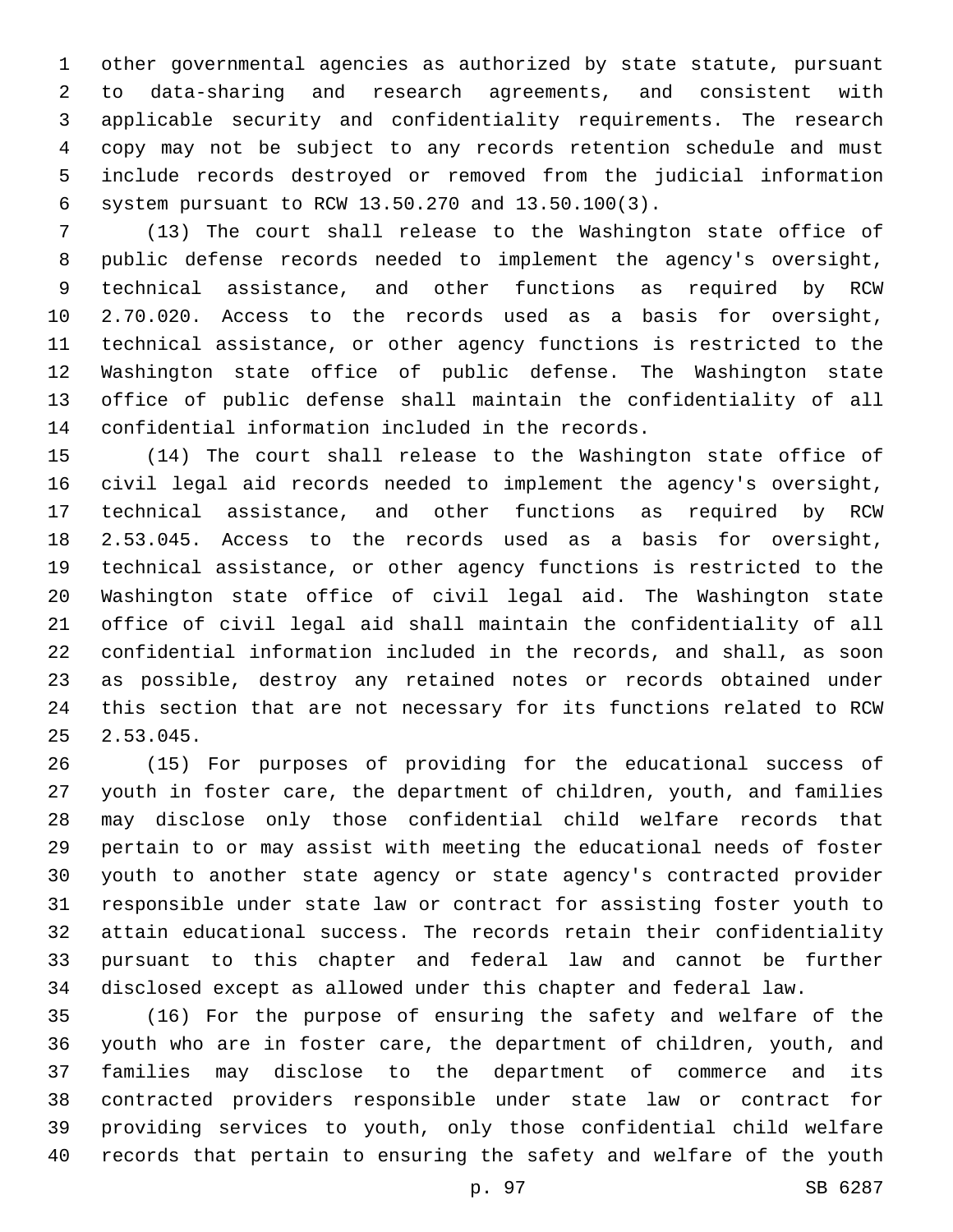who are in foster care who are admitted to crisis residential centers or HOPE centers under contract with the office of homeless youth prevention and protection. Records disclosed under this subsection retain their confidentiality pursuant to this chapter and federal law and may not be further disclosed except as permitted by this chapter and federal law.6

 (17) For purposes of investigating and preventing child abuse and neglect, and providing for the health care coordination and the well- being of children in foster care, the department of children, youth, and families may disclose only those confidential child welfare records that pertain to or may assist with investigation and prevention of child abuse and neglect, or may assist with providing for the health and well-being of children in foster care to the department of social and health services, the health care authority, or their contracting agencies. For purposes of investigating and preventing child abuse and neglect, and to provide for the coordination of health care and the well-being of children in foster care, the department of social and health services and the health care authority may disclose only those confidential child welfare records that pertain to or may assist with investigation and prevention of child abuse and neglect, or may assist with providing for the health care coordination and the well-being of children in foster care to the department of children, youth, and families, or its contracting agencies. The records retain their confidentiality pursuant to this chapter and federal law and cannot be further disclosed except as allowed under this chapter and federal law.

 **Sec. 79.** RCW 74.14B.010 and 2017 3rd sp.s. c 6 s 506 are each 28 amended to read as follows:

 (1) Caseworkers employed in children services shall meet minimum standards established by the department. Comprehensive training for caseworkers shall be completed before such caseworkers are assigned to case-carrying responsibilities without direct supervision. Intermittent, part-time, and standby workers shall be subject to the 34 same minimum standards and training.

 (2) Ongoing specialized training shall be provided for persons responsible for investigating child sexual abuse. Training participants shall have the opportunity to practice interview skills 38 and receive feedback from instructors.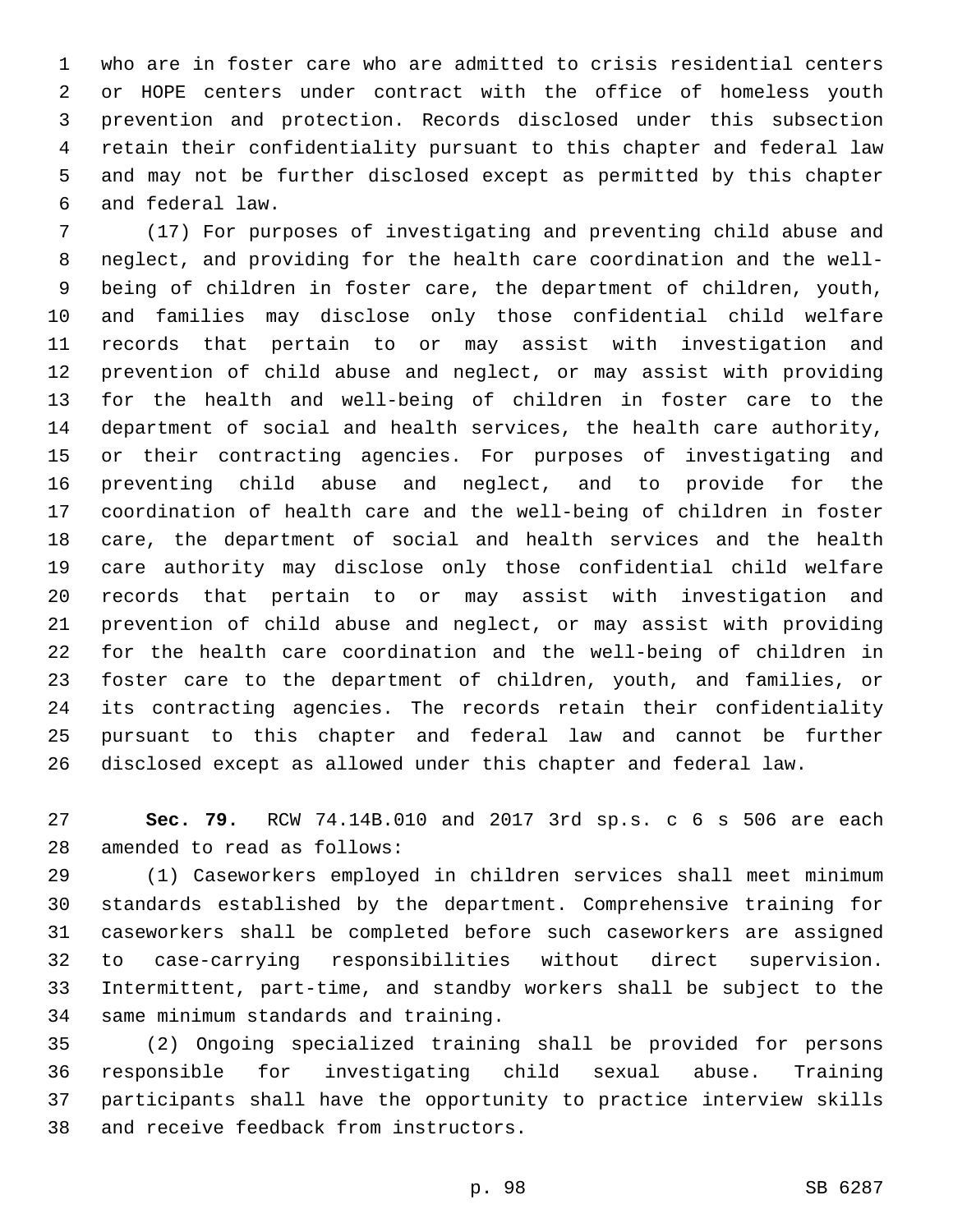(3) The department, the criminal justice training commission, the Washington association of sheriffs and police chiefs, and the Washington association of prosecuting attorneys shall design and implement statewide training that contains consistent elements for persons engaged in the interviewing of children, including law enforcement, prosecution, and child protective services.

 (4) The training shall: (a) Be based on research-based practices and standards; (b) minimize the trauma of all persons who are interviewed during abuse investigations; (c) provide methods of reducing the number of investigative interviews necessary whenever possible; (d) assure, to the extent possible, that investigative interviews are thorough, objective, and complete; (e) recognize needs of special populations, such as persons with developmental disabilities; (f) recognize the nature and consequences of victimization; (g) require investigative interviews to be conducted in a manner most likely to permit the interviewed persons the maximum emotional comfort under the circumstances; (h) address record retention and retrieval; and (i) documentation of investigative 19 interviews.

 (5) The identification of domestic violence is critical in ensuring the safety of children in the child welfare system. As a result, ongoing domestic violence training and consultation shall be 23 provided to caseworkers, including how to use the ((children's 24 administration's)) department's practice guide to domestic violence.

 **Sec. 80.** RCW 43.216.906 and 2017 3rd sp.s. c 6 s 803 are each 26 amended to read as follows:

 (1) All powers, duties, and functions of the department of social and health services pertaining to child welfare services under chapters 13.32A, 13.34, 13.36, 13.38, 13.50, 13.60, 13.64, 26.33, 26.44, 74.13, 74.13A, 74.14B, 74.14C, and 74.15 RCW are transferred to the department of children, youth, and families. All references to the secretary or the department of social and health services in the Revised Code of Washington shall be construed to mean the secretary or the department of children, youth, and families when referring to 35 the functions transferred in this section.

 (2)(a) All reports, documents, surveys, books, records, files, papers, or written material in the possession of the department of social and health services pertaining to the powers, duties, and functions transferred shall be delivered to the custody of the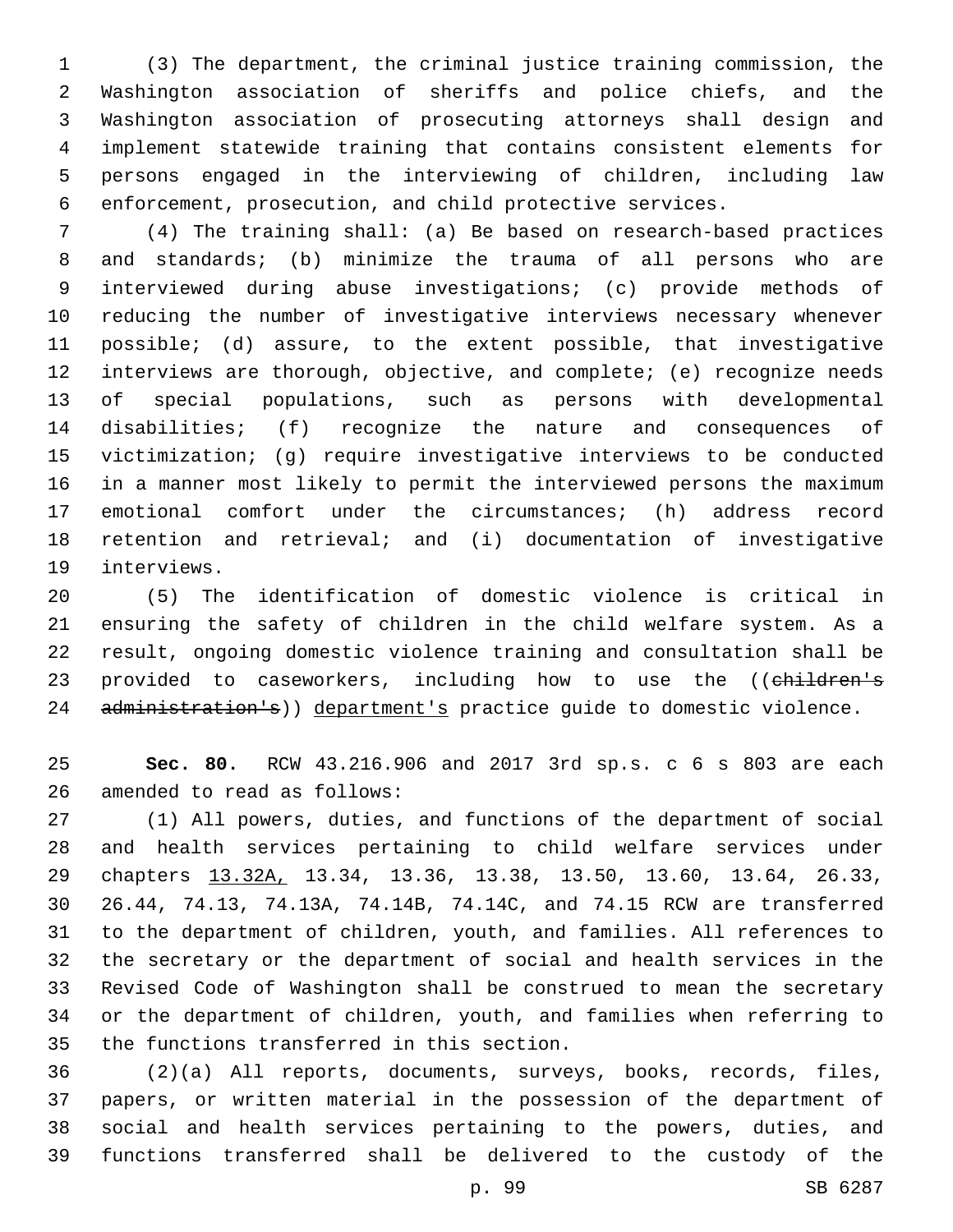department of children, youth, and families. All cabinets, furniture, office equipment, motor vehicles, and other tangible property employed by the department of social and health services in carrying out the powers, duties, and functions transferred shall be made available to the department of children, youth, and families. All funds, credits, or other assets held in connection with the powers, duties, and functions transferred shall be assigned to the department 8 of children, youth, and families.

 (b) Any appropriations made to the department of social and health services for carrying out the powers, duties, and functions transferred shall, on July 1, 2018, be transferred and credited to 12 the department of children, youth, and families.

 (c) Whenever any question arises as to the transfer of any personnel, funds, books, documents, records, papers, files, equipment, or other tangible property used or held in the exercise of the powers and the performance of the duties and functions transferred, the director of financial management shall make a determination as to the proper allocation and certify the same to the 19 state agencies concerned.

 (3) All employees of the department of social and health services engaged in performing the powers, duties, and functions transferred are transferred to the jurisdiction of the department of children, youth, and families. All employees classified under chapter 41.06 RCW, the state civil service law, are assigned to the department of children, youth, and families to perform their usual duties upon the same terms as formerly, without any loss of rights, subject to any action that may be appropriate thereafter in accordance with the laws 28 and rules governing state civil service.

 (4) All rules and all pending business before the department of social and health services pertaining to the powers, duties, and functions transferred shall be continued and acted upon by the department of children, youth, and families. All existing contracts and obligations shall remain in full force and shall be performed by 34 the department of children, youth, and families.

 (5) The transfer of the powers, duties, functions, and personnel of the department of social and health services shall not affect the validity of any act performed before July 1, 2018.

 (6) If apportionments of budgeted funds are required because of the transfers directed by this section, the director of financial management shall certify the apportionments to the agencies affected,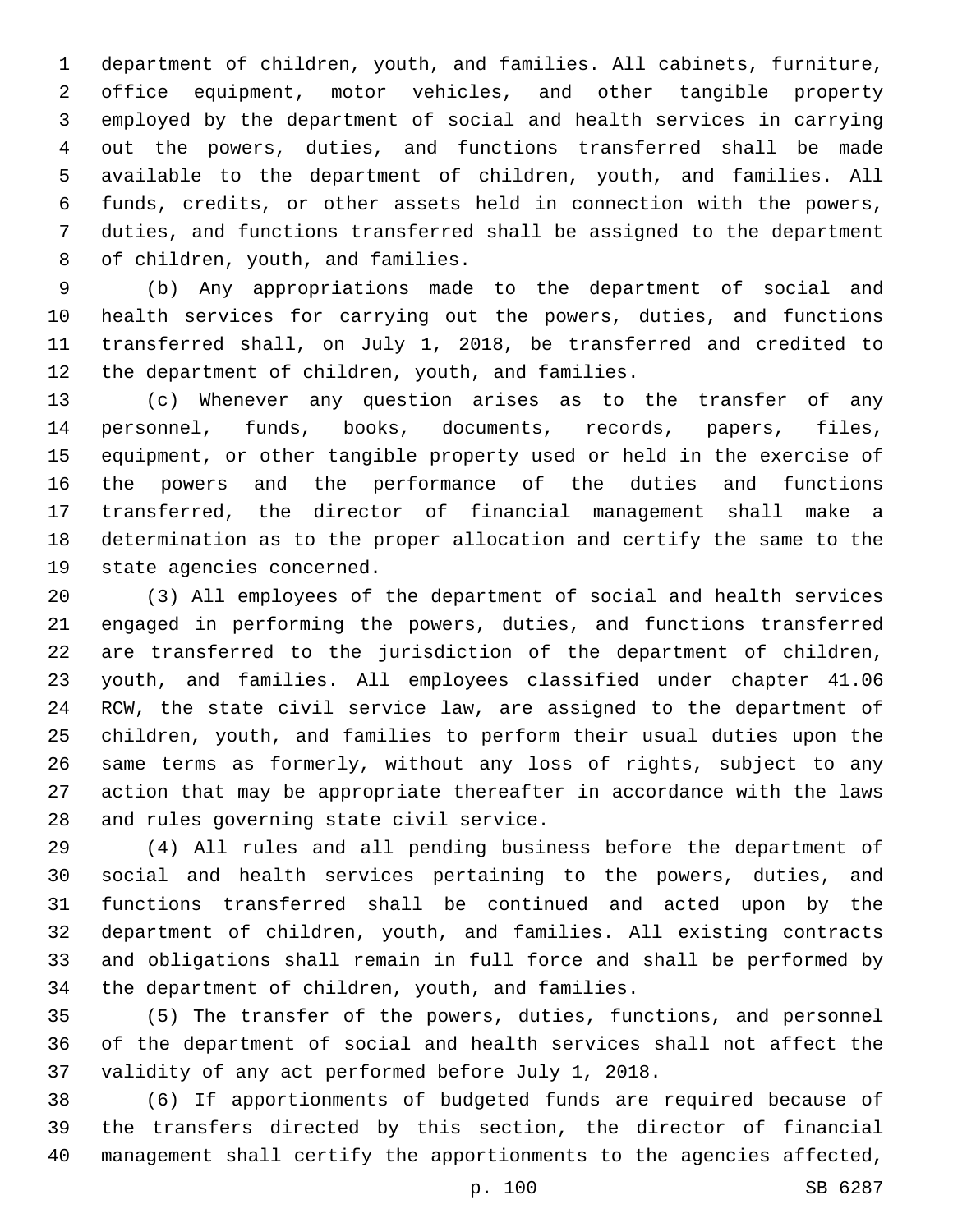the state auditor, and the state treasurer. Each of these shall make the appropriate transfer and adjustments in funds and appropriation accounts and equipment records in accordance with the certification.

 (7)(a) The portions of any bargaining units of employees at the department of social and health services existing on July 1, 2018, that are transferred to the department of children, youth, and families shall be considered separate appropriate units within the department of children, youth, and families unless and until modified by the public employment relations commission pursuant to Title 391 WAC. The exclusive bargaining representatives recognized as representing the portions of the bargaining units of employees at the department of social and health services existing on July 1, 2018, shall continue as the exclusive bargaining representatives of the transferred bargaining units without the necessity of an election.

 (b) The public employment relations commission may review the appropriateness of the collective bargaining units that are a result of the transfer from the department of social and health services to the department of children, youth, and families under chapter 6, Laws of 2017 3rd sp. sess. The employer or the exclusive bargaining representative may petition the public employment relations commission to review the bargaining units in accordance with this 22 section.

 **Sec. 81.** RCW 43.216.905 and 2017 3rd sp.s. c 6 s 802 are each 24 amended to read as follows:

 (1) The department of early learning is hereby abolished and its powers, duties, and functions are hereby transferred to the department of children, youth, and families. All references to the 28 ((secretary)) director or the department of early learning in the Revised Code of Washington shall be construed to mean the secretary or the department of children, youth, and families.

 (2)(a) All reports, documents, surveys, books, records, files, papers, or written material in the possession of the department of early learning shall be delivered to the custody of the department of children, youth, and families. All cabinets, furniture, office equipment, motor vehicles, and other tangible property employed by the department of early learning shall be made available to the department of children, youth, and families. All funds, credits, or other assets held by the department of early learning shall be assigned to the department of children, youth, and families.

p. 101 SB 6287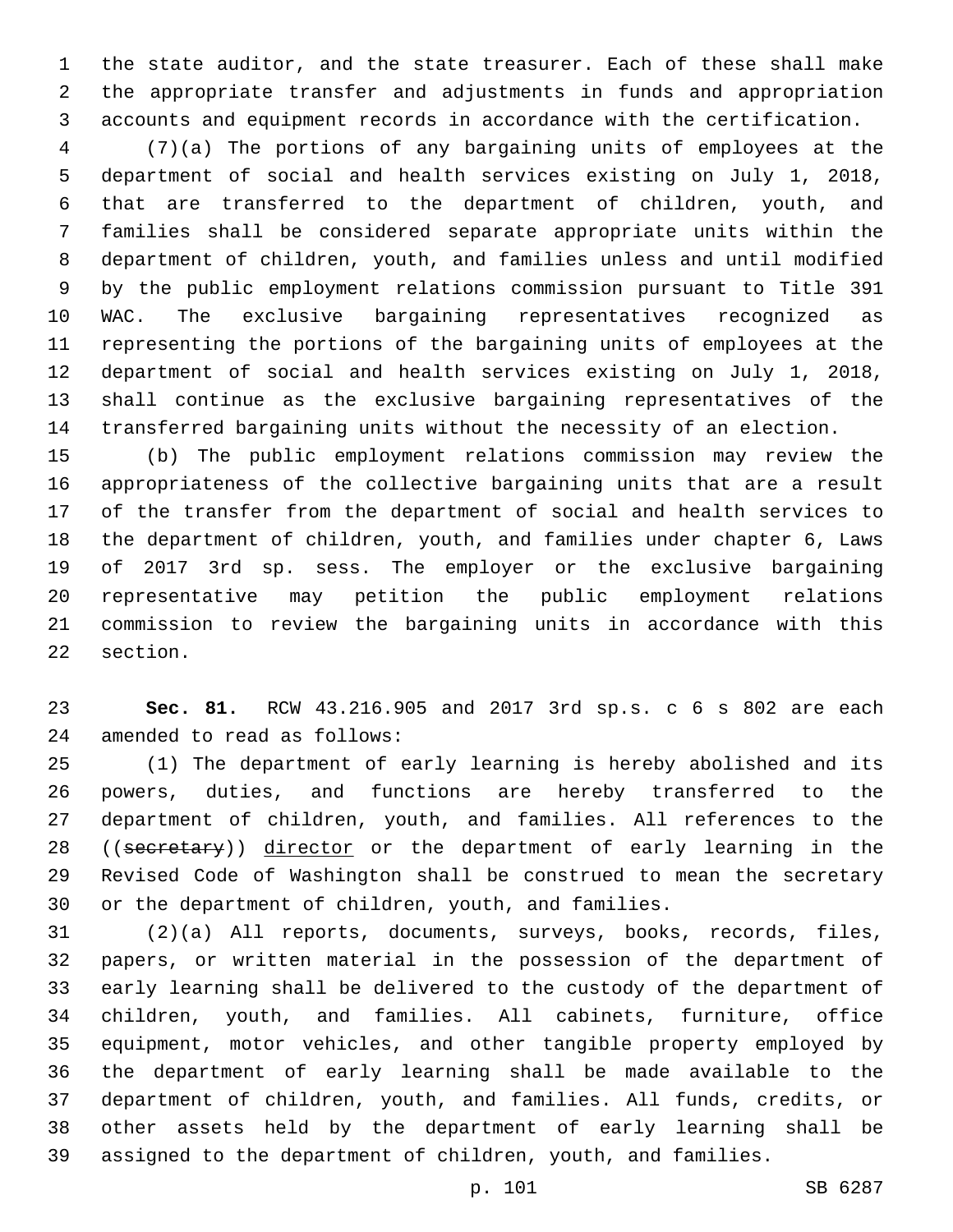(b) Any appropriations made to the department of early learning shall, on July 1, 2018, be transferred and credited to the department 3 of children, youth, and families.

 (c) If any question arises as to the transfer of any personnel, funds, books, documents, records, papers, files, equipment, or other tangible property used or held in the exercise of the powers and the performance of the duties and functions transferred, the director of financial management shall make a determination as to the proper allocation and certify the same to the state agencies concerned.

 (3) All employees of the department of early learning are transferred to the jurisdiction of the department of children, youth, and families. All employees classified under chapter 41.06 RCW, the state civil service law, are assigned to the department of children, youth, and families to perform their usual duties upon the same terms as formerly, without any loss of rights, subject to any action that may be appropriate thereafter in accordance with the laws and rules 17 governing state civil service.

 (4) All rules and all pending business before the department of early learning shall be continued and acted upon by the department of children, youth, and families. All existing contracts and obligations shall remain in full force and shall be performed by the department 22 of children, youth, and families.

 (5) The transfer of the powers, duties, functions, and personnel of the department of early learning shall not affect the validity of 25 any act performed before July 1, 2018.

 (6) If apportionments of budgeted funds are required because of the transfers directed by this section, the director of financial management shall certify the apportionments to the agencies affected, the state auditor, and the state treasurer. Each of these shall make the appropriate transfer and adjustments in funds and appropriation accounts and equipment records in accordance with the certification.

 (7)(a) The bargaining units of employees at the department of early learning existing on July 1, 2018, that are transferred to the department of children, youth, and families shall be considered separate appropriate units within the department of children, youth, and families unless and until modified by the public employment relations commission pursuant to Title 391 WAC. The exclusive bargaining representatives recognized as representing the bargaining units of employees at the department of early learning existing on July 1, 2018, shall continue as the exclusive bargaining